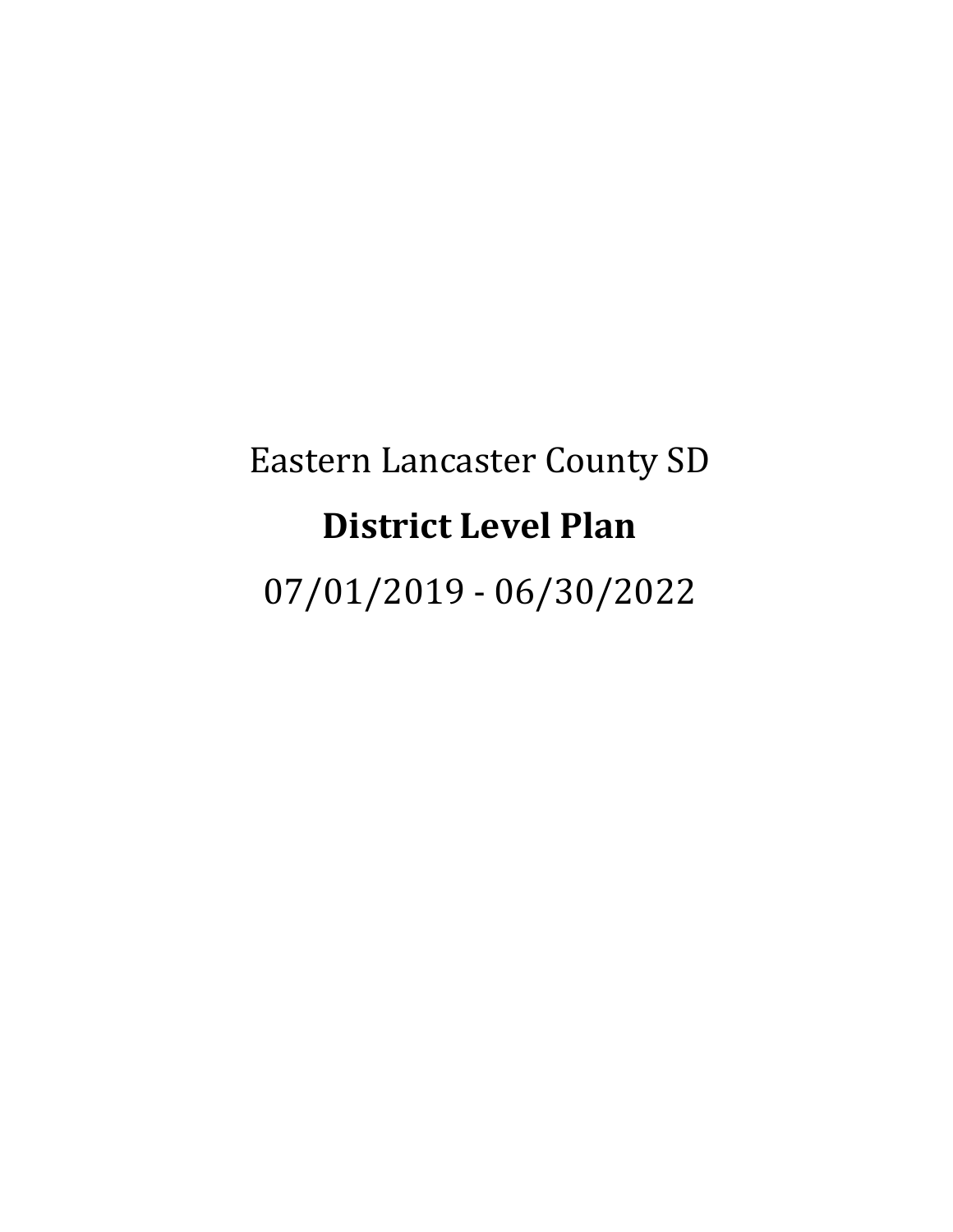## District Profile

## **Demographics**

669 E Main St PO Box 609 New Holland, PA 17557 (717)354-1500 Superintendent: Robert Hollister Director of Special Education: Kara Martin

## **Planning Process**

Eastern Lancaster County School District is committed to a continuous improvement model. Quality decisions are made based upon data and research and all stakeholders are involved in the decision process. This strong foundation lends itself to the comprehensive planning process. The comprehensive plan is a living document that will be revisited annually and revised to meet the needs of all learners - students and support and professional staff.

Our District's approach to comprehensive planning is a team-oriented one. Representatives from the District Support Administrative Team began meeting in the Winter of 2018 to outline the process for working through the Comprehensive Plan. In the Spring/Summer of 2018, the assistant superintendent met with each building principal and discussed the comprehensive planning process. In addition, the assistant superintendent invited building administrators, faculty, staff, parents, community members, and Board members to be part of a district-wide team to provide input into the development of the comprehensive district level plan and provide feedback on action plans that were developed. The District Comprehensive Planning Team met once in September of 2018 either face-to-face or virtually.

The goal of this process was to ensure that the District strengths and needs were the foundation of the District Comprehensive Plan.

Below is a timeline of meetings for the Eastern Lancaster County School District's development of the Comprehensive Plan.

| January 2018 | Develop Timeline for Process                                          |
|--------------|-----------------------------------------------------------------------|
| Spring 2018  | Provide Overview of Process to District Level Administrative Team and |
|              | <b>Building Administrators</b>                                        |
|              | Complete District Profile Questions                                   |
| Summer 2018  | Comprehensive Planning Process Overview and District Profile Review   |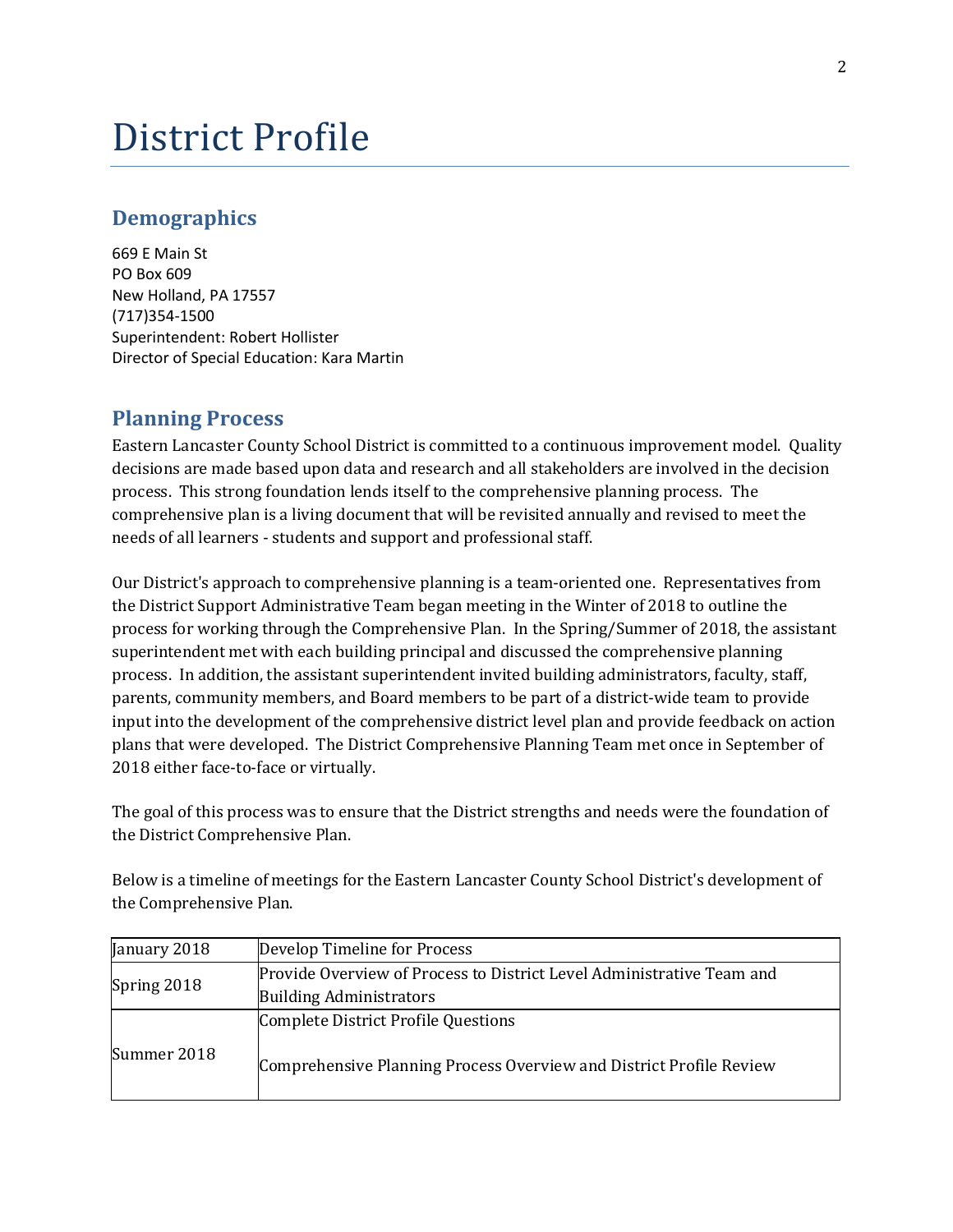|                | District Level Administrative Team Finalizes District Profile           |  |  |
|----------------|-------------------------------------------------------------------------|--|--|
|                | Draft of District Level Strengths, Areas of Need, and Action Plan Focus |  |  |
|                | Development of District Goals and Action Steps                          |  |  |
| September 2018 | Meet with District Comprehensive Planning Team to review Draft of       |  |  |
|                | Comprehensive Plan and provide feedback.                                |  |  |
| October 2018   | Present District Action Plan to School Board for Public Review          |  |  |
| November 2018  | School Board Approval and Submission to PDE                             |  |  |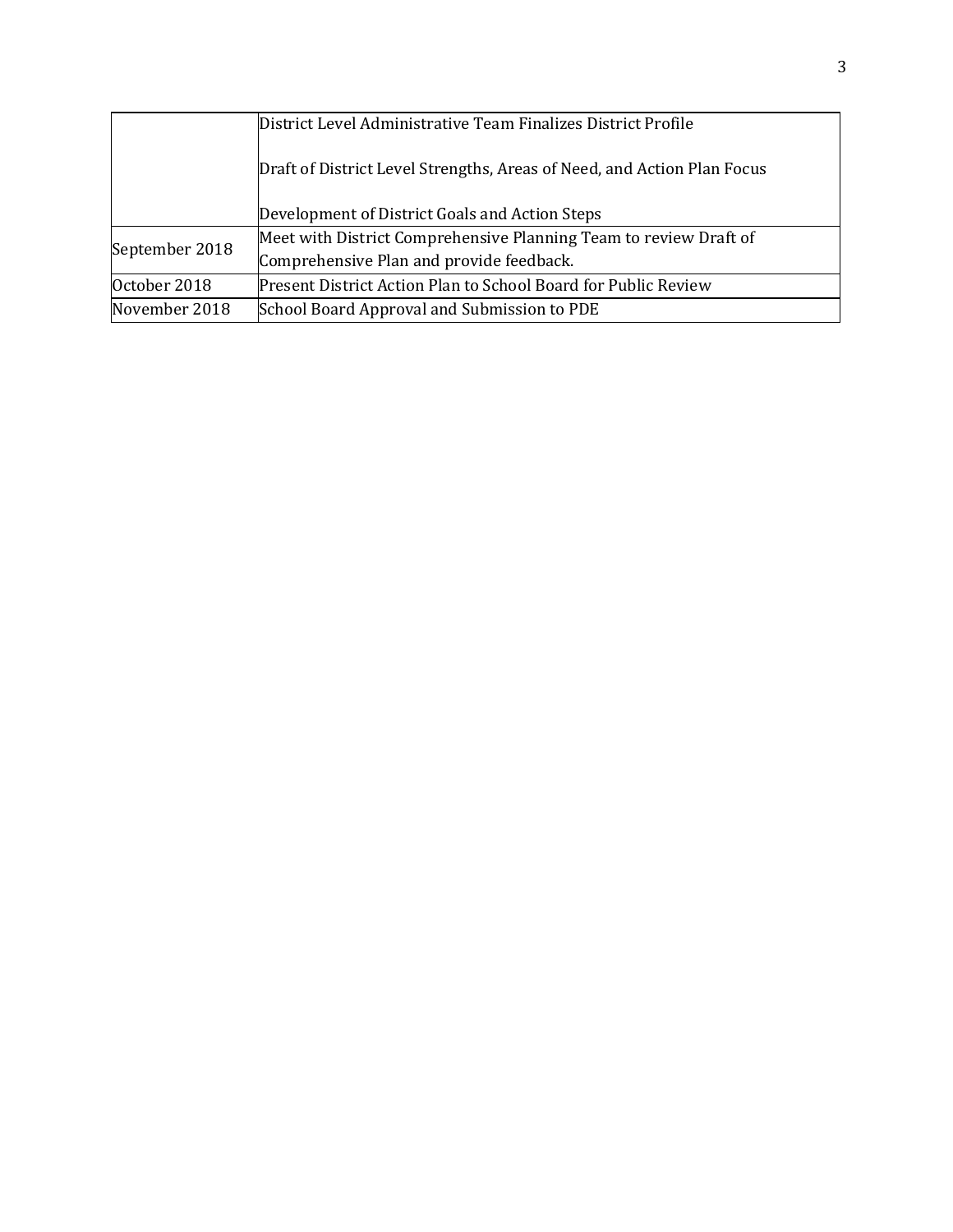## **Mission Statement**

In partnership with family, business, and community, we provide an environment in which all persons are empowered to develop the knowledge, skills, and character to be life-long contributors and leaders in a rapidly changing world community.

## **Vision Statement**

Empowering Learners as Global Thinkers and Producers

## **Shared Values**

In order for our District to meet its mission, we believe an environment must exist where:

- The emotional, mental, and physical safety of learners and staff is the first priority
- Staff are continuous learners
- Customized learning experiences occur for learners in the classroom and through extracurricular activities
- Mutual respect and collaboration occurs among learners, facilitators, building/district leaders, parents and community members
- Learners are inspired and guided to reach their maximum potential
- Resources are used in an efficient and fiscally responsible manner
- Collaborative partnerships are sought and developed to enhance organizational effectiveness

In order for learners to be global-ready upon graduation from the District they must have acquired a **core foundation** in the learning disciplines that include:

- Literacy (reading, writing, speaking, listening, and information literacy)
- Mathematics (numbers and operations, algebraic concepts, geometry, measurement data and probability, and standards for mathematical practice)
- Science (environment and ecology, biology, earth science, physical science, inquiry and design, technology and engineering)
- Social Studies (economics, geography, government and civics, history)
- World Languages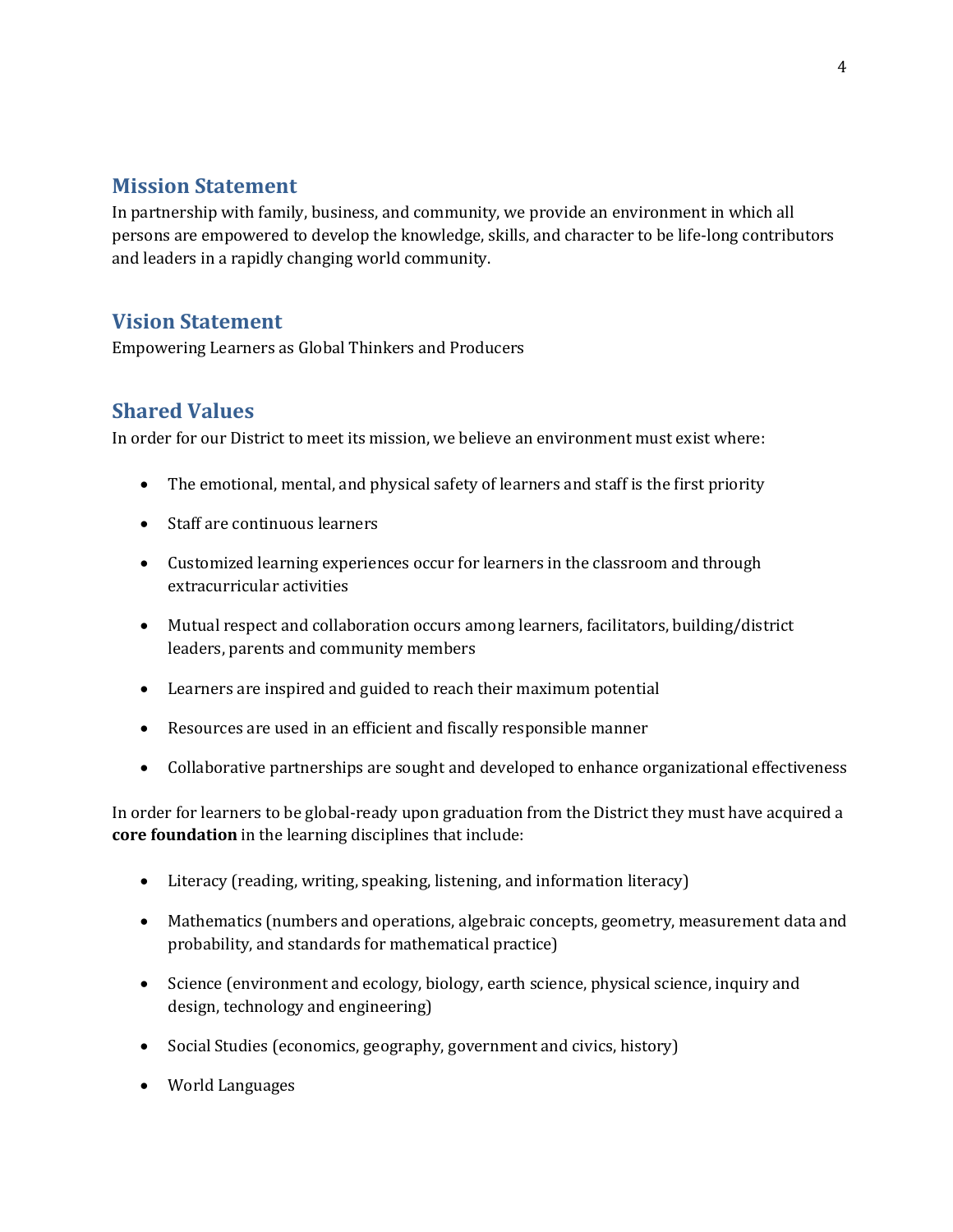- Arts (Performing, Visual, Design, Music)
- Health and Wellness

In order for learners to be global-ready upon graduation from the District, learners must have acquired a **core foundation** in **21st Century Learning skills** that include:

- Critical-Thinking and Problem-Solving
- Communication
- Creativity and Innovation
- Group Dynamics and Collaboration
- Multicultural Understanding, Compatibility and Sensitivity

In order for learners to be life-ready upon graduation from the District, learners must understand personal characteristics that include:

- Ethics and Integrity
- Personal Responsibility, Productivity, and Accountability
- Social, Environmental, and Fiscal Responsibility
- Self-Initiative, Discipline, and Sacrifice
- Adaptability
- Sense of Curiosity
- Democratic Obligations and Service-Mindedness
- Health and Wellness
- Life-Long Learning
- Respect for Self, Others, and Country

## **Educational Community**

Established in 1956, the Eastern Lancaster County School District (ELANCO) strives to keep the best of its traditions alive while inspiring and guiding each learner to take his or her place in the world community. In a district with a tradition of commitment to excellence in education, it is the staff, parents, and community working together that allows each learner to achieve his/her place in the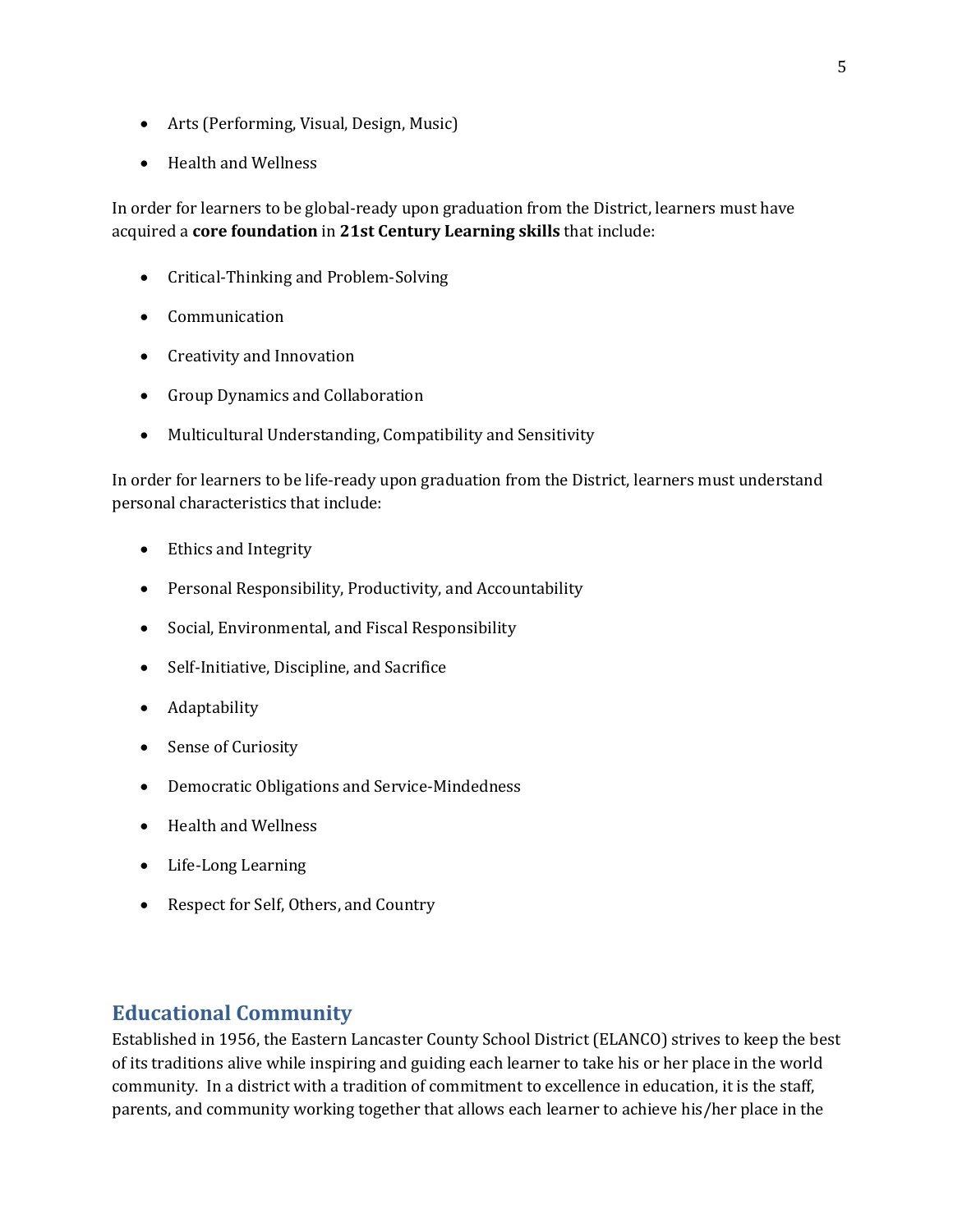world. The educational programming delivered in the District was developed to serve a growing diverse student body, delivering all learners the basics, while cultivating learner curiosity and creativity into a lifetime of learning. The District is located approximately ten miles east of the City of Lancaster and covers 95 sq. miles of Lancaster County reaching to the Berks and Chester County lines. 30,000+ residents live in the communities of New Holland Borough, East Earl Township, Blue Ball, Narvon, Caernarvon, Terre Hill Borough, Bowmansville, and Brecknock Township. The District's approximately 3,246 learners are housed in five schools. Blue Ball Elementary, Brecknock Elementary and New Holland Elementary are located within 10 miles of the Garden Spot Middle School/High School complex. The three elementary buildings educate approximately 1666 learners in Kindergarten through sixth grade. Garden Spot Middle School educates approximately 500 learners in grades seven and eight, and the Garden Spot High School educates approximately 1080 learners in grades nine through twelve. Our graduating seniors announce plans for post-secondary education, military enlistment, mission work and/or full-time employment. 173 families in the District provide home education for their approximately 343 children. The District has 46 parochial schools within it's borders where the Amish and Mennonite children attend. In the Fall of 2018, the following enrollment of racial and ethnic group information was reported to the state: White: 80%; Asian/Pacific Islander: 3%; Multi-Racial: 3%; Hispanic: 10%; Black or African American: 3%: American Indian/Alaskan Native: .05%; and Unclassified learners: .05%.

The Free and Reduced Lunch population in the district is 44.22% and has grown substantially over the past five years. Eastern Lancaster County School District works collaboratively with community organizations, such as, CrossNet Ministries, to meet the needs of the community with supports and services, such as, community meals, backpack giveaways, mentoring programs, Power Pack Project, Youth programs, a food pantry, and free summer lunches. The District social worker meets with CrossNet regularly to align family needs seen in the schools with the programs offered by CrossNet for a more seamless support of families in the ELANCO community.

Eastern Lancaster County School District has a foundation that supports global contacts and initiatives for our learners to help them see themselves as part of a global community. Many of the businesses in our community have representatives sitting on the Foundation Board and support the Foundation through contributions.

| <b>Name</b>       | Role                                          |  |
|-------------------|-----------------------------------------------|--|
| Kimberly Andersen | Administrator: Professional Education Special |  |
|                   | Education                                     |  |
| Elias Cox         | Administrator: Professional Education         |  |
| Greg Frederick    | Administrator: Professional Education         |  |
| <b>Steve Good</b> | Administrator: Professional Education         |  |
| Nadine Larkin     | Administrator: Professional Education         |  |

## **Planning Committee**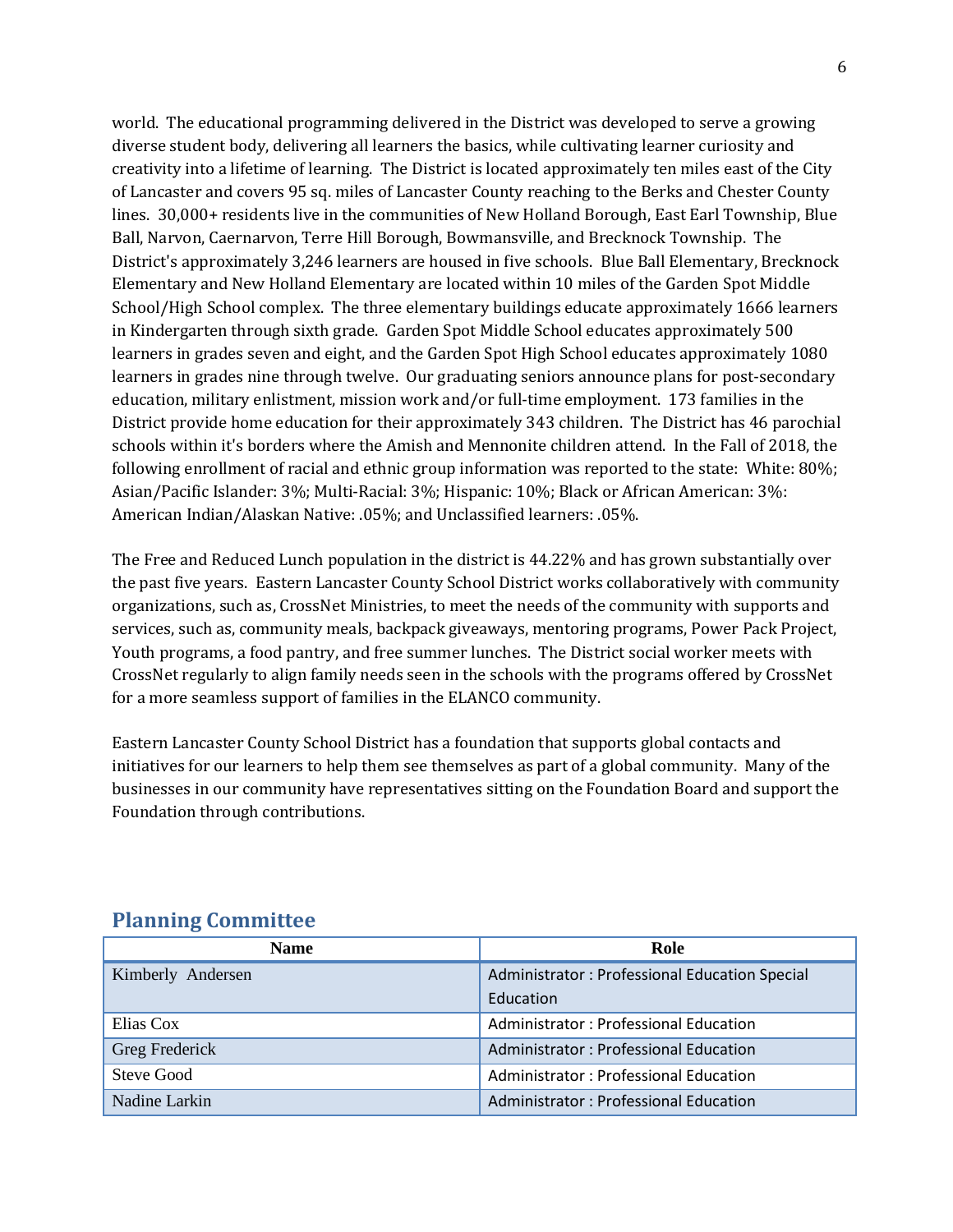| <b>Curt McCaskey</b>    | Administrator: Professional Education                                            |
|-------------------------|----------------------------------------------------------------------------------|
| <b>Matthew Sanger</b>   | <b>Administrator: Professional Education</b>                                     |
| <b>Sue Sneath</b>       | Administrator: Professional Education                                            |
| <b>Jeffrey Starr</b>    | <b>Administrator: Special Education</b>                                          |
| Abby Keiser             | <b>Business Representative : Professional Education</b>                          |
| Dina Maio               | <b>Business Representative : Professional Education</b>                          |
| Meredith Dahl           | <b>Community Representative: Professional</b><br>Education                       |
| Joan Yunginger          | Community Representative : Professional<br>Education                             |
| Tonya Artus             | Ed Specialist - Other: Special Education                                         |
| Dianne D'Souza          | Ed Specialist - Other : Special Education                                        |
| Thomas Larkin           | Ed Specialist - Other: Professional Education                                    |
| <b>John Robbins</b>     | Ed Specialist - Other : Special Education                                        |
| <b>Fisher Stephanie</b> | Ed Specialist - Other: Professional Education<br><b>Special Education</b>        |
| <b>Betsy Schonour</b>   | Ed Specialist - School Psychologist : Special<br>Education                       |
| Adam Geiman             | Elementary School Teacher - Regular Education :<br><b>Professional Education</b> |
| Colleen Miller          | Elementary School Teacher - Regular Education :<br><b>Professional Education</b> |
| Lynn Shugar             | Elementary School Teacher - Regular Education :<br><b>Professional Education</b> |
| Hare Stephanie          | Elementary School Teacher - Regular Education :<br><b>Special Education</b>      |
| Lynn Bongiovanni        | Elementary School Teacher - Special Education :<br><b>Special Education</b>      |
| Lillian Coletta         | High School Teacher - Regular Education :<br><b>Professional Education</b>       |
| Tim Leister             | High School Teacher - Regular Education :<br><b>Professional Education</b>       |
| William Swinsburg       | High School Teacher - Regular Education : Special<br>Education                   |
| Sheila Harrison         | High School Teacher - Special Education : Special<br>Education                   |
| <b>Robert Arrick</b>    | Middle School Teacher - Regular Education :<br><b>Professional Education</b>     |
| Christina Jirele        | Middle School Teacher - Regular Education :<br><b>Professional Education</b>     |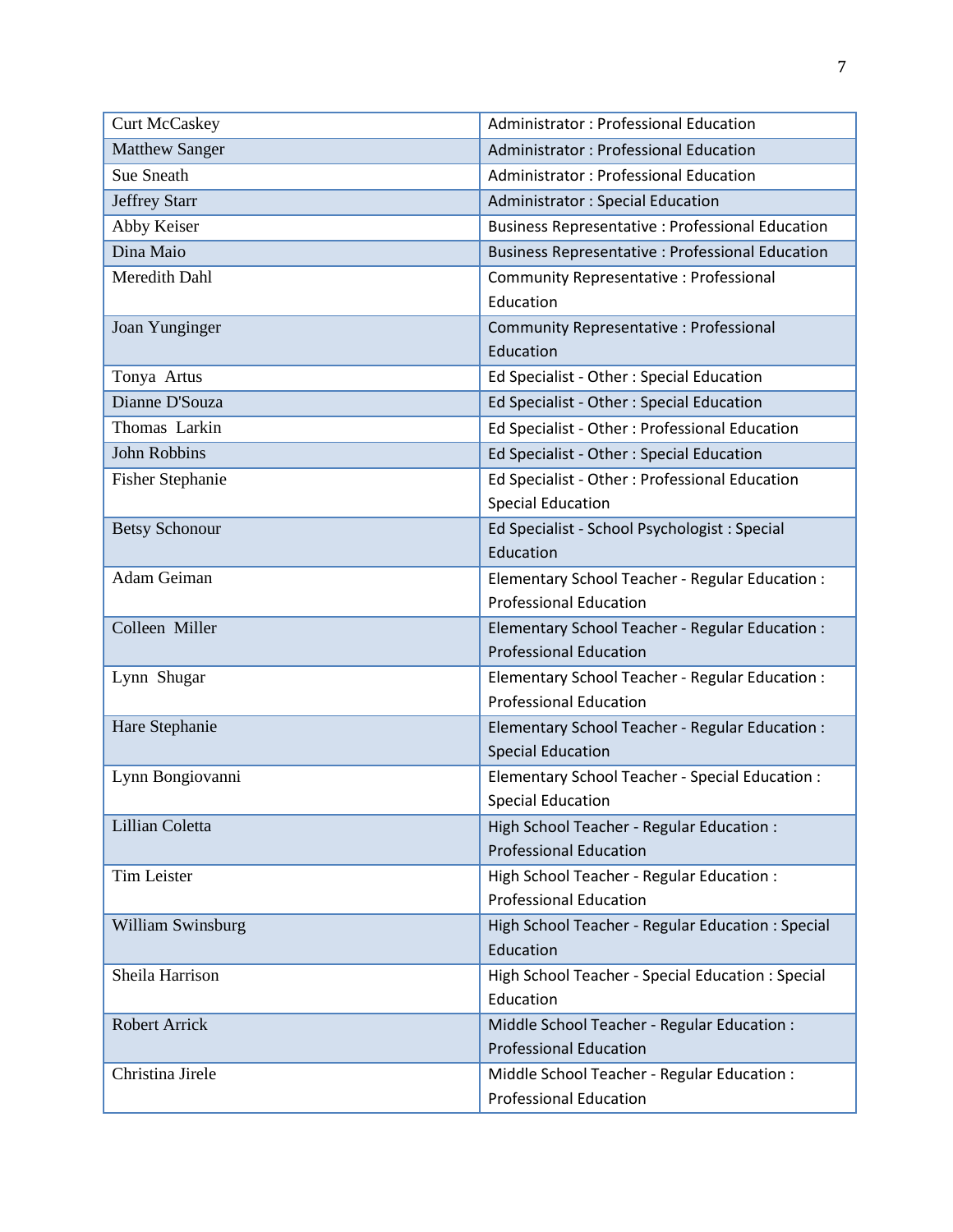| Karen Hechler     | Parent: Professional Education                      |
|-------------------|-----------------------------------------------------|
| Kristen Mitchell  | <b>Parent: Special Education</b>                    |
| Lynda Weaver      | <b>Parent: Special Education</b>                    |
| Gerald Weaver     | <b>Parent: Special Education</b>                    |
| Kenneth Zimmerman | <b>Parent: Professional Education</b>               |
| Laura Jordan      | Special Education Director/Specialist: Professional |
|                   | <b>Education Special Education</b>                  |
| Kara Martin       | Special Education Director/Specialist: Professional |
|                   | <b>Education Special Education</b>                  |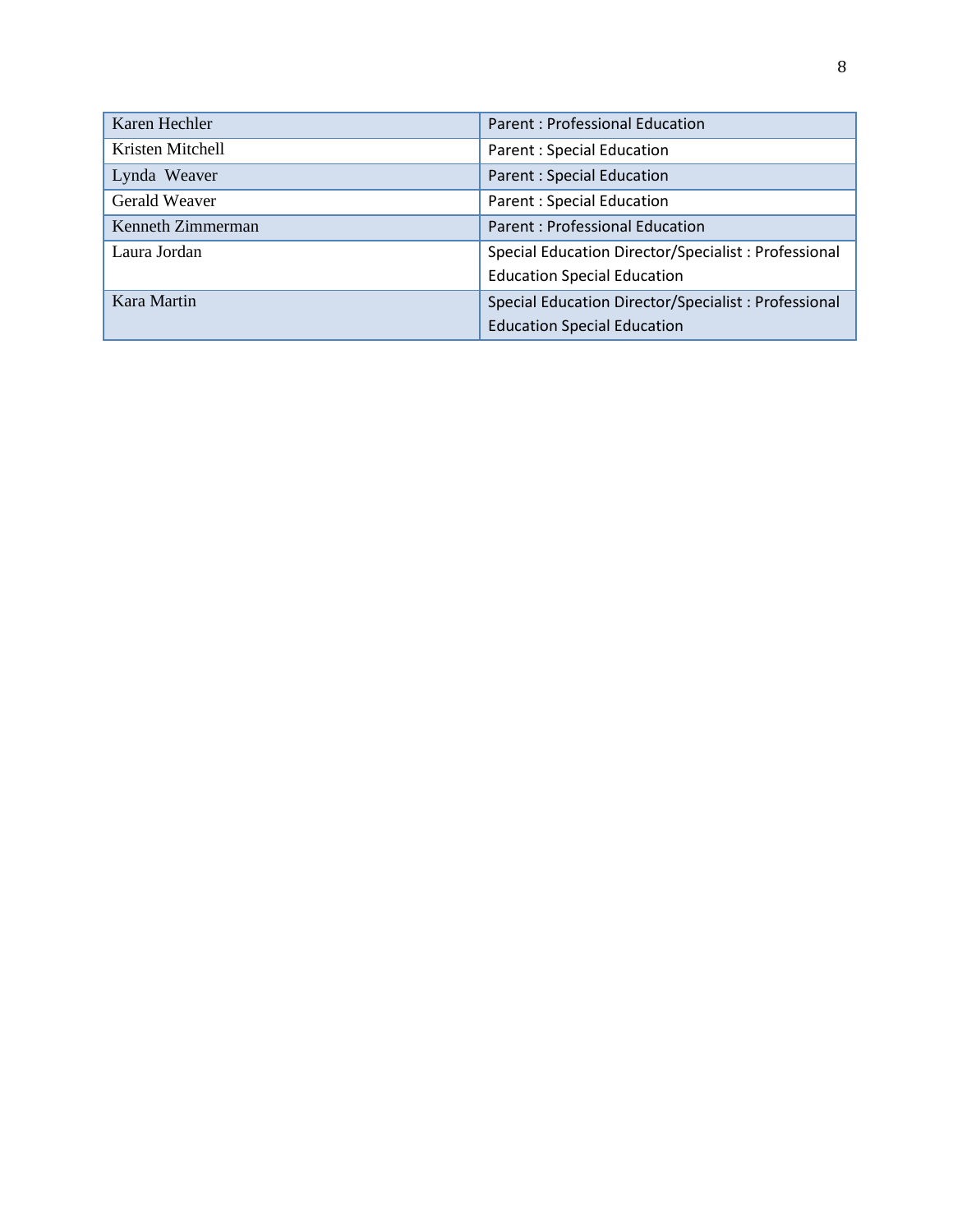## Core Foundations

## **Standards**

## *Mapping and Alignment*

#### **Elementary Education-Primary Level**

| <b>Standards</b>                                                                         | <b>Mapping</b> | <b>Alignment</b> |
|------------------------------------------------------------------------------------------|----------------|------------------|
| <b>Arts and Humanities</b>                                                               | Developing     | Developing       |
| <b>Career Education and Work</b>                                                         | Accomplished   | Accomplished     |
| <b>Civics and Government</b>                                                             | Accomplished   | Accomplished     |
| PA Core Standards: English Language Arts                                                 | Accomplished   | Accomplished     |
| PA Core Standards: Literacy in History/Social Studies,<br>Science and Technical Subjects | Developing     | Developing       |
| PA Core Standards: Mathematics                                                           | Developing     | Accomplished     |
| Economics                                                                                | Accomplished   | Accomplished     |
| <b>Environment and Ecology</b>                                                           | Accomplished   | Accomplished     |
| <b>Family and Consumer Sciences</b>                                                      | Developing     | Developing       |
| Geography                                                                                | Accomplished   | Accomplished     |
| Health, Safety and Physical Education                                                    | Developing     | Developing       |
| History                                                                                  | Accomplished   | Accomplished     |
| Science and Technology and Engineering Education                                         | Accomplished   | Accomplished     |
| Alternate Academic Content Standards for Math                                            | Accomplished   | Accomplished     |
| Alternate Academic Content Standards for Reading                                         | Accomplished   | Accomplished     |
| American School Counselor Association for Students                                       | Developing     | Accomplished     |
| Early Childhood Education: Infant-Toddler→Second<br>Grade                                | Accomplished   | Accomplished     |
| English Language Proficiency                                                             | Accomplished   | Accomplished     |
| <b>Interpersonal Skills</b>                                                              | Accomplished   | Accomplished     |
| <b>School Climate</b>                                                                    | Developing     | Developing       |

Explanation for standard areas checked "Needs Improvement" or "Non Existent":

N/A

## **Elementary Education-Intermediate Level**

| <b>Standards</b>                                       | <b>Mapping</b> | Alignment    |
|--------------------------------------------------------|----------------|--------------|
| <b>Arts and Humanities</b>                             | Developing     | Developing   |
| <b>Career Education and Work</b>                       | Accomplished   | Accomplished |
| Civics and Government                                  | Accomplished   | Accomplished |
| PA Core Standards: English Language Arts               | Accomplished   | Accomplished |
| PA Core Standards: Literacy in History/Social Studies, | Accomplished   | Accomplished |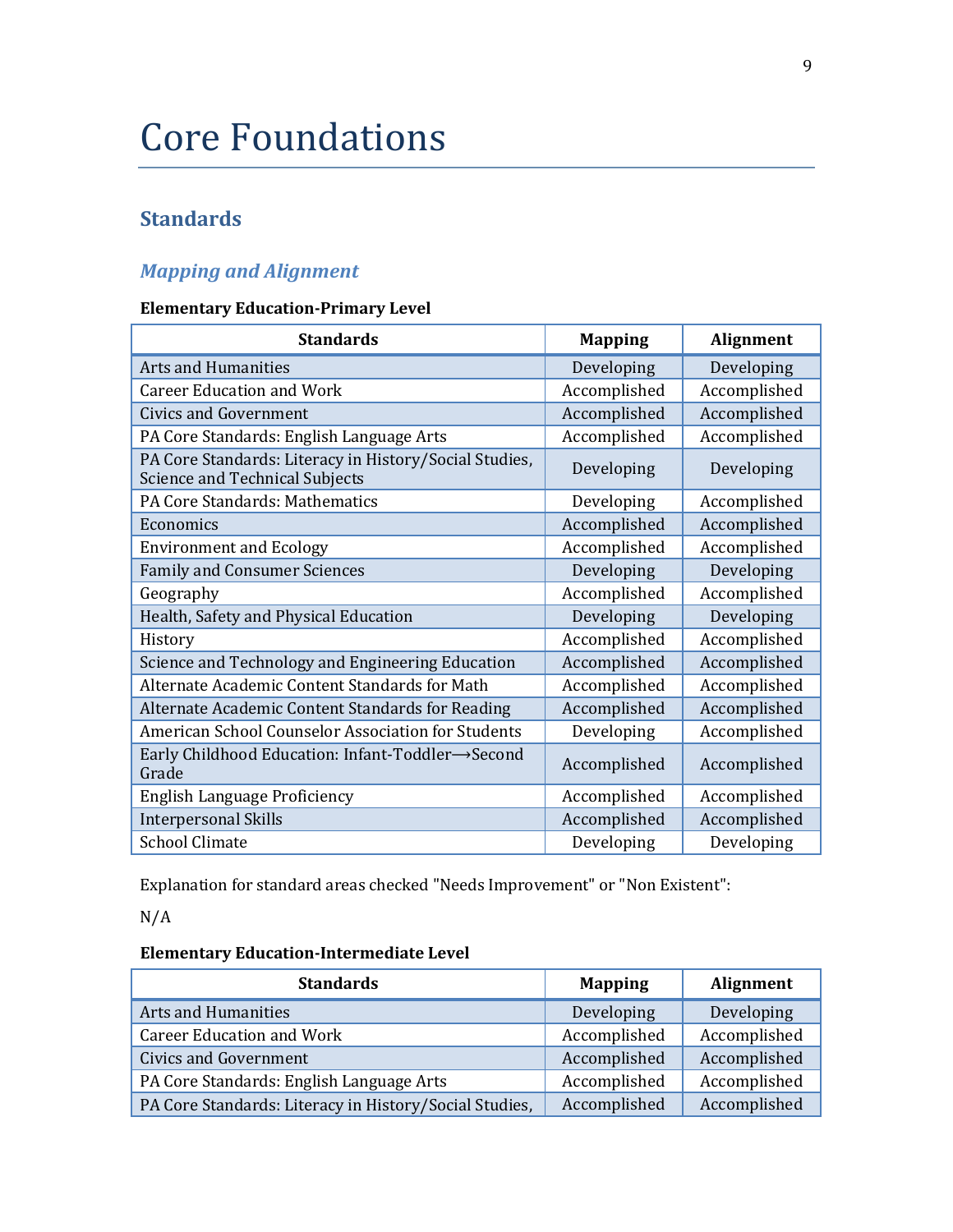| <b>Science and Technical Subjects</b>              |              |              |
|----------------------------------------------------|--------------|--------------|
| PA Core Standards: Mathematics                     | Developing   | Accomplished |
| Economics                                          | Accomplished | Accomplished |
| <b>Environment and Ecology</b>                     | Accomplished | Accomplished |
| <b>Family and Consumer Sciences</b>                | Developing   | Developing   |
| Geography                                          | Accomplished | Accomplished |
| Health, Safety and Physical Education              | Developing   | Developing   |
| History                                            | Accomplished | Accomplished |
| Science and Technology and Engineering Education   | Accomplished | Accomplished |
| Alternate Academic Content Standards for Math      | Accomplished | Accomplished |
| Alternate Academic Content Standards for Reading   | Accomplished | Accomplished |
| American School Counselor Association for Students | Developing   | Accomplished |
| English Language Proficiency                       | Accomplished | Accomplished |
| <b>Interpersonal Skills</b>                        | Accomplished | Accomplished |
| <b>School Climate</b>                              | Developing   | Developing   |

Explanation for standard areas checked "Needs Improvement" or "Non Existent":

## N/A

## **Middle Level**

| <b>Standards</b>                                                                         | <b>Mapping</b> | <b>Alignment</b> |
|------------------------------------------------------------------------------------------|----------------|------------------|
| <b>Arts and Humanities</b>                                                               | Developing     | Developing       |
| <b>Career Education and Work</b>                                                         | Accomplished   | Accomplished     |
| <b>Civics and Government</b>                                                             | Accomplished   | Accomplished     |
| PA Core Standards: English Language Arts                                                 | Developing     | Developing       |
| PA Core Standards: Literacy in History/Social Studies,<br>Science and Technical Subjects | Developing     | Developing       |
| PA Core Standards: Mathematics                                                           | Developing     | Accomplished     |
| Economics                                                                                | Accomplished   | Accomplished     |
| <b>Environment and Ecology</b>                                                           | Developing     | Developing       |
| <b>Family and Consumer Sciences</b>                                                      | Developing     | Developing       |
| Geography                                                                                | Developing     | Developing       |
| Health, Safety and Physical Education                                                    | Developing     | Developing       |
| History                                                                                  | Developing     | Developing       |
| Science and Technology and Engineering Education                                         | Developing     | Developing       |
| Alternate Academic Content Standards for Math                                            | Accomplished   | Accomplished     |
| Alternate Academic Content Standards for Reading                                         | Accomplished   | Accomplished     |
| American School Counselor Association for Students                                       | Accomplished   | Accomplished     |
| <b>English Language Proficiency</b>                                                      | Accomplished   | Accomplished     |
| <b>Interpersonal Skills</b>                                                              | Accomplished   | Accomplished     |
| <b>School Climate</b>                                                                    | Developing     | Developing       |
| World Language                                                                           | Non Existent   | Non Existent     |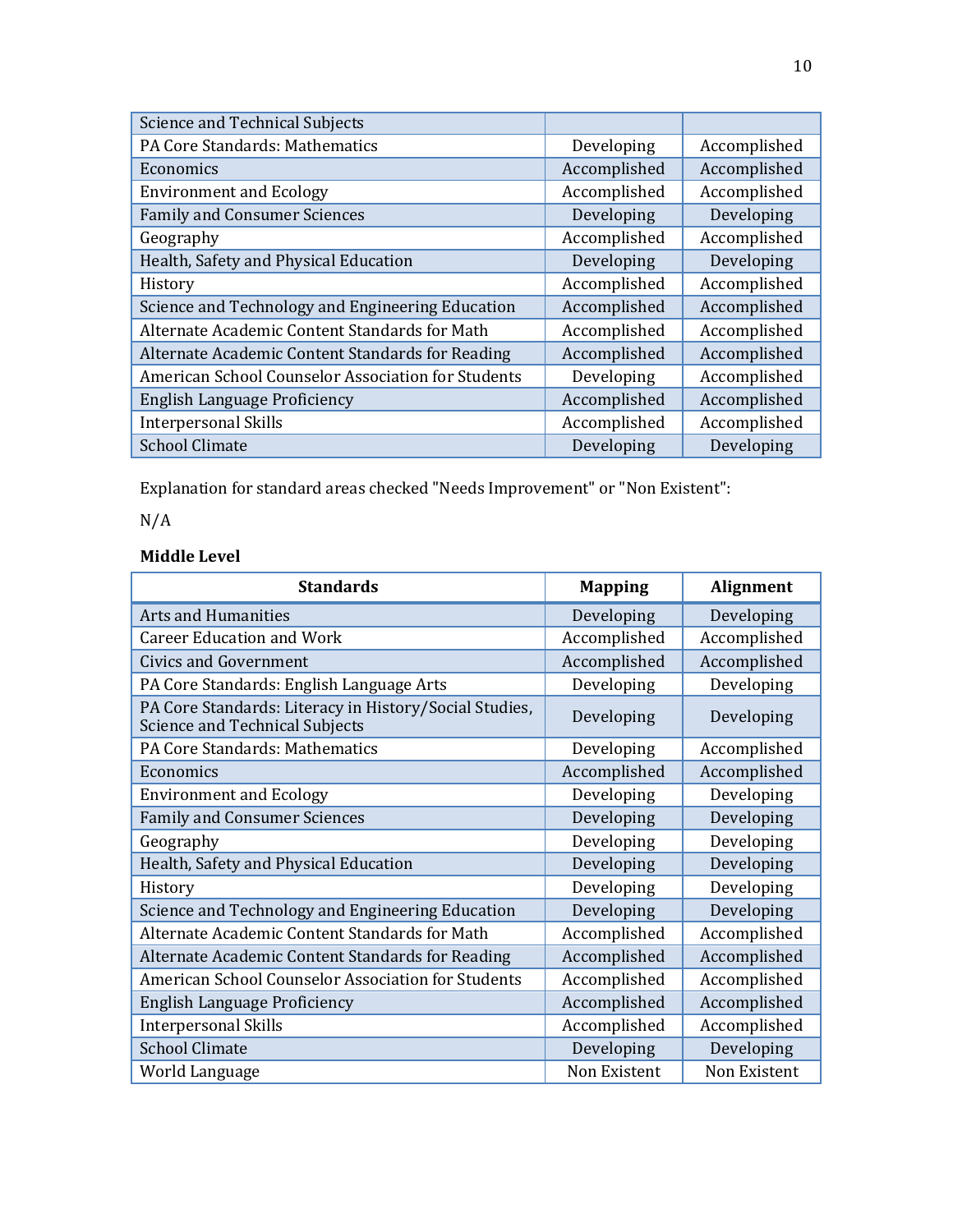Explanation for standard areas checked "Needs Improvement" or "Non Existent":

#### **World Language**

- Eastern Lancaster County School District does not have a World Language Program at the middle level. This causes us to rate ourself as "Non-Existent" in *Mapping* and *Alignment*.

#### **High School Level**

| <b>Standards</b>                                                                                | <b>Mapping</b>              | Alignment                   |
|-------------------------------------------------------------------------------------------------|-----------------------------|-----------------------------|
| <b>Arts and Humanities</b>                                                                      | <b>Needs</b><br>Improvement | <b>Needs</b><br>Improvement |
| <b>Career Education and Work</b>                                                                | Accomplished                | Accomplished                |
| <b>Civics and Government</b>                                                                    | Developing                  | Developing                  |
| PA Core Standards: English Language Arts                                                        | Accomplished                | Accomplished                |
| PA Core Standards: Literacy in History/Social Studies,<br><b>Science and Technical Subjects</b> | Developing                  | Developing                  |
| PA Core Standards: Mathematics                                                                  | Developing                  | Accomplished                |
| Economics                                                                                       | Developing                  | Developing                  |
| <b>Environment and Ecology</b>                                                                  | Developing                  | Developing                  |
| <b>Family and Consumer Sciences</b>                                                             | Developing                  | Developing                  |
| Geography                                                                                       | Developing                  | Developing                  |
| Health, Safety and Physical Education                                                           | Accomplished                | Accomplished                |
| History                                                                                         | Developing                  | Developing                  |
| Science and Technology and Engineering Education                                                | Developing                  | Developing                  |
| Alternate Academic Content Standards for Math                                                   | Accomplished                | Accomplished                |
| Alternate Academic Content Standards for Reading                                                | Accomplished                | Accomplished                |
| American School Counselor Association for Students                                              | Developing                  | Accomplished                |
| English Language Proficiency                                                                    | Developing                  | Developing                  |
| <b>Interpersonal Skills</b>                                                                     | Accomplished                | Accomplished                |
| <b>School Climate</b>                                                                           | Developing                  | Developing                  |
| World Language                                                                                  | Developing                  | Developing                  |

Explanation for standard areas checked "Needs Improvement" or "Non Existent":

#### **Arts and Humanities**

- The high school Arts and Humanities courses Eastern Lancaster County School District offers, focus more on isolated skills (i.e. clay, drawing, music history, etc.); however, the courses do not address some of the broader concepts in this curricular area (i.e. dance, art history, etc.) causing us to rate ourselves as a District "Needs Improvement" in both *Mapping* and *Alignment*.

## *Adaptations*

#### **Elementary Education-Primary Level**

*Checked answers*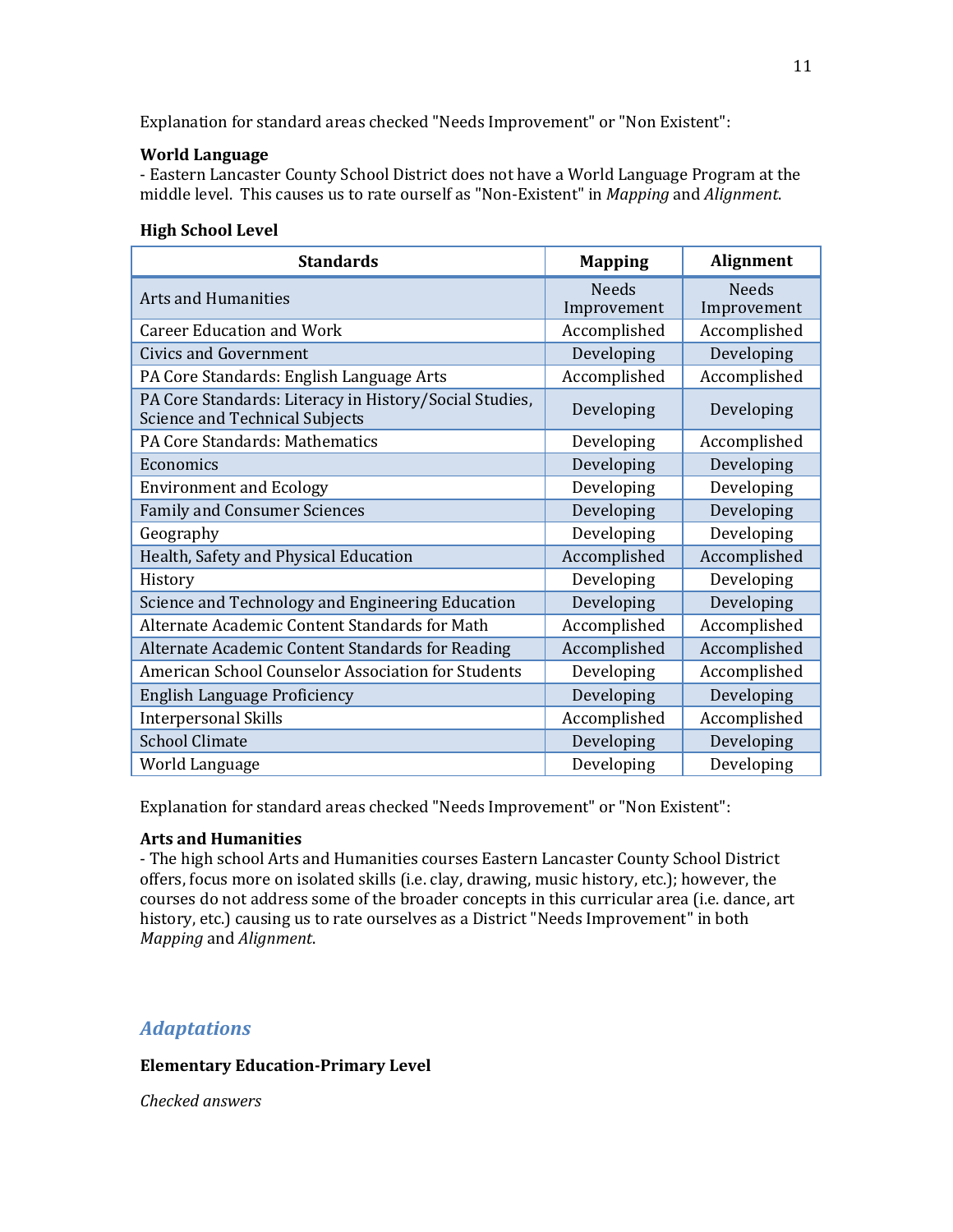- PA Core Standards: English Language Arts
- PA Core Standards: Literacy in History/Social Studies, Science and Technical Subjects
- Economics
- Environment and Ecology
- Geography
- History
- Science and Technology and Engineering Education

#### *Unchecked answers*

*None.*

#### **Elementary Education-Intermediate Level**

#### *Checked answers*

- PA Core Standards: English Language Arts
- PA Core Standards: Literacy in History/Social Studies, Science and Technical Subjects
- Economics
- Environment and Ecology
- Geography
- History
- Science and Technology and Engineering Education

#### *Unchecked answers*

*None.*

#### **Middle Level**

*Checked answers*

*None.*

*Unchecked answers*

*None.*

#### **High School Level**

*Checked answers*

*None.*

#### *Unchecked answers*

*None.*

Explanation for any standards checked:

At the EEP and EEI levels, an elementary curriculum was developed that integrated ELA/Science/Social Studies along with performance tasks which anchored each module. The District also developed a STEM and MakerSpace Program which encompassed the Science, Technology and Engineering Standards, as well as, 21st Century Learning Skills.

## **Curriculum**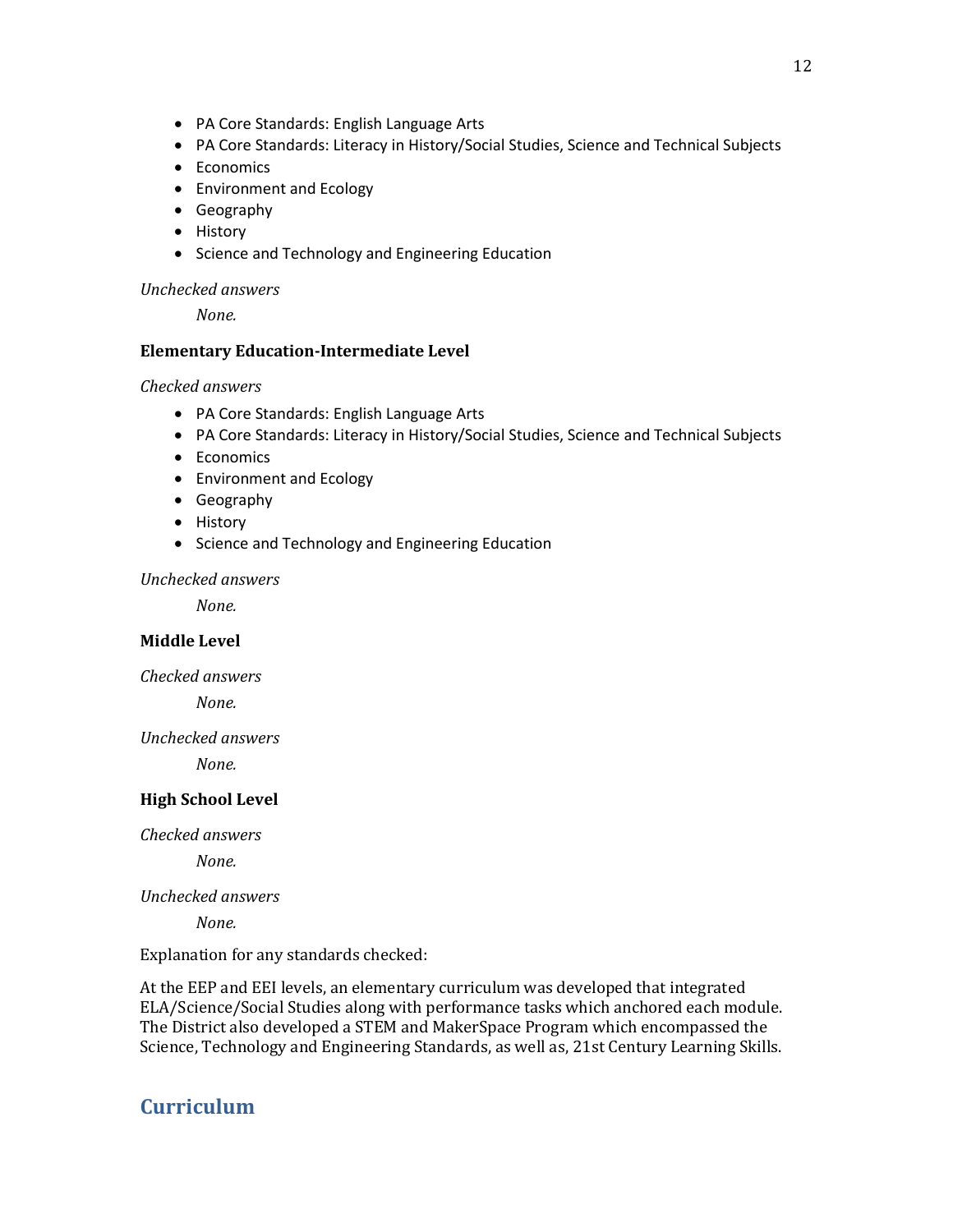## *Planned Instruction*

#### **Elementary Education-Primary Level**

| <b>Curriculum Characteristics</b>                                                                                                                         | <b>Status</b> |
|-----------------------------------------------------------------------------------------------------------------------------------------------------------|---------------|
| Objectives of planned courses, instructional units or interdisciplinary<br>studies to be achieved by all students are identified for each subject area.   | Accomplished  |
| Content, including materials and activities and estimated instructional<br>time to be devoted to achieving the academic standards are identified.         | Accomplished  |
| The relationship between the objectives of a planned course,<br>instructional unit or interdisciplinary studies and academic standards<br>are identified. | Accomplished  |
| Procedures for measurement of mastery of the objectives of a planned<br>course, instructional unit or interdisciplinary studies are identified.           | Developing    |

Processes used to ensure Accomplishment:

Eastern Lancaster County School District will do the following:

1. Coordinate with all Grade K-2 facilitators in the District to develop varied evidence of learning aligned to the PA Core Standards.

Explanation for any standards areas checked "Needs Improvement" or "Non Existent". How the LEA plans to address their incorporation:

#### N/A

#### **Elementary Education-Intermediate Level**

| <b>Curriculum Characteristics</b>                                                                                                                         | <b>Status</b> |
|-----------------------------------------------------------------------------------------------------------------------------------------------------------|---------------|
| Objectives of planned courses, instructional units or interdisciplinary<br>studies to be achieved by all students are identified for each subject area.   | Accomplished  |
| Content, including materials and activities and estimated instructional<br>time to be devoted to achieving the academic standards are identified.         | Accomplished  |
| The relationship between the objectives of a planned course,<br>instructional unit or interdisciplinary studies and academic standards<br>are identified. | Accomplished  |
| Procedures for measurement of mastery of the objectives of a planned<br>course, instructional unit or interdisciplinary studies are identified.           | Developing    |

Processes used to ensure Accomplishment:

Eastern Lancaster County School District will do the following: 1. Coordinate with all Grade 3-6 facilitators in the District to develop varied evidence of learning aligned to the PA Core Standards.

Explanation for any standards areas checked "Needs Improvement" or "Non Existent". How the LEA plans to address their incorporation: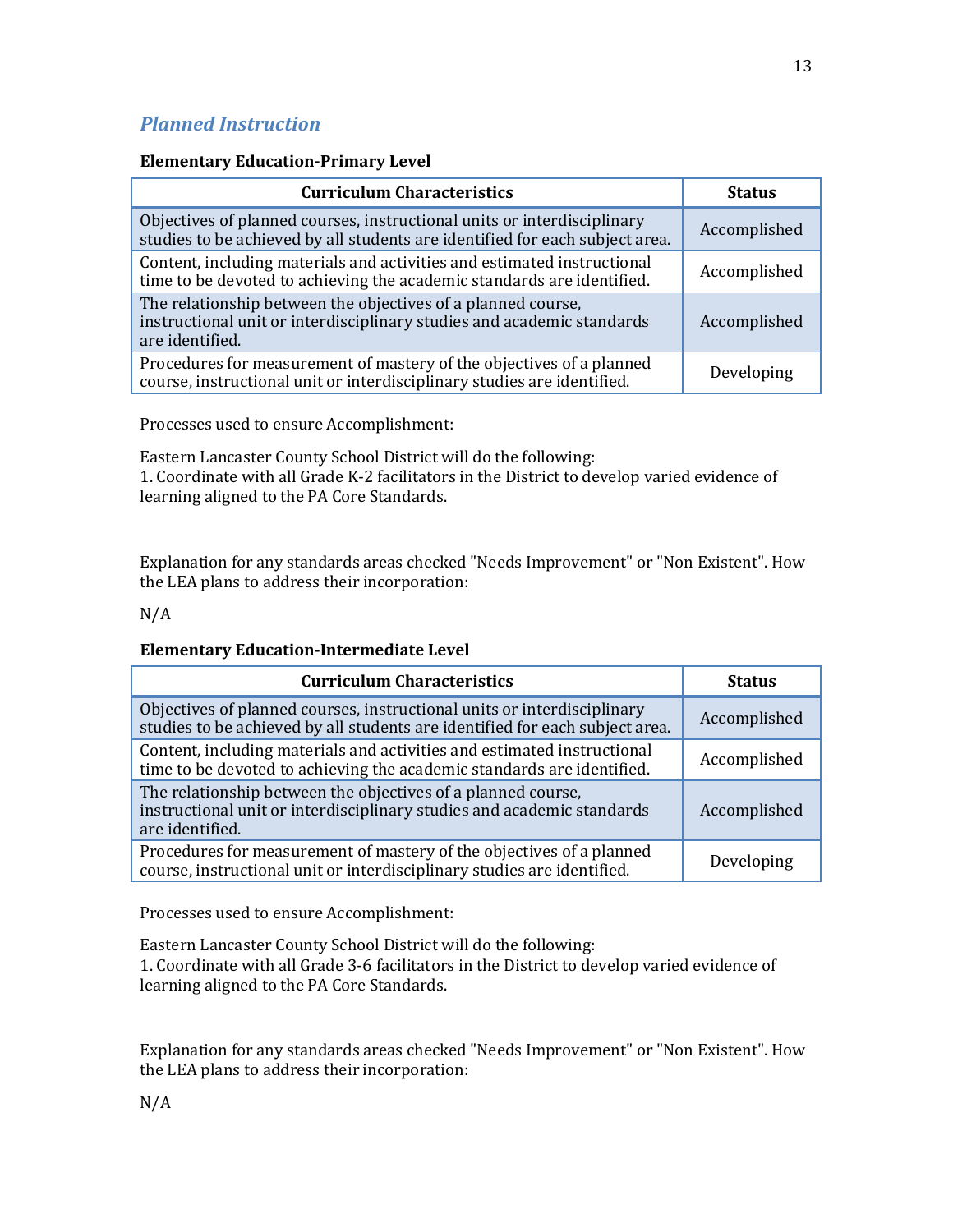#### **Middle Level**

| <b>Curriculum Characteristics</b>                                                                                                                         | <b>Status</b> |
|-----------------------------------------------------------------------------------------------------------------------------------------------------------|---------------|
| Objectives of planned courses, instructional units or interdisciplinary<br>studies to be achieved by all students are identified for each subject area.   | Developing    |
| Content, including materials and activities and estimated instructional<br>time to be devoted to achieving the academic standards are identified.         | Developing    |
| The relationship between the objectives of a planned course,<br>instructional unit or interdisciplinary studies and academic standards<br>are identified. | Developing    |
| Procedures for measurement of mastery of the objectives of a planned<br>course, instructional unit or interdisciplinary studies are identified.           | Developing    |

Processes used to ensure Accomplishment:

Eastern Lancaster County School District will do the following:

1. Conduct a review of the planned instruction in Grades 7-8 according to the PA Core Standards.

2. Modify existing unit maps in all subject areas Grades 7-8 that are aligned to the PA Core Standards and informed by the PA Core Instructional Framework for English Language Arts and Math.

3. Coordinate with all Grade 7-8 facilitators in the District to develop varied evidence of learning aligned to the PA Core Standards.

Explanation for any standards areas checked "Needs Improvement" or "Non Existent". How the LEA plans to address their incorporation:

#### N/A

#### **High School Level**

| <b>Curriculum Characteristics</b>                                                                                                                         | <b>Status</b> |
|-----------------------------------------------------------------------------------------------------------------------------------------------------------|---------------|
| Objectives of planned courses, instructional units or interdisciplinary<br>studies to be achieved by all students are identified for each subject area.   | Developing    |
| Content, including materials and activities and estimated instructional<br>time to be devoted to achieving the academic standards are identified.         | Developing    |
| The relationship between the objectives of a planned course,<br>instructional unit or interdisciplinary studies and academic standards<br>are identified. | Developing    |
| Procedures for measurement of mastery of the objectives of a planned<br>course, instructional unit or interdisciplinary studies are identified.           | Developing    |

Processes used to ensure Accomplishment:

Eastern Lancaster County School District will do the following:

1. Conduct a review of the planned instruction in Grades 9-12 according to the PA Core Standards.

2. Modify existing unit maps in all subject areas Grades 9-12 that are aligned to the PA Core Standards and informed by the PA Core Instructional Framework for English Language Arts and Math.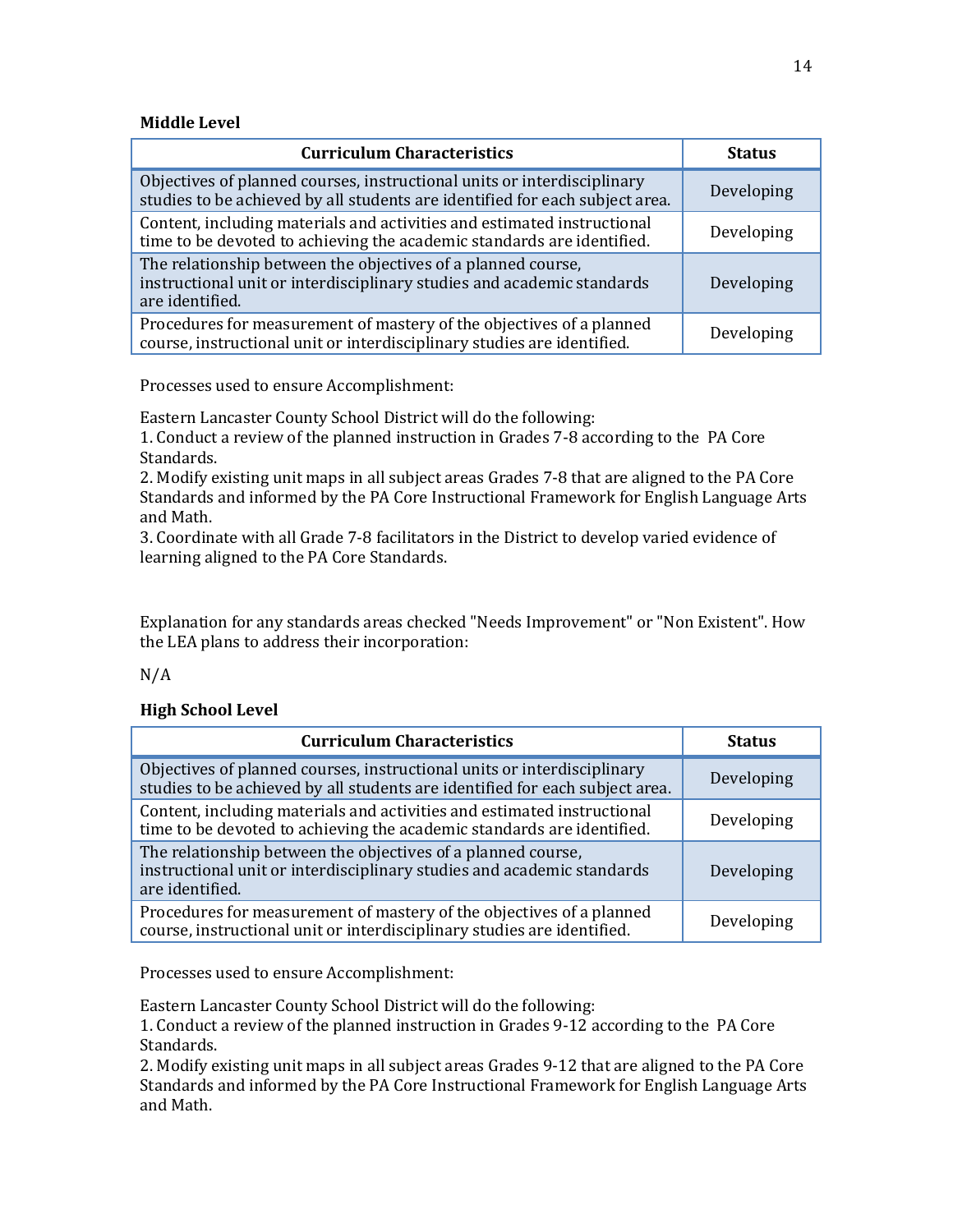3. Coordinate with all Grade 9-12 facilitators in the District to develop varied evidence of learning aligned to the PA Core Standards.

Explanation for any standards areas checked "Needs Improvement" or "Non Existent". How the LEA plans to address their incorporation:

N/A

#### *Modification and Accommodations*

Explain how planned instruction contains modifications and accommodations that allow all students at all mental and physical ability levels to access and master a rigorous standards aligned curriculum.

Eastern Lancaster County School District implements a MTSS/RtII model throughout the district. All learners are assessed as part of the District Universal Screening protocol three times per year to help facilitators and specialists provide the appropriate instruction in the general education classroom whenever possible. Specialists, ie. Title One Facilitators, Reading Specialists, and Special Education Facilitators, meet regularly with general education facilitators to determine learner progress and make modifications to instruction as determined through data analysis. Title One Facilitators, Reading Specialists, and Learning Support Special Education Facilitators, push into the general education classroom to provide instruction in the form of preview and review of material, explicit skill instruction during small group instruction, and in some cases, replacement instruction, once again based on learner need in conjunction with the general education facilitators. In addition, unit plans and daily lesson plans have sections where facilitators have or will identify modifications and accommodations needed for learners with special needs and learners that need acceleration and enrichment.

Explicitly in addressing the various needs of learners with varying mental and physical readiness levels, Eastern Lancaster County School District Special Education Facilitators write IEPs that facilitate inclusion in the general education classroom whenever possible. The IEP is written with a group of professionals and parents focusing on learner needs and how the educational environment can be accommodated to meet the needs of the learner so that he/she can access a rigorous standards aligned curriculum. Modifications and Accommodations are written into the IEP, such as, curriculum adaptations, alternate assignments, test taking accommodations, etc in the specially designed instruction section of the IEP. The Supplementary Aids and Services Consideration Toolkit, has been used by IEP teams when general modifications and accommodations have not been successful in meeting the special needs of a learner.

## **Instruction**

#### *Instructional Strategies*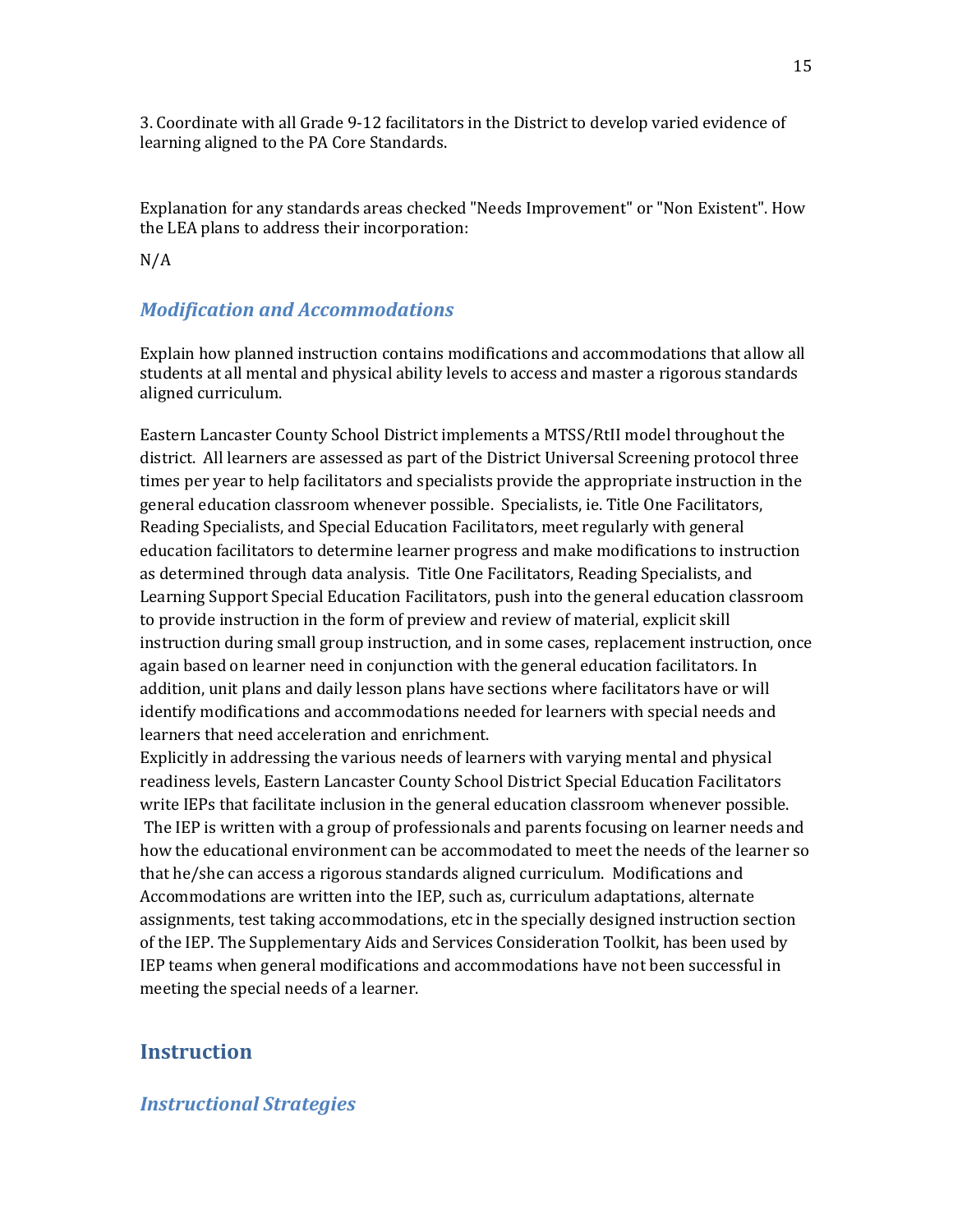#### *Checked Answers*

- Formal classroom observations focused on instruction
- Walkthroughs targeted on instruction
- Annual Instructional evaluations
- Instructional Coaching

#### *Unchecked Answers*

• Peer evaluation/coaching

#### *Regular Lesson Plan Review*

*Checked Answers*

- Administrators
- Building Supervisors

#### *Unchecked Answers*

- Department Supervisors
- Instructional Coaches
- Not Reviewed

Provide brief explanation of LEA's process for incorporating selected strategies.

#### **Formal Classroom Observations Focused on Instruction**

- All members of our District Leadership Team, including the Assistant Superintendent , Director of Special Education and Gifted Services, and Director of Elementary Instruction conduct formal observations of tenured and non-tenured facilitators focused on all four domains of the Danielson rubric. Our Assistant Superintendent reviews all formal observations completed and does one formal observation for all non-tenured employees each year.

#### **Walkthroughs Targeted on Instruction**

- Building/District Leaders are required to conduct informal walkthroughs of tenured and non-tenured employees, not only as part of the state learning facilitator evaluation process but as fidelity checks for quality instruction.

#### **Annual Instructional Evaluations**

- Building level leaders, through collaboration with District Leadership Team, conduct end of year, summative evaluations on tenured and non-tenured teachers. Eastern Lancaster County School District uses the state level evaluation tools.

#### **Instructional Coaching**

- ELANCO School District has two technology instructional coaches; one at the elementary level and one at the secondary level. These coaches work on ways to integrate technology into the classroom; conduct PLC sessions on technology tools; and facilitate professional development on in-service and early dismissal days. Additionally, the District has two elementary instructional coaches and one secondary instructional coach to provide coaching and interventions with facilitators as needed.

#### **Regular Lesson Plan Review**

- There is a K-12 expectation in ELANCO School District that facilitators engage in regular lesson planning with the goal of being at a "Distinguished" level according to the Danielson rubric. Structures are in place (i.e. Google Docs, teacher drive, etc.) for facilitators to submit lesson plans for review by building leaders and supervisors. Additionally, facilitators are encouraged to collaborate at grade level, team, and/or department meetings to help one another develop "Distinguished" level lesson plans.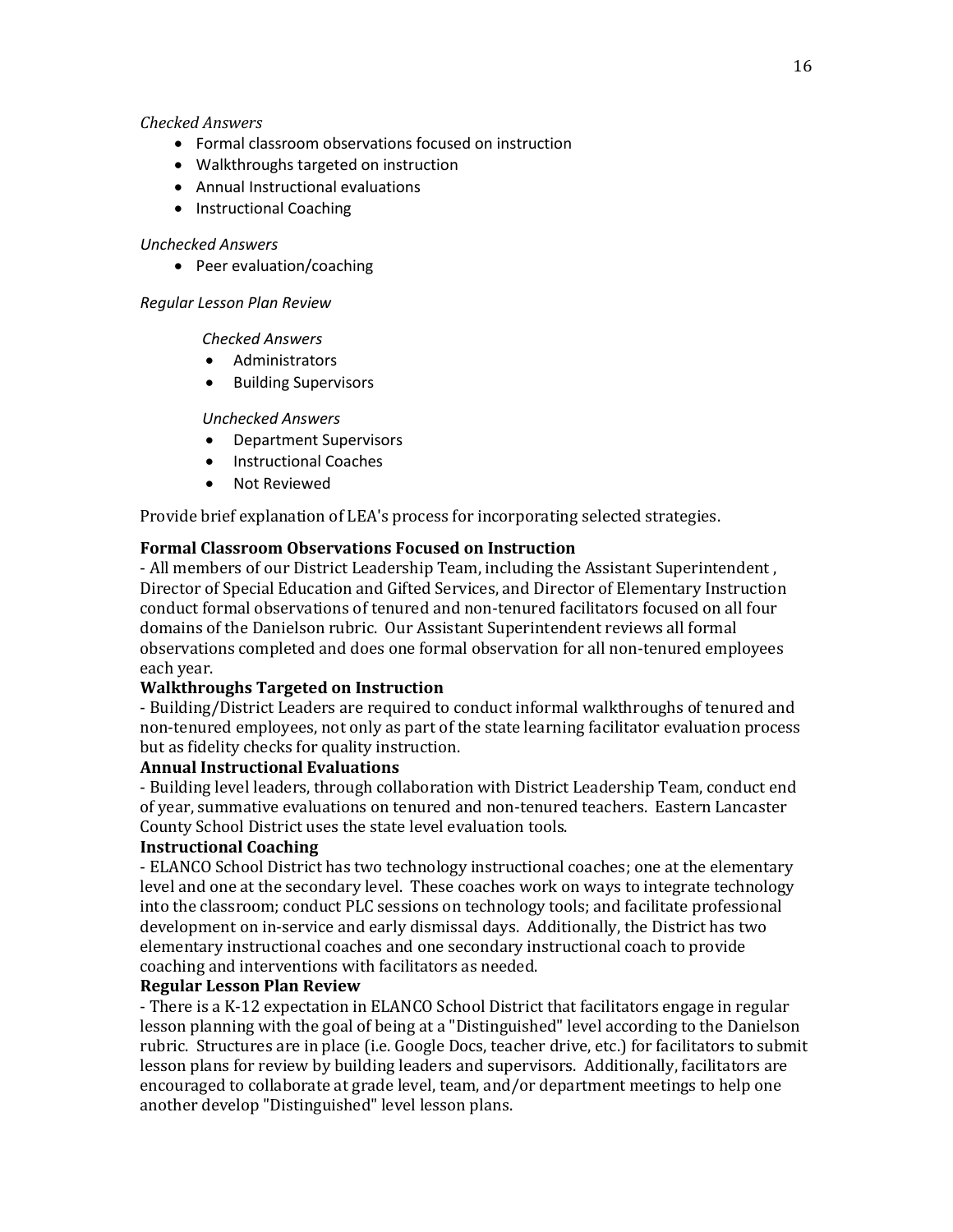Provide brief explanation for strategies not selected and how the LEA plans to address their incorporation.

#### **Peer Evaluation/Coaching**

- ELANCO School District is in the process of developing a differentiated supervision model, which will include peer observation/coaching as one component that tenured facilitators can infuse into the differentiated supervision plan for their designated cycle year.

#### **Department Supervisors**

- ELANCO School District's current administrative team structure does not include department supervisors. Therefore, the task of regular lesson plan review is an expectation and requirement of building level leaders.

#### **Instructional Coaches**

- While the role of instructional coaches in the District is not designed for them to regularly review lesson plans, the District emphasis on technology does require them to be an ongoing resource and help to facilitators. Additionally, instructional coaches are encouraged to be a part of grade level, team, and/or department meetings to assist with collaborative lesson planning.

#### *Responsiveness to Student Needs*

#### **Elementary Education-Primary Level**

| <b>Instructional Practices</b>                                                                                                                                       | <b>Status</b>                                              |
|----------------------------------------------------------------------------------------------------------------------------------------------------------------------|------------------------------------------------------------|
| Structured grouping practices are used to meet student needs.                                                                                                        | Full<br>Implementation                                     |
| Flexible instructional time or other schedule-related practices are used<br>to meet student needs.                                                                   | Full<br>Implementation                                     |
| Differentiated instruction is used to meet student needs.                                                                                                            | Implemented in<br>50% or more of<br>district<br>classrooms |
| A variety of practices that may include structured grouping, flexible<br>scheduling and differentiated instruction are used to meet the needs of<br>gifted students. | Full<br>Implementation                                     |

If necessary, provide further explanation. (Required explanation if column selected was

N/A

#### **Elementary Education-Intermediate Level**

| <b>Instructional Practices</b>                                                                     | <b>Status</b>                                |
|----------------------------------------------------------------------------------------------------|----------------------------------------------|
| Structured grouping practices are used to meet student needs.                                      | Full<br>Implementation                       |
| Flexible instructional time or other schedule-related practices are used<br>to meet student needs. | Full<br>Implementation                       |
| Differentiated instruction is used to meet student needs.                                          | Implemented in<br>50% or more of<br>district |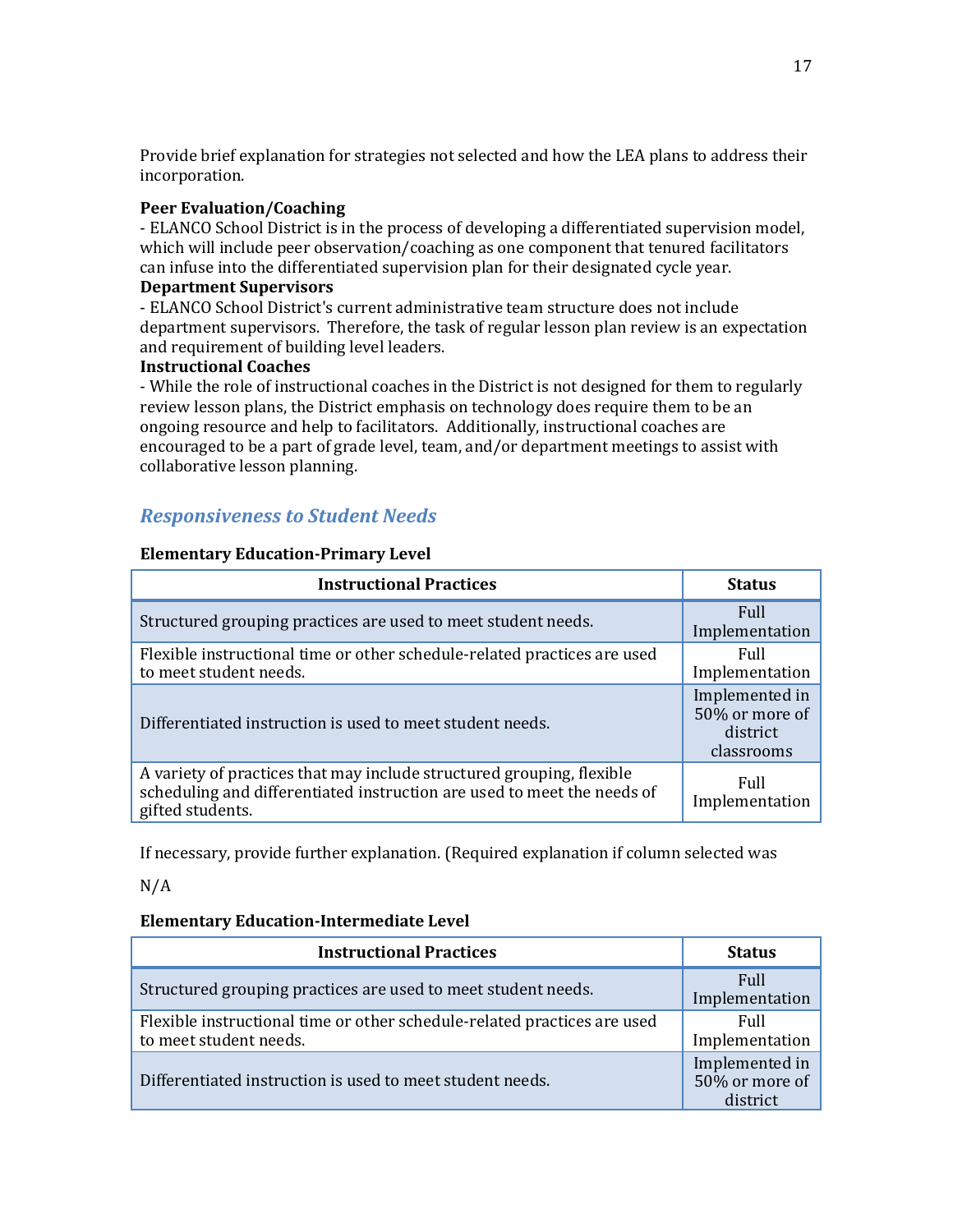|                                                                                                                                                                      | classrooms             |
|----------------------------------------------------------------------------------------------------------------------------------------------------------------------|------------------------|
| A variety of practices that may include structured grouping, flexible<br>scheduling and differentiated instruction are used to meet the needs of<br>gifted students. | Full<br>Implementation |

If necessary, provide further explanation. (Required explanation if column selected was

N/A

#### **Middle Level**

| <b>Instructional Practices</b>                                                                                                                                       | <b>Status</b>                                              |
|----------------------------------------------------------------------------------------------------------------------------------------------------------------------|------------------------------------------------------------|
| Structured grouping practices are used to meet student needs.                                                                                                        | Implemented in<br>50% or more of<br>district<br>classrooms |
| Flexible instructional time or other schedule-related practices are used<br>to meet student needs.                                                                   | Implemented in<br>50% or more of<br>district<br>classrooms |
| Differentiated instruction is used to meet student needs.                                                                                                            | Implemented in<br>50% or more of<br>district<br>classrooms |
| A variety of practices that may include structured grouping, flexible<br>scheduling and differentiated instruction are used to meet the needs of<br>gifted students. | Implemented in<br>50% or more of<br>district<br>classrooms |

If necessary, provide further explanation. (Required explanation if column selected was

N/A

## **High School Level**

| <b>Instructional Practices</b>                                                                                                                                       | <b>Status</b>                                                |
|----------------------------------------------------------------------------------------------------------------------------------------------------------------------|--------------------------------------------------------------|
| Structured grouping practices are used to meet student needs.                                                                                                        | Implemented in<br>50% or more of<br>district<br>classrooms   |
| Flexible instructional time or other schedule-related practices are used<br>to meet student needs.                                                                   | Implemented in<br>50% or more of<br>district<br>classrooms   |
| Differentiated instruction is used to meet student needs.                                                                                                            | Implemented in<br>less than 50% of<br>district<br>classrooms |
| A variety of practices that may include structured grouping, flexible<br>scheduling and differentiated instruction are used to meet the needs of<br>gifted students. | Implemented in<br>50% or more of<br>district<br>classrooms   |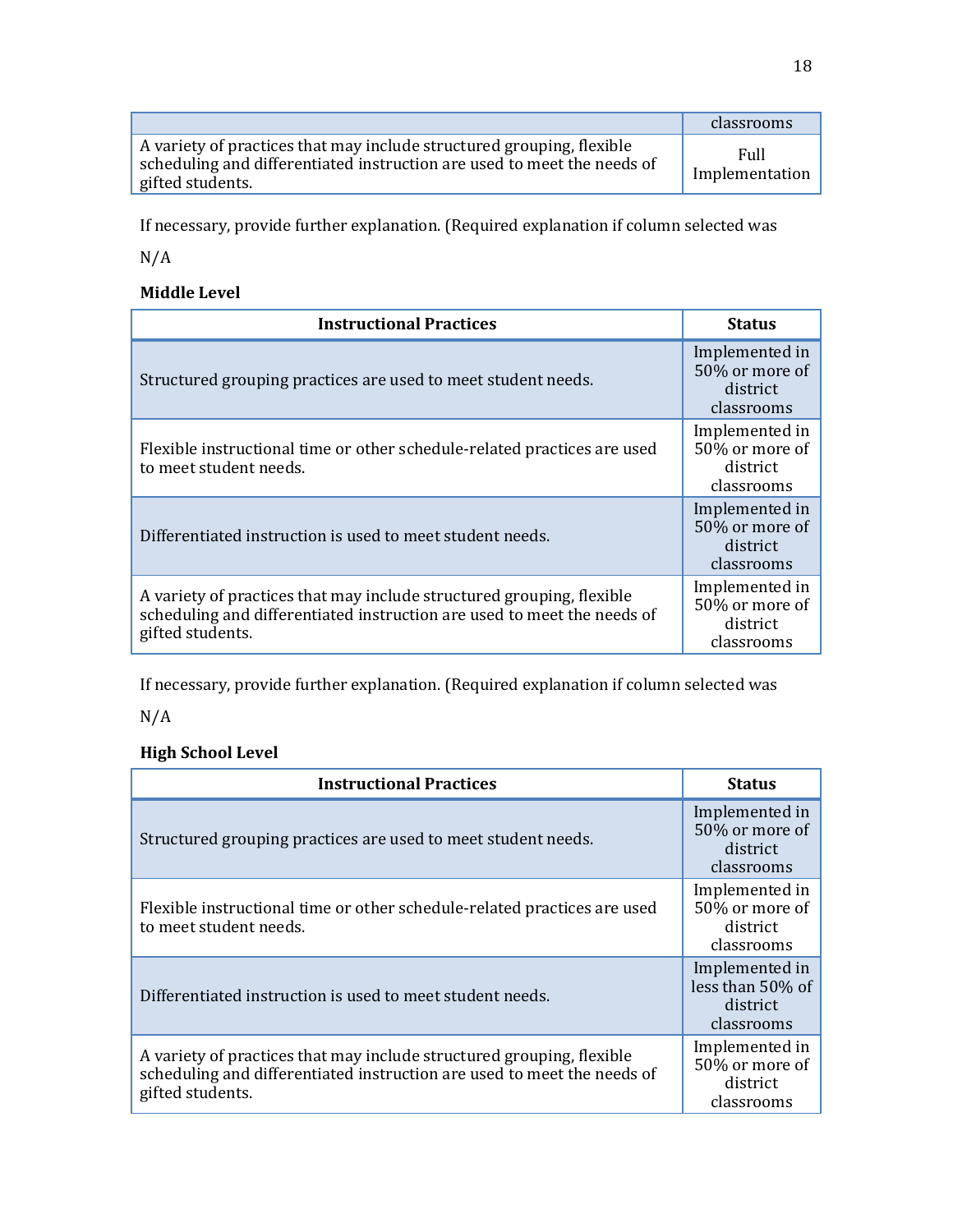If necessary, provide further explanation. (Required explanation if column selected was

#### **Differentiated instruction is used to meet learners' needs.**

Our current professional development includes differentiated instruction; however, it is not fully incorporated into all classrooms. That said, as we continue the process of realigning curriculum with the PA Core Standards, we are using the PA Instructional Frameworks as guides and working with facilitators to include differentiated instruction into unit and lesson planning.

#### *Recruitment*

Describe the process you implement to recruit and assign the most effective and highly qualified teachers in order to meet the learning needs of students who are below proficiency or are at risk of not graduating.

#### **Elementary & Middle Level**

The District uses assessment data (both benchmark and state) to assign facilitators to the appropriate grade level. Administration also examines facilitator strengths so that they are instructing in the grade level that best suits their skill set. The District also strives to match the most highly qualified facilitators with the learners that have the greatest learning needs. **High School Level**

The administration examines facilitator strengths so that they are instructing in the course and/or grade level that best suits their skill set. The administration also examines Keystone Exam scores so that the strongest instructional facilitators in the math, English, and science departments are teaching English 10, Algebra 1, and Biology where appropriate. Additionally, facilitators are selected strategically to perform interventions as needed using online tools to guide learners towards mastery.

## **Assessments**

| <b>Course Completion</b>  | SY 19/20 | SY 20/21 | SY 21/22 |
|---------------------------|----------|----------|----------|
| <b>Total Courses</b>      | 28.00    | 28.00    | 28.00    |
| English                   | 4.00     | 4.00     | 4.00     |
| Mathematics               | 4.00     | 4.00     | 4.00     |
| <b>Social Studies</b>     | 4.00     | 4.00     | 4.00     |
| Science                   | 4.00     | 4.00     | 4.00     |
| <b>Physical Education</b> | 4.00     | 4.00     | 4.00     |
| Health                    | 1.00     | 1.00     | 1.00     |

#### *Local Graduation Requirements*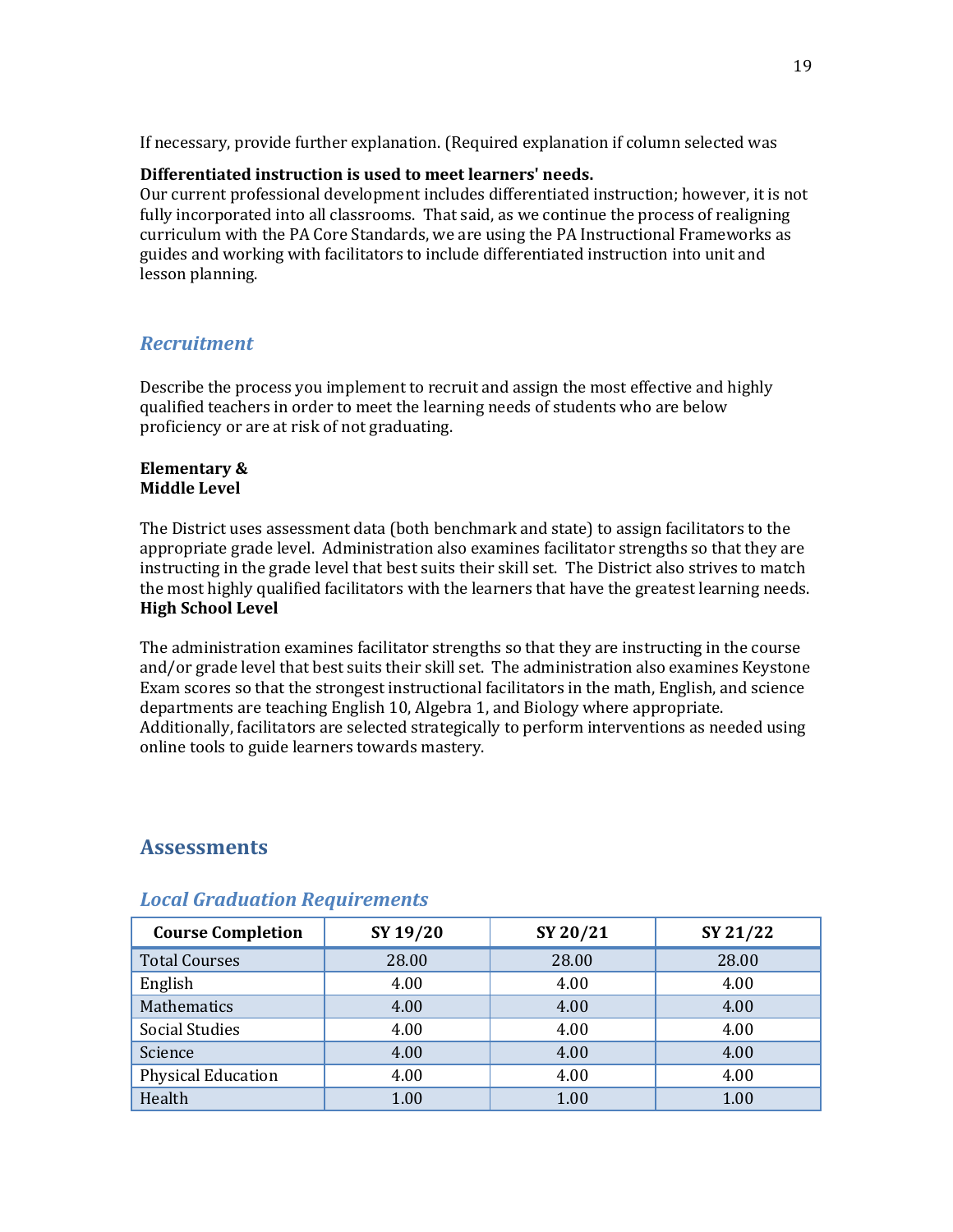| Music, Art, Family &<br>Consumer Sciences,<br><b>Career and Technical</b><br>Education | 0.00  | 0.00  | 0.00  |
|----------------------------------------------------------------------------------------|-------|-------|-------|
| Electives                                                                              | 7.00  | 7.00  | 7.00  |
| Minimum % Grade<br>Required for Credit<br>(Numerical Answer)                           | 60.00 | 60.00 | 60.00 |

## *Graduation Requirement Specifics*

We affirm that our entity requires demonstration of proficiency or above in each of the following State academic standards: English Language Arts and Mathematics, Science and Technology and Environment and Ecology, as determined through any one or a combination of the following:*Checked answers*

• Completion of secondary level coursework in English Language Arts (Literature), Algebra I and Biology in which a student demonstrates proficiency on the associated Keystone Exam or related project-based assessment if § 4.4(d)(4) (relating to general policies) applies.

#### *Unchecked answers*

- Locally approved and administered assessments, which shall be independently and objectively validated once every 6 years. Local assessments may be designed to include a variety of assessment strategies listed in  $?$  4.52 $(c)$  and may include the use of one or more Keystone Exams. Except for replacement of individual test items that have a similar level of difficulty, a new validation is required for any material changes to the assessment. Validated local assessments must meet the following standards:
	- I. Alignment with the following State academic standards: English Language Arts (Literature and Composition); Mathematics (Algebra I) and Environment and Ecology (Biology).
	- II. Performance level expectations and descriptors that describe the level of performance required to achieve proficiency comparable to that used for the Keystone Exams.
	- III. Administration of the local assessment to all students, as a requirement for graduation, except for those exempted by their individualized education program under subsection (g), regarding special education students, or gifted individualized education plan as provided in ? 16.32 (relating to GIEP).
	- IV. Subject to appropriations provided by law, the cost to validate local assessments shall be evenly divided between the school district, AVTS or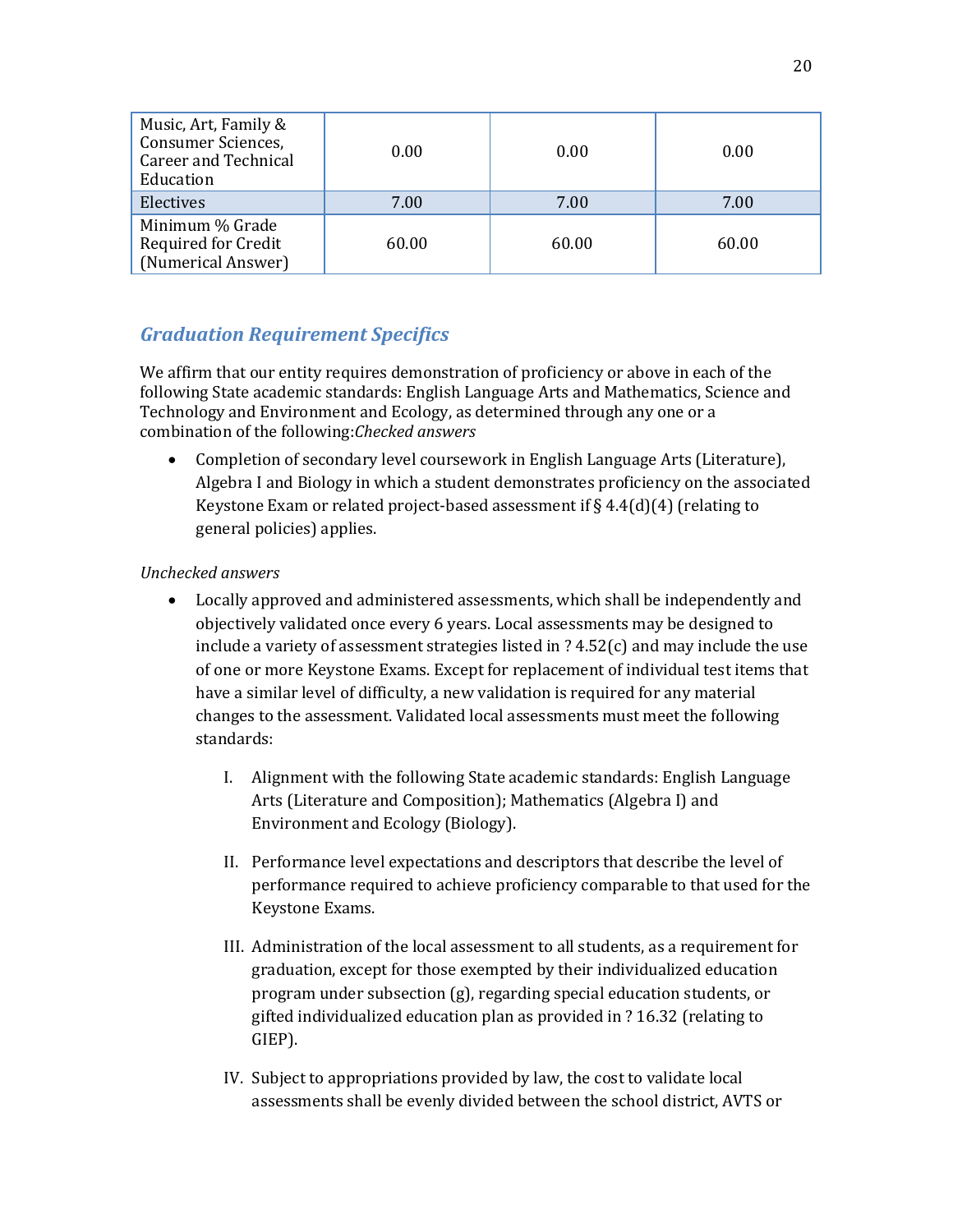charter school, including a cyber-charter school, and the Department. If the Department does not provide sufficient funding to meet its share, local assessments submitted for validation shall be deemed valid until a new validation is due to the Department.

- V. The Department will establish a list of entities approved to perform independent validations of local assessments in consultation with the Local Assessment Validation Advisory Committee as provided in ? 4.52(f).
- VI. School boards shall only approve assessments that have been determined to meet the requirements of this subsection by an approved entity performing the independent validation. If a school district, AVTS or charter school, including a cyber-charter school, uses a local assessment that has not been independently validated, the Secretary will direct the school entity to discontinue its use until the local assessment is approved through independent validation by an approved entity.
- Completion of an Advanced Placement exam or International Baccalaureate exam that includes academic content comparable to the appropriate Keystone Exam at a score established by the Secretary to be comparable to the proficient level on the appropriate Keystone Exam.

• Not Applicable. Our LEA does not offer High School courses.

| <b>Standards</b>                                                                                   | <b>WA</b> | TD | <b>NAT</b> | DA | <b>PSW</b> | <b>Other</b> |
|----------------------------------------------------------------------------------------------------|-----------|----|------------|----|------------|--------------|
| <b>Arts and Humanities</b>                                                                         | X         | X  |            |    | X          |              |
| <b>Career Education and Work</b>                                                                   |           | X  |            |    | X          |              |
| <b>Civics and Government</b>                                                                       |           | X  |            |    |            |              |
| PA Core Standards: English<br>Language Arts                                                        |           | X  |            |    |            |              |
| PA Core Standards: Literacy in<br>History/Social Studies, Science and<br><b>Technical Subjects</b> |           | X  |            |    |            |              |
| PA Core Standards: Mathematics                                                                     |           | X  |            |    |            |              |
| Economics                                                                                          |           | X  |            |    |            |              |
| <b>Environment and Ecology</b>                                                                     |           | X  |            |    |            |              |
| <b>Family and Consumer Sciences</b>                                                                |           | X  |            |    |            |              |
| Geography                                                                                          |           | X  |            |    |            |              |
| Health, Safety and Physical<br>Education                                                           |           | X  |            | X  |            |              |
| History                                                                                            |           | X  |            |    |            |              |
| Science and Technology and<br><b>Engineering Education</b>                                         |           | X  |            |    |            |              |
| World Language                                                                                     |           | X  |            |    |            |              |

#### *Local Assessments*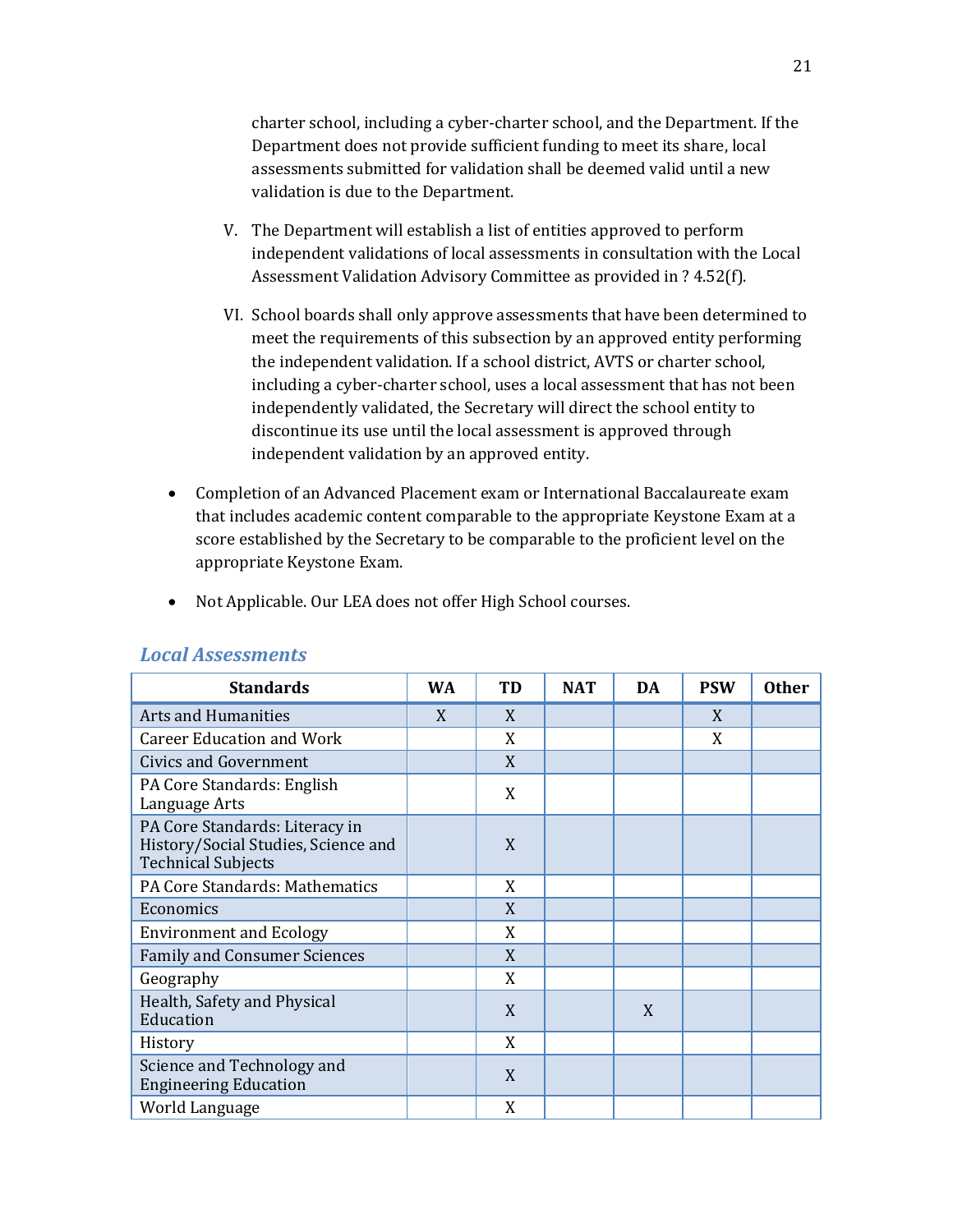## *Methods and Measures*

#### **Summative Assessments**

| <b>Summative Assessments</b>                                  | EEP | EEI | MI. | НS |
|---------------------------------------------------------------|-----|-----|-----|----|
| Common Mathematics Module Assessments                         |     |     |     |    |
| Common ELA/Science/Social Studies Module<br>Performance Tasks |     |     |     |    |
| <b>Common Unit Assessments</b>                                |     |     |     |    |

#### **Benchmark Assessments**

| <b>Benchmark Assessments</b> | EEP | EEI | ML | <b>HS</b> |
|------------------------------|-----|-----|----|-----------|
| <b>Star Reading</b>          |     | X   |    |           |
| Star Math                    | X   | X   | X  |           |
| <b>Star Early Literacy</b>   | X   |     |    |           |
| <b>AIMSweb Reading CBM</b>   | X   |     |    |           |
| <b>Writing Samples</b>       | X   |     |    |           |

#### **Formative Assessments**

| <b>Formative Assessments</b>                                                                                                                                     | EEP | EEI | MI. | <b>HS</b> |
|------------------------------------------------------------------------------------------------------------------------------------------------------------------|-----|-----|-----|-----------|
| Formative assessments are used by individual<br>teachers in the classroom. There are no standardized<br>formative assessment tools in the District at this time. |     |     |     |           |

## **Diagnostic Assessments**

| <b>Diagnostic Assessments</b> | EEP | EEI | ML | HS |
|-------------------------------|-----|-----|----|----|
| <b>Star Reading</b>           | X   |     | X  |    |
| Star Math                     | X   |     | X  |    |
| <b>Star Early Literacy</b>    | X   |     |    |    |
| 95% Group PSI                 | X   | X   |    |    |
| 95% Group PASI                | X   |     |    |    |
| <b>CDT</b>                    |     |     |    |    |

## *Validation of Implemented Assessments*

| <b>Validation Methods</b> | EEP | EEI | ML | HS. |
|---------------------------|-----|-----|----|-----|
| <b>External Review</b>    |     |     |    |     |
| Intermediate Unit Review  |     |     |    |     |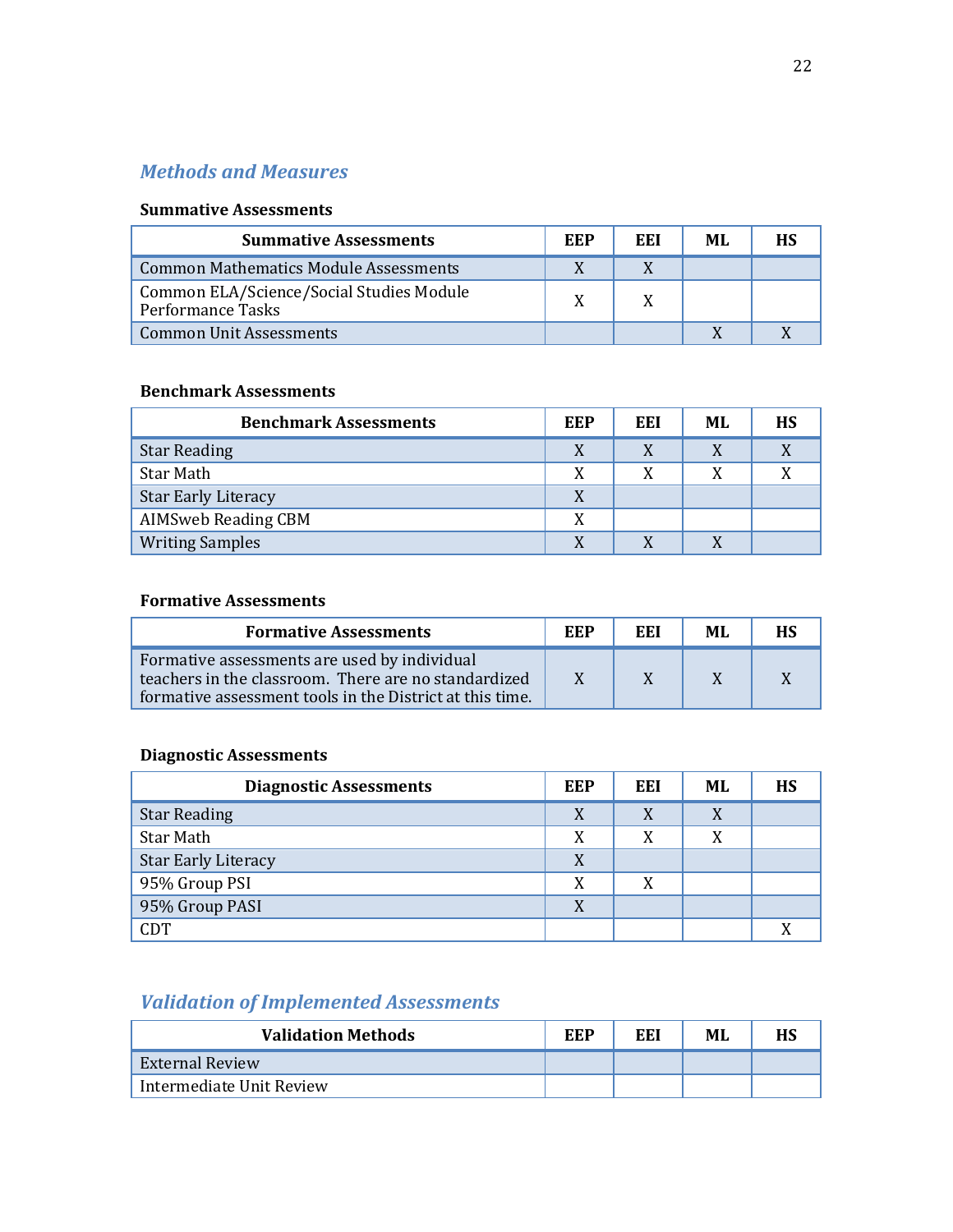| <b>LEA Administration Review</b>       |  |  |
|----------------------------------------|--|--|
| <b>Building Supervisor Review</b>      |  |  |
| Department Supervisor Review           |  |  |
| Professional Learning Community Review |  |  |
| <b>Instructional Coach Review</b>      |  |  |
| <b>Teacher Peer Review</b>             |  |  |

Provide brief explanation of your process for reviewing assessments.

A district assessment calendar is established for both benchmark and progress monitoring assessments. Since many of our assessments are computer-based, all facilators have immediate access to the results of our Star Reading and Star Math assessments. Administrators review the data for schools and grade levels. Facilitators are provided common team time on a weekly basis to review and analyze data. Frequently, teams follow a protocol to examine data for their class/grade level. At some levels, with assessments which are not computer-based, Google Docs is used as a way to collect and disseminate data in a timely manner.

## *Development and Validation of Local Assessments*

If applicable, explain your procedures for developing locally administered assessments and how they are independently and objectively validated every six years.

At present the District has not developed locally administered assessments. Teams of faciltators and administrators are working on varied evidence of learning which will be used to monitor learner achievement towards mastery of the PA Core Standards. A plan for independent validation of the varied evidence of learning will be developed prior to implementing them.

## *Collection and Dissemination*

Describe your system to collect, analyze and disseminate assessment data efficiently and effectively for use by LEA leaders and instructional teams.

A district assessment calendar is established for both benchmark and progress monitoring assessments. Since many of our assessments are computer-based, all facilitators have immediate access to the results of our Star Reading and Star Math assessments. Administrators review the data for schools and grade levels. Facilitators are provided common team time on a weekly basis to review and analyze data. Frequently, teams follow a protocol to examine data for their class/grade level. At some levels, with assessments which are not computer-based, Google Docs is used as a way to collect and disseminate data in a timely manner.

#### *Data Informed Instruction*

Describe how information from the assessments is used to assist students who have not demonstrated achievement of the academic standards at a proficient level or higher.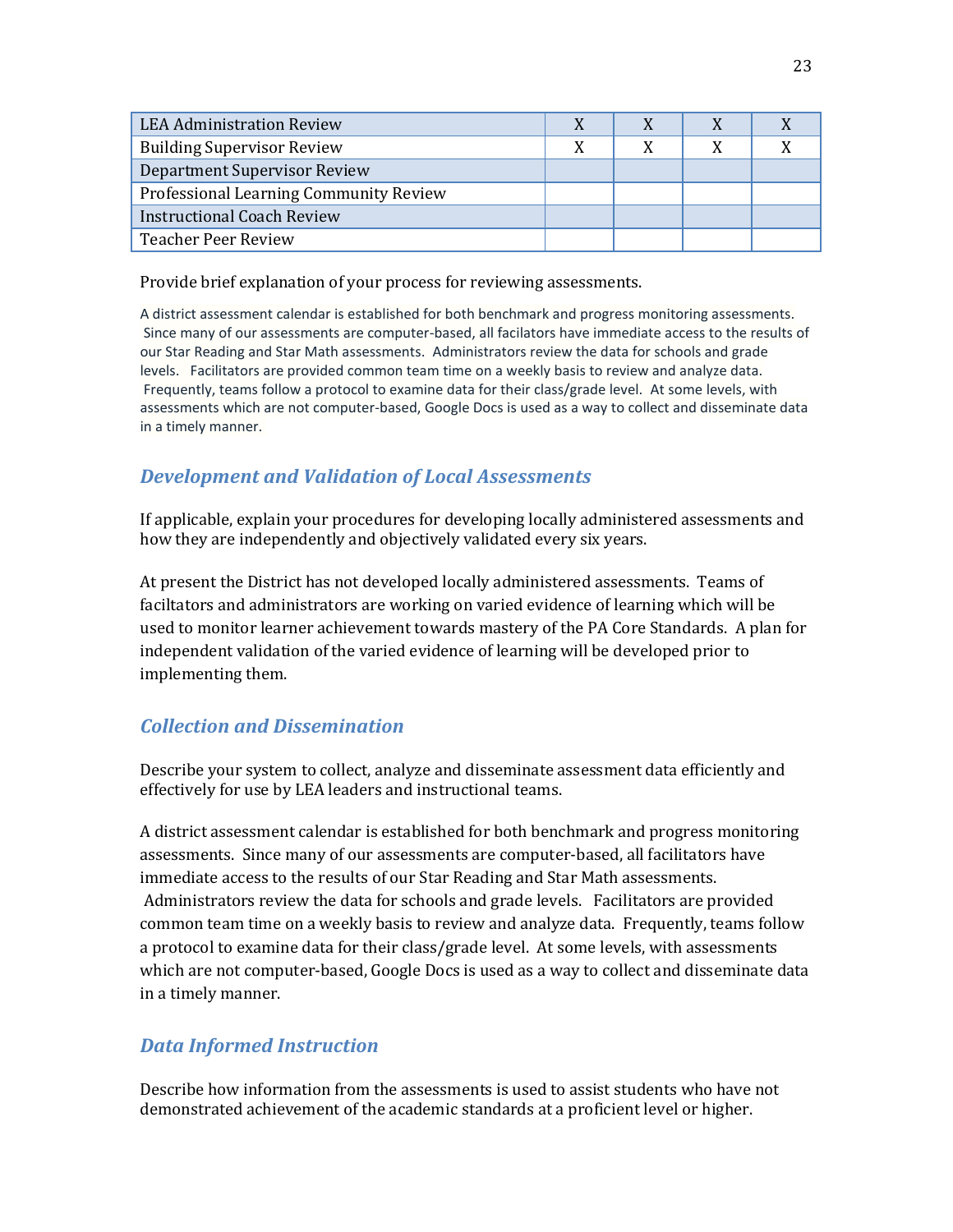At the K-8 level, our district implements a MTSS/RtII framework. Learners who consistently score at the 25th percentile or below on our benchmark assessments are provided an intervention (Reading and Math) which addresses learner need. Goals are set for each learner. Learners who participate in an intervention are assessed using a progress monitoring assessment at a minimum of every two weeks. MTSS/RtII teams meet every 8 to 10 weeks to review learner data. Teams make changes to interventions or increase the intensity of an intervention if the learner progress monitoring graphs indicate a learner is not on target to reach his/her goal.

## *Assessment Data Uses*

| <b>Assessment Data Uses</b>                                                                                                                                                                                                                                                                            | <b>EEP</b> | EEI | ML | <b>HS</b> |
|--------------------------------------------------------------------------------------------------------------------------------------------------------------------------------------------------------------------------------------------------------------------------------------------------------|------------|-----|----|-----------|
| Assessment results are reported out by PA<br>assessment anchor or standards-aligned learning<br>objective.                                                                                                                                                                                             | X          | X   | X  |           |
| Instructional practices are identified that are linked to<br>student success in mastering specific PA assessment<br>anchors, eligible content or standards-aligned<br>learning objectives.                                                                                                             | X          | X   | X  |           |
| Specific PA assessment anchors, eligible content or<br>standards-aligned learning objectives are identified<br>for those students who did not demonstrate sufficient<br>mastery so that teachers can collaboratively create<br>and/or identify instructional strategies likely to<br>increase mastery. | X          | X   | X  |           |
| Instructional practices modified or adapted to<br>increase student mastery.                                                                                                                                                                                                                            | X          | X   | X  |           |

Provide brief explanation of the process for incorporating selected strategies.

*This narrative is empty.*

Provide brief explanation for strategies not selected and how you plan to address their incorporation.

*This narrative is empty.*

## *Distribution of Summative Assessment Results*

| <b>Distribution Methods</b>                                  | EEP | EEI | ML | НS |
|--------------------------------------------------------------|-----|-----|----|----|
| <b>Course Planning Guides</b>                                |     |     |    |    |
| Directing Public to the PDE & other Test-related<br>Websites |     | X   | X  |    |
| <b>Individual Meetings</b>                                   | X   | X   | X  |    |
| Letters to Parents/Guardians                                 | X   | X   | X  |    |
| Local Media Reports                                          | X   | X   | X  |    |
| Website                                                      | X   | X   | X  |    |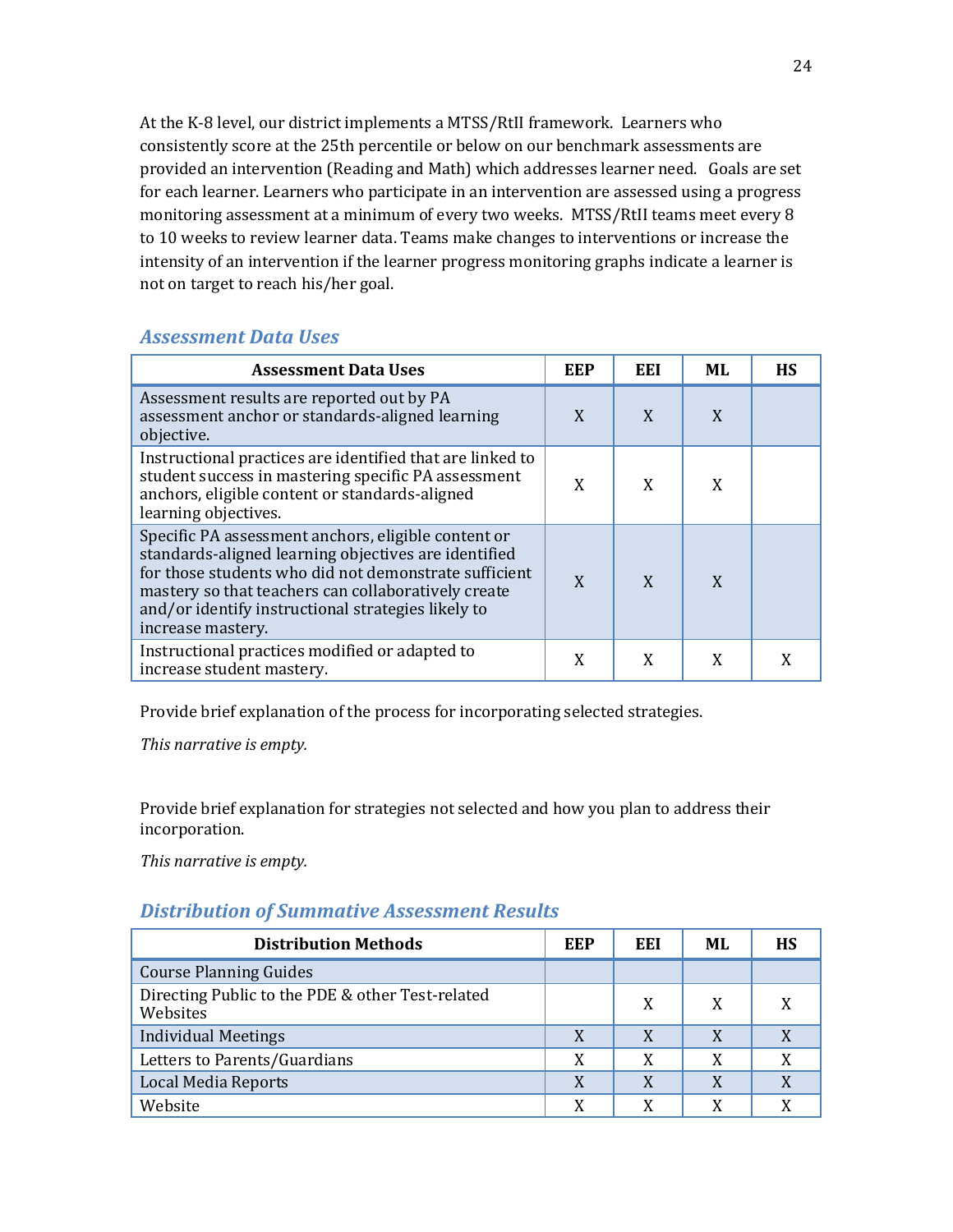| Meetings with Community, Families and School Board | X | X |   |  |
|----------------------------------------------------|---|---|---|--|
| Mass Phone Calls/Emails/Letters                    |   |   |   |  |
| Newsletters                                        | X |   |   |  |
| <b>Press Releases</b>                              |   |   |   |  |
| School Calendar                                    | X |   |   |  |
| <b>Student Handbook</b>                            | X | X | X |  |
| <b>Title One Parent Meetings</b>                   | X | X |   |  |
| Back to School Night and Open House Presentations  |   |   |   |  |

Provide brief explanation of the process for incorporating selected strategies.

Building and District Administrators meet regularly when summative data is available to determine how to best distribute the information to families and community members.

Provide brief explanation for strategies not selected and how the LEA plans to address their incorporation.

Eastern Lancaster County School District appreciates and looks for public suggestions that would improve distribution of information related to summative assessments. During individual parent meetings/conferences, or during parent advisory meetings, administrators and teachers always request feedback on how to communicate more clearly with all stakeholders.

## **Safe and Supportive Schools**

## *Assisting Struggling Schools*

Describe your entity's process for assisting schools that either do not meet the annual student achievement targets or experience other challenges, which deter student attainment of academic standards at a proficient level or higher.

If your entity has no struggling schools, explain how you will demonstrate continued growth in student achievement.

The District plans to demonstrate continued growth in learner achievement through the following strategies:

- 1. Implementation of the Multi-Tiered System of Support (MTSS) Framework K-8 and development of an MTSS Framework at the high school level, 9-12. This framework provides tiered support for learners struggling in academic and behavioral areas, as well as enrichment for advanced learners.
- 2. Use of the Learning Focused Schools Model to provide learners with research-based instructional strategies to access curriculum.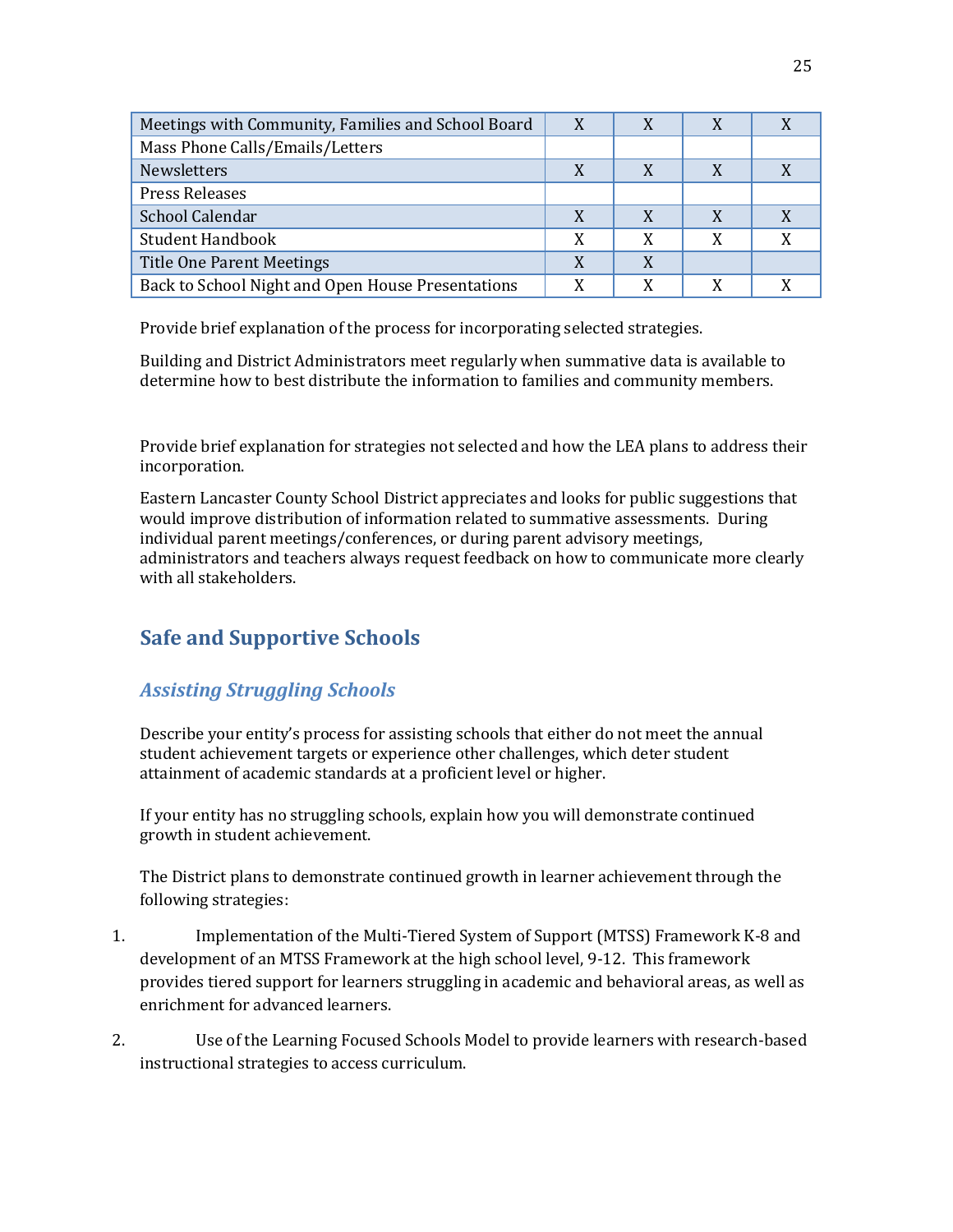- 3. Use of data to inform instruction in the classroom and grouping of learners based on need and learner interests. Data is derived from universal screening measures and formative and summative assessments.
- 4. Development, revision, and review of curriculum aligned with the PA Core Standards and pacing guides to allow for authentic learning opportunities and opportunities for learner choice.
- 5. Development of opportunities of varied evidence of learning to measure mastery of standards and provide additional data to determine learner needs related to support or enrichment.
- 6. Increase utilization and integration of technology to enhance learning and achievement in every classroom.

| <b>Programs, Strategies and Actions</b>                                                          | EEP | EEI | ML | <b>HS</b> |
|--------------------------------------------------------------------------------------------------|-----|-----|----|-----------|
| Biennially Updated and Executed Memorandum of<br><b>Understanding with Local Law Enforcement</b> | X   | X   | X  | X         |
| School-wide Positive Behavioral Programs                                                         | X   | X   | X  | X         |
| <b>Conflict Resolution or Dispute Management</b>                                                 | X   | X   | X  | X         |
| Peer Helper Programs                                                                             | X   | X   | X  | X         |
| Safety and Violence Prevention Curricula                                                         | X   | X   | X  | X         |
| <b>Student Codes of Conduct</b>                                                                  | X   | X   | X  | X         |
| Comprehensive School Safety and Violence<br><b>Prevention Plans</b>                              | X   | X   | X  | X         |
| Purchase of Security-related Technology                                                          | X   | X   | X  | X         |
| Student, Staff and Visitor Identification Systems                                                | X   | X   | X  | X         |
| <b>Placement of School Resource Officers</b>                                                     | X   | X   | X  | X         |
| <b>Student Assistance Program Teams and Training</b>                                             | X   | X   | X  | X         |
| Counseling Services Available for all Students                                                   | X   | X   | X  | X         |
| Internet Web-based System for the Management of<br><b>Student Discipline</b>                     | X   | X   | X  | X         |

## *Programs, Strategies and Actions*

Explanation of strategies not selected and how the LEA plans to address their incorporation:

Programs and strategies related to safe and supportive schools are continually being evaluated. When data justify a need, specific programming is considered to address the concern. New programming is added as needed.

*Screening, Evaluating and Programming for Gifted Students*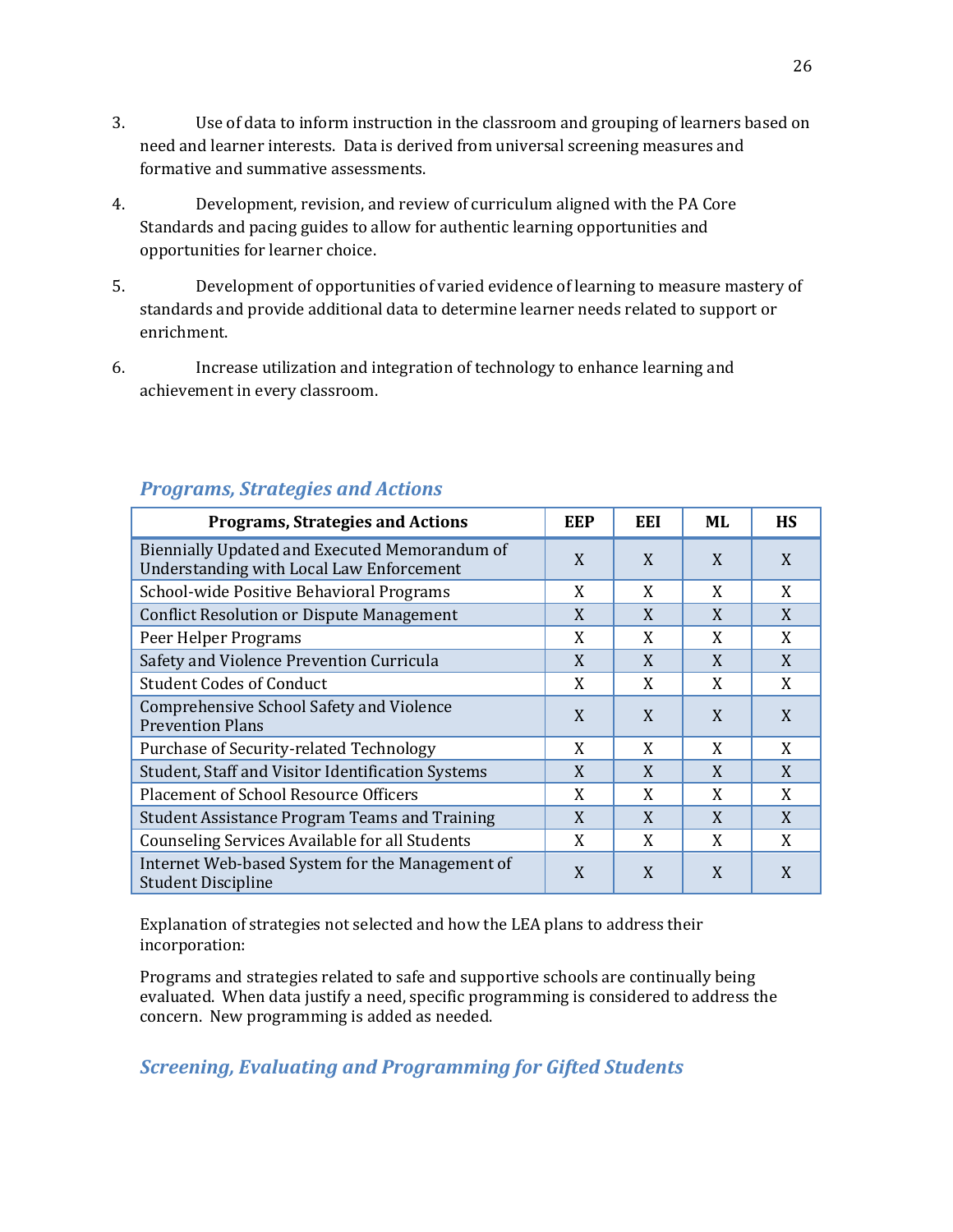#### **Describe your entity's awareness activities conducted annually to inform the public of the gifted education services and programs offered (newspaper, student handbooks, school website, etc.)**

The Eastern Lancaster County School District provides annual notice to notify the public of gifted education services and programs and how to request these services and programs. This annual notice is posted on the district website and published in the ELANCO Extra Newsletter that is delivered to every resident in the district.

If a parent believes that their school-age child may be in need of gifted support services, screening and evaluation processes are available to them at no cost upon written request. These processes are designed to assess the learner and determine eligibility. Parents may request screening and evaluation at any time, even if their child is not enrolled in the District's public school program. Requests for evaluation and screening need to be made in writing to the Building Principal.

#### **Describe your entity's process for locating students who are thought to be gifted and may be in need of specially designed instruction (screening).**

As required by Pennsylvania Chapter 16, Eastern Lancaster County School District uses multiple criteria in determining a learner's eligibility for gifted services. The District screens all learners in the Winter of their second grade year using a universal screener (Naglieri Non-Verbal). Those learners who meet the screening criteria are further assessed using other standardized measures to determine their eligibility. At other grades, during grade level data review meetings, universal data results are analyzed for any learner scoring above the 95%tile on universal screeners.

Parents can always request an evaluation at any time through their child's building principal. A Permission to Evaluate form and Notice of Parental Rights for Gifted Students is mailed home to parent(s) by the school psychologist. Parents may request a GMDE once per year.

#### **Describe your entity's procedures for determining eligibility (through multiple criteria) and need (based on academic strength) for potentially mentally gifted students (evaluation).**

ELANCO's gifted matrix is designed to provide both screening and assessment of learner needs through a multi-tiered process. Our goal at ELANCO is to identify learners in need of gifted programming using multiple sources of data on learner readiness, creativity, academic achievement, performance on district assessments and performance in the classroom. With each level, assessment responsibility shifts to include various specialists at the building and district levels.

#### **Second Grade Screening:**

Second grade classroom facilitators with building team support administer the Naglieri Non-Verbal using the online administration with all learners during the testing window (Winter). All learners who meet screening benchmark are moved into a level I Screening. For learners who score 130 or above, the facilitator contacts the building school psychologist to discuss the individual case.

#### **School Counselor - Level I:**

School Counselors are contacted about a parent or facilitator request for gifted screening OR learner identified from second grade screening data.

Counselor gathers learner achievement on universal screenings.

Counselor will administer cognitive screener tool if needed (Needed for parental requests) -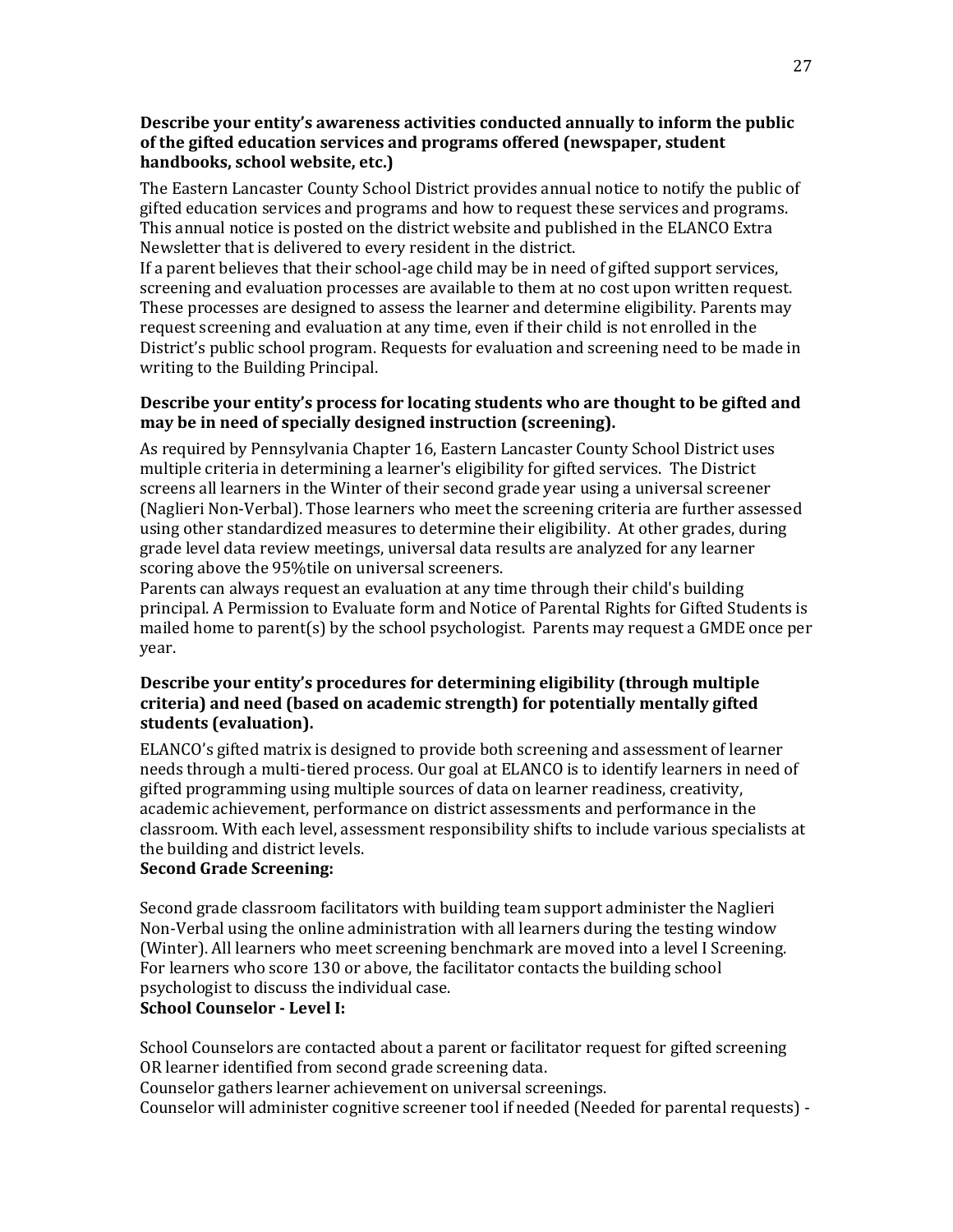NNAT-3, K-Bit, Rist

Have learner's classroom facilitator(s) complete the "Teacher Screening Form" (adapted from KOI)

Contact Parents with results of Level I using guidelines on the matrix. If learner is moving on to Level II, send learner file (include copies of all materials) to the School Psychologist. If learner did not meet criteria but parent requests to continue, proceed to Level II.

#### **School Psychologist - Level II:**

School Psychologist secures Permission to Evaluate for Gifted Services.

Sends out and scores Scales for Identifying Gifted Students (SIGS) from parent and facilitator(s) after consent is received. Parent results are included in GWR but not the matrix

School Psychologist completes Level II assessments using national-normed, individualized intelligence and achievement assessments.

A GWR is generated and parents are contacted with final results.

#### **Describe the gifted programs\* being offered that provide opportunities for acceleration, enrichment or both. \*The word "programs" refers to the continuum of services, not one particular option.**

Eastern Lancaster County School District recognizes that there are learners who possess, or are capable of possessing, extraordinary ability and/or outstanding talent. The District provides opportunities for enrichment and/or acceleration to gifted learners K-12. The gifted support program presents individualized and diverse experiences for these learners and recognizes the benefit of interaction with intellectual peers. The District's gifted support program focuses on four major domains of academic and personal development: cognitive (includes research and the development of independent study skills), creative thinking (includes brainstorming, fluency, flexibility, originality, and elaboration), critical thinking (includes inquiry, logical reasoning, problem solving, and gathering, analyzing, and interpreting information), and affective (includes self-understanding, interpersonal skills, and coping strategies). The program encourages problem solving through independent study, creativity, critical thinking, personal interaction, communication skills, and leadership. Learners develop an understanding of personal responsibility to self, school, and society.

The elementary gifted program provides enrichment and/or acceleration experiences for identified learners in their general education setting as well as weekly grade level pullout sessions that include opportunities for independent study, group research, simulation activities, and exploration of theme areas related to units of study. Identified learners receive services delivered in the context of their general education classrooms as per goals on their GIEPs. This may include enrichment or acceleration (or both) based on the individual learner's strengths. Critical and creative thinking skills are practiced. Two and three dimensional visual/spatial thinking skills are enhanced with hands-on challenges. Affective issues are explored and acceleration is provided in appropriate subject areas. The middle school gifted program provides opportunities for academic challenge through class placement and enrichment courses. Sessions are offered on a variety of topics, including deductive and critical thinking challenges, independent or collaborative theme studies related to units of study, and off-campus enrichment seminars. The secondary gifted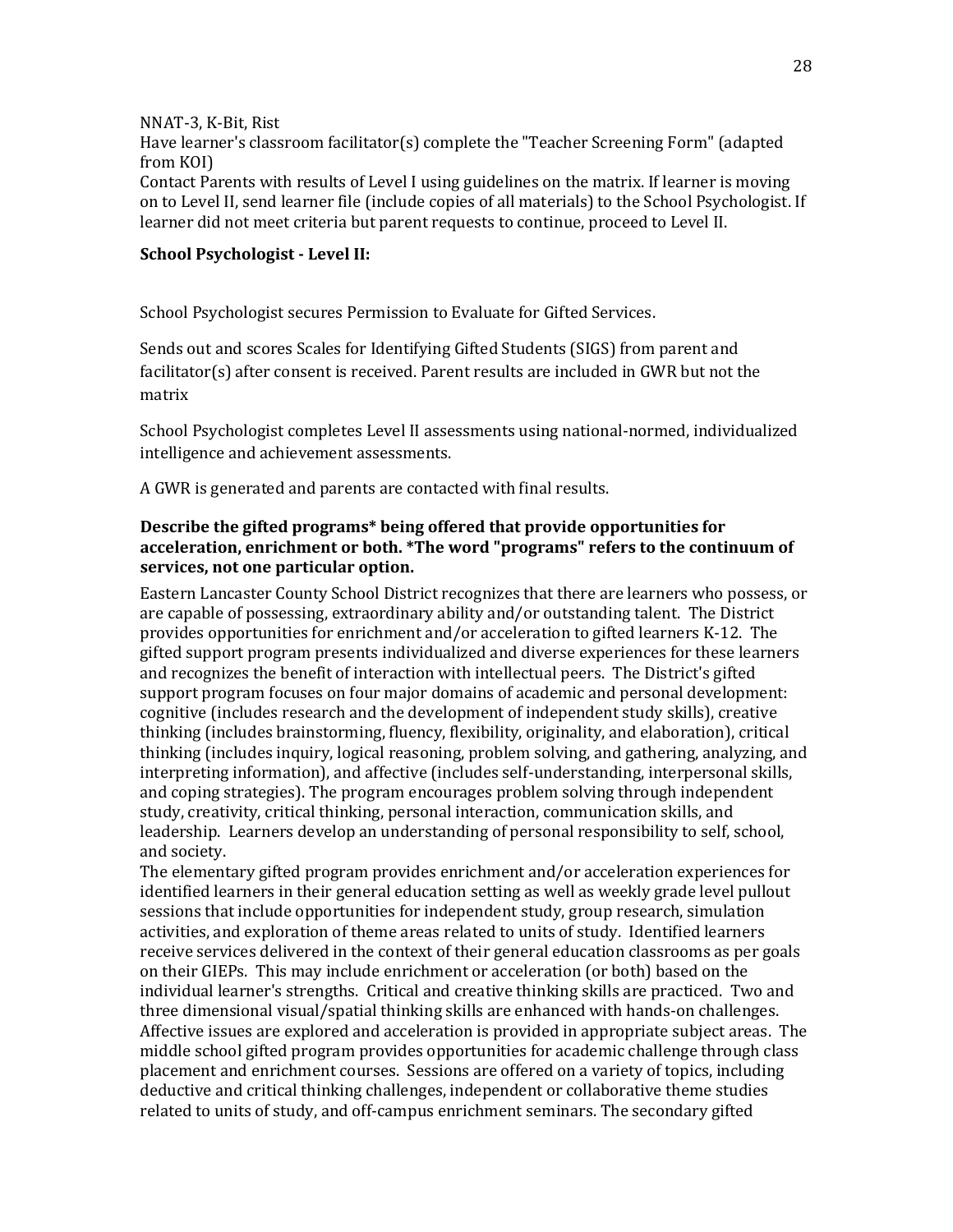program provides small group meetings, individual learner interviews, off-campus enrichment seminars, and prospective for self-chosen independent study for enrichment or for credit. Off-campus enrichment seminars are available to elementary through secondary level learners. The off-campus seminars offer learners the opportunity to explore topics not normally found in the classroom. Learners have a chance to participate in hands-on activities; to hear nationally known speakers; to visit places not normally available to the public; and to meet gifted learners from other schools. Course/subject acceleration and/or grade level acceleration is available as deemed appropriate through the GIEP.

| <b>Developmental Services</b>                             | <b>EEP</b> | EEI | <b>ML</b> | <b>HS</b> |
|-----------------------------------------------------------|------------|-----|-----------|-----------|
| <b>Academic Counseling</b>                                | X          | X   | X         | X         |
| <b>Attendance Monitoring</b>                              | X          | X   | X         | X         |
| <b>Behavior Management Programs</b>                       | X          | X   | X         | X         |
| <b>Bullying Prevention</b>                                | X          | X   | X         | X         |
| <b>Career Awareness</b>                                   | X          | X   | X         | X         |
| Career Development/Planning                               | X          | X   | X         | X         |
| Coaching/Mentoring                                        | X          | X   | X         | X         |
| Compliance with Health Requirements-i.e.,<br>Immunization | X          | X   | X         | X         |
| <b>Emergency and Disaster Preparedness</b>                | X          | X   | X         | X         |
| Guidance Curriculum                                       | X          | X   | X         | X         |
| Health and Wellness Curriculum                            | X          | X   | X         | X         |
| <b>Health Screenings</b>                                  | X          | X   | X         | X         |
| <b>Individual Student Planning</b>                        | X          | X   | X         | X         |
| <b>Nutrition</b>                                          | X          | X   | X         | X         |
| Orientation/Transition                                    | X          | X   | X         | X         |
| RTII/MTSS                                                 | X          | X   | X         | X         |
| <b>Wellness/Health Appraisal</b>                          | X          | X   | X         | X         |

## *Developmental Services*

Explanation of developmental services:

*This narrative is empty.*

## *Diagnostic, Intervention and Referral Services*

| <b>Diagnostic, Intervention and Referral Services</b> | EEP | EEI | ML. | <b>HS</b> |
|-------------------------------------------------------|-----|-----|-----|-----------|
| <b>Accommodations and Modifications</b>               | X   | X   | X   | X         |
| Administration of Medication                          | X   | X   | X   |           |
| Assessment of Academic Skills/Aptitude for Learning   | X   | X   |     |           |
| Assessment/Progress Monitoring                        | X   | X   | X   |           |
| Casework                                              | X   | X   |     |           |
| Crisis Response/Management/Intervention               | X   | X   | X   |           |
| <b>Individual Counseling</b>                          | X   | X   |     |           |
| Intervention for Actual or Potential Health Problems  | X   | X   |     |           |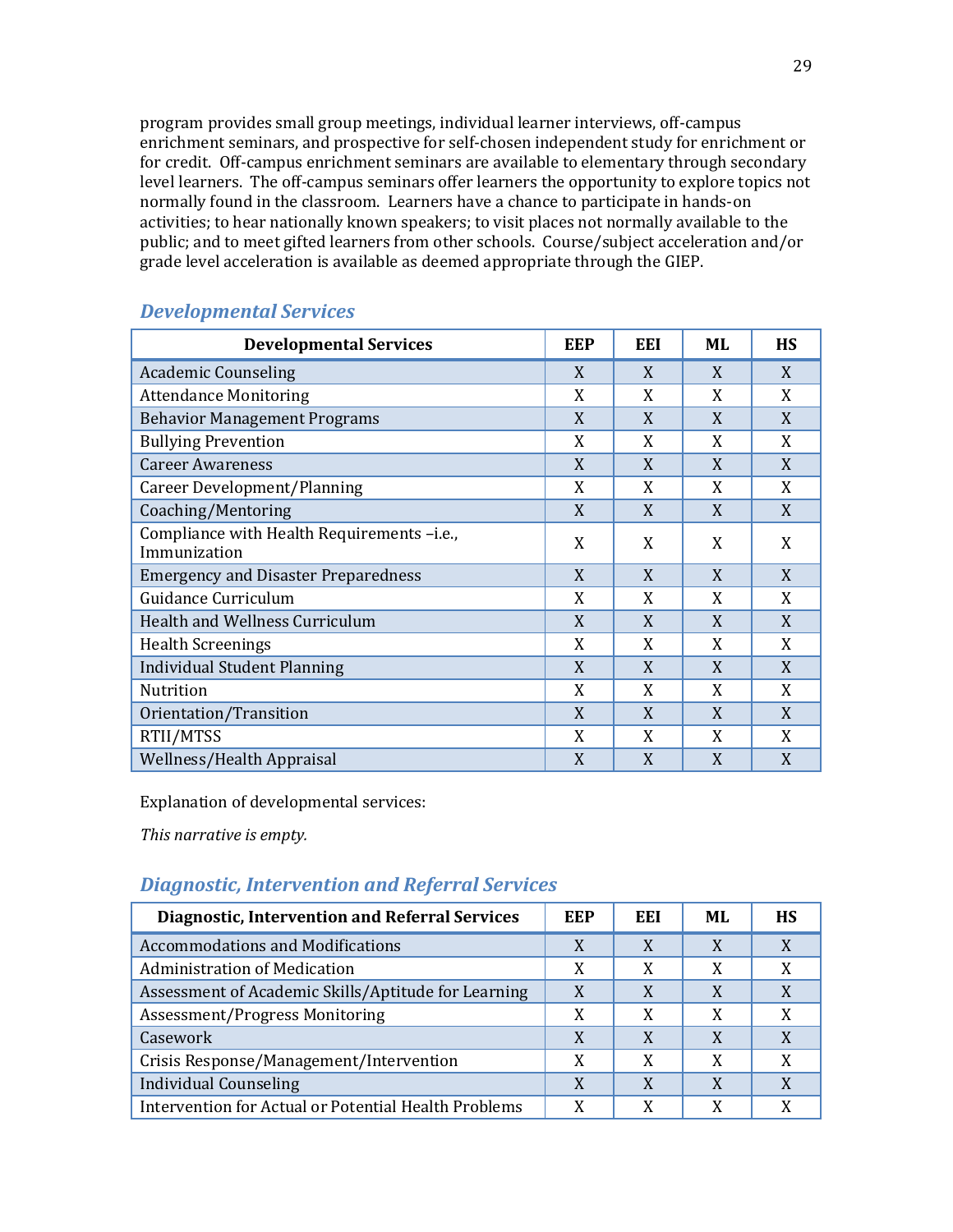| Placement into Appropriate Programs                       | X |   |   |  |
|-----------------------------------------------------------|---|---|---|--|
| Small Group Counseling-Coping with life situations        | X | X | X |  |
| Small Group Counseling-Educational planning               |   |   |   |  |
| Small Group Counseling-Personal and Social<br>Development | X |   |   |  |
| <b>Special Education Evaluation</b>                       |   |   |   |  |
| <b>Student Assistance Program</b>                         | X |   |   |  |

Explanation of diagnostic, intervention and referral services:

*This narrative is empty.*

## *Consultation and Coordination Services*

| <b>Consultation and Coordination Services</b>                                    | <b>EEP</b> | EEI | ML | <b>HS</b> |
|----------------------------------------------------------------------------------|------------|-----|----|-----------|
| Alternative Education                                                            |            |     |    | X         |
| Case and Care Management                                                         | X          | X   | X  | X         |
| <b>Community Liaison</b>                                                         | X          | X   | X  | X         |
| Community Services Coordination (Internal or<br>External)                        | X          | X   | X  | X         |
| <b>Coordinate Plans</b>                                                          | X          | X   | X  | X         |
| Coordination with Families (Learning or Behavioral)                              | X          | X   | X  | X         |
| Home/Family Communication                                                        | X          | X   | X  | X         |
| Managing Chronic Health Problems                                                 | X          | X   | X  | X         |
| Managing IEP and 504 Plans                                                       | X          | X   | X  | X         |
| <b>Referral to Community Agencies</b>                                            | X          | X   | X  | X         |
| <b>Staff Development</b>                                                         | X          | X   | X  | X         |
| Strengthening Relationships Between School<br>Personnel, Parents and Communities | X          | X   | X  | X         |
| System Support                                                                   | X          | X   | X  | X         |
| <b>Truancy Coordination</b>                                                      | X          | X   | X  | X         |

Explanation of consultation and coordination services:

In the event that there is a learner that needs alternative education placement at the elementary or middle school level, the District would explore various options, such as, inhouse virtual programming, and neighboring school district alternative education programs.

## *Communication of Educational Opportunities*

| <b>Communication of Educational Opportunities</b>   | EEP | EEI | ML | <b>HS</b> |
|-----------------------------------------------------|-----|-----|----|-----------|
| <b>Course Planning Guides</b>                       |     |     |    |           |
| Directing Public to the PDE & Test-related Websites | X   | Y   |    |           |
| <b>Individual Meetings</b>                          |     |     |    |           |
| Letters to Parents/Guardians                        |     |     |    |           |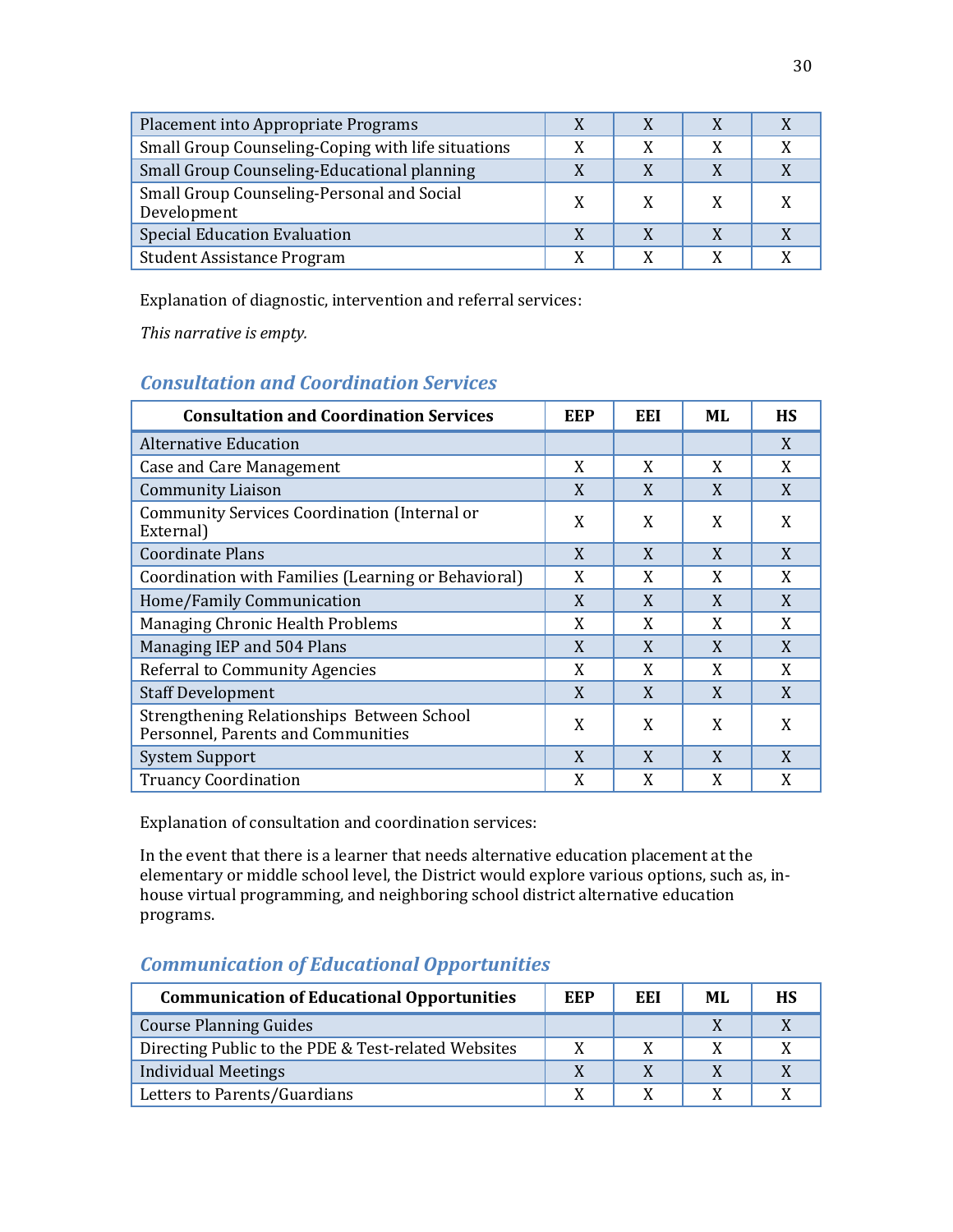| <b>Local Media Reports</b>                                  | X | X | X |   |
|-------------------------------------------------------------|---|---|---|---|
| Website                                                     | X | X | X |   |
| Meetings with Community, Families and Board of<br>Directors | X | X | X |   |
| Mass Phone Calls/Emails/Letters                             | X | X | X |   |
| <b>Newsletters</b>                                          | X | X | X | X |
| <b>Press Releases</b>                                       | X | X | X | X |
| School Calendar                                             | X | X | X | X |
| <b>Student Handbook</b>                                     | X | X | X |   |

## *Communication of Student Health Needs*

| <b>Communication of Student Health Needs</b>                       | EEP | EEI | MI. | <b>HS</b> |
|--------------------------------------------------------------------|-----|-----|-----|-----------|
| <b>Individual Meetings</b>                                         | X   | X   | X   |           |
| <b>Individual Screening Results</b>                                | X   | X   | X   | X         |
| Letters to Parents/Guardians                                       | X   | X   | X   | X         |
| Website                                                            | X   | X   | X   | X         |
| Meetings with Community, Families and Board of<br><b>Directors</b> | X   | X   | X   |           |
| Newsletters                                                        | X   | X   | X   |           |
| School Calendar                                                    | X   | X   | X   | X         |
| <b>Student Handbook</b>                                            | X   | X   | X   |           |

## *Frequency of Communication*

#### **Elementary Education - Primary Level**

• Yearly

#### **Elementary Education - Intermediate Level**

• Yearly

**Middle Level**

• Yearly

**High School Level**

• Yearly

## *Collaboration for Interventions*

Describe the collaboration between classroom teachers and individuals providing interventions regarding differing student needs and academic progress.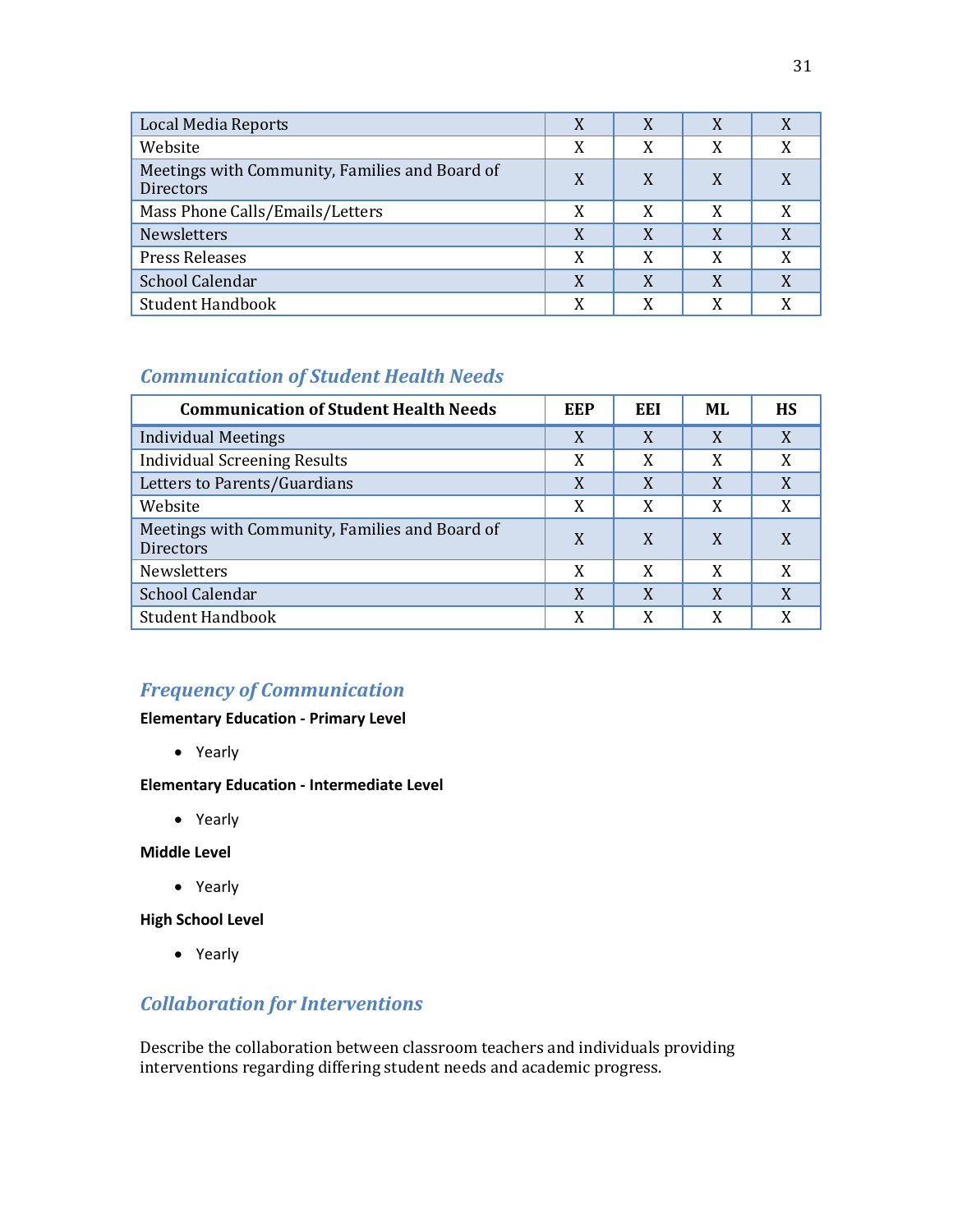At the elementary level, interventions are delivered by learning facilitators, Title One facilitators, support specialists, special education staff, and school counselors. Collaboration between facilitators and other professionals and paraprofessionals providing interventions occurs in the following ways:

- 1. Weekly grade level meetings
- 2. Grade level data team meetings three times per year
- 3. 1:1 consultations with the personnel listed above.
- 4. Intervention progress monitoring data which is accessible to facilitators and staff who work with the learners.
- 5. IEP/GIEP/504 meetings.

At the middle level, interventions are delivered by learning facilitators, support specialist, special education staff, paraprofessionals, and school counselors. Collaboration between facilitators and other professionals and paraprofessionals providing interventions occurs in the following ways:

- 1. Weekly team meetings.
- 2. Quarterly data team meetings.
- 3. 1:1 consultations with the personnel listed above.
- 4. Intervention progress monitoring data in DataBlender and in GoogleDocs.
- 5. IEP/GIEP/504 meetings.

At the high school level, interventions are delivered by facilitators, and special education staff. Collaboration between facilitators and other professionals and paraprofessionals providing interventions occurs in the following ways:

- 1. Department meetings.
- 2. PLC meetings.
- 3. IEP/GIEP/504 meetings.

#### *Community Coordination*

Describe how you accomplish coordination with community operated infant and toddler centers, as well as preschool early intervention programs. In addition, describe the community coordination with the following before or after school programs and services for all grade levels, including pre-kindergarten, if offered, through grade 12.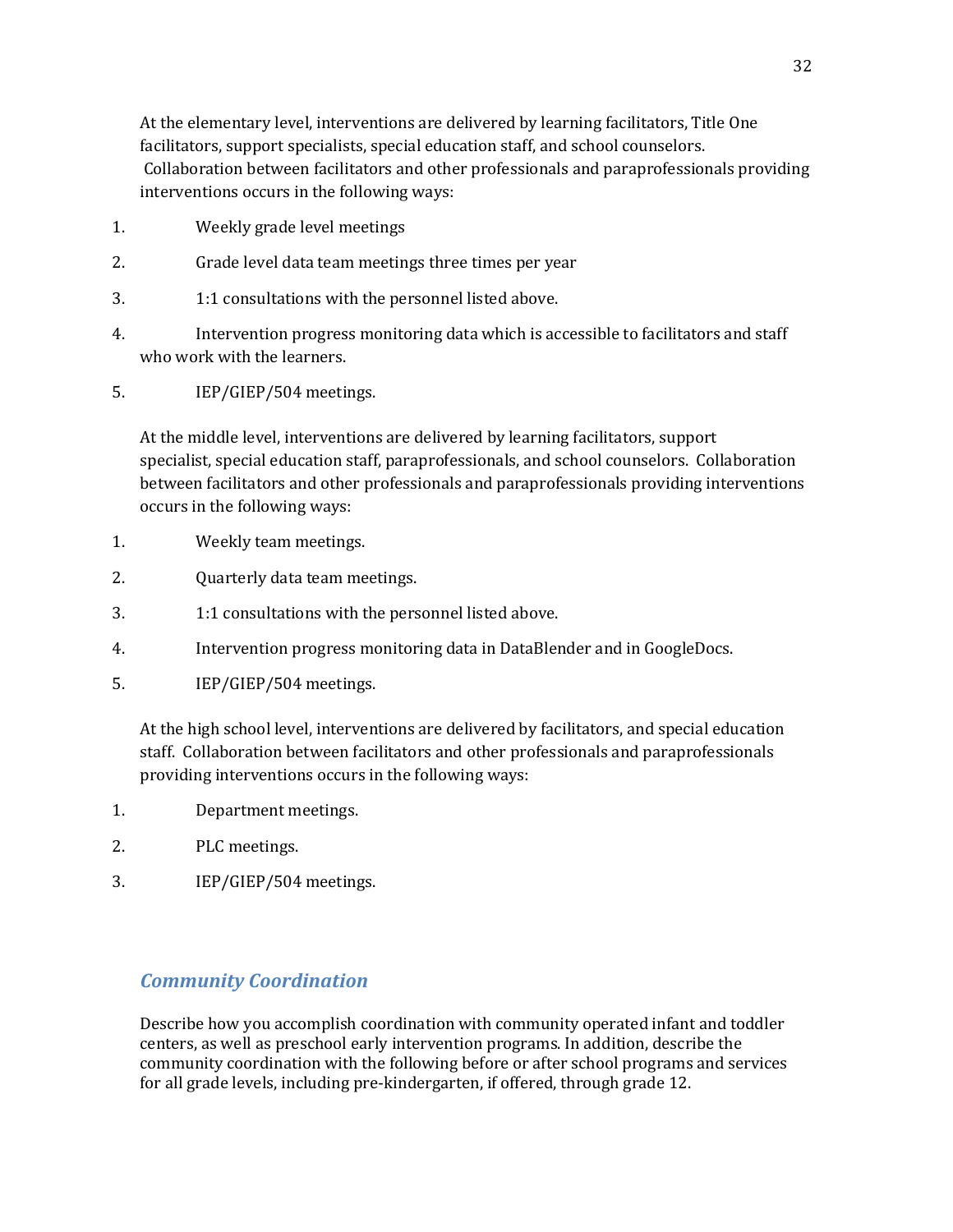- 1. Child care
- 2. After school programs
- 3. Youth workforce development programs
- 4. Tutoring

The Eastern Lancaster County School District is currently not coordinating with community operated infant and toddler centers, as well as pre-school early intervention programs. However, the individualized and personalized kindergarten registration program in the District as well as our pre-kindergarten brochure mailed to all District families keep the lines of communication open with our pre-kindergarten families. The District is laying the foundation to collaborate more with infant, toddler, and pre-school programs in 2018 and beyond. Additionally, the District has established community coordination with before and after school programs and services, as well as youth workforce development and tutoring programs by doing and engaging in the following:

- Building administrators and school social workers communicate with CrossNet Ministries on tutoring, mentor programs, and individualized learner support.
- School counselors partner with Garden Spot Village to provide after school tutoring for learners.
- Seniors in Garden Spot High School have the option to participate in an internship their last year in school, which provides them the opportunity to make connections with businesses and entrepreneurs in the community, which may lead to post-secondary employment.
- The Eastern Lancaster County School District collaborates with the Lancaster-Lebanon Intermediate Unit 13 for transition from early intervention to school age programming.

While the District recognizes that community coordination remains a work in progress, a foundation has been laid to continue building upon and expanding on the partnerships that exist.

## *Preschool Agency Coordination*

Explain how the LEA coordinates with agencies that serve preschool age children with disabilities.

- 1. Address coordination activities designed to identify and serve children with disabilities and the supports and accommodations available to ensure both physical and programmatic access.
- 2. Address pre-kindergarten programs operated directly by the LEA and those operated by community agencies under contract from the LEA.
- 3. Describe how the LEA provides for a smooth transition from the home setting and any early childhood care or educational setting the students attend, to the school setting.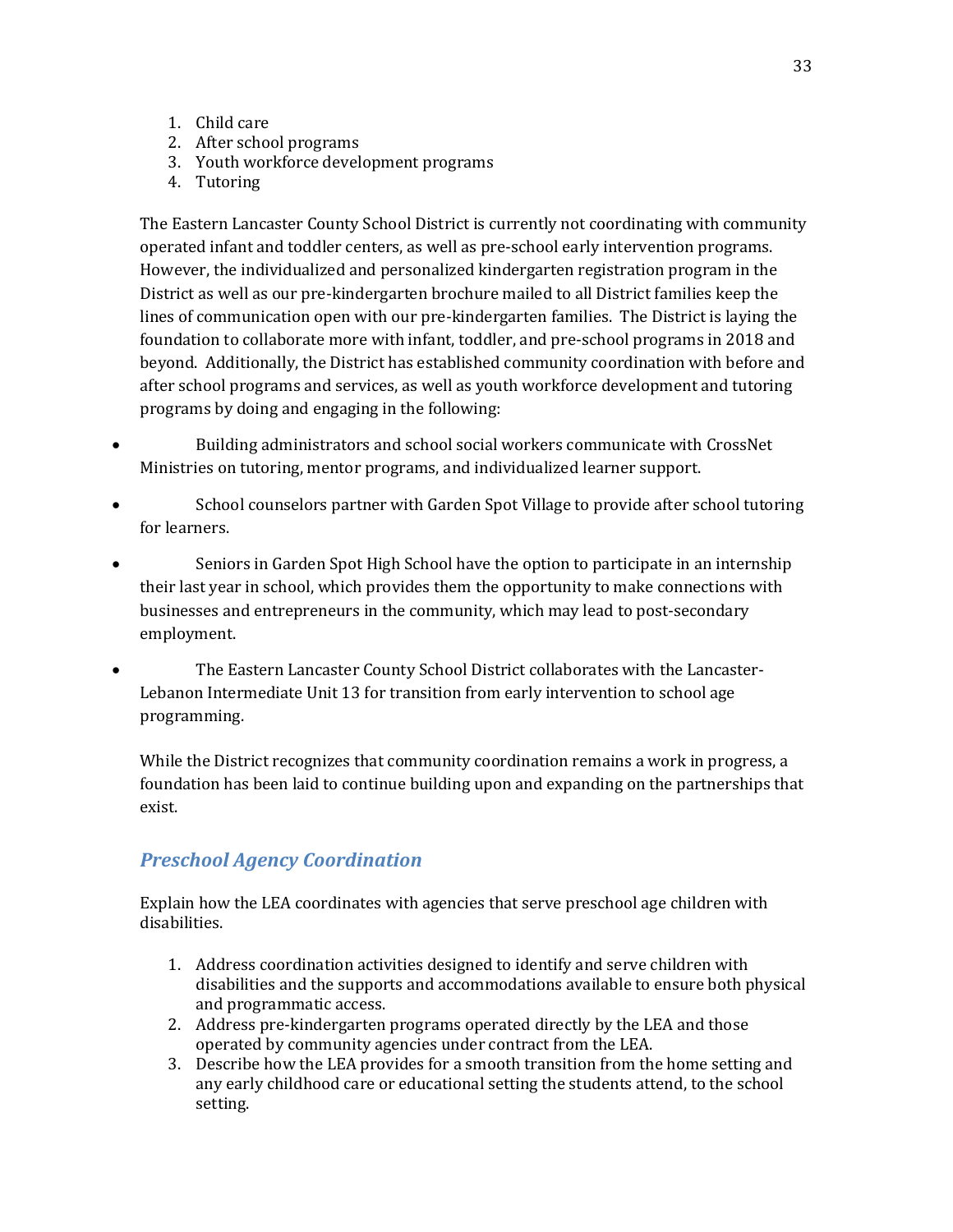The Eastern Lancaster County School District does not offer pre-kindergarten services. If a parent inquires about such services, they are referred to the Lancaster-Lebanon Intermediate Unit to discuss early intervention services.

## **Materials and Resources**

## *Description of Materials and Resources*

#### **Elementary Education-Primary Level**

| <b>Material and Resources Characteristics</b>                                                                                                   | <b>Status</b> |
|-------------------------------------------------------------------------------------------------------------------------------------------------|---------------|
| Aligned and supportive of academic standards, progresses level to level<br>and demonstrates relationships among fundamental concepts and skills | Accomplished  |
| A robust supply of high quality aligned instructional materials and<br>resources available                                                      | Developing    |
| Accessibility for students and teachers is effective and efficient                                                                              | Developing    |
| Differentiated and equitably allocated to accommodate diverse levels of<br>student motivation, performance and educational needs                | Accomplished  |

Provide explanation for processes used to ensure Accomplishment.

The District carefully examines each curricular area and budgets effectively to maintain curricular programming and to implement changes as needed. Focus areas for the next three years will be on a robust supply of high quality digital resources and materials available which are accessible to learners and facilitators.

Explanation for any row checked "Needs Improvement" or "Non Existent". How the LEA plans to address their incorporation:

*This narrative is empty.*

#### **Elementary Education-Intermediate Level**

| <b>Material and Resources Characteristics</b>                                                                                                   | <b>Status</b> |
|-------------------------------------------------------------------------------------------------------------------------------------------------|---------------|
| Aligned and supportive of academic standards, progresses level to level<br>and demonstrates relationships among fundamental concepts and skills | Accomplished  |
| A robust supply of high quality aligned instructional materials and<br>resources available                                                      | Developing    |
| Accessibility for students and teachers is effective and efficient                                                                              | Developing    |
| Differentiated and equitably allocated to accommodate diverse levels of<br>student motivation, performance and educational needs                | Accomplished  |

Provide explanation for processes used to ensure Accomplishment.

The District carefully examines each curricular area and budgets effectively to maintain curricular programming and to implement changes as needed. Focus areas for the next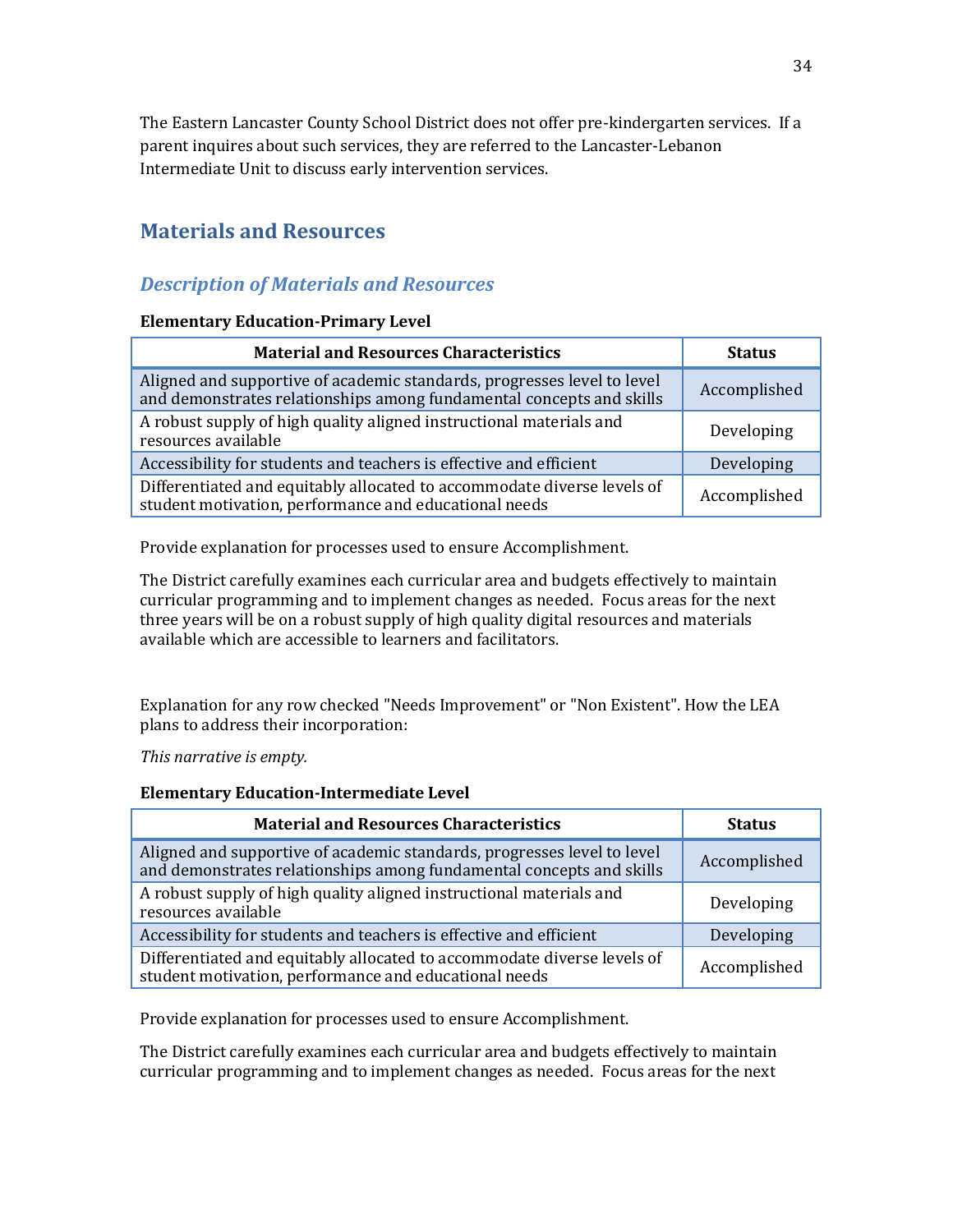three years will be on a robust supply of high quality digital resources and materials available which are accessible to learners and facilitators.

Explanation for any row checked "Needs Improvement" or "Non Existent". How the LEA plans to address their incorporation:

*This narrative is empty.*

#### **Middle Level**

| <b>Material and Resources Characteristics</b>                                                                                                   | <b>Status</b> |
|-------------------------------------------------------------------------------------------------------------------------------------------------|---------------|
| Aligned and supportive of academic standards, progresses level to level<br>and demonstrates relationships among fundamental concepts and skills | Accomplished  |
| A robust supply of high quality aligned instructional materials and<br>resources available                                                      | Developing    |
| Accessibility for students and teachers is effective and efficient                                                                              | Developing    |
| Differentiated and equitably allocated to accommodate diverse levels of<br>student motivation, performance and educational needs                | Developing    |

Provide explanation for processes used to ensure Accomplishment.

The District carefully examines each curricular area and budgets effectively to maintain curricular programming and to implement changes as needed. Focus areas for the next three years will be on a robust supply of high quality digital resources and materials available which are accessible to learners and facilitators and accommodate diverse levels of student motivation, performance and educational needs.

Explanation for any row checked "Needs Improvement" or "Non Existent". How the LEA plans to address their incorporation:

*This narrative is empty.*

#### **High School Level**

| <b>Material and Resources Characteristics</b>                                                                                                   | <b>Status</b> |
|-------------------------------------------------------------------------------------------------------------------------------------------------|---------------|
| Aligned and supportive of academic standards, progresses level to level<br>and demonstrates relationships among fundamental concepts and skills | Developing    |
| A robust supply of high quality aligned instructional materials and<br>resources available                                                      | Developing    |
| Accessibility for students and teachers is effective and efficient                                                                              | Developing    |
| Differentiated and equitably allocated to accommodate diverse levels of<br>student motivation, performance and educational needs                | Developing    |

Provide explanation for processes used to ensure Accomplishment.

The District carefully examines each curricular area and budgets effectively to maintain curricular programming and to implement changes as needed. Focus areas for the next three years will be on a robust supply of high quality digital resources and materials available aligned to support academic standards which are accessible to learners and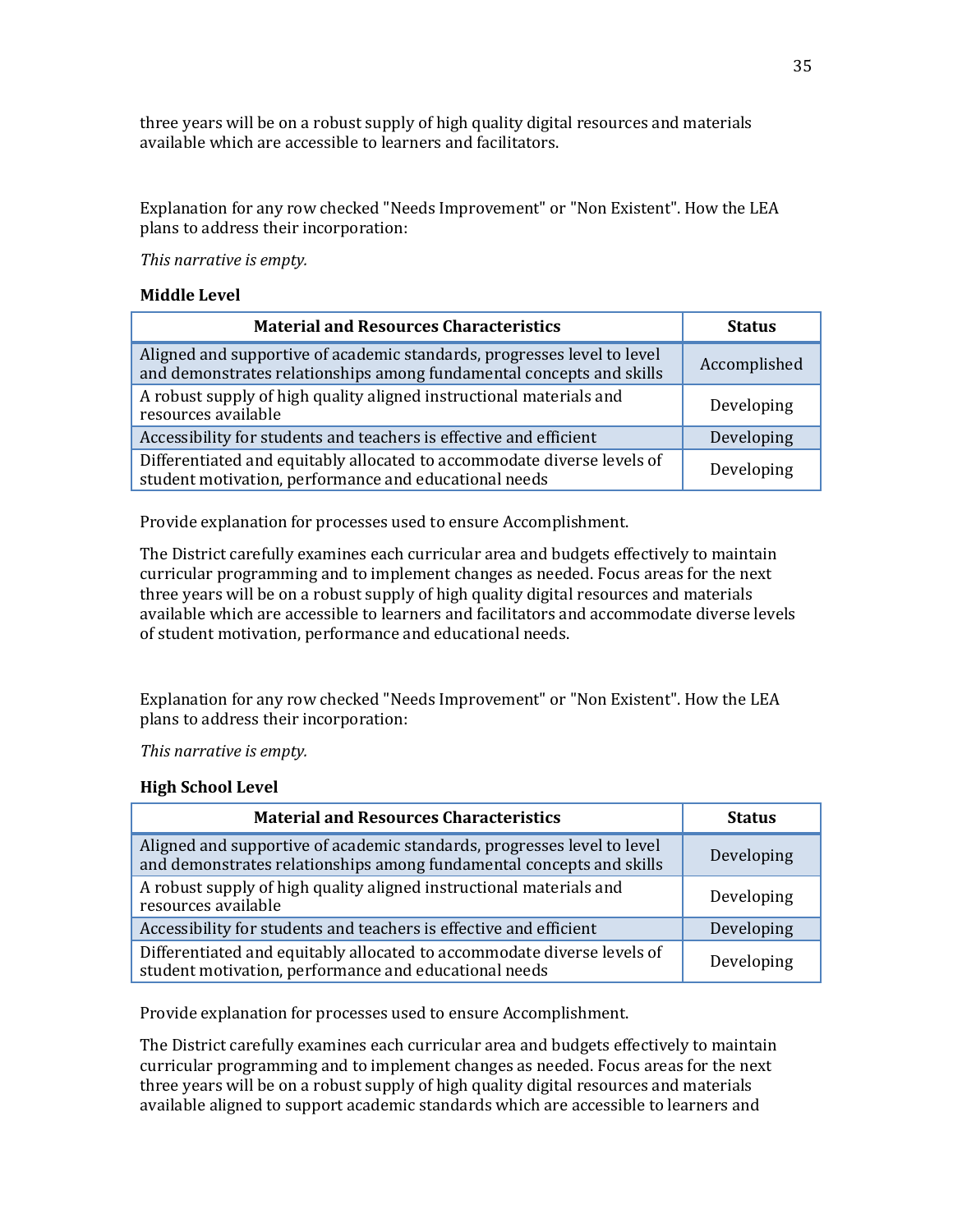facilitators and accommodate diverse levels of student motivation, performance and educational needs.

Explanation for any row checked "Needs Improvement" or "Non Existent". How the LEA plans to address their incorporation:

*This narrative is empty.*

## *SAS Incorporation*

#### **Elementary Education-Primary Level**

| <b>Standards</b>                                                                                | <b>Status</b>                                                |
|-------------------------------------------------------------------------------------------------|--------------------------------------------------------------|
| <b>Arts and Humanities</b>                                                                      | Implemented in<br>less than 50% of<br>district<br>classrooms |
| <b>Career Education and Work</b>                                                                | Implemented in<br>50% or more of<br>district<br>classrooms   |
| <b>Civics and Government</b>                                                                    | Implemented in<br>50% or more of<br>district<br>classrooms   |
| PA Core Standards: English Language Arts                                                        | Implemented in<br>50% or more of<br>district<br>classrooms   |
| PA Core Standards: Literacy in History/Social Studies, Science and<br><b>Technical Subjects</b> | Implemented in<br>50% or more of<br>district<br>classrooms   |
| PA Core Standards: Mathematics                                                                  | Implemented in<br>50% or more of<br>district<br>classrooms   |
| Economics                                                                                       | Implemented in<br>50% or more of<br>district<br>classrooms   |
| <b>Environment and Ecology</b>                                                                  | Implemented in<br>50% or more of<br>district<br>classrooms   |
| <b>Family and Consumer Sciences</b>                                                             | Implemented in<br>50% or more of<br>district<br>classrooms   |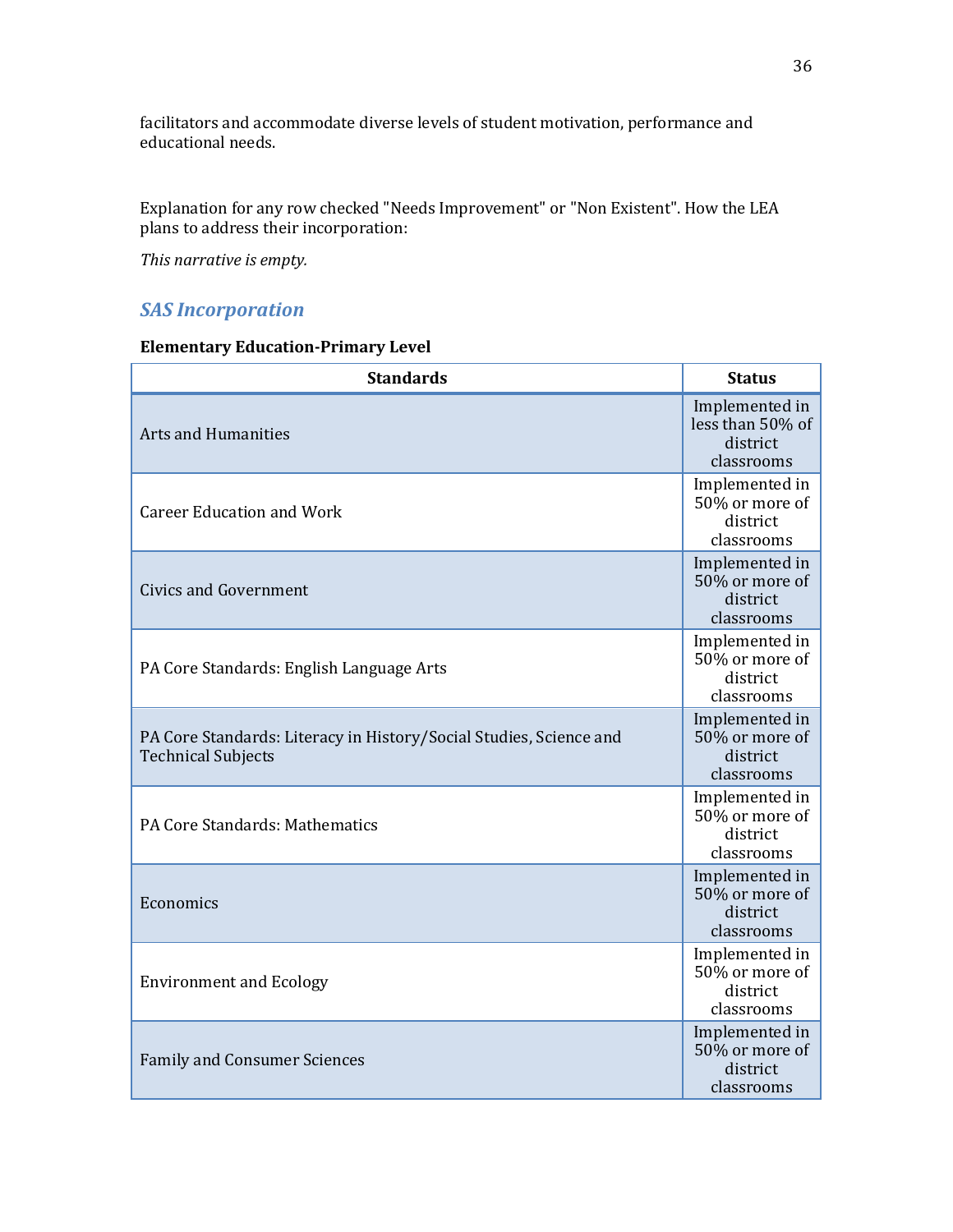| Geography                                              | Implemented in<br>50% or more of<br>district<br>classrooms   |
|--------------------------------------------------------|--------------------------------------------------------------|
| Health, Safety and Physical Education                  | Implemented in<br>less than 50% of<br>district<br>classrooms |
| History                                                | Implemented in<br>50% or more of<br>district<br>classrooms   |
| Science and Technology and Engineering Education       | Implemented in<br>50% or more of<br>district<br>classrooms   |
| Alternate Academic Content Standards for Math          | Implemented in<br>50% or more of<br>district<br>classrooms   |
| Alternate Academic Content Standards for Reading       | Implemented in<br>50% or more of<br>district<br>classrooms   |
| American School Counselor Association for Students     | Implemented in<br>50% or more of<br>district<br>classrooms   |
| Early Childhood Education: Infant-Toddler→Second Grade | Implemented in<br>less than 50% of<br>district<br>classrooms |
| English Language Proficiency                           | Implemented in<br>less than 50% of<br>district<br>classrooms |
| <b>Interpersonal Skills</b>                            | Implemented in<br>50% or more of<br>district<br>classrooms   |
| <b>School Climate</b>                                  | Implemented in<br>less than 50% of<br>district<br>classrooms |

The District is currently reexamining the curriculum in Arts and Humanities and Health and Physical Education to ensure SAS resources are incorporated. We continue to work to integrate ELP and Career and Work standards into core content and improve and align Early Childhood Education programming to SAS standards.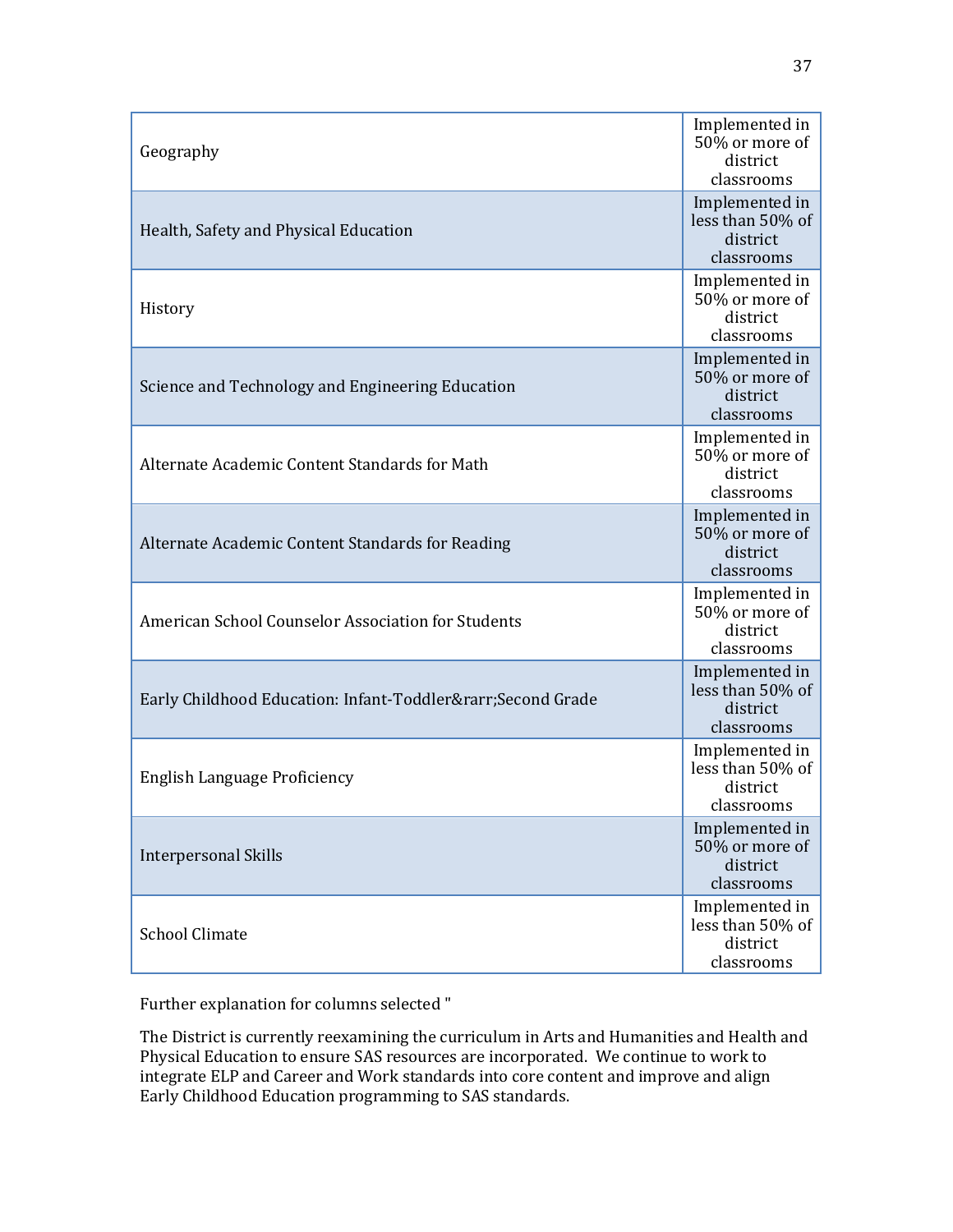# **Elementary Education-Intermediate Level**

| <b>Standards</b>                                                                                | <b>Status</b>                                                |
|-------------------------------------------------------------------------------------------------|--------------------------------------------------------------|
| <b>Arts and Humanities</b>                                                                      | Implemented in<br>less than 50% of<br>district<br>classrooms |
| <b>Career Education and Work</b>                                                                | Implemented in<br>50% or more of<br>district<br>classrooms   |
| <b>Civics and Government</b>                                                                    | Implemented in<br>50% or more of<br>district<br>classrooms   |
| PA Core Standards: English Language Arts                                                        | Implemented in<br>50% or more of<br>district<br>classrooms   |
| PA Core Standards: Literacy in History/Social Studies, Science and<br><b>Technical Subjects</b> | Implemented in<br>50% or more of<br>district<br>classrooms   |
| PA Core Standards: Mathematics                                                                  | Implemented in<br>50% or more of<br>district<br>classrooms   |
| Economics                                                                                       | Implemented in<br>50% or more of<br>district<br>classrooms   |
| <b>Environment and Ecology</b>                                                                  | Implemented in<br>50% or more of<br>district<br>classrooms   |
| <b>Family and Consumer Sciences</b>                                                             | Implemented in<br>50% or more of<br>district<br>classrooms   |
| Geography                                                                                       | Implemented in<br>50% or more of<br>district<br>classrooms   |
| Health, Safety and Physical Education                                                           | Implemented in<br>50% or more of<br>district<br>classrooms   |
| History                                                                                         | Implemented in<br>50% or more of<br>district<br>classrooms   |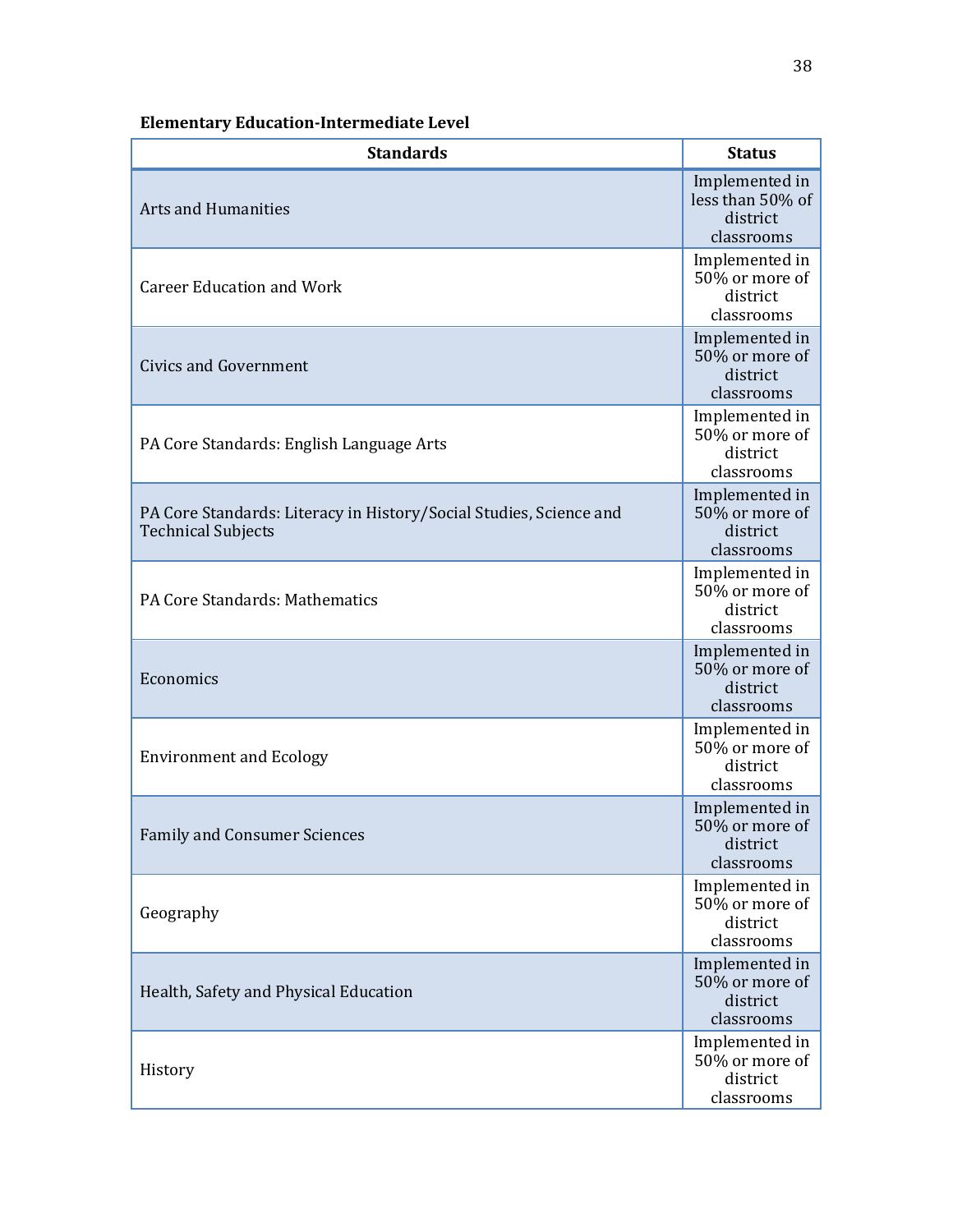| Science and Technology and Engineering Education   | Implemented in<br>50% or more of<br>district<br>classrooms   |
|----------------------------------------------------|--------------------------------------------------------------|
| Alternate Academic Content Standards for Math      | Implemented in<br>50% or more of<br>district<br>classrooms   |
| Alternate Academic Content Standards for Reading   | Implemented in<br>50% or more of<br>district<br>classrooms   |
| American School Counselor Association for Students | Implemented in<br>50% or more of<br>district<br>classrooms   |
| English Language Proficiency                       | Implemented in<br>less than 50% of<br>district<br>classrooms |
| Interpersonal Skills                               | Implemented in<br>50% or more of<br>district<br>classrooms   |
| <b>School Climate</b>                              | Implemented in<br>less than 50% of<br>district<br>classrooms |

The District is currently reexamining the curriculum in Arts and Humanities and Health and Physical Education to ensure SAS resources are incorporated. We continue to work to integrate ELP and Career and Work standards into core content.

# **Middle Level**

| <b>Standards</b>                         | <b>Status</b>                                                |
|------------------------------------------|--------------------------------------------------------------|
| <b>Arts and Humanities</b>               | Implemented in<br>less than 50% of<br>district<br>classrooms |
| Career Education and Work                | Implemented in<br>50% or more of<br>district<br>classrooms   |
| Civics and Government                    | Implemented in<br>50% or more of<br>district<br>classrooms   |
| PA Core Standards: English Language Arts | Implemented in                                               |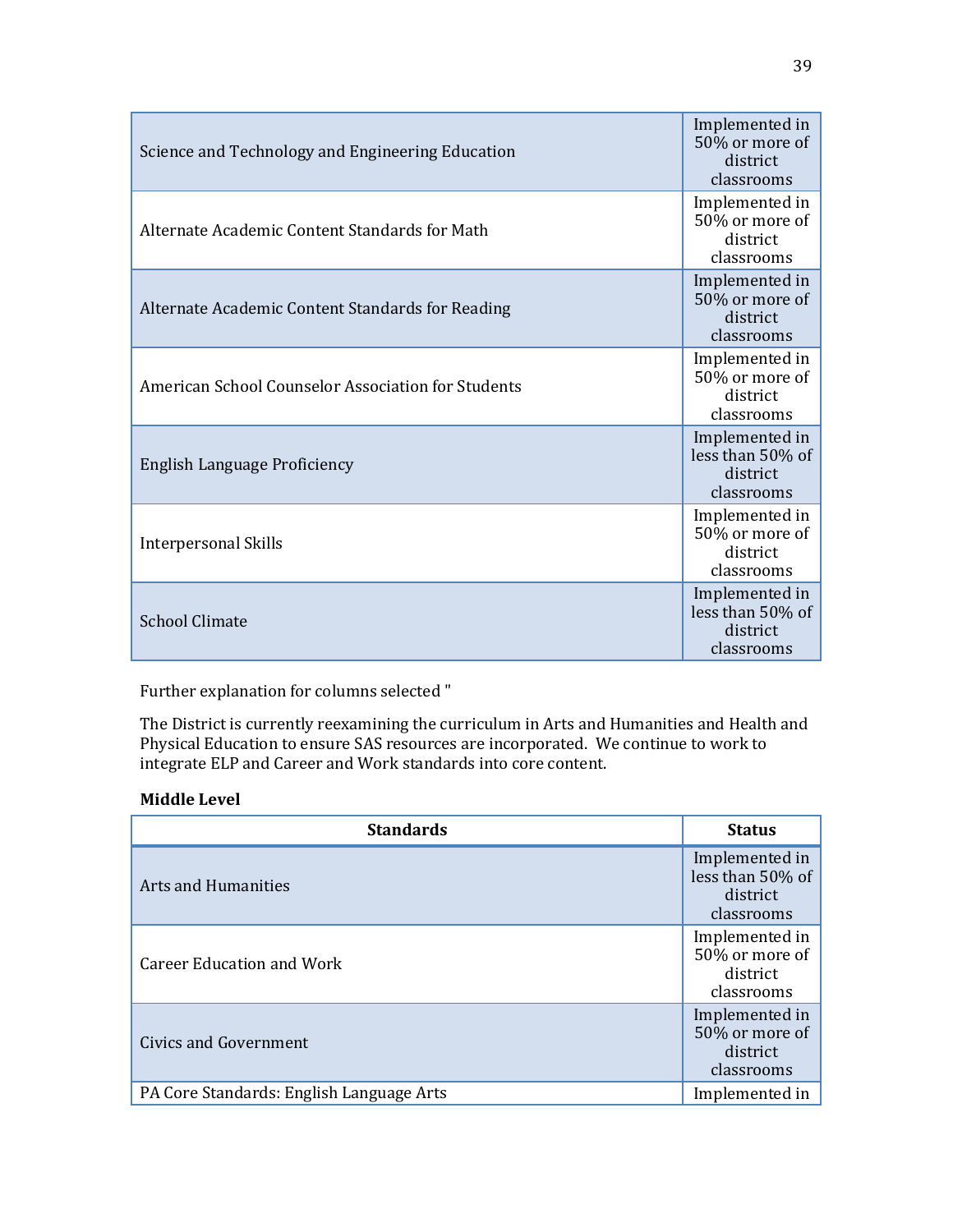|                                                                                                 | 50% or more of<br>district<br>classrooms                     |
|-------------------------------------------------------------------------------------------------|--------------------------------------------------------------|
| PA Core Standards: Literacy in History/Social Studies, Science and<br><b>Technical Subjects</b> | Implemented in<br>50% or more of<br>district<br>classrooms   |
| PA Core Standards: Mathematics                                                                  | Implemented in<br>50% or more of<br>district<br>classrooms   |
| Economics                                                                                       | Implemented in<br>50% or more of<br>district<br>classrooms   |
| <b>Environment and Ecology</b>                                                                  | Implemented in<br>50% or more of<br>district<br>classrooms   |
| <b>Family and Consumer Sciences</b>                                                             | Implemented in<br>less than 50% of<br>district<br>classrooms |
| Geography                                                                                       | Implemented in<br>50% or more of<br>district<br>classrooms   |
| Health, Safety and Physical Education                                                           | Implemented in<br>less than 50% of<br>district<br>classrooms |
| History                                                                                         | Implemented in<br>50% or more of<br>district<br>classrooms   |
| Science and Technology and Engineering Education                                                | Implemented in<br>less than 50% of<br>district<br>classrooms |
| Alternate Academic Content Standards for Math                                                   | Implemented in<br>50% or more of<br>district<br>classrooms   |
| Alternate Academic Content Standards for Reading                                                | Implemented in<br>50% or more of<br>district<br>classrooms   |
| American School Counselor Association for Students                                              | Implemented in<br>50% or more of<br>district<br>classrooms   |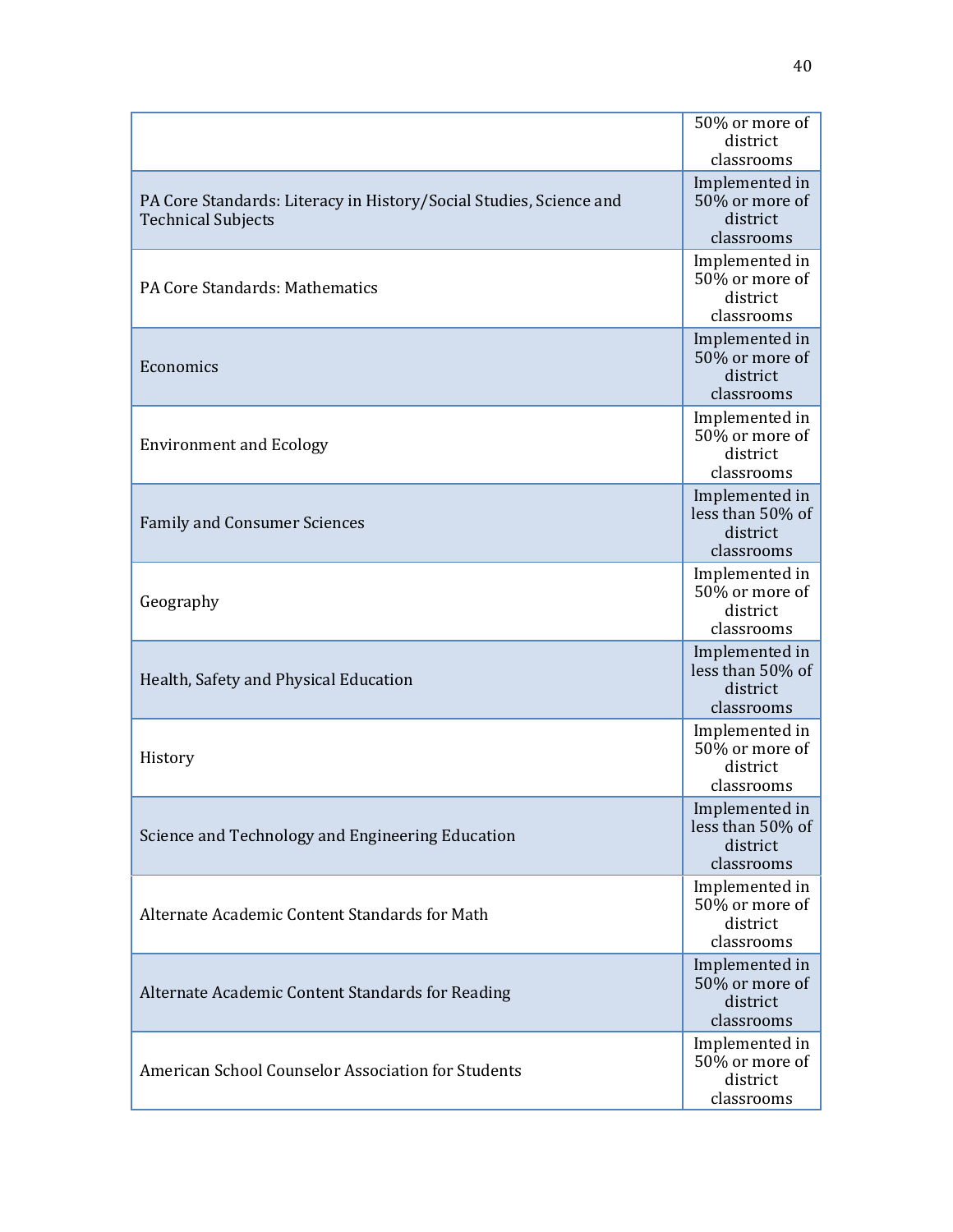| English Language Proficiency | Implemented in<br>less than 50% of<br>district<br>classrooms |
|------------------------------|--------------------------------------------------------------|
| <b>Interpersonal Skills</b>  | Implemented in<br>50% or more of<br>district<br>classrooms   |
| <b>School Climate</b>        | Implemented in<br>50% or more of<br>district<br>classrooms   |
| World Language               | Not Applicable                                               |

The District is currently reexamining the curriculum in Arts and Humanities and Health and Physical Education to ensure SAS resources are incorporated. We continue to work to integrate ELP and Career and Work standards into core content. Our focus for the next three years is on the Humanities to align them to PA standards and vertically K-12. We do not offer World Languages at the middle level.

### **High School Level**

| <b>Standards</b>                                                                                | <b>Status</b>                                                |
|-------------------------------------------------------------------------------------------------|--------------------------------------------------------------|
| Arts and Humanities                                                                             | Implemented in<br>less than 50% of<br>district<br>classrooms |
| <b>Career Education and Work</b>                                                                | Implemented in<br>less than 50% of<br>district<br>classrooms |
| Civics and Government                                                                           | Implemented in<br>50% or more of<br>district<br>classrooms   |
| PA Core Standards: English Language Arts                                                        | Implemented in<br>less than 50% of<br>district<br>classrooms |
| PA Core Standards: Literacy in History/Social Studies, Science and<br><b>Technical Subjects</b> | Implemented in<br>50% or more of<br>district<br>classrooms   |
| PA Core Standards: Mathematics                                                                  | Implemented in<br>less than 50% of<br>district<br>classrooms |
| Economics                                                                                       | Implemented in<br>50% or more of                             |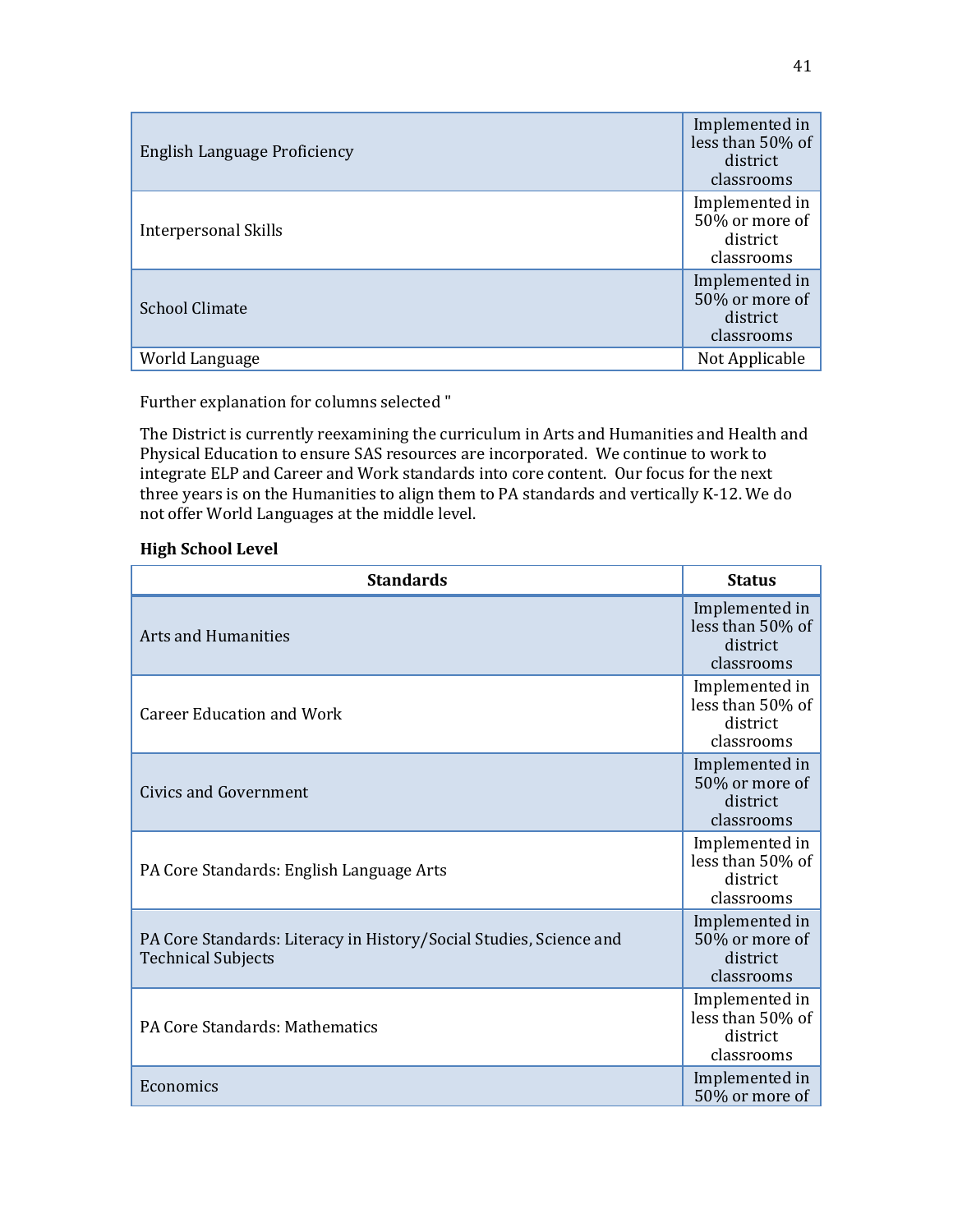|                                                    | district<br>classrooms                                       |
|----------------------------------------------------|--------------------------------------------------------------|
| <b>Environment and Ecology</b>                     | Implemented in<br>50% or more of<br>district<br>classrooms   |
| <b>Family and Consumer Sciences</b>                | Implemented in<br>less than 50% of<br>district<br>classrooms |
| Geography                                          | Implemented in<br>50% or more of<br>district<br>classrooms   |
| Health, Safety and Physical Education              | Implemented in<br>less than 50% of<br>district<br>classrooms |
| History                                            | Implemented in<br>50% or more of<br>district<br>classrooms   |
| Science and Technology and Engineering Education   | Implemented in<br>less than 50% of<br>district<br>classrooms |
| Alternate Academic Content Standards for Math      | Implemented in<br>50% or more of<br>district<br>classrooms   |
| Alternate Academic Content Standards for Reading   | Implemented in<br>50% or more of<br>district<br>classrooms   |
| American School Counselor Association for Students | Implemented in<br>50% or more of<br>district<br>classrooms   |
| English Language Proficiency                       | Implemented in<br>less than 50% of<br>district<br>classrooms |
| <b>Interpersonal Skills</b>                        | Implemented in<br>less than 50% of<br>district<br>classrooms |
| <b>School Climate</b>                              | Implemented in<br>less than 50% of<br>district<br>classrooms |
| World Language                                     | Implemented in                                               |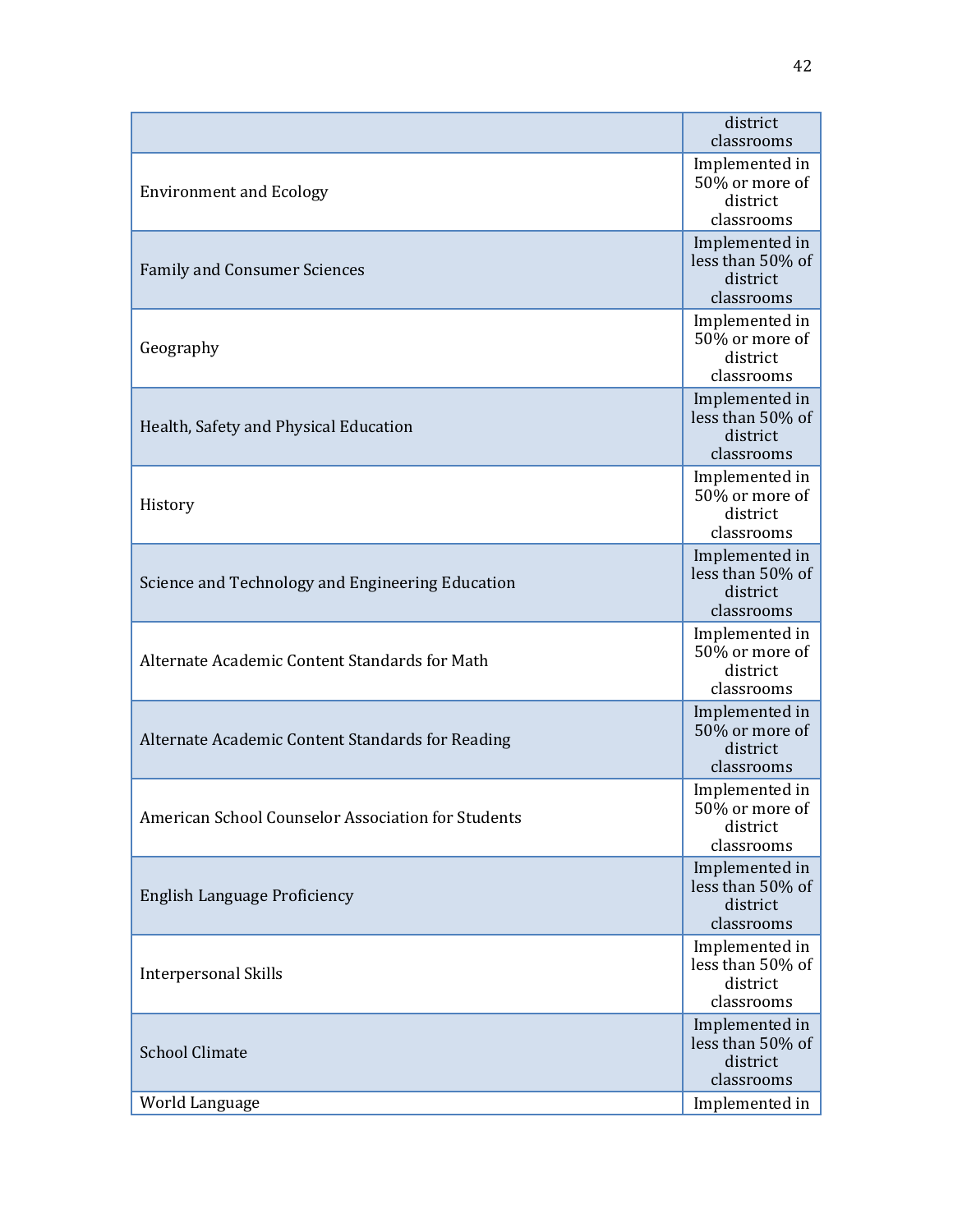| less than 50% of |
|------------------|
| district         |
| classrooms       |

The District is currently reexamining the curriculum in all areas which are less than 50% status to ensure SAS resources are incorporated. We continue to work to integrate ELP and Career and Work standards into core content. Our focus for the next three year is on the Humanities to align them to PA standards and vertically K-12.

# *Early Warning System*

The free PA Educator Dashboard Early Warning System and Intervention Catalog (PA EWS/IC) utilizes the metrics of Attendance, Behavior and Course grades to identify students who may be on a path to dropping out of school. Please indicate your selection of the following options.

We already have the PA EWS/IC in our district.

# **Professional Education**

# *Characteristics*

| <b>District's Professional Education Characteristics</b>                                                                                                     | EEP | EEI | ML | <b>HS</b> |
|--------------------------------------------------------------------------------------------------------------------------------------------------------------|-----|-----|----|-----------|
| Enhances the educator's content knowledge in the<br>area of the educator's certification or assignment.                                                      | X   | X   | X  |           |
| Increases the educator's teaching skills based on<br>effective practice research, with attention given to<br>interventions for struggling students.          | X   | X   | X  |           |
| Increases the educator's teaching skills based on<br>effective practice research, with attention given to<br>interventions for gifted students.              | X   | X   | X  |           |
| Provides educators with a variety of classroom-based<br>assessment skills and the skills needed to analyze and<br>use data in instructional decision making. | X   | X   | X  |           |
| Empowers educators to work effectively with parents<br>and community partners.                                                                               | X   | X   | X  |           |

| <b>District's Professional Education Characteristics</b>                                                                                                                                                                                                                              | EEP | EEI | ML | НS |
|---------------------------------------------------------------------------------------------------------------------------------------------------------------------------------------------------------------------------------------------------------------------------------------|-----|-----|----|----|
| Provides the knowledge and skills to think and plan<br>strategically, ensuring that assessments, curriculum,<br>instruction, staff professional education, teaching<br>materials and interventions for struggling students<br>are aligned to each other, as well as to Pennsylvania's |     | X   |    |    |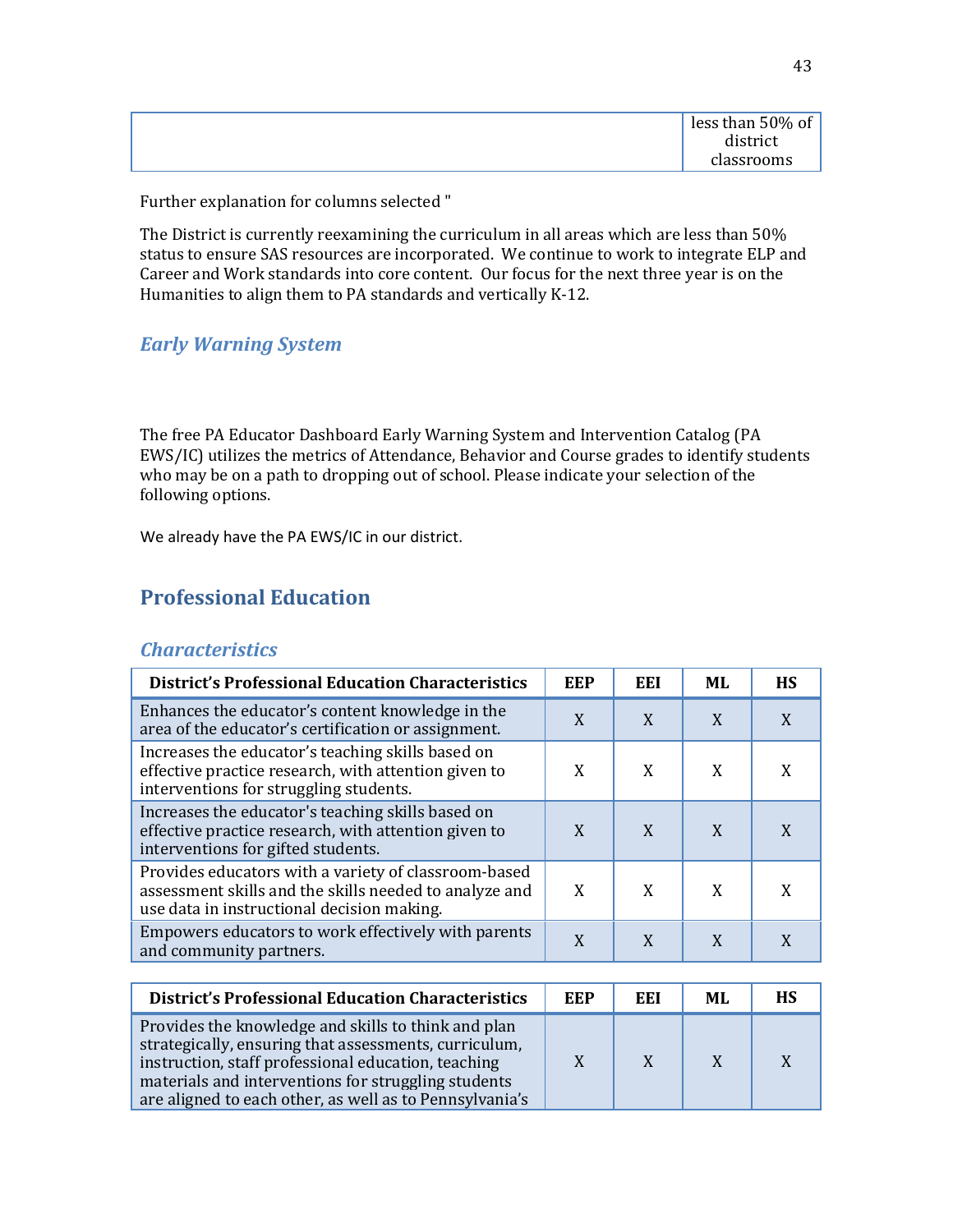| academic standards.                                                                                                                                                                                                                                                                                      |   |   |   |  |
|----------------------------------------------------------------------------------------------------------------------------------------------------------------------------------------------------------------------------------------------------------------------------------------------------------|---|---|---|--|
| Provides the knowledge and skills to think and plan<br>strategically, ensuring that assessments, curriculum,<br>instruction, staff professional education, teaching<br>materials and interventions for gifted students are<br>aligned to each other, as well as to Pennsylvania's<br>academic standards. | X | X | X |  |
| Provides leaders with the ability to access and use<br>appropriate data to inform decision making.                                                                                                                                                                                                       | X | X |   |  |
| Empowers leaders to create a culture of teaching and<br>learning, with an emphasis on learning.                                                                                                                                                                                                          | X |   |   |  |
| Instructs the leader in managing resources for<br>effective results.                                                                                                                                                                                                                                     | X |   |   |  |

Provide brief explanation of your process for ensuring these selected characteristics.

As the world becomes more customized, so does professional development at Eastern Lancaster County School District. Moving away from the one-size-fits-all model, Eastern Lancaster County School District now offers an extensive menu of professional development options, empowering professionals to create their own learning path. Staff are surveyed annually about professional development needs, and feedback from these surveys, along with analysis of observation data, are used to develop learning options. Throughout the year facilitators make learning choices for each of our professional development events that meet their professional needs and interests. Our professional development resources are curated on our ELANCO Learns Blog a[t http://blog.elanco.org/e](http://blog.elanco.org/)lancolearns/. Why does learning need to happen only on scheduled in-service days? That is the question asked at ELANCO. Flexible PD days give facilitators the opportunity to "flex" two in-service days in order to attend summer conferences and workshops or take online or blended courses outside of the school day. A professional development team uses survey feedback and observation data to design a course catalog consisting of over 85 online, blended, and, faceto-face options from which facilitators can choose.

There are still two days per year where everyone meets face-to-face for professional development, but even in those two days, choice and voice of our professional staff is considered. One day has a conference-like atmosphere, with one-hour learning sessions which are pre-planned and led by a combination of in-house staff and outside trainers. Staff receive the conference schedule in advance in order to plan their learning day. Adding to the conference-like feel is a collaboration and networking room, vendor stations, and snacks and beverages available throughout the day in the Spartan Cafe. Spartan Learning Day continues to grow with over 80 session choices available to staff. The second day is facilitator-led professional development, modeled after the Edcamp Foundation's participant-driven, unconference model. Facilitators set the topics, direction, and focus for the day. An Edcamp Elanco Team, comprised of facilitators from all levels and buildings, take the lead in organizing the logistics of the day and gathering possible topics of conversation from facilitators. Within the casual atmosphere, there are rules: No scripted lectures and no PowerPoints. Possible session formats include discussion, demonstration, socratic seminar, think tank, and Q and A. Staff are gathered in the morning for a kickoff rally and reminded of the rule of two feet. Staff add to the big board of topics throughout the day as discussion ideas arise. Learning is documented on a learning wall and on social media using #edcampelanco. The day concludes with a "smackdown" where staff have the opportunity to address their colleagues to share a profound learning moment.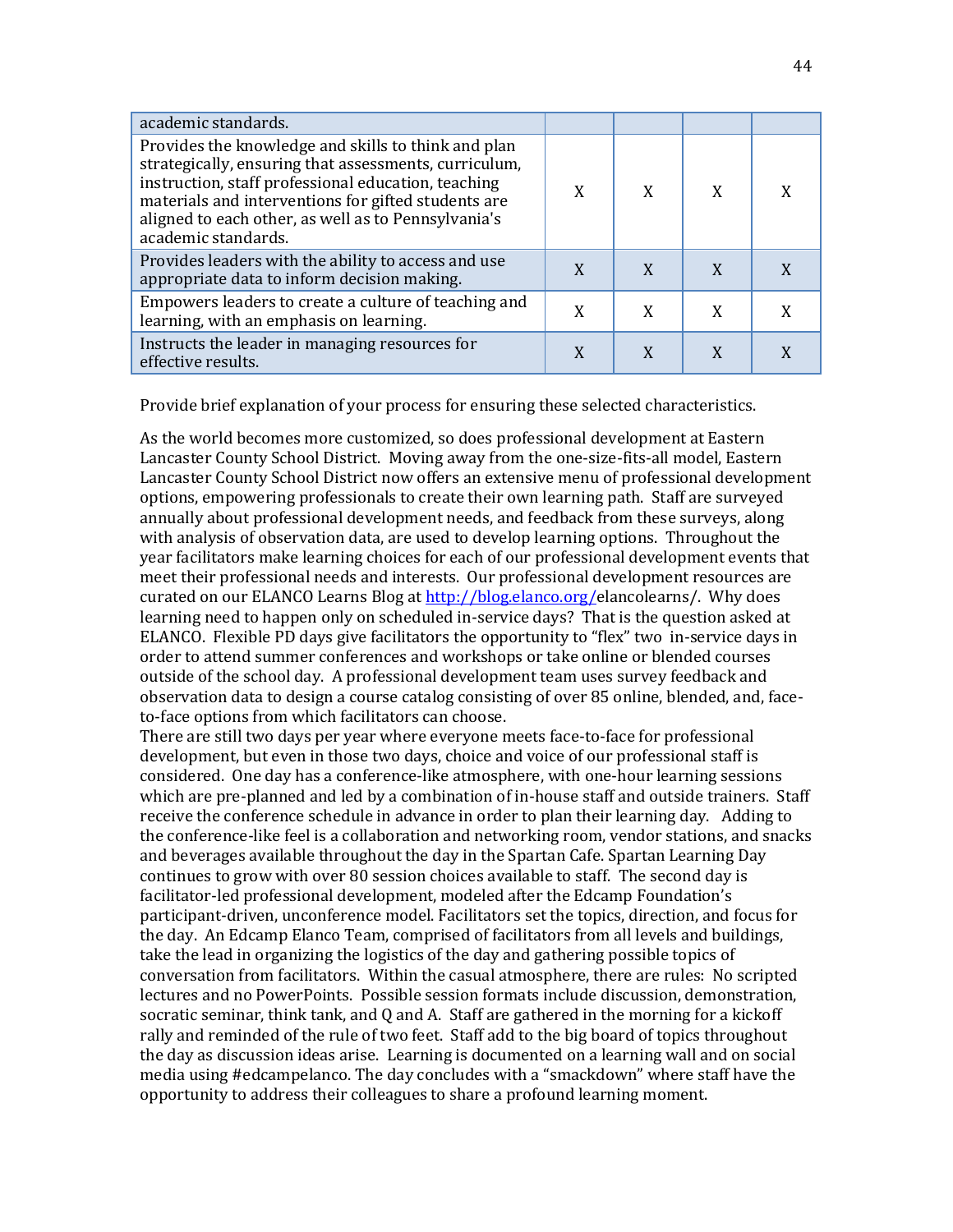Provide brief explanation for strategies not selected and how you plan to address their incorporation.

*This narrative is empty.*

# *Educator Discipline Act 126, 71*

Provides educators with mandated reporter training, totaling 3 hours, every 5 years as outlined in Act 126.

| <b>Questions</b>                                                                                                                                                                                      |
|-------------------------------------------------------------------------------------------------------------------------------------------------------------------------------------------------------|
| The LEA has conducted the required training on:                                                                                                                                                       |
| 2/4/2015 Educators were provided a three-hour training on Child Abuse and mandated<br>report training.                                                                                                |
| The LEA plans to conduct the required training on approximately:                                                                                                                                      |
| 1/2/2020 Ongoing training is provided through a qualified online provider. The District<br>monitors educators timeline and require educators to re-new the training within the five<br>year timeline. |

Provides educators with four (4) hours of professional development in youth suicide awareness and prevention every five (5) years for professional educators in grades six through twelve as outlined in Act 71.

| <b>Questions</b>                                                |
|-----------------------------------------------------------------|
| The LEA has conducted the training on:                          |
| 2/12/2016 Full Training for entire District                     |
| 8/22/2017 Required session as part of professional development. |
| 8/23/2018 Required session as part of professional development. |
| The LEA plans to conduct the training on approximately:         |
| 8/22/2019 Required session as part of professional development. |
| 8/27/2020 Required session as part of professional development. |
| 8/26/2021 Required session as part of professional development. |
|                                                                 |

Provides educators with four (4) hours of professional development every five (5) years for professional educators that are teaching the curriculum in which the Child Exploitation Awareness Education program is incorporated as outlined in Act 71.

#### **Questions**

Not Applicable for our school entity

# *Strategies Ensuring Fidelity*

#### *Checked answers*

• Professional Development activities are based upon detailed needs assessments that utilize student assessment results to target instructional areas that need strengthening.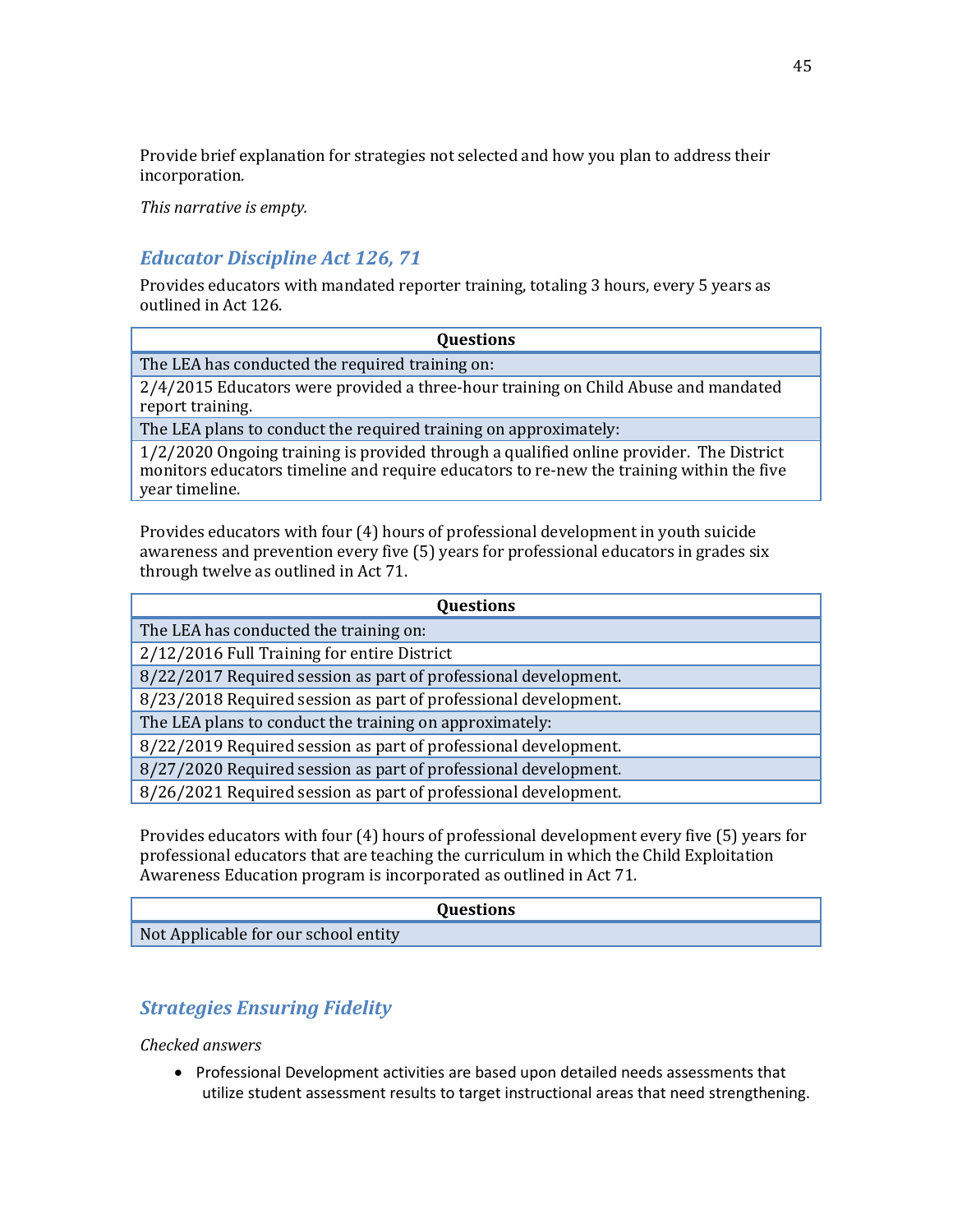- Using disaggregated student data to determine educators' learning priorities.
- Professional Development activities are based upon detailed needs assessments that utilize student assessment results to target curricular areas that need further alignment.
- Professional Development activities are developed that support implementation of strategies identified in your action plan.
- Clear expectations in terms of teacher practice are identified for staff implementation.
- Administrators participate fully in all professional development sessions targeted for their faculties.
- The LEA has an ongoing monitoring system in place (i.e. walkthroughs, classroom observations).
- Professional Education is evaluated to show its impact on teaching practices and student learning.

# *Unchecked answers*

- An implementation evaluation is created, based upon specific expectations related to changes in teacher practice, which is used to validate the overall effectiveness of the professional development initiative.
- The LEA has a systemic process that is used to validate whether or not providers have the capacity to present quality professional development.
- Every Professional development initiative includes components that provide ongoing support to teachers regarding implementation.

Provide brief explanation of your process for ensuring these selected characteristics.

The Eastern Lancaster School District Administrative Team, in conjunction with all facilitators K-12, collaborate to review building and District data - universal screening, achievement, and growth - formal and informal observation data, and District and state initiatives to prioritize professional development needs and to set a course for action moving forward.

Provide brief explanation for strategies not selected and how you plan to address their incorporation.

Professional development plans and activities will be designed, differentiated, and supported through implemented strategies that have been identified through the action steps in the Eastern Lancaster County School District Comprehensive Plan. Action steps, including specific strategies, are included in the comprehensive plan to address the effectiveness of professional development, including administrator participation, ongoing support, and a direct impact on teaching practices and learning.

# *Induction Program*

#### *Checked answers*

- Inductees will know, understand and implement instructional practices validated by the LEA as known to improve student achievement.
- Inductees will assign challenging work to diverse student populations.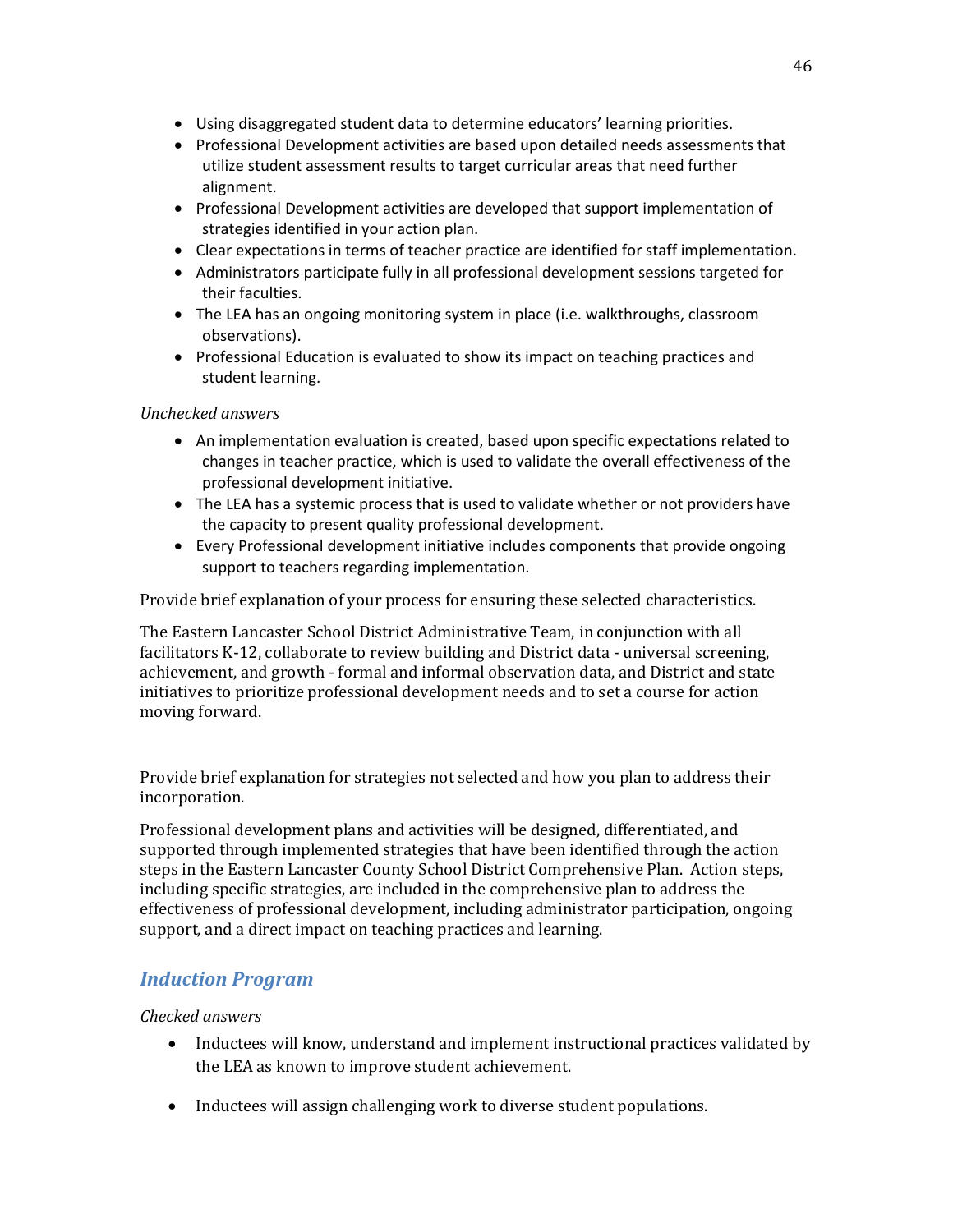- Inductees will know the basic details and expectations related to LEA-wide initiatives, practices, policies and procedures.
- Inductees will know the basic details and expectations related to school initiatives, practices and procedures.
- Inductees will be able to access state curriculum frameworks and focus lesson design on leading students to mastery of all state academic standards, assessment anchors and eligible content (where appropriate) identified in the LEA's curricula.
- Inductees will effectively navigate the Standards Aligned System website.
- Inductees will know and apply LEA endorsed classroom management strategies.
- Inductees will know and utilize school/LEA resources that are available to assist students in crisis.
- Inductees will take advantage of opportunities to engage personally with other members of the faculty in order to develop a sense of collegiality and camaraderie.

#### *Unchecked answers*

*None.*

Provide brief explanation of your process for ensuring these selected characteristics.

Each goal, objective, or competency chosen above is reviewed with new facilitators during the orientation meetings at the beginning of the year. On-going communication and support by the mentor and building administrator, in addition to professional development ensures that the inductee has been introduced to the goals, objectives, and competencies of the Induction Program.

Provide brief explanation for strategies not selected and how you plan to address their incorporation.

All goals, objectives, and competencies were checked.

# *Needs of Inductees*

*Checked answers*

- Frequent observations of inductee instructional practice by a coach or mentor to identify needs.
- Frequent observations of inductee instructional practice by supervisor to identify needs.
- Regular meetings with mentors or coaches to reflect upon instructional practice to identify needs.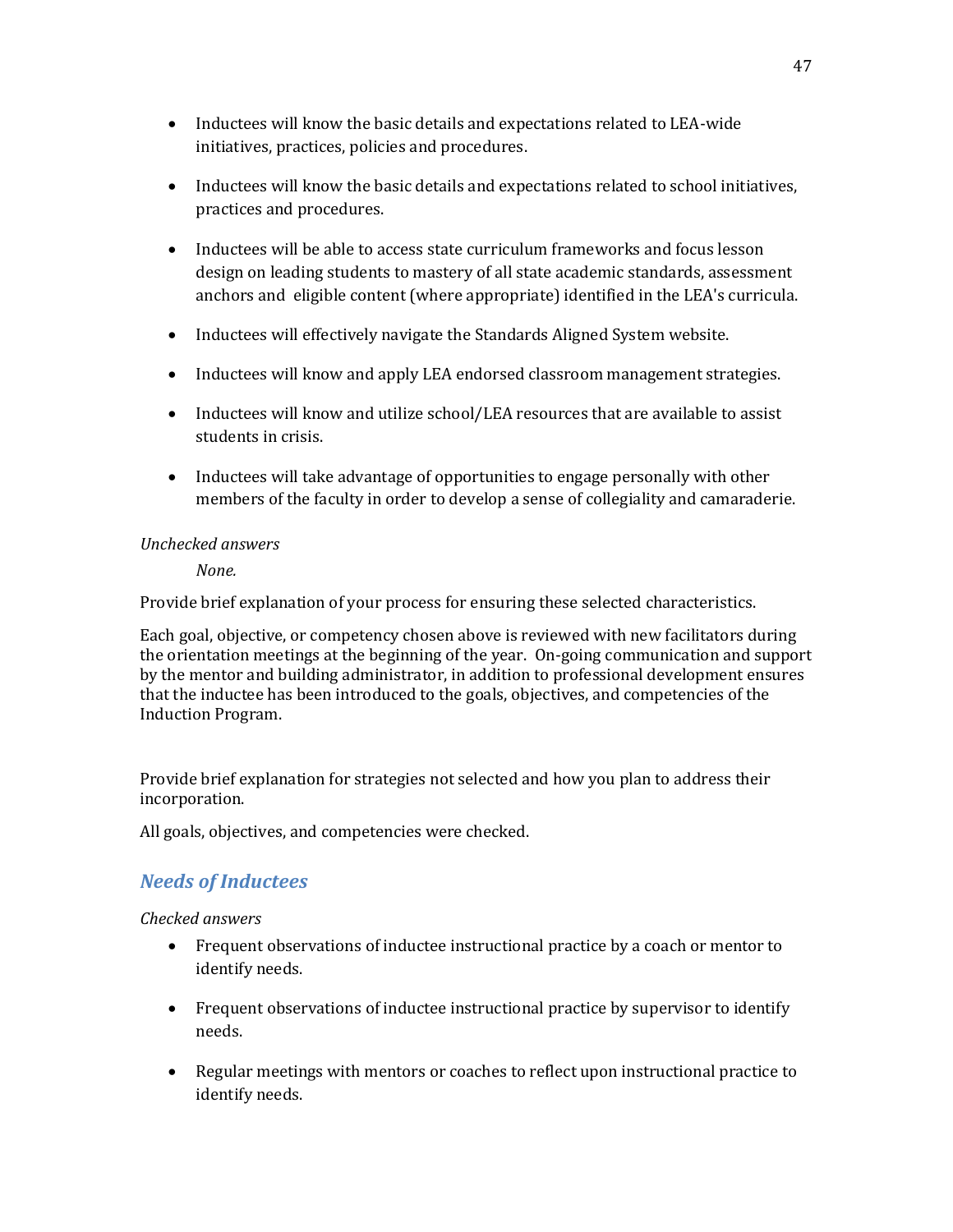- Student PSSA data.
- Standardized student assessment data other than the PSSA.
- Classroom assessment data (Formative & Summative).
- Inductee survey (local, intermediate units and national level).
- Review of inductee lesson plans.
- Knowledge of successful research-based instructional models.
- Information collected from previous induction programs (e.g., program evaluations and second-year teacher interviews).

#### *Unchecked answers*

- Review of written reports summarizing instructional activity.
- Submission of inductee portfolio.

Provide brief explanation of your process for ensuring these selected characteristics.

It is through ongoing communication between the mentor facilitator, inductee, and building principal that the inductee's needs are identified and addressed through ongoing support and professional development.

Provide a brief explanation for strategies not selected and your plan to address their incorporation.

Eastern Lancaster County School District will be reviewing and revising the Induction Program as part of the Comprehensive Planning Action Plan and will incorporate the strategies not checked above into the Induction Plan at that time.

# *Mentor Characteristics*

#### *Checked answers*

- Pool of possible mentors is comprised of teachers with outstanding work performance.
- Potential mentors have similar certifications and assignments.
- Potential mentors must model continuous learning and reflection.
- Potential mentors must have knowledge of LEA policies, procedures and resources.
- Potential mentors must have demonstrated ability to work effectively with students and other adults.
- Potential mentors must be willing to accept additional responsibility.

#### *Unchecked answers*

• Mentors must complete mentor training or have previous related experience (e.g., purpose of induction program and role of mentor, communication and listening skills, coaching and conferencing skills, problem-solving skills and knowledge of adult learning and development).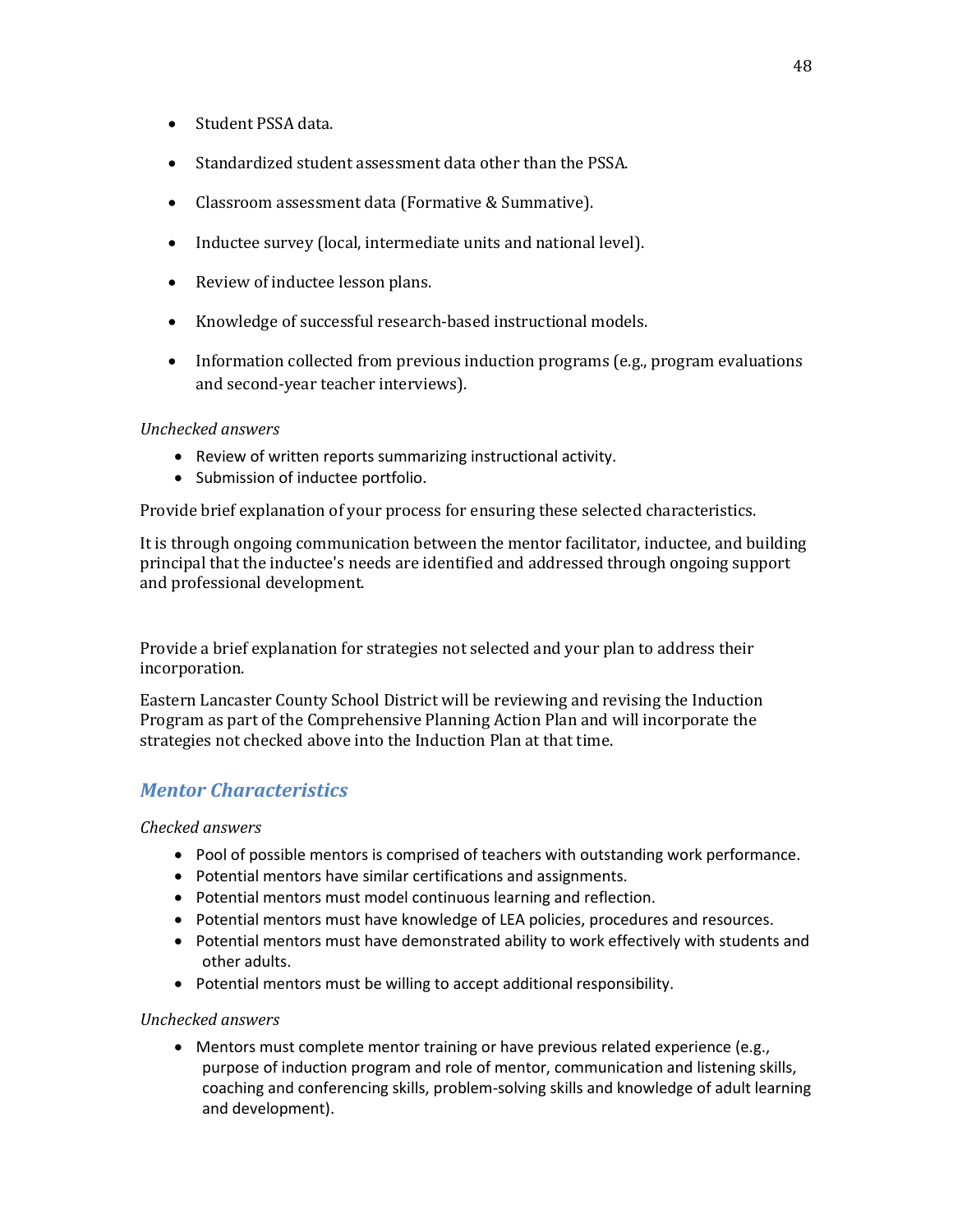• Mentors and inductees must have compatible schedules so that they can meet regularly.

Provide brief explanation of your process for ensuring these selected characteristics.

Building principals serve an integral role in the identification of the mentor. Through observation and evaluation of their professional staff and first-hand knowledge of their building, administrators are able to match mentors with inductees based on a number of factors, such as, experience and professional development needs, planning schedules, and personality.

Provide brief explanation for characteristics not selected and how you plan to address their incorporation.

Eastern Lancaster County School District will be reviewing and revising the Induction Plan as part of the District Action Plan in the Comprehensive Plan. The Action Plan will include mentor training. Whenever possible, mentors are chosen with compatible schedules to inductees, however, sometimes depending on the role, after or before school time must be used for mentor/inductee meetings on a regular basis.

| <b>Topics</b>                                              | Aug-<br>Sep | Oct-<br><b>Nov</b> | Dec-<br>Jan | Feb-<br>Mar | Apr-<br>May | Jun-<br>Jul |
|------------------------------------------------------------|-------------|--------------------|-------------|-------------|-------------|-------------|
| Code of Professional Practice and Conduct for<br>Educators | X           |                    |             |             |             |             |
| Assessments                                                | X           |                    | X           |             | X           |             |
| <b>Best Instructional Practices</b>                        | X           | X                  | X           | X           | X           |             |
| Safe and Supportive Schools                                | X           |                    |             |             |             |             |
| Standards                                                  | X           |                    | X           |             | X           |             |
| Curriculum                                                 | X           |                    | X           |             | X           |             |
| Instruction                                                | X           |                    |             | X           | X           |             |
| Accommodations and Adaptations for diverse<br>learners     | X           |                    |             | X           |             |             |
| Data informed decision making                              | X           |                    | X           |             | X           |             |
| Materials and Resources for Instruction                    | X           |                    | X           |             | X           |             |

# *Induction Program Timeline*

If necessary, provide further explanation.

*This narrative is empty.*

# *Monitoring and Evaluating the Induction Program*

Identify the procedures for monitoring and evaluating the Induction program.

All new professional employees in the Eastern Lancaster County School District participate in the Induction Program. Non-tenured facilitators will participate in a full three-year program. Newly hired employees who recently attended an Induction program or are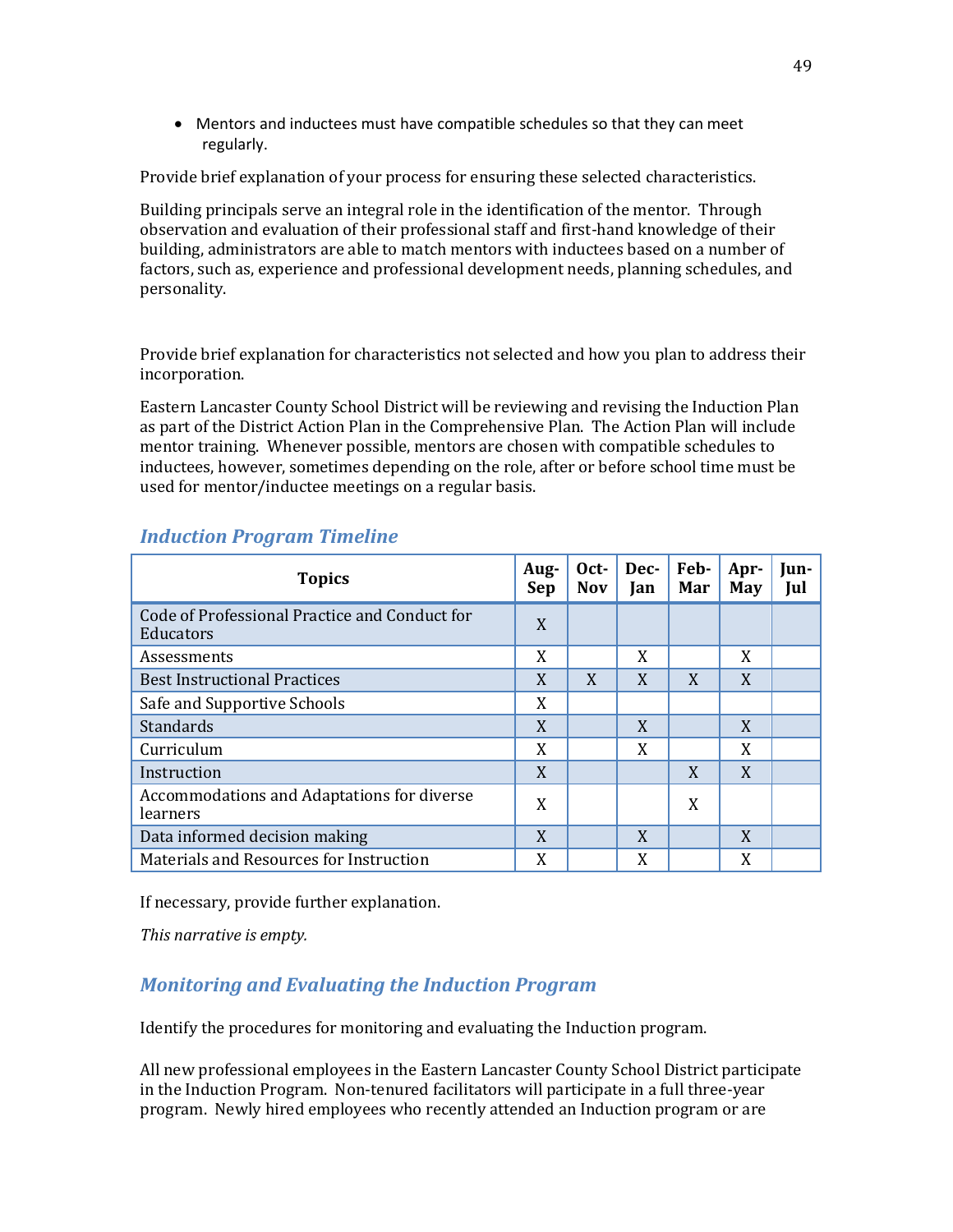experienced facilitators may have an abbreviated program. The amount of participation will be determined at the initial planning meeting to be held by the principal with the inductee prior to the new school year. This determination will be based on the completed needs assessment worksheet and through discussion. A copy of the written plan will be given to the Assistant Superintendent to monitor to completion. The Induction Plan for the new professional employee will include:

- Completion of a needs assessment
- Completion of Induction Activities Form
- Participation in District planned orientation
- Participation in District planned supervision training
- Participation in the District Supervision Plan
- Participation in principal and inductee chosen workshops
- Participation in Building Induction Team meetings
- Participation in regular meetings with the mentor
- Completion of Peer Observation Log
- Completion of Mentor/Inductee meeting Log for first year of the Induction Plan
- Completion of workshop/program evaluation forms
- Documentation of attendance at assigned workshops and meetings
- Coaching cycle(s) with instructional coach

Growth of the inductees will occur through ongoing communication between the mentor and the building principal as the individual progresses through the Induction process. Based on these communications, building team meetings, completion of Induction activities, and feedback from end of year evaluations, particular needs of the Inductees, mentors, building teams and the Induction program as a whole will be evaluated for future planning.

# *Recording Process*

Identify the recording process for inductee participation and program completion. (Check all that apply)*Checked answers*

- Mentor documents his/her inductee's involvement in the program.
- A designated administrator receives, evaluates and archives all mentor records.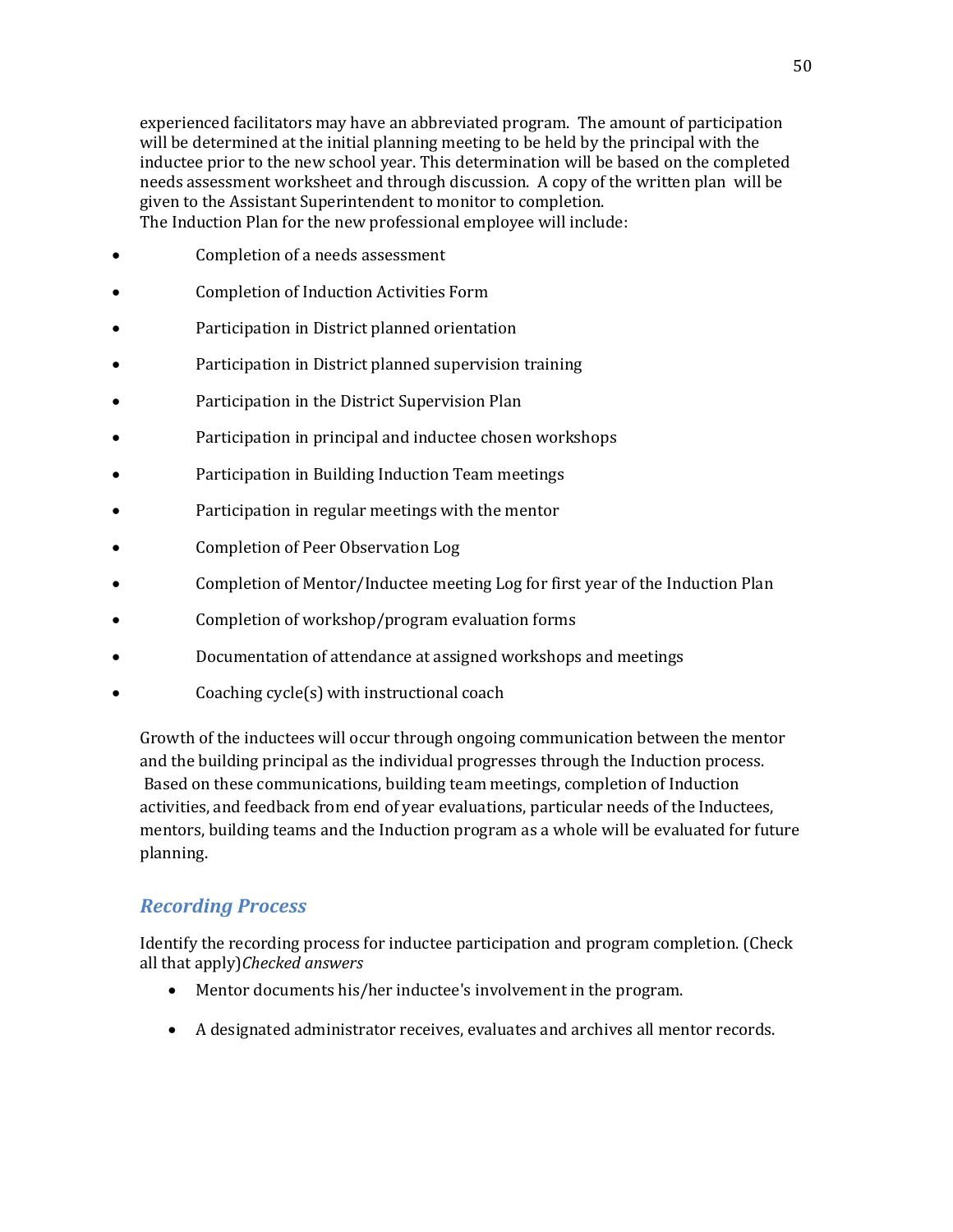- School/LEA maintains accurate records of program completion and provide a certificate or statement of completion to each inductee who has completed the program.
- LEA administrator receives, tallies, and archives all LEA mentor records.
- Completion is verified by the LEA Chief Executive Officer on the Application for Level 2 Certification.

*Unchecked answers None.*

# **Special Education**

# *Special Education Students*

Total students identified: **420**

# *Identification Method*

Identify the District's method for identifying students with specific learning disabilities.

# **Rate of Improvement (ROI):**

ROI is the slope of the student's progress. It is the slope of the line of best fit for data points gathered while monitoring learner progress over time. The line of best fit is determined using ordinary least squares (OLS) and linear regression (LR). When using OLS LR to determine the line of best fit, you are drawing a straight line through a set of data points that includes the least amount of error from each data point to the line. Algebraically speaking, slope is the vertical and horizontal change on an x- and y-axis graph.

# **Actual ROI:**

The learner's ROI is calculated ROI using OLS LR. Expected ROI: The ROI of typically performing peers over a 36-week period (school year). The district has chosen to use the ROI of the 25th percentile for the current grade-level norms. The 25th percentile was determined to be the minimum expectation to maintain average performance. For example, the expected ROI for 2nd grade learners from fall to spring on AIMSweb at the 25th percentile is 1.31 words correct per minute gained per week for oral reading fluency. **Needed ROI:**

The ROI needed to close the achievement gap (i.e., the slope calculated from the goal data point and the learner's baseline data point).

# **Consideration for Insufficient ROI:**

When, after two 12-week intervention periods, the learner's ROI is not projected to close the achievement gap within 36 instructional weeks of the base line data point.) **Goal Setting:**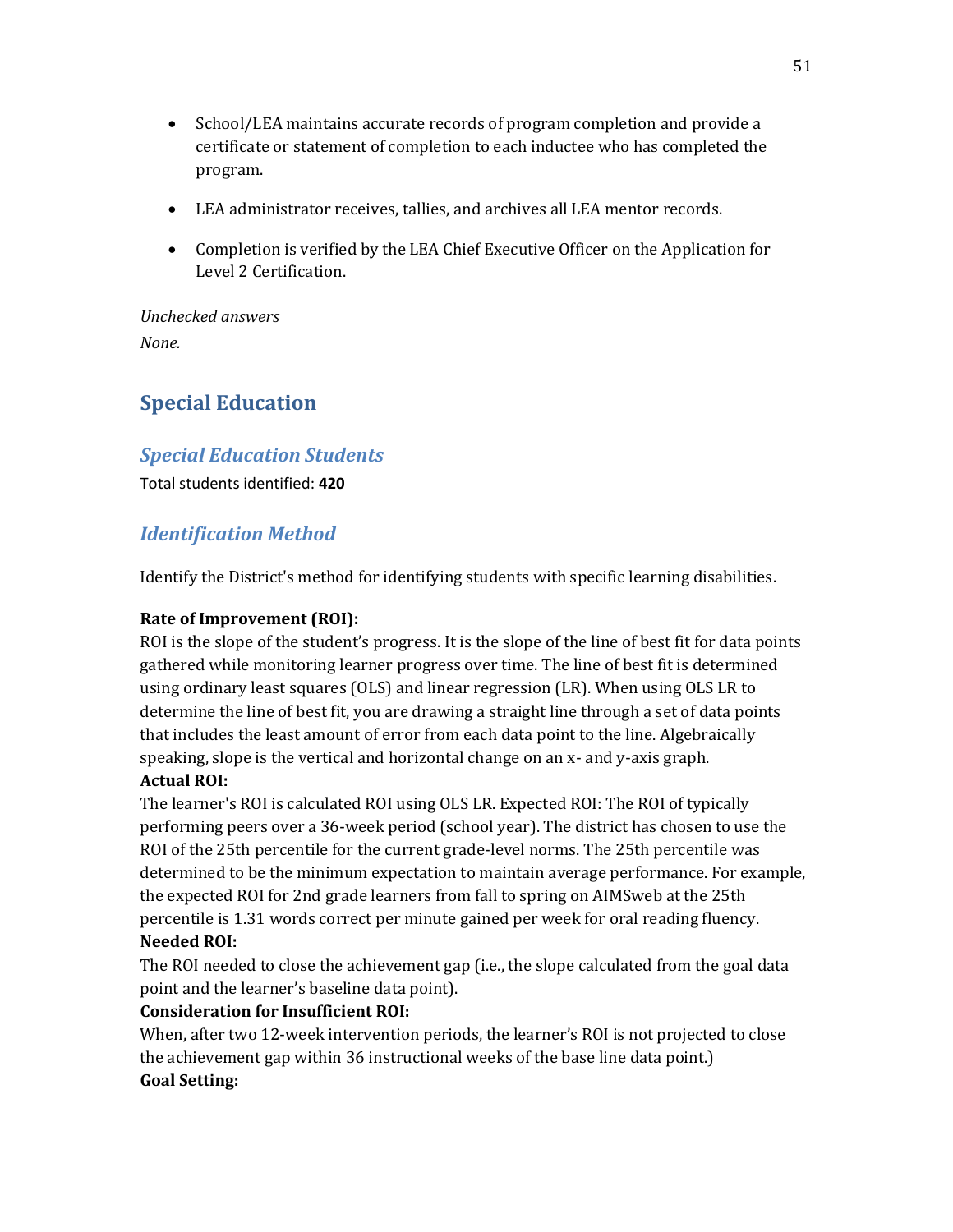Goals are typically set for 12-weeks of intervention (Shapiro, 2008) and occur at Tier 2 and Tier 3.

- For learners who have an instructional level on grade level, an appropriate goal would be the score at the 25th percentile during the assessment period at the end of the 12 week intervention.
- o For example, a 5th grade learner with a 5th grade instructional level whose intervention plan started in September would have a 12-week goal of the score at the 25th percentile of the winter/mid-year norms.
- For learners who have an instructional level one grade level below their enrolled grade, an appropriate goal would be the score at the 11th percentile for their enrolled grade level during the assessment period at the end of the 12-week intervention.
- o For example, a 5th grade learner whose instructional level is 4th grade with an intervention plan starting in September would have a 12-week goal of the score at the 11th percentile of 5th grade winter/mid-year norms.
- If a learner's instructional level is two or more grade levels below his or her grade of enrollment, two goals need to be created. One goal would be the score at the 25th percentile of the spring/end of year norms for the instructional grade level. The second would be the score at the 11th percentile for the assessment period during which the 12-week intervention period ends.
- o For example, if a 5th grade learner's instructional level is 3rd grade and her intervention plan begins in September, her goals would be the end of year score for the 25th percentile of 3rd grade and the score at the 11th percentile for winter of 5th grade.

# **Progress Monitoring at Tier 3:**

Learner progress is monitored at least weekly on a consistent general outcome measure. For example, during a 12-week intervention period, 12 data points are gathered using oral reading fluency probes. General outcome measures used for progress monitoring must be brief, reliable and valid for their intended purpose, sensitive to change, and include alternate forms (Ardoin et al., 2013).

# **Identification Method**

Identify the District's method for identifying learners with specific learning disability. **DESCRIPTION** 

The Eastern Lancaster County (ELANCO) School District has aligned our processes and policies for the identification of learners with Specific Learning Disability (SLD) with the recommendations set forth in the Pennsylvania Department of Education publication PA Guidelines for Identifying Students with Specific Learning Disabilities (2008) and Chapter 14 of PA State Regulations. ELANCO uses Response to Instruction and Intervention (RTII) to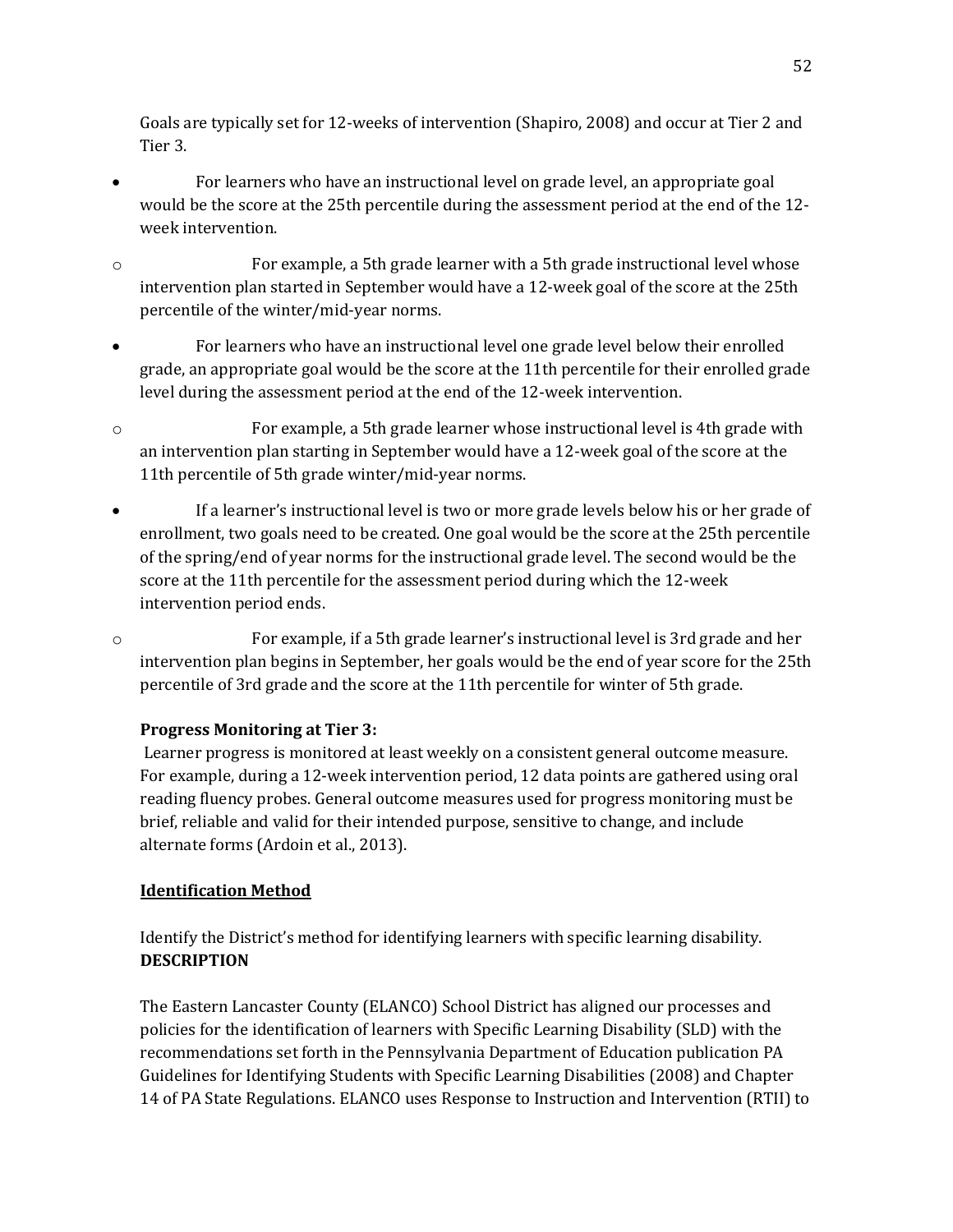rule out lack of appropriate instruction as the primary factor in explaining learners underachievement before referral for SLD eligibility. Learners referred for SLD eligibility determination receive a comprehension MDT evaluation. The evaluation will seek to; (a) confirm the learner's level of academic achievement (b) determine adequacy of response to instruction and intervention (i.e.,ROI), (c) address any additional questions identified by the evaluation planning team and (d) determine the learner's needs for Specially Designed Instruction to address the disabling condition.

1. The learner's level of achievement in the academic area of concern is determined via survey level assessment.

2. If the learner is functioning at or below the 10th percentile in the identified area(s) of concern based on curriculum-based measurement (CBM) probes using national norms, the learner's ROI is assessed weekly during a minimum period of 12 weeks of intensive instruction and intervention (screening process). This process assures that the learner's underachievement is not the result of a lack of appropriate instruction.

3. Learner's response to instruction and intervention is reviewed in terms of a dualdiscrepancy, or a lack of performance in both:

- a. Level of achievement
- b. Rate of improvement

4. The comprehensive MDT evaluation includes additional assessment procedures as applicable to determine special education eligibility in area(s) of concern and need for specially designed instruction. The evaluation will also address any additional referral concerns identified by the evaluation planning team.

# **RATIONALE**

An assessment begins by determining if a learner demonstrates "inadequate academic performance or achievement." Neither the IDEA 2004 nor Pennsylvania state Chapter 14 regulations specify the parameters of "inadequate performance or achievement" (i.e., how deficient a learner must be to qualify for special education under the SLD designation). Under IDEA 2004, school districts are no longer required to consider whether a learner has a severe discrepancy between achievement and intellectual ability. The Pennsylvania Department of Education has specified that it is the responsibility of individual school districts to establish or define appropriate assessment parameters (Chapter 14 Regulations) and set forth the PA Guidelines for Identifying Students with Specific Learning Disabilities (2008). Based on a review of Chapter 14 Regulations, the SLD state guidance document, and research (Fuchs & Fuchs, 1998; Kovaleski, VanDerHeyden, & Shapiro, 2013), ELANCO has adopted a dual-discrepancy approach to SLD identification. To demonstrate significantly inadequate achievement relative to this standard, the ELANCO School District specifies that a learner must be significantly below level and ROI in the academic area(s) of concern.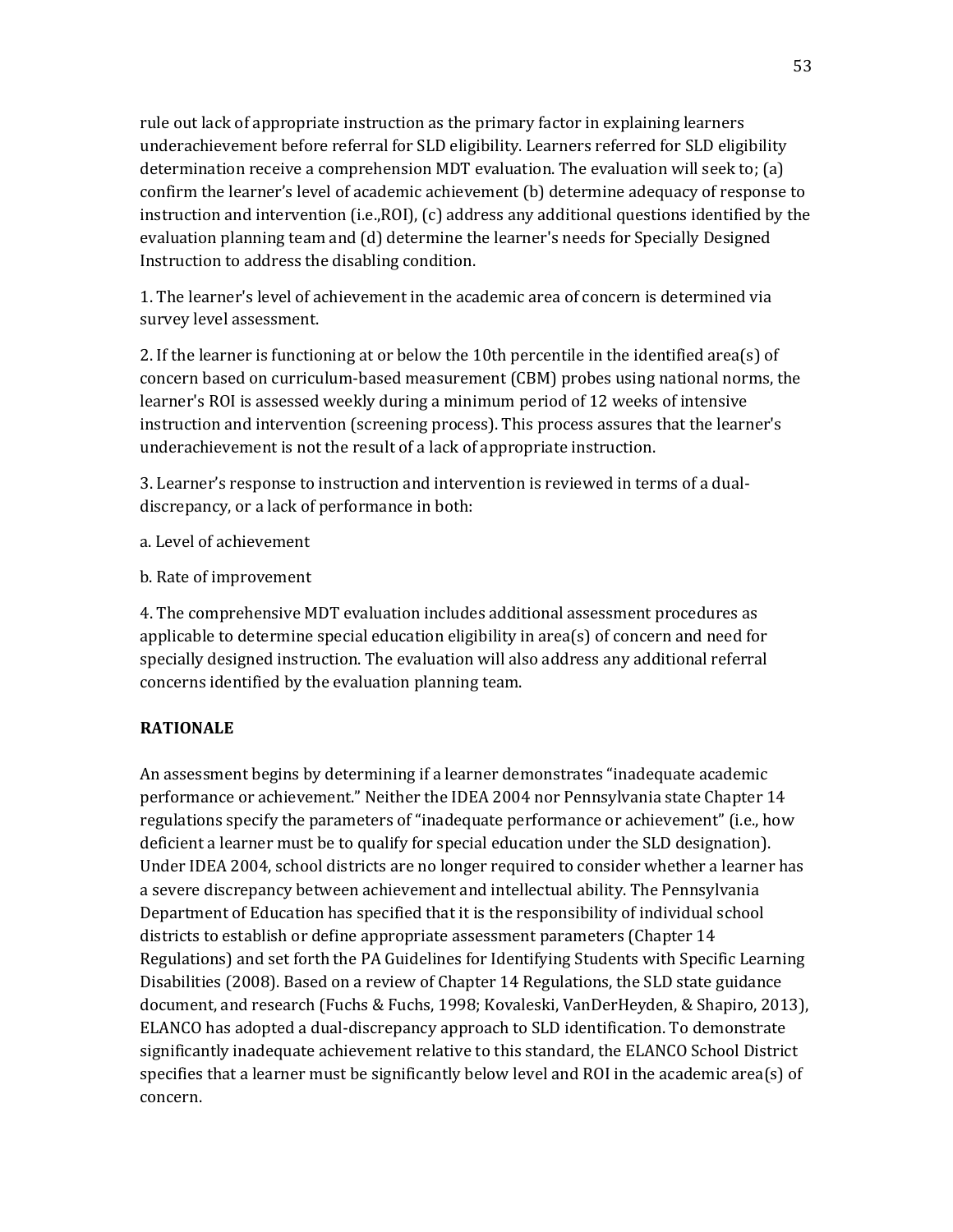After appropriate weekly monitoring using CBM probes and after attempts have been made to implement interventions during the 12-week intervention period with fidelity, a learner should be considered non-responsive when the learner's level of academic achievement has: a) been determined to be significantly lower than that of his or her peers (i.e., at or below the 10th percentile) and b) the gap between the learner's achievement and that of his or her peers increases (or does not significantly decrease). Learners who show limited response to instruction and intervention may be suspected of SLD and referred for comprehensive MDT evaluation unless the lack of response can be attributed to other factors. Data are systematically reviewed by the school team at a minimum of every 6 weeks of intervention. Team decisions to refer for an evaluation can be made at ANY time during the intervention process when sufficient data exists.

Once a referral for special education is initiated and informed parental consent is received, the evaluation team (MDT) must complete a comprehensive MDT evaluation to determine the presence of SLD. A comprehensive MDT evaluation typically includes additional assessment procedures and testing. A comprehensive evaluation must include formal observation of the learner by a team member during an instructional period. The data gathered through the screening process determines when the learner is performing significantly below the level or standard of his or her peers and there exists a deficit in their ROI in response to instruction and intervention.

#### **SPECIFIC CRITERIA**

To establish an SLD the evaluation team should be able to answer, "yes" to all three questions.

# 1. INTERVENTION**:**

Were at least two phases of intensive interventions (can include Tier 2) implemented in general education with fidelity, with limited effect on the learner's achievement? The team will modify and document interventions based on progress monitoring data to include increased intensity, duration, or severity to make reasonable effort to improve responsiveness.

2. LEVEL OF ACHIEVEMENT: Does the learner continue to perform at or below the 10th percentile on multiple assessment modalities (e.g., CBM, computer adaptive tests (CAT), diagnostic/standardized achievement)?

a. A learner is below level if they perform at or below the 10th percentile on three types of measures (e.g., median of three most recent existing CBM, median of three most recent existing CAT, diagnostic/standardized assessment). If student is at or below 10th percentile on two of three assessment modalities, complete a fourth assessment.

b. A learner is considered below level if they perform at or below the 10th percentile on three of four assessment modalities (e.g., median of three most recent existing CBM, median of three most recent existing CAT, two diagnostic/standardized assessments). 3. RATE OF IMPROVEMENT: Did the learner make adequate progress?

a. Define and calculate the three ROIs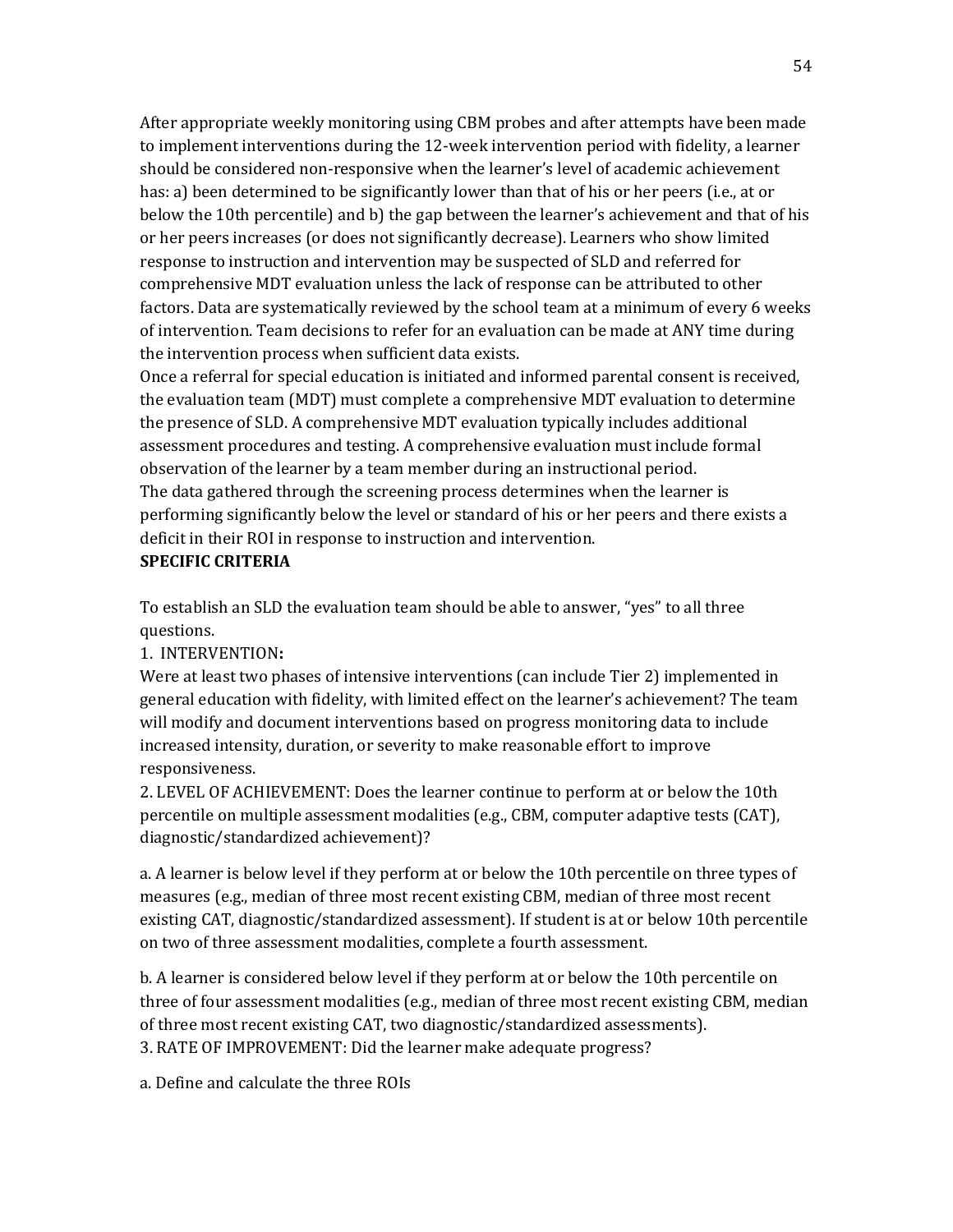i. Calculate the learner's actual ROI in terms of skills gained per week (i.e., weekly ROI) using ordinary least squares linear regression (refer to definition section for details).

ii. Define expected ROI: What is the ROI for same grade-level peers at or above the 25th percentile rank during the intervention period?

iii. Define the needed ROI: What is the slope of the baseline data point and the intervention goal data point. See Goal Setting section.

# b. Compare ROIs

i. Compare actual ROI to needed ROI - if the learner's actual ROI is equal to or greater than the needed ROI, the learner does not meet this criteria (in other words, they are making sufficient growth).

ii. Compare actual ROI to expected ROI - determine if sufficient or insufficient.

1. The learner's actual ROI is determined to be insufficient when their actual ROI is at or below the expected ROI. If insufficient, adequate progress was not achieved.

2. The learner's actual ROI is determined to be sufficient when their actual ROI is above the expected ROI. If sufficient, compare to needed ROI.

iii. Determine if learner is projected to close the achievement gap within a reasonable amount of time, which is defined as meeting the 25th percentile within 36 instructional weeks from the baseline data point. The ultimate goal of the intervention is for the learner to be performing at or above the 25th percentile (average range) within a 36-week period.

1. If the trajectory of the learner's actual ROI will ensure that they will reach the 25 th percentile in 36 weeks or less from the baseline data point, then continue with intervention. The learner is demonstrating sufficient ROI.

2. If the trajectory of the learner's actual ROI will not ensure that they will reach the 25 th percentile in 36 weeks or less from the baseline data point, then the learner's progress is considered insufficient.

DETERMINATION: The learner is considered dually-discrepant and eligible for special education services as a child with a Specific Learning Disability when they meet the above criteria for significantly below level of achievement AND insufficient ROI after documenting appropriate intervention. By ensuring that the learner has participated in high quality research supported intervention for a sufficient period of time, the Multi-Disciplinary Team can effectively identify the learner's need for specially designed instruction and supports.

# **Secondary, Nonpublic, and Evaluations for other SLD Areas (written expression, listening comprehension, oral expression)**

Currently, ELANCO is approved to use RTII for SLD identification for K-6 for reading. The district is reapplying for K-8 reading and completing an initial application for K-8 math. ELANCO does not have state approval to utilize RTII for SLD identification at the secondary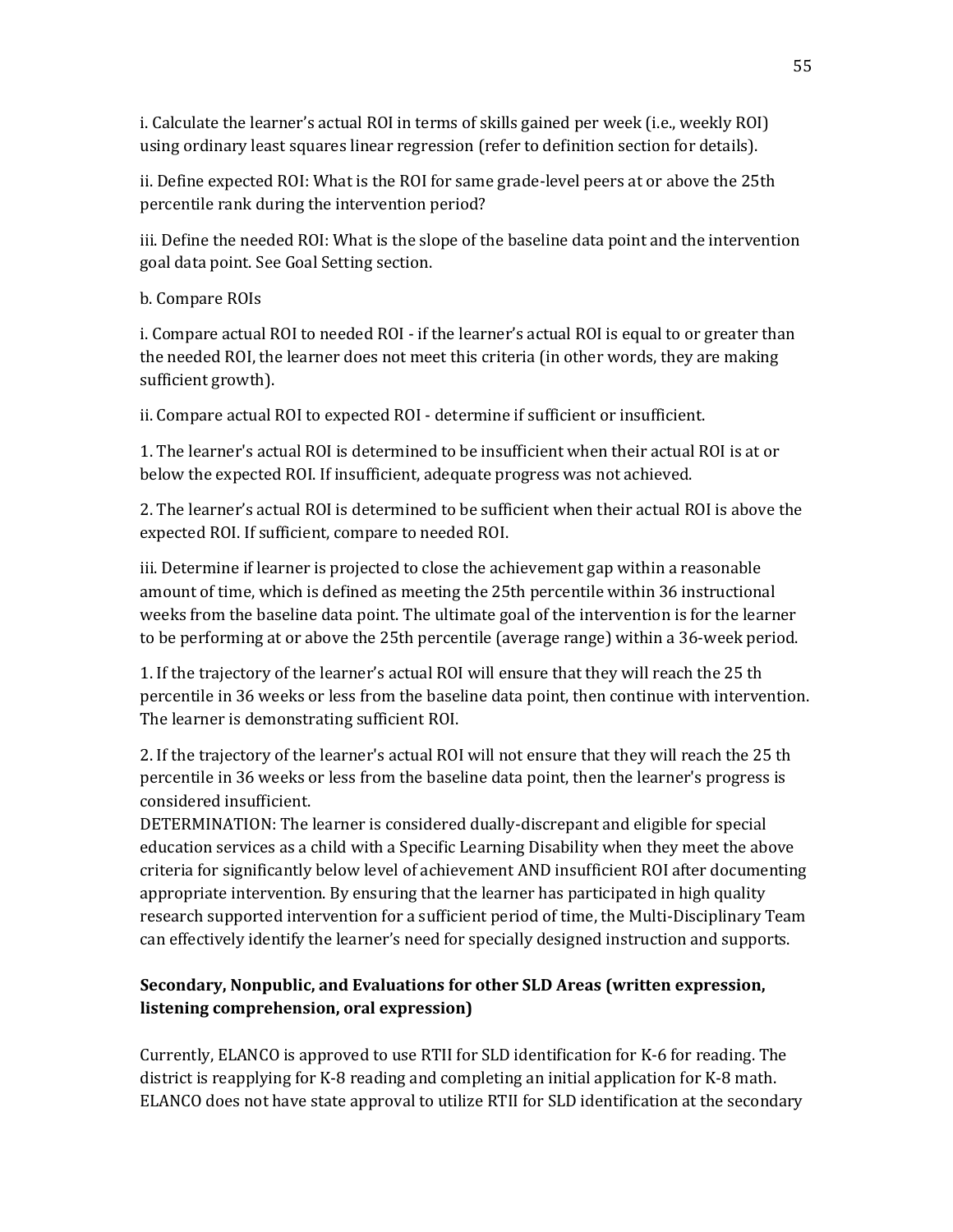level, or for other areas of SLD (i.e., listening comprehension, oral expression, written expression). The district is also choosing to use these criteria for nonpublic evaluations for SLD. The following depicts the district's plan for SLD identification at the secondary level and nonpublic evaluations.

Discrepancy Description

1. Discrepancy between expected achievement and actual achievement (i.e., intra achievement)

2. Percentile ranks on standardized assessments are at or below the 10th percentile rank

3. Performance at or below the 10th percentile rank on curriculum based measures Learner would meet 2 out of the 3 above criteria

# **References**

Ardoin, S. P., Christ, T. J., Morena, L. S., Cormier, D. C., & Klingbeil, D. A. (2013). A systematic review and summarization of the recommendations and research surrounding curriculum-based measurement of oral reading fluency (CBM-R) decision rules. Journal of School Psychology, 51, 1-18.

Fuchs, L. S., & Fuchs, D. (1998). Treatment validity: A unifying concept for reconceptualizing the identification of learning disabilities. Learning Disabilities Research and Practice, 13, 204-219.

Kovaleski, J. F., VanDerHeyden, A. M., & Shapiro, E. S. (2013). The RTI approach to evaluating learning disabilities. New York, NY; Guilford Press.

Pennsylvania Department of Education. (2008). PA Guidelines for identifying specific learning disabilities. Retrieved from http://www.pattan.net/category/Resources/PaTTAN +Publications/Browse/Single/?id=4dc09560cd69f9ac7fc90000

Shapiro, E. S. (2008). Best practices in setting progress monitoring goals for academic skill improvement. In A. Thomas and J. Grimes (Eds.), Best practices in school psychology V. (Vol. 2, pp. 141-157). Bethesda, MD: National Association of School Psychologists.

Torgesen, J. K. (2004). Lessons learned from research on interventions for students who have difficulty learning to read. In P. McCardle & V. Chhabra (Eds.), The voice of evidence in reading research (355-382). Baltimore, MD: Paul H. Brookes Publishing Co, Inc. Vaughn, S., & Wanzek, J., Murray, C. S., Scammacca, N., Linan-Thompson, S., & Woodruff, A. L. (2009). Response to early reading intervention: Examining higher and lower responders.

# Exceptional Children, 75(2), 165-183.

# *Enrollment*

Review the Enrollment Difference Status. If necessary, describe how your district plans to address any significant disproportionalities.

The data is publicly available via the PennData website. You can view your most recent report. The link is: <https://penndata.hbg.psu.edu/PublicReporting/DataataGlance/tabid/2523/Default.aspx>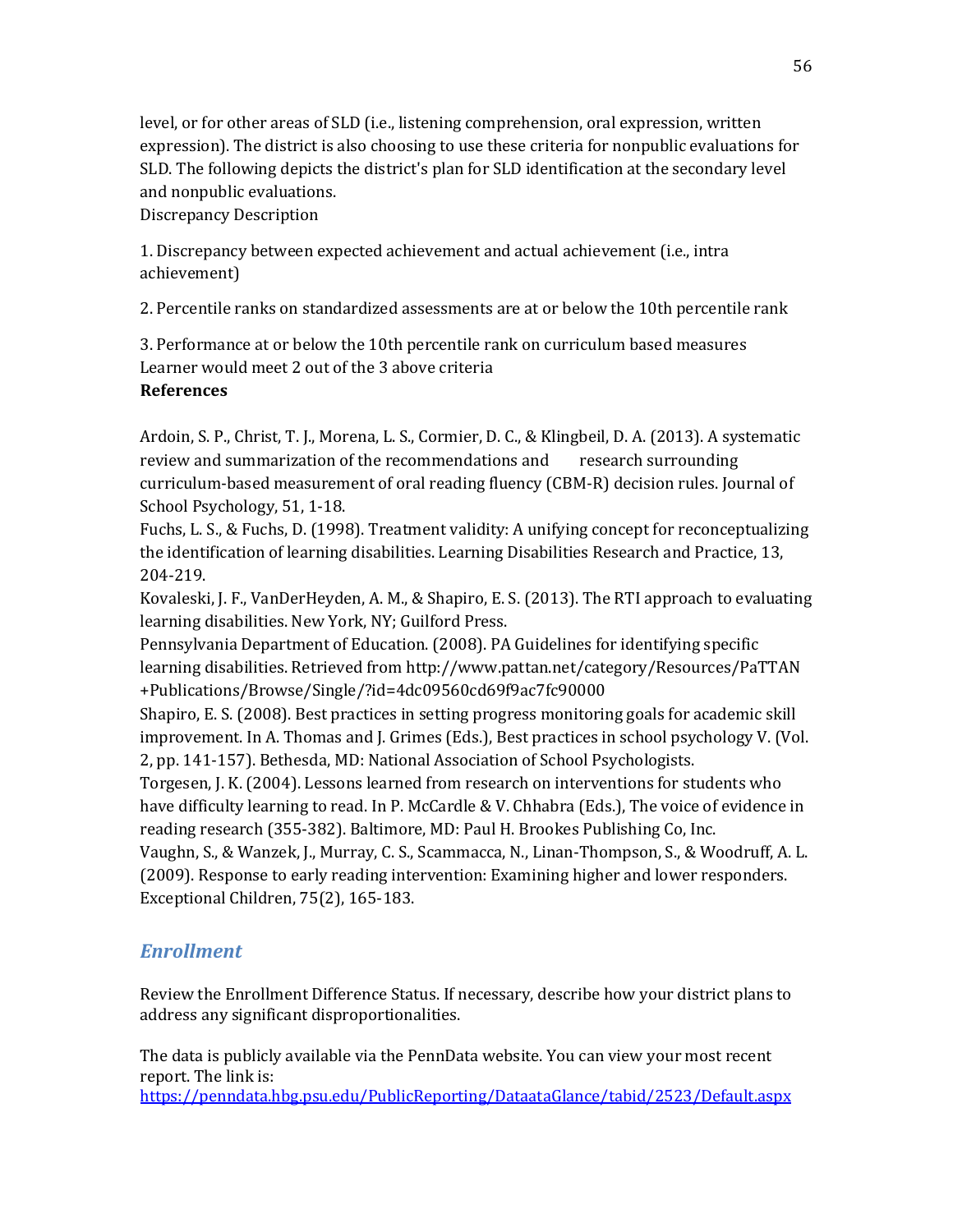#### Not significantly disproportionate.

# *Non-Resident Students Oversight*

- *1.* How does the District meet its obligation under Section 1306 of the Public School Code as the host District at each location?
- 2. How does the District ensure that students are receiving a free appropriate public education (FAPE) in the least restrictive environment (LRE)?
- 3. What problems or barriers exist which limit the District's ability to meet its obligations under Section 1306 of the Public School Code?

We have no facilities within our geographic region for which we would be considered the host district. If one did exist, we would comply fully with the requirements of IDEA 2004 and PA Regulations in Chapter 14 regarding the identification, evaluation, placement, and provision of special education services to all eligible school-age individuals residing therein. In complying with the requirements of IDEA 2004 and PA Regulations, the Eastern Lancaster County School District would provide personnel to assess student need for special education services, participate in MDE meetings and IEP meetings, and provide feedback to students, parents, and home district on student progress.

The District does have several students who are residing in a Drug and Alcohol Treatment Center in a neighboring school district. Eastern Lancaster County School District contacts the host district's Supervisor of Special Education to notify them that a student with special needs has been placed in a facility within their district. Eastern Lancaster County School District provides copies of the child's special education paperwork in an expedited fashion in order to ensure FAPE in the LRE. ELANCO's Director of Special Education requests to be notified of any IEP team meetings regarding their Eastern Lancaster County School District student so that the district can participate in the decision regarding what is considered LRE for this child while in his/her current placement.

A barrier that the district continues to experience is obtaining copies of the annual special education paperwork from the host district for our Eastern Lancaster County School District records. Multiple requests are made to obtain special education paperwork for our district students.

# *Incarcerated Students Oversight*

Describe the system of oversight the District would implement to ensure that all incarcerated students who may be eligible for special education are located, identified, evaluated and when deemed eligible, are offered a free appropriate public education (FAPE).

No correctional institution is located in our district. If one did exist, we would comply fully with the requirements of IDEA 2004 and PA Regulations in Chapter 14 regarding the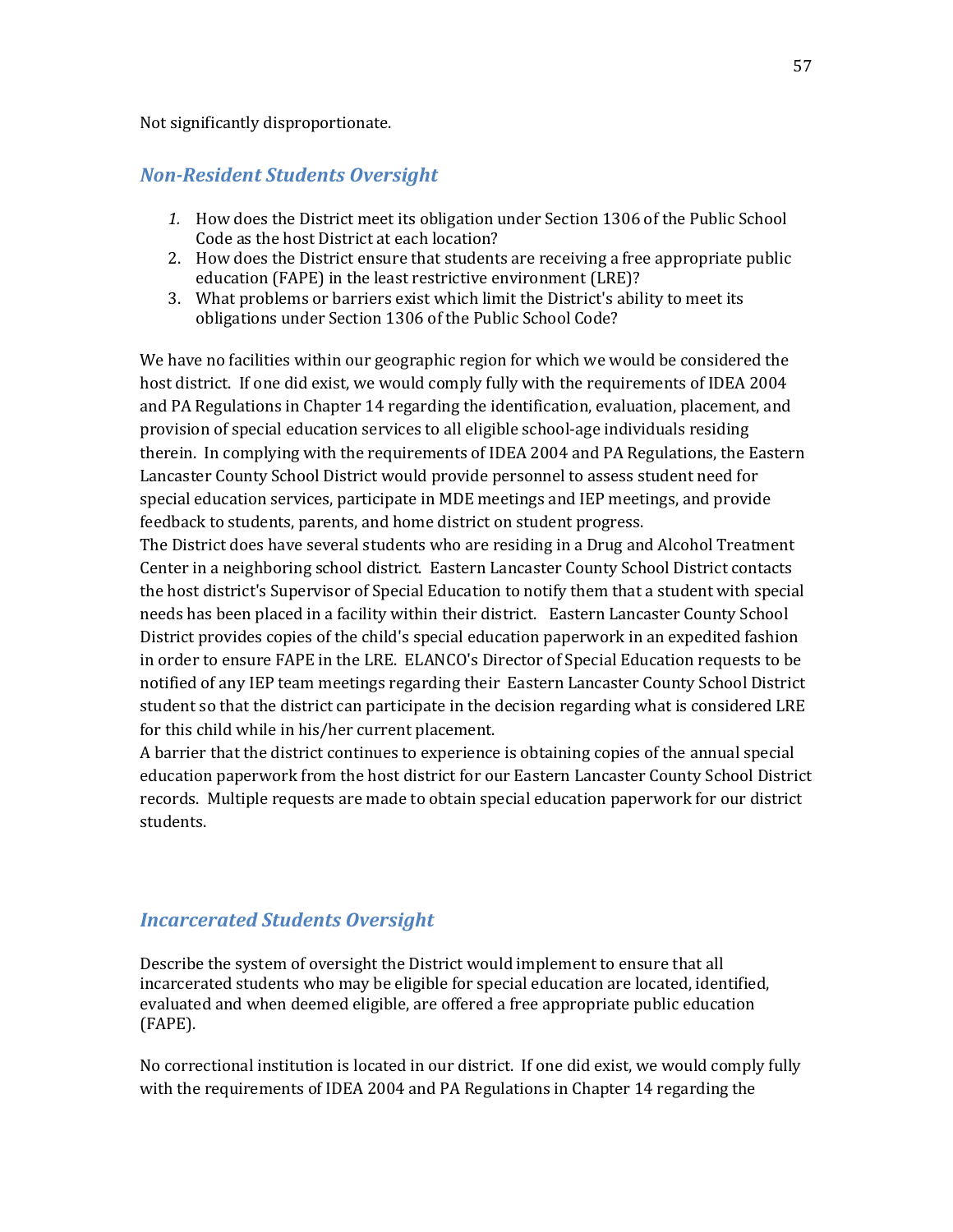identification, evaluation, placement, and provision of special education services to all eligible school-age individuals residing therein. In complying with the requirements of IDEA 2004 and PA Regulations, the Eastern Lancaster County School District would provide personnel to assess student need for special education services, participate in MDE meetings and IEP meetings, and provide feedback to students, parents, and home district on student progress. Student progress would be monitored through weekly progress monitoring of academic, behavioral, and social goals.

When students with special needs from the Eastern Lancaster County School District are placed at the Lancaster County Prison or the Youth Intervention Center, the ELANCO Director of Special Education contacts the Supervisor of Special Education at School District of Lancaster providing notification that an identified student was placed in one of the facilities. As the host district, the School District of Lancaster provides special education services to these facilities. Eastern Lancaster County School District provides special education paperwork to the School District of Lancaster to ensure appropriate supports and services are provided to the student. The Director of Special Education for Eastern Lancaster County School District serves as LEA for district students placed in these facilities. The district hosts a juvenile probation officer at the high school to monitor students who have been court appointed probation.

### *Least Restrictive Environment*

- *1.* Describe the District procedures, which ensure that, to the maximum extent appropriate, children with disabilities, including those in private institutions, are educated with non-disabled children, and that removal from the regular education environment only occurs when education in that setting with supplementary aids and services, cannot be achieved satisfactorily.
- 2. Describe how the District is replicating successful programs, evidence-based models, and other PDE sponsored initiatives to enhance or expand the continuum of supports/services and education placement options available within the District to support students with disabilities access the general education curriculum in the least restrictive environment (LRE). (Provide information describing the manner in which the District utilizes site-based training, consultation and technical assistance opportunities available through PDE/PaTTAN, or other public or private agencies.)
- 3. Refer to and discuss the SPP targets and the district's percentages in the Indicator 5 section - Educational Environments. Also discuss the number of students placed out of the district and how those placements were determined to assure that LRE requirements are met.

The Eastern Lancaster County School District programs for students in the least restrictive environment. The general education setting is the first consideration for the delivery of services. We always consider maximizing the supplementary aids and services for all students prior to determining that the child should receive their education outside of the general education classroom. The District provides a continuum of services in districtoperated programs.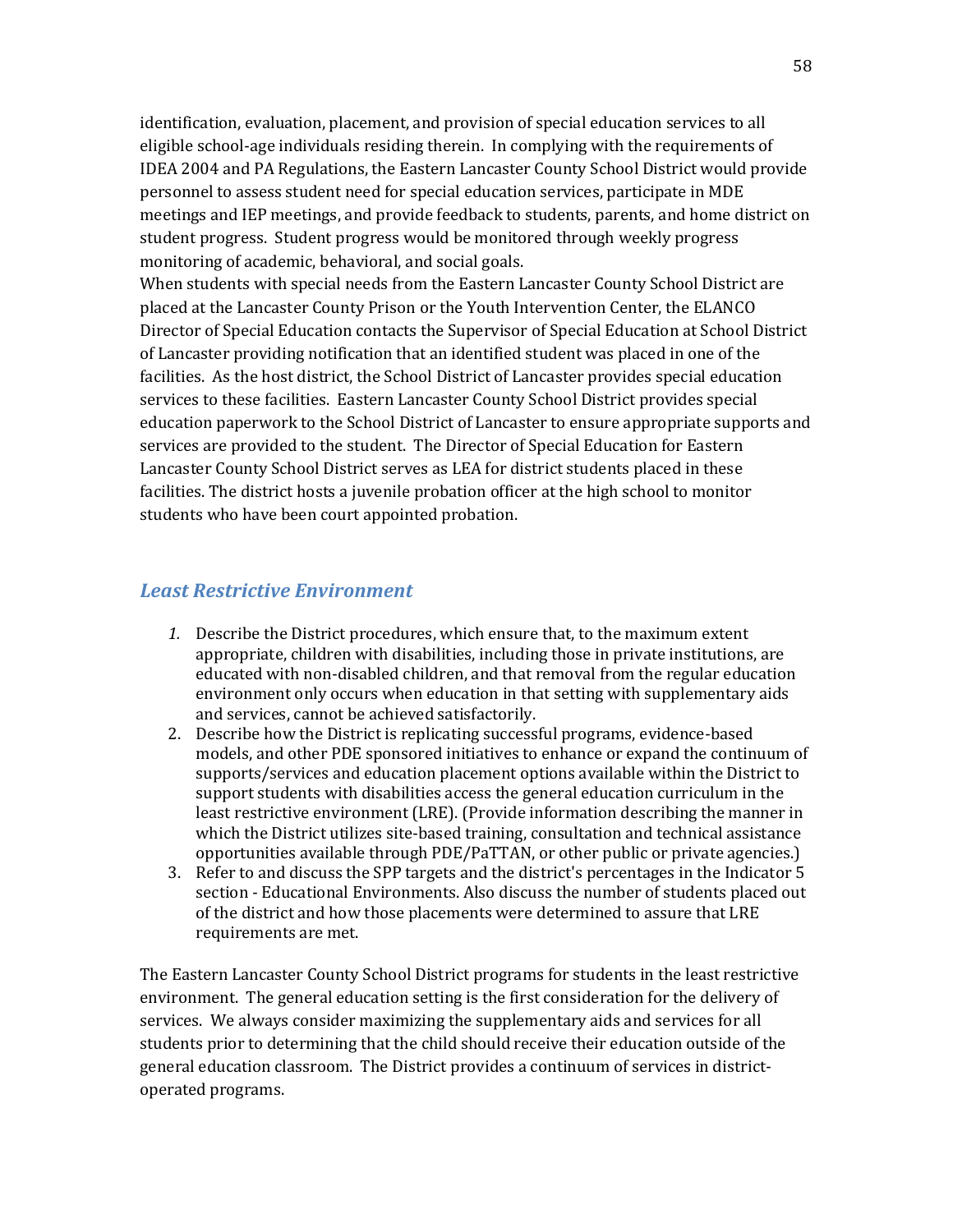The IEP team discusses how to maximize supplementary aids and services for the child so he/she can participate in the regular education class. As a district, we have implemented co-teaching in certain subject areas to increase our inclusive practices and improve student progress. We have implemented rotational learning in the general education classrooms K-6 to provide daily small group direct instruction for all students in the general education setting with identified students receiving two direct instruction rotations in addition to their intervention session. If additional resources or supports are needed while considering supplementary aids and services in the general education classrooms, then the IEP team will reconvene to determine these needs and how they will be addressed. The IEP teams consider collaborative, instructional, physical, and social-behavioral supports to meet the needs of the student. District special education consultants and a number of special education teachers are trained in the use of the Supplementary Aids and Services Toolkit. All special education teachers, special education consultants, and school psychologists are available for consultation with general education teachers on a regular basis. Student programming is individualized to meet the needs of the given student. All students have the opportunity to participate in academic, nonacademic or extracurricular activities. Outside placements are the last consideration, but are accessed to ensure FAPE. ELANCO embraces inclusive practices as demonstrated by all three of our K-6 elementary buildings being recognized as state approved MTSS buildings in the area of reading and mathematics. ELANCO has benefitted from Intermediate Unit 13 TAC team providing professional development to our K-8 teachers on rotational/hybrid learning. In addition to providing training, the IU team provided on-site consultations, observations, and modeling for our staff.

ELANCO has participated in the PA Autism Initiative through PaTTAN since August 2009. We have expanded our Autistic Support program to a total of ten classes K-12 in the district using Applied Behavior Analysis. The District receives bi-annual site reviews from PaTTAN personnel to evaluate our program's effectiveness along with monthly consultative services for recommended programming and behavior interventions. PaTTAN has utilized our district for training purposes and visits from other school districts. With the training provided to our district staff through the PA Autism Initiative, ELANCO has been able to appropriately program for students in our district-operated programs. ELANCO continues to be very proud of our Autistic Support program.

ELANCO has a trained Concussion Management Team (CMT) at each school building consisting of the school counselor and certified school nurse and one district office administrator to support students and parents with brain injury school re-entry. We access the BrainSTEPS team for additional supports when a student exhibits symptoms beyond the designated timeline.

When reviewing Indicator 5 (Educational Environments) it appears as if the district is slightly higher than the state average in students receiving services inside the regular class 80% or more of their day (LEA 71.3%, State 62.4%). We believe our inclusive practices speak to these numbers. In the area of students receiving services inside the regular class <40% of their day, the district was slightly higher than the state (LEA 18.6%, State 9.0%). We have ten autistic support classes, four life skills support classes, three multiple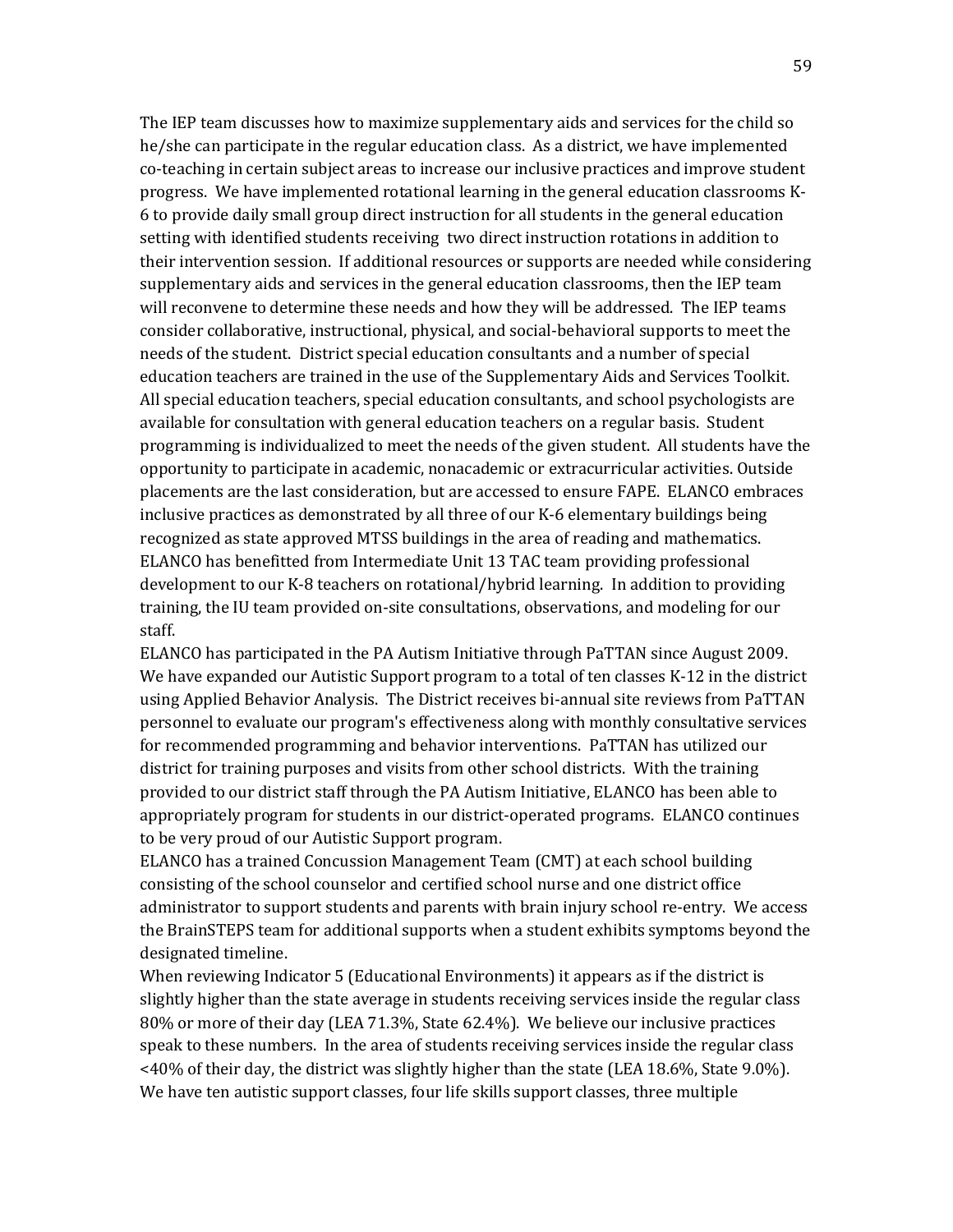disabilities support classes, and four emotional support classes. Some of our students in these classes benefit from the additional supports available to them in the full-time setting. When we reviewed this data more closely it was determined that the students classified in this level of support, the amount of supports and services being offered was appropriate to meet their needs at this time. In efforts to increase the amount of time students spend in the regular education environment, we created a protocol to increase inclusion opportunities. We continue to train/support teachers on inclusive practices and how to increase supports to students when needed in general education in order for them to be successful. In the area of students receiving services in other settings, the district was lower than the state average (LEA 2.9%, State 4.9%).

We currently have nine students who attend an IU center-based program and seven students who attend a private-operated center-based program. The IEP team discussed appropriate programming for the students and deemed the center-based program was the LRE at that time. The IEP team will reconvene to discuss a transition plan for these students to return to district programming when their data indicates that is appropriate. Students are invited to participate in extra-curricular activities at their home school while enrolled in outside placements. The District Director/Assistant Director of Special Education attends all IEP meetings for students in outside placements to ensure the placements continue to be appropriate.

The ELANCO School District is always looking for ways to reduce the number of students who are placed out of district through the development of new programs or additional training. We are exploring the possibility of opening our own district-operated center-based Emotional Support program. We have visited a number of center-based programs and are confident that our staff can operate a similar program but need to secure a setting outside of the public school building to run the program. We are currently exploring options in the community.

# *Behavior Support Services*

- *1.* Provide a summary of the District policy on behavioral support services including, but not limited to, the school wide positive behavior supports (PBS).
- 2. Describe training provided to staff in the use of positive behavior supports, deescalation techniques and responses to behavior that may require immediate intervention.
- 3. If the district also has School-Based Behavioral Health Services, please discuss it.

The Eastern Lancaster County School District has a current Behavior Support Policy that includes all components of PA Code 14.133. The Policy directly states that research-based practices must be used and that restraints may only be used as a last resort. The District provides training to all relevant staff in positive crisis intervention and prevention techniques using either Crisis Prevention Institute (CPI) and/or Quality Behavior Solutions (QBS) Safety Care systems on a regular basis to ensure that staff are trained in deescalation techniques that are to be used prior to the use of restraint. Use of restrictive techniques including restraint are used only as a last resort.

Behavior interventions are implemented and progress is closely monitored for students that require behavior supports in the general education setting. Students that do not respond sufficiently to intervention are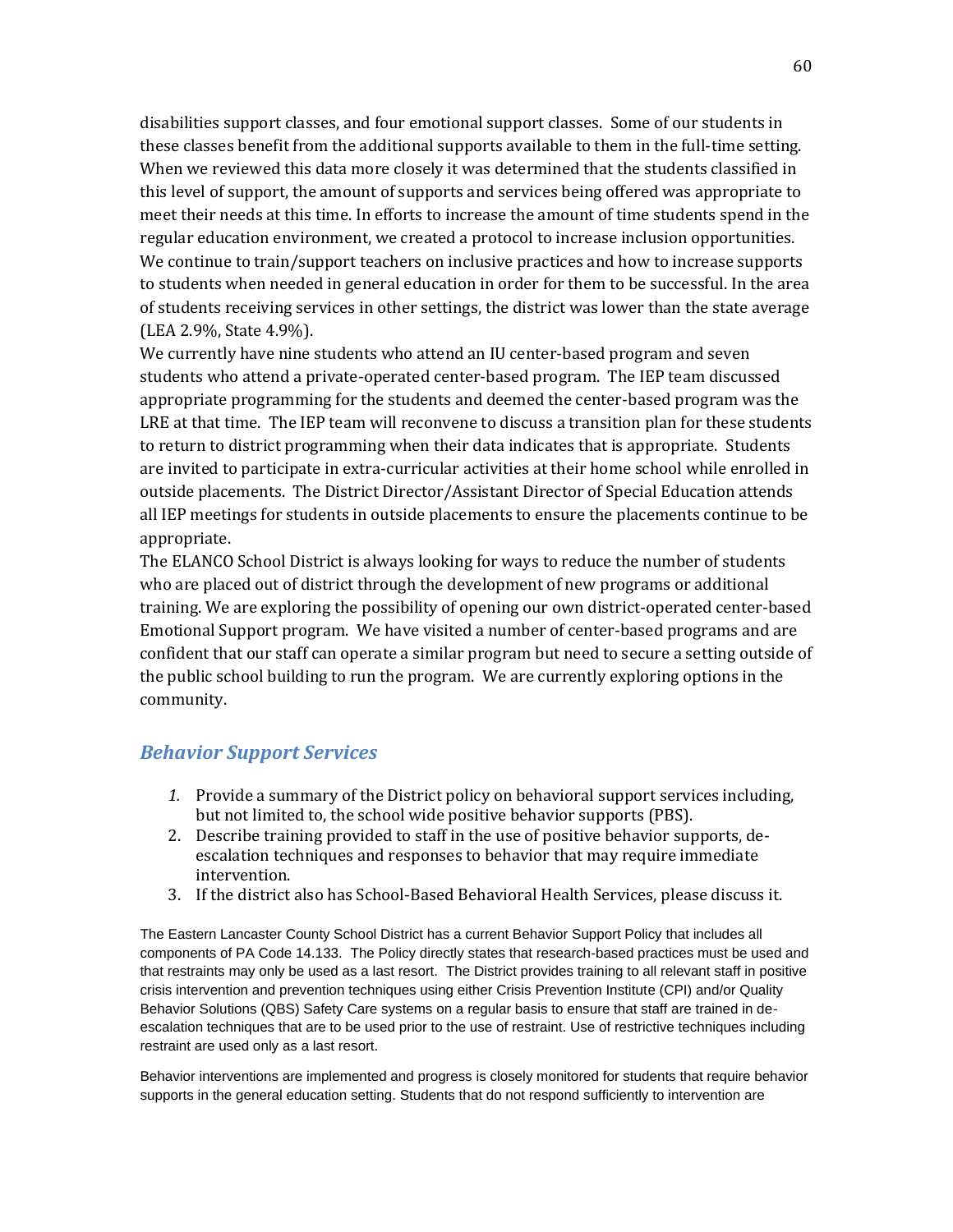referred for evaluation to consider appropriate additional behavioral supports. Eligible students that display behaviors that impede their learning or the learning of others typically have a positive behavior support plan as a component of his/her IEP. Student's positive behavior support plans focuses on use of positive techniques that are research-based and effective. A functional assessment of behavior guides the development of the behavior support plan. The District programs for students in need of behavioral supports effectively in the least restrictive environment.

Section 4 of the Policy (Delegation of Responsibility) states that "The superintendent or designee shall provide regular training, and retraining as needed, of staff in the use of specific procedures, methods, and techniques, including restraints and seclusion, that will be used to implement positive behavior supports or interventions in accordance with the student's IE and Board Policy." The District employs one Behavior Specialist and 4.6 School Psychologists to support the behavioral needs of students district-wide. Our Behavior Specialist is a certified trainer in QBS and one of our School Psychologists is a certified trainer in CPI. Additionally, on-going behavioral training opportunities are offered to school personnel including: special educators, regular educators, paraeducators, administration, school counselors, bus drivers, school psychologists, special education consultants, and other support staff to enhance their skills in identifying the function of the student's behavior and how adults can adjust their responses in order to facilitate learning. With this foundation of de-escalation and reconnection between student and staff member, a consistent approach to behavior is established within the District at all levels. In addition, the District is working with Safe and Civil Schools on Positive School-Wide Behavior Supports in all buildings as a preventative intervention for students and staff in order to allow students to continue to be educated in the least restrictive environment.

A range of counseling services are available through building level school counselors and school psychologists. The District employs a school psychologist at each building, a school counselor at each elementary building, two school counselors at the Middle School level, and three school counselors at the High School level. Students are referred to school-based counseling or outside counseling services as deemed appropriate. ELANCO currently has arrangements with a community based counseling agency to provide psychological counseling to students. Students can be referred to community based counseling services through the district's Student Assistance Program (SAP) team, by the school-based team, parent request, or by other means. The community-based agency works with families to secure permissions and to obtain appropriate authorization to begin counseling within the district buildings.

# *Intensive Interagency/Ensuring FAPE/Hard to Place Students*

- *1.* If the LEA is having difficulty ensuring FAPE for an individual student or a particular disability category, describe the procedures and analysis methods used to determine gaps in the continuum of special education supports, services and education placement options available for students with disabilities.
- 2. Include information detailing successful programs, services, education placements as well as identified gaps in current programs, services, and education placements not available within the LEA. Include an overview of services provided through interagency collaboration within the LEA.
- 3. Discuss any expansion of the continuum of services planned during the life of this plan.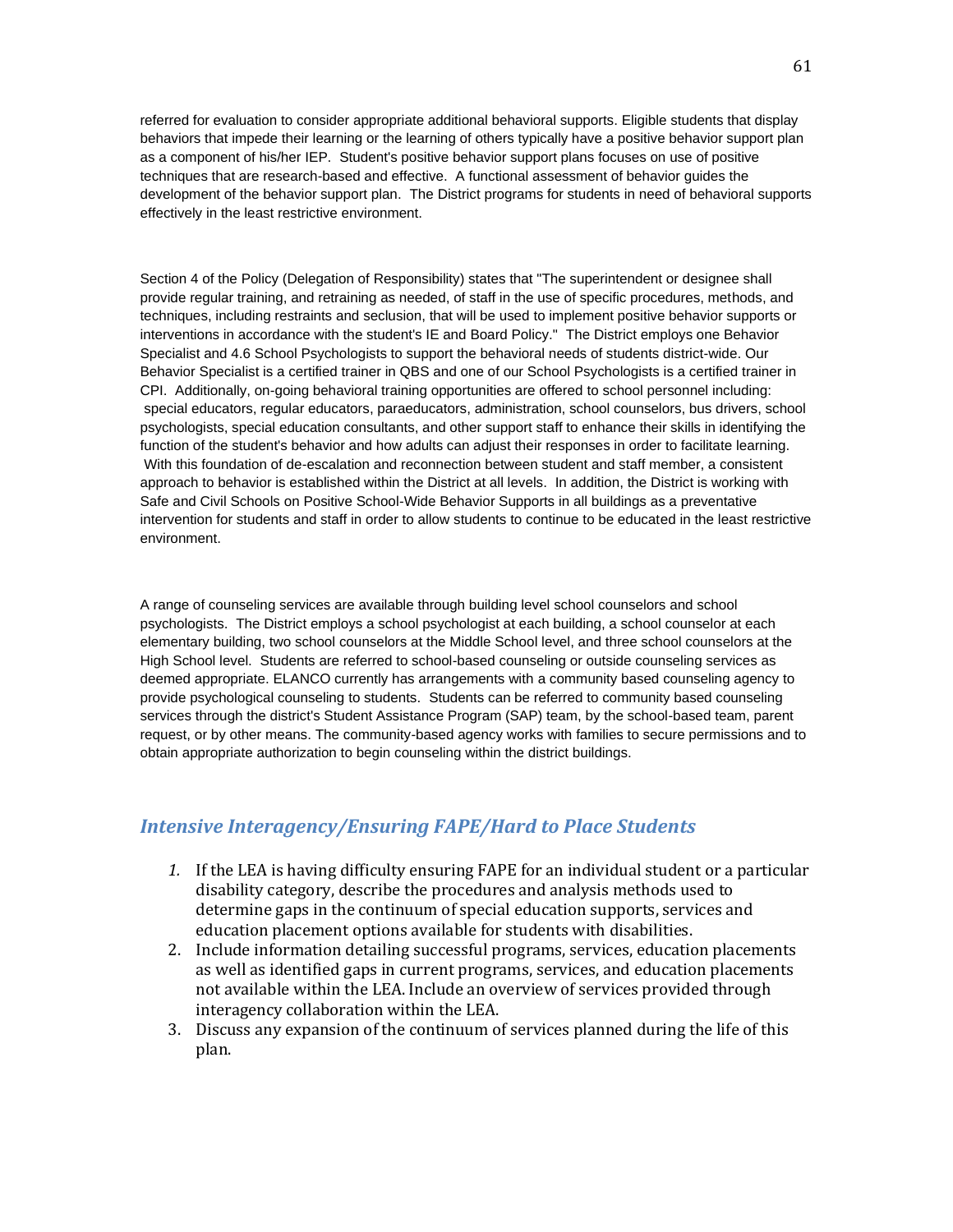The District does not have students for whom we have had difficulty locating a program to ensure the provision of FAPE as documented with approved NOREPs and student progress. In the event that we did have a student for whom we had difficulty locating a program to ensure the provision of FAPE, the District would submit an initial report for students who we have determined cannot currently be serviced in the public educational setting and who have waited more than 30 days for the provision of an appropriate educational placement. This report would be filed to the regional interagency coordinator (RIC) within 5 days of initial identification. Once referred, RIC determines whether there's a need for interagency supports then the intensive interagency coordination would occur including IU and PaTTAN consultants. The Director of Special Education participated in the PaTTAN webinar training on Interagency Approach.

The District offers a continuum of services and programs within our schools. The following programs are operated at a K-12 district level: autistic support, emotional support, learning support, life skills support, and multiple disabilities support. Eastern Lancaster County School District currently has 14 students receiving special education services outside of district operated programs in an IU or other private center-based setting. All other students' needs are met within district operated programming. The district has one licensed social worker who serves as the liaison between other student serving systems (such as mental health,child protective services, juvenile probation) and the district. These school personnel attend team meetings and work closely with the family to assist them with accessing community and agency support related to the student's disability. During the life of this plan, the district is planning to open an additional class at the secondary level in emotional support and life skills support in order to continue to provide programming for the growing population in these programs. In addition, the District is exploring the possibility of opening a district-operated center-based emotional support program to provide supports to our students who demonstrate a need for more intensive behavioral supports. This would reduce the need for outside district placements.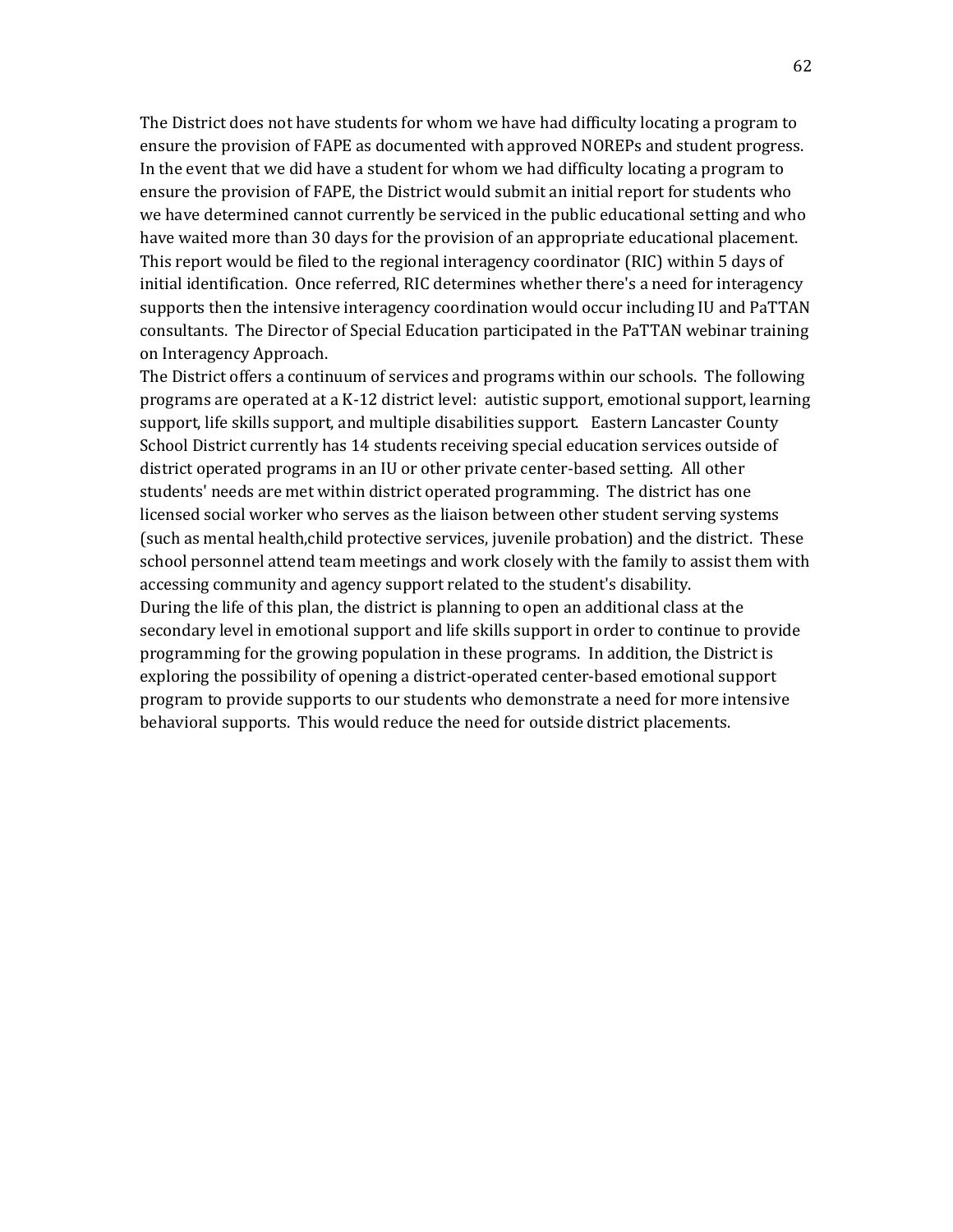# Assurances

# **Safe and Supportive Schools Assurances**

The LEA has verified the following Assurances:

- Implementation of a comprehensive and integrated K-12 program of student services based on the needs of its students. (in compliance with  $\S 12.41(a)$ )
- Free Education and Attendance (in compliance with  $\S 12.1$ )
- School Rules (in compliance with  $\S$  12.3)
- Collection, maintenance and dissemination of student records (in compliance  $\S 12.31(a)$  and [§ 12.32\)](http://www.pacode.com/secure/data/022/chapter12/s12.32.html)
- Discrimination (in compliance with  $\S 12.4$ )
- Corporal Punishment (in compliance with  $\S$  12.5)
- Exclusion from School, Classes, Hearings (in compliance with  $\S 12.6$ ,  $\S 12.7$ ,  $\S 12.8$ )
- Freedom of Expression (in compliance with  $\S 12.9$ )
- Flag Salute and Pledge of Allegiance (in compliance with  $\S$  12.10)
- Hair and Dress (in compliance with  $\S$  12.11)
- Confidential Communications (in compliance with  $\S 12.12$ )
- Searches (in compliance with  $\S 12.14$ )
- Emergency Care and Administration of Medication and Treatment (in compliance with 35 [P.S. § 780-101](http://government.westlaw.com/linkedslice/default.asp?SP=PAC-1000)—780-144)
- Parents or guardians are informed regarding individual survey student assessments and provided a process for refusal to participate (consistent with § 445 of the General Education [Provisions Act \(20 U.S.C.A. § 1232h\)](http://www2.ed.gov/policy/elsec/leg/esea02/pg122.html) and in compliance wit[h § 12.41\(d\)\)](http://www.pacode.com/secure/data/022/chapter12/s12.41.html)
- Persons delivering student services shall be specifically licensed or certified as required by statute or regulation (in compliance with  $\S 12.41(e)$ )
- Development and Implementation of Local Wellness Program (in compliance with Public [Law 108-265, Section 204\)](http://www.fns.usda.gov/cnd/governance/legislation/historical/pl_108-265.pdf)
- Early Intervention Services System Act (if applicable) [\(11 P.S. § 875-101](http://government.westlaw.com/linkedslice/default.asp?SP=PAC-1000)-875-503)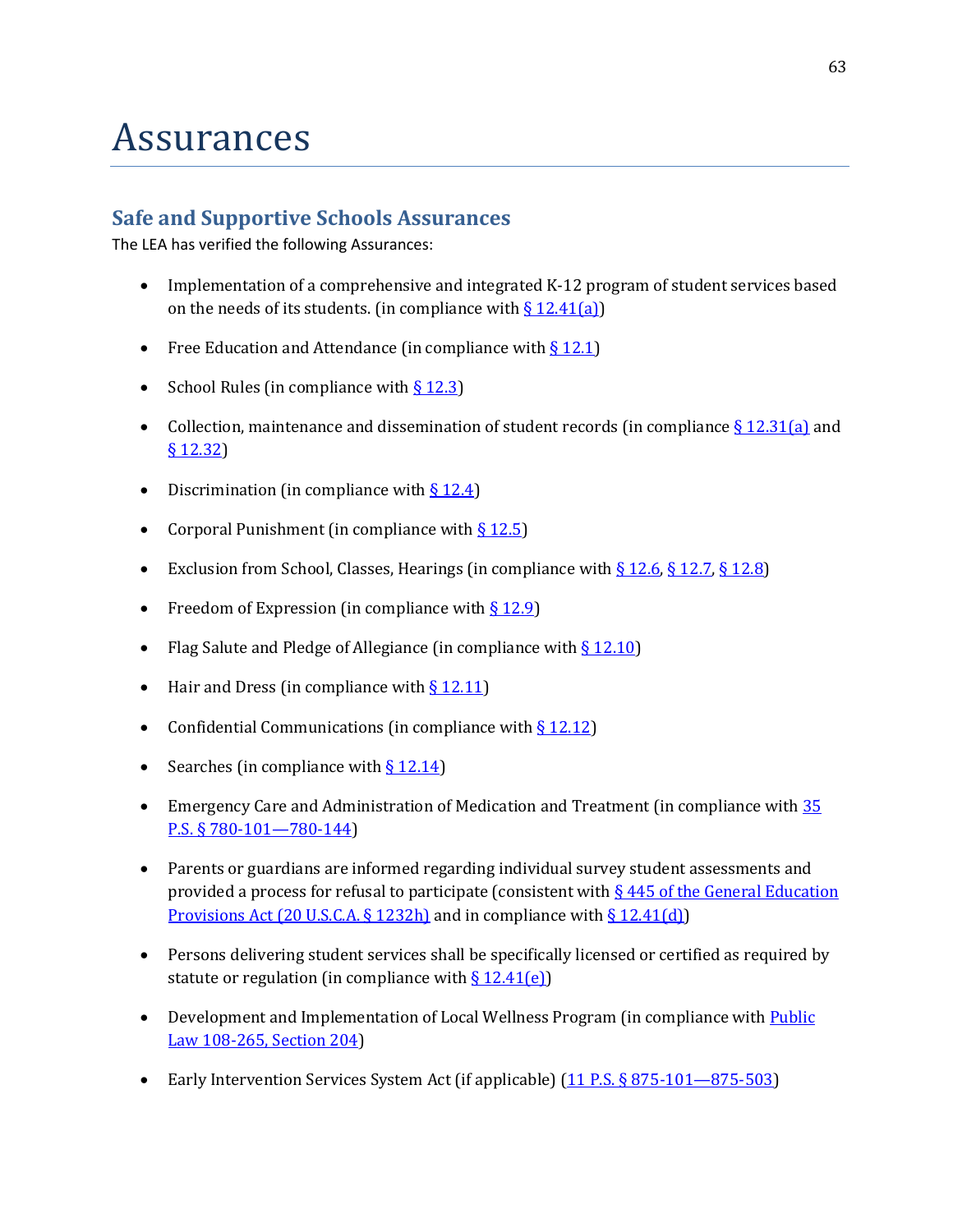- Establishment and Implementation of Student Assistance Programs at all of levels of the school system (in compliance with 24 [PS § 15-1547\)](http://www.pacode.com/secure/data/022/chapter12/s12.42.html)
- Acceptable Use Policy for Technology Resources
- Providing career information and assessments so that students and parents or guardians might become aware of the world of work and career options available.

# **Special Education Assurances**

The Local Education Agency (District) has verified the following Assurances:

- Implementation of a full range of services, programs and alternative placements available to the school district for placement and implementation of the special education programs in the school district.
- Implementation of a child find system to locate, identify and evaluate young children and children who are thought to be a child with a disability eligible for special education residing within the school district's jurisdiction. Child find data is collected, maintained and used in decision-making. Child find process and procedures are evaluated for its effectiveness. The District implements mechanisms to disseminate child find information to the public, organizations, agencies and individuals on at least an annual basis.
- Assurances of students with disabilities are included in general education programs and extracurricular and non-academic programs and activities to the maximum extent appropriate in accordance with an Individualized Education Program.
- Compliance with the PA Department of Education, Bureau of Special Education's report revision notice process.
- Following the state and federal guidelines for participation of students with disabilities in state and district-wide assessments including the determination of participation, the need for accommodations, and the methods of assessing students for whom regular assessment is not appropriate.
- Assurance of funds received through participation in the medical assistance reimbursement program, ACCESS, will be used to enhance or expand the current level of services and programs provided to students with disabilities in this local education agency.

# **24 P.S. §1306 and §1306.2 Facilities**

*There are no facilities.*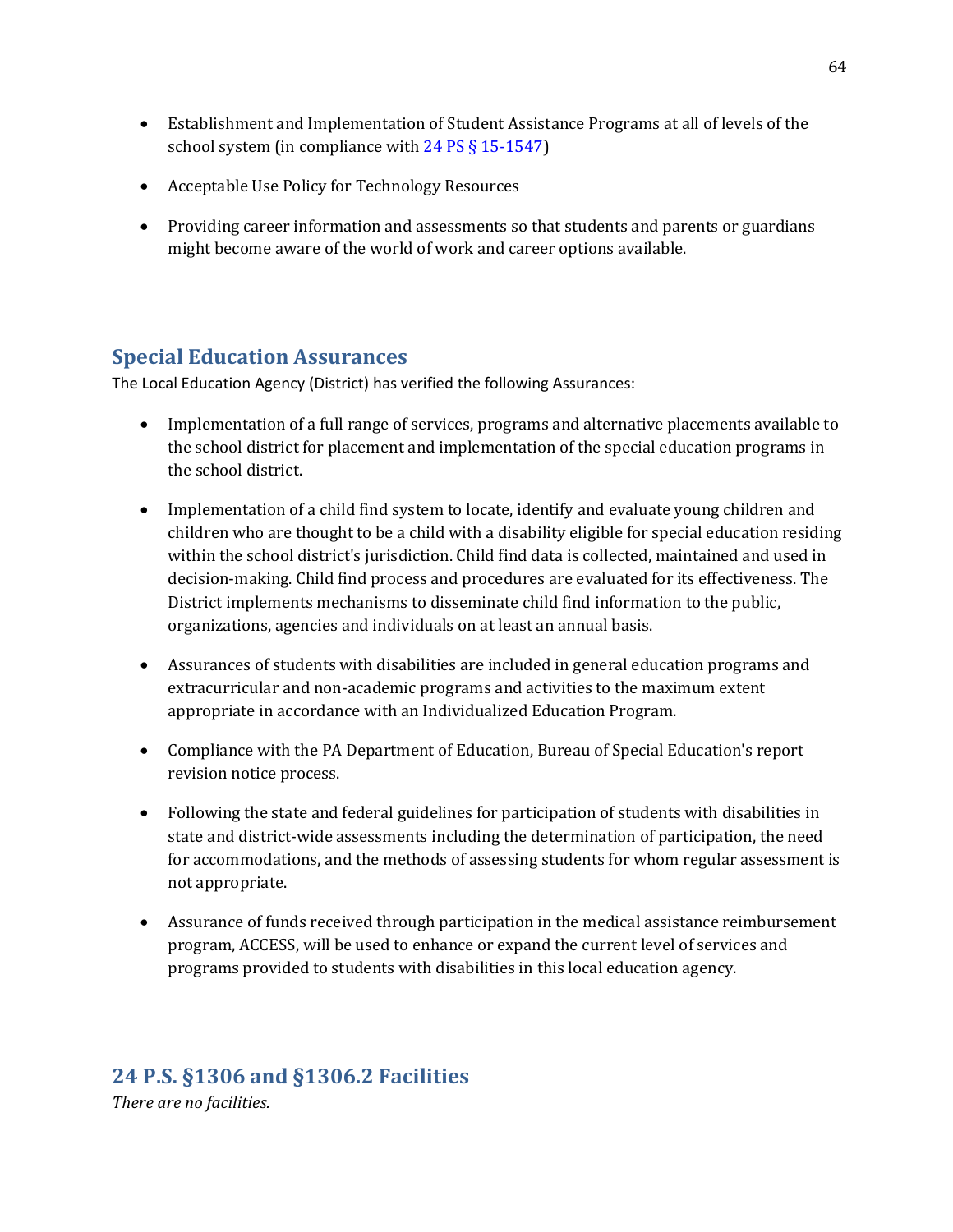| <b>Facility Name</b>                                      | <b>Type of Facility</b>             | <b>Type of Service</b>                            | <b>Number of Students</b><br><b>Placed</b> |
|-----------------------------------------------------------|-------------------------------------|---------------------------------------------------|--------------------------------------------|
| Intermediate Unit<br><b>Community School</b><br>Southeast | <b>Special Education</b><br>Centers | Center-based<br><b>Emotional Support</b>          | $\mathbf{1}$                               |
| Intermediate Unit<br>Child Development<br>Center          | <b>Special Education</b><br>Centers | Center-based<br><b>Emotional Support</b>          | 5                                          |
| Intermediate Unit<br><b>Community School</b><br>West      | <b>Special Education</b><br>Centers | Center-based<br><b>Emotional Support</b>          | $\mathbf{1}$                               |
| Instruction in the<br>Home Provided by<br><b>ELANCO</b>   | Instruction in the<br>Home          | Instruction in the<br>Home                        | $\overline{2}$                             |
| <b>River Rock Academy</b>                                 | <b>Other</b>                        | Center-based<br><b>Emotional Support</b>          | 6                                          |
| New Story                                                 | <b>Other</b>                        | Center-based<br><b>Emotional Support</b>          | $\overline{1}$                             |
| Intermediate Unit<br><b>Learning Center</b>               | <b>Special Education</b><br>Centers | Center-based: Life<br>Skills, Learning<br>Support | $\overline{2}$                             |

# **Least Restrictive Environment Facilities**

# **Special Education Program Profile**

# **Program Position #1**

*Operator:* School District

#### **PROGRAM SEGMENTS**

| <b>Type of Support</b>                | <b>Level of Support</b>                 | <b>Age Range</b>                                               | Caseload | <b>FTE</b> |
|---------------------------------------|-----------------------------------------|----------------------------------------------------------------|----------|------------|
| Itinerant                             | <b>Learning Support</b>                 | $6$ to 9                                                       | 25       | 0.5        |
| Locations:                            |                                         |                                                                |          |            |
| <b>Blue Ball Elementary</b><br>School | An Elementary School<br><b>Building</b> | A building in which General Education<br>programs are operated |          |            |

# **Program Position #2**

#### *Operator:* School District **PROGRAM SEGMENTS**

| <b>Type of Support</b>  | <b>Level of Support</b>                 | <b>Age Range</b>                                               | Caseload | <b>FTE</b> |
|-------------------------|-----------------------------------------|----------------------------------------------------------------|----------|------------|
| Itinerant               | Learning Support                        | 9 to 12                                                        | 25       | 0.5        |
| Locations:              |                                         |                                                                |          |            |
| Blue Ball<br>Elementary | An Elementary School<br><b>Building</b> | A building in which General Education<br>programs are operated |          |            |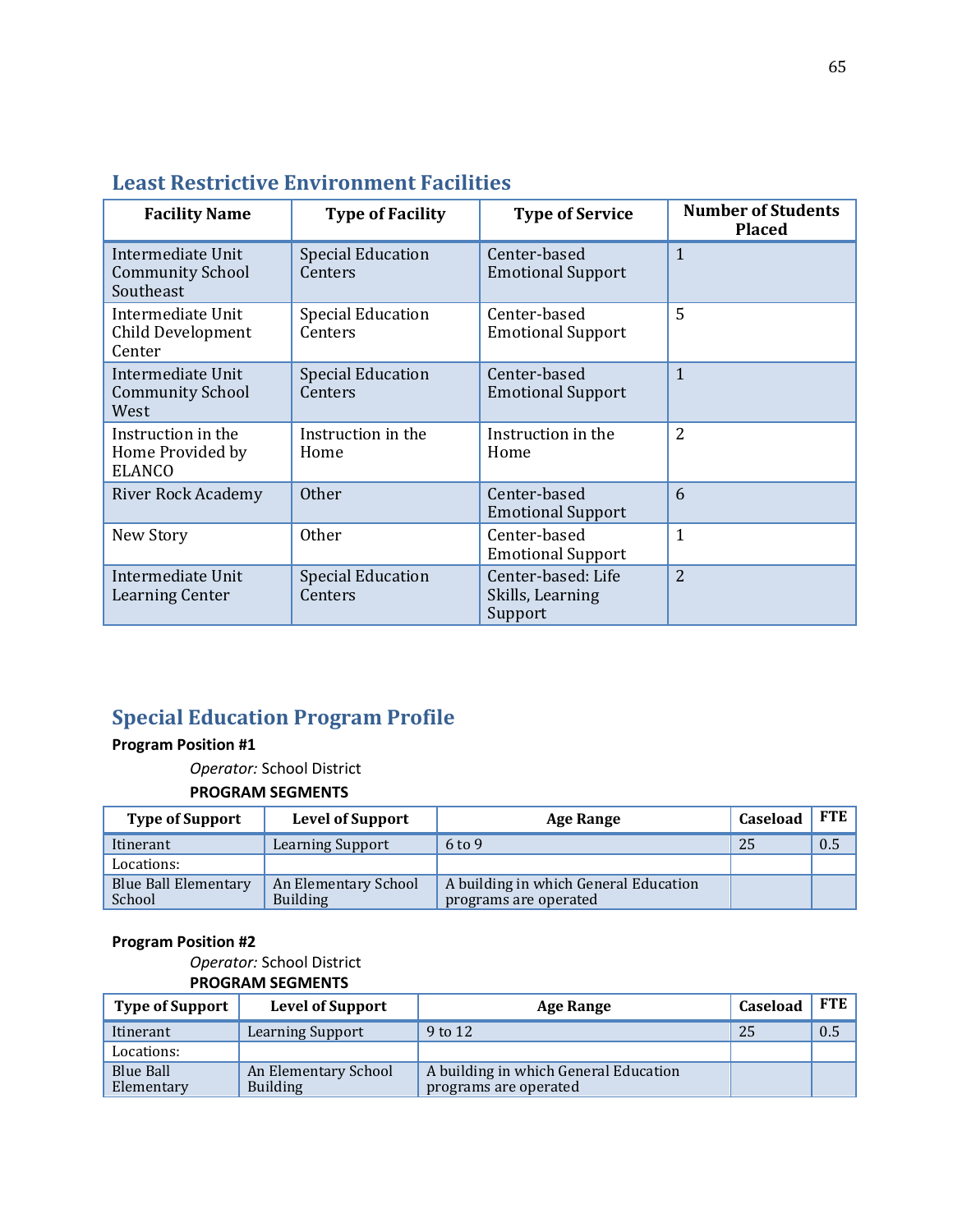#### *Operator:* School District **PROGRAM SEGMENTS**

| <b>Type of Support</b>                                                                                                                         | <b>Level of Support</b>                 | <b>Age Range</b>                                               | Caseload | <b>FTE</b> |  |
|------------------------------------------------------------------------------------------------------------------------------------------------|-----------------------------------------|----------------------------------------------------------------|----------|------------|--|
| Supplemental (Less Than 80%<br>Learning Support<br>but More Than 20%)                                                                          |                                         | 5 to 11                                                        | 20       |            |  |
| Justification: K-6 Supplemental class, students come at various times during day by grade spans; age range<br>waiver obtained for all students |                                         |                                                                |          |            |  |
| Locations:                                                                                                                                     |                                         |                                                                |          |            |  |
| <b>Blue Ball Elementary</b>                                                                                                                    | An Elementary<br><b>School Building</b> | A building in which General<br>Education programs are operated |          |            |  |

#### **Program Position #4**

#### *Operator:* School District **PROGRAM SEGMENTS**

| <b>Type of Support</b>         | <b>Level of Support</b>                 | <b>Age Range</b>                                               | Caseload | <b>FTE</b> |
|--------------------------------|-----------------------------------------|----------------------------------------------------------------|----------|------------|
| Itinerant                      | <b>Learning Support</b>                 | $6$ to 9                                                       | 25       | 0.5        |
| Locations:                     |                                         |                                                                |          |            |
| <b>Brecknock</b><br>Elementary | An Elementary School<br><b>Building</b> | A building in which General Education<br>programs are operated |          |            |

#### **Program Position #5**

#### *Operator:* School District **PROGRAM SEGMENTS**

| <b>Type of Support</b>    | <b>Level of Support</b>                 | <b>Age Range</b>                                               | Caseload | <b>FTE</b> |
|---------------------------|-----------------------------------------|----------------------------------------------------------------|----------|------------|
| Itinerant                 | <b>Learning Support</b>                 | $6 \text{ to } 9$                                              | 25       | 0.5        |
| Locations:                |                                         |                                                                |          |            |
| New Holland<br>Elementary | An Elementary School<br><b>Building</b> | A building in which General Education<br>programs are operated |          |            |

#### **Program Position #6**

*Operator:* School District

#### **PROGRAM SEGMENTS**

| <b>Type of Support</b>    | <b>Level of Support</b>                 | <b>Age Range</b>                                               | Caseload | <b>FTE</b> |
|---------------------------|-----------------------------------------|----------------------------------------------------------------|----------|------------|
| Itinerant                 | Learning Support                        | 9 to 12                                                        | 25       | 0.5        |
| Locations:                |                                         |                                                                |          |            |
| New Holland<br>Elementary | An Elementary School<br><b>Building</b> | A building in which General Education<br>programs are operated |          |            |

#### **Program Position #7**

*Operator:* School District

#### **PROGRAM SEGMENTS**

| <b>Type of Support</b>              | <b>Level of Support</b>            | Age Range                                                      | Caseload | <b>FTE</b> |
|-------------------------------------|------------------------------------|----------------------------------------------------------------|----------|------------|
| Itinerant                           | <b>Learning Support</b>            | 12 to 15                                                       | 25       | 0.5        |
| Locations:                          |                                    |                                                                |          |            |
| <b>Garden Spot Middle</b><br>School | A Middle School<br><b>Building</b> | A building in which General Education<br>programs are operated |          |            |

#### **Program Position #8**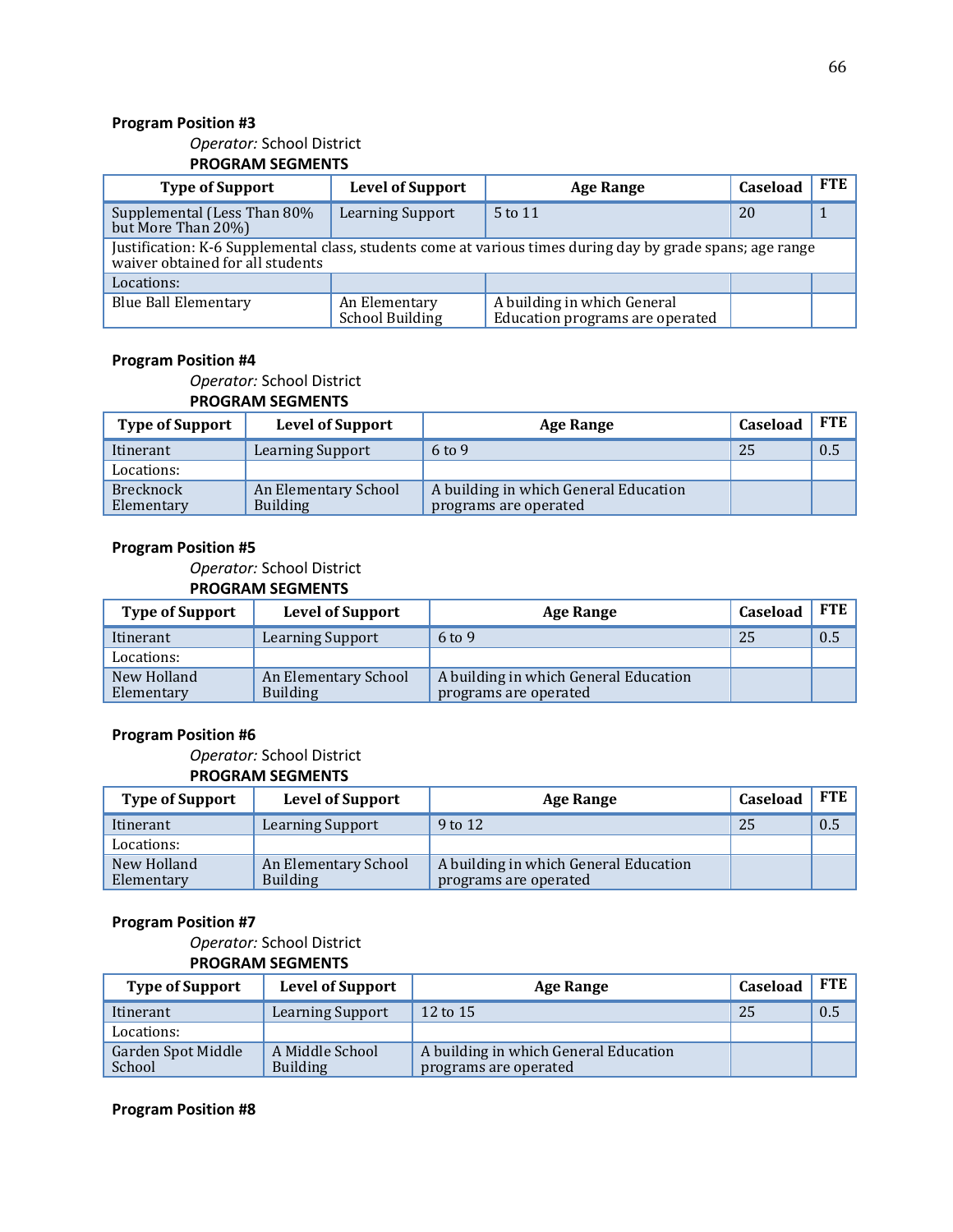### *Operator:* School District **PROGRAM SEGMENTS**

| <b>Type of Support</b>       | <b>Level of Support</b>            | <b>Age Range</b>                                               | Caseload | <b>FTE</b> |
|------------------------------|------------------------------------|----------------------------------------------------------------|----------|------------|
| Itinerant                    | <b>Learning Support</b>            | 12 to 15                                                       | 25       | 0.5        |
| Locations:                   |                                    |                                                                |          |            |
| Garden Spot Middle<br>School | A Middle School<br><b>Building</b> | A building in which General Education<br>programs are operated |          |            |

#### **Program Position #9**

# *Operator:* School District **PROGRAM SEGMENTS**

| <b>Type of Support</b>     | <b>Level of Support</b>                 | <b>Age Range</b>                                               | Caseload | FTE  |
|----------------------------|-----------------------------------------|----------------------------------------------------------------|----------|------|
| Itinerant                  | <b>Learning Support</b>                 | 14 to 18                                                       | 37       | 0.75 |
| Locations:                 |                                         |                                                                |          |      |
| Garden Spot High<br>School | A Junior/Senior High<br>School Building | A building in which General Education<br>programs are operated |          |      |

#### **Program Position #10**

*Operator:* School District **PROGRAM SEGMENTS**

| <b>Type of Support</b>     | <b>Level of Support</b>                 | Age Range                                                      | Caseload | <b>FTE</b> |
|----------------------------|-----------------------------------------|----------------------------------------------------------------|----------|------------|
| Itinerant                  | <b>Learning Support</b>                 | 14 to 18                                                       | 37       | 0.75       |
| Locations:                 |                                         |                                                                |          |            |
| Garden Spot High<br>School | A Junior/Senior High<br>School Building | A building in which General Education<br>programs are operated |          |            |

#### **Program Position #11**

#### *Operator:* School District **PROGRAM SEGMENTS**

| <b>Type of Support</b>     | <b>Level of Support</b>                 | <b>Age Range</b>                                               | Caseload | <b>FTE</b> |
|----------------------------|-----------------------------------------|----------------------------------------------------------------|----------|------------|
| Itinerant                  | <b>Learning Support</b>                 | $16$ to $20$                                                   | 35       |            |
| Locations:                 |                                         |                                                                |          |            |
| Garden Spot High<br>School | A Junior/Senior High<br>School Building | A building in which General Education<br>programs are operated |          |            |

#### **Program Position #12**

# *Operator:* School District

#### **PROGRAM SEGMENTS**

| <b>Type of Support</b>     | <b>Level of Support</b>                        | <b>Age Range</b>                                               | Caseload | <b>FTE</b> |
|----------------------------|------------------------------------------------|----------------------------------------------------------------|----------|------------|
| Itinerant                  | <b>Learning Support</b>                        | 16 to $20$                                                     | 25       |            |
| Locations:                 |                                                |                                                                |          |            |
| Garden Spot High<br>School | A Junior/Senior High<br><b>School Building</b> | A building in which General Education<br>programs are operated |          |            |

#### **Program Position #13**

#### *Operator:* School District

### **PROGRAM SEGMENTS**

| $\vert$ Caseload FTE<br><b>Level of Support</b><br><b>Type of Support</b><br><b>Age Range</b> |  |  |
|-----------------------------------------------------------------------------------------------|--|--|
|-----------------------------------------------------------------------------------------------|--|--|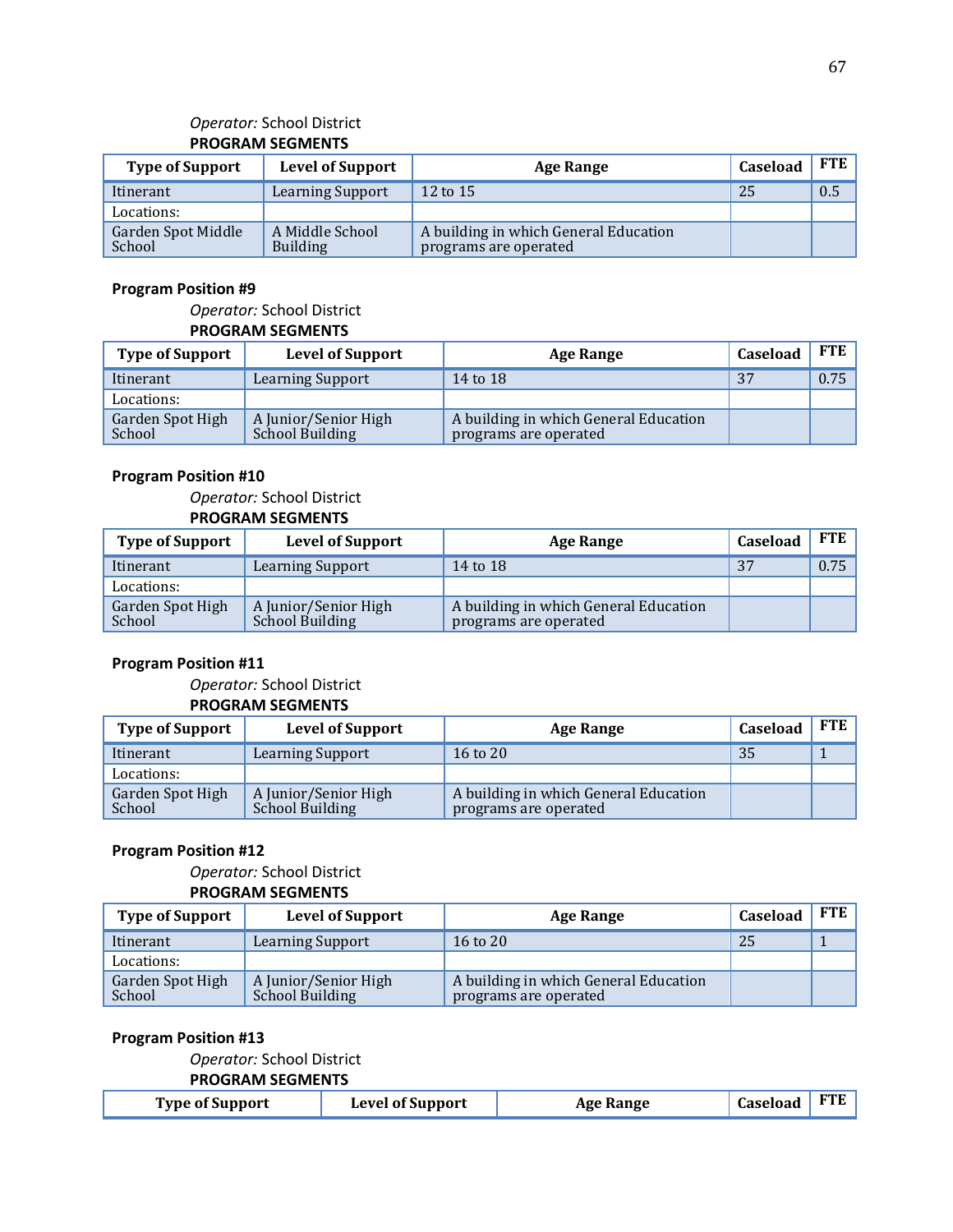| Supplemental (Less Than<br>80% but More Than 20%) | <b>Learning Support</b>                        | 17 to 21                                                          | 15 | 0.75 |
|---------------------------------------------------|------------------------------------------------|-------------------------------------------------------------------|----|------|
| Locations:                                        |                                                |                                                                   |    |      |
| Garden Spot High School                           | A Junior/Senior High<br><b>School Building</b> | A building in which General<br>Education programs are<br>operated |    |      |

# *Operator:* School District

# **PROGRAM SEGMENTS**

| <b>Type of Support</b>                                                                     | <b>Level of Support</b>                 | <b>Age Range</b>                                               | Caseload | <b>FTE</b> |
|--------------------------------------------------------------------------------------------|-----------------------------------------|----------------------------------------------------------------|----------|------------|
| <b>Full-Time Special</b><br><b>Education Class</b>                                         | <b>Emotional Support</b>                | 5 to 11                                                        | 12       |            |
| Justification: K-6 elem ES classroom. Age range waivers will be obtained for all students. |                                         |                                                                |          |            |
| Locations:                                                                                 |                                         |                                                                |          |            |
| <b>Brecknock Elementary</b><br>School                                                      | An Elementary School<br><b>Building</b> | A building in which General Education<br>programs are operated |          |            |

# **Program Position #15**

#### *Operator:* School District **PROGRAM SEGMENTS**

| <b>Type of Support</b>                                       | <b>Level of Support</b>                 | <b>Age Range</b>                                               | Caseload | <b>FTE</b> |
|--------------------------------------------------------------|-----------------------------------------|----------------------------------------------------------------|----------|------------|
| <b>Full-Time Special</b><br><b>Education Class</b>           | <b>Emotional Support</b>                | 7 to 12                                                        | 12       |            |
| Justification: Age range waivers obtained via IEP and NOREP. |                                         |                                                                |          |            |
| Locations:                                                   |                                         |                                                                |          |            |
| <b>Brecknock Elementary</b>                                  | An Elementary School<br><b>Building</b> | A building in which General Education<br>programs are operated |          |            |

# **Program Position #16**

#### *Operator:* School District **PROGRAM SEGMENTS**

| <b>Type of Support</b>                                                                     | <b>Level of Support</b>                 | <b>Age Range</b>                                               | Caseload | <b>FTE</b> |
|--------------------------------------------------------------------------------------------|-----------------------------------------|----------------------------------------------------------------|----------|------------|
| <b>Full-Time Special</b><br><b>Education Class</b>                                         | <b>Emotional Support</b>                | 5 to 11                                                        | 12       |            |
| Justification: K-6 elem ES classroom. Age range waivers will be obtained for all students. |                                         |                                                                |          |            |
| Locations:                                                                                 |                                         |                                                                |          |            |
| <b>Brecknock Elementary</b>                                                                | An Elementary School<br><b>Building</b> | A building in which General Education<br>programs are operated |          |            |

# **Program Position #17**

#### *Operator:* School District **PROGRAM SEGMENTS**

| <b>Type of Support</b>                            | <b>Level of Support</b>            | <b>Age Range</b>                                               | Caseload | <b>FTE</b> |
|---------------------------------------------------|------------------------------------|----------------------------------------------------------------|----------|------------|
| Supplemental (Less Than 80%<br>but More Than 20%) | Emotional<br>Support               | 12 to 16                                                       |          | 0.25       |
| Locations:                                        |                                    |                                                                |          |            |
| Garden Spot Middle School                         | A Middle School<br><b>Building</b> | A building in which General<br>Education programs are operated |          |            |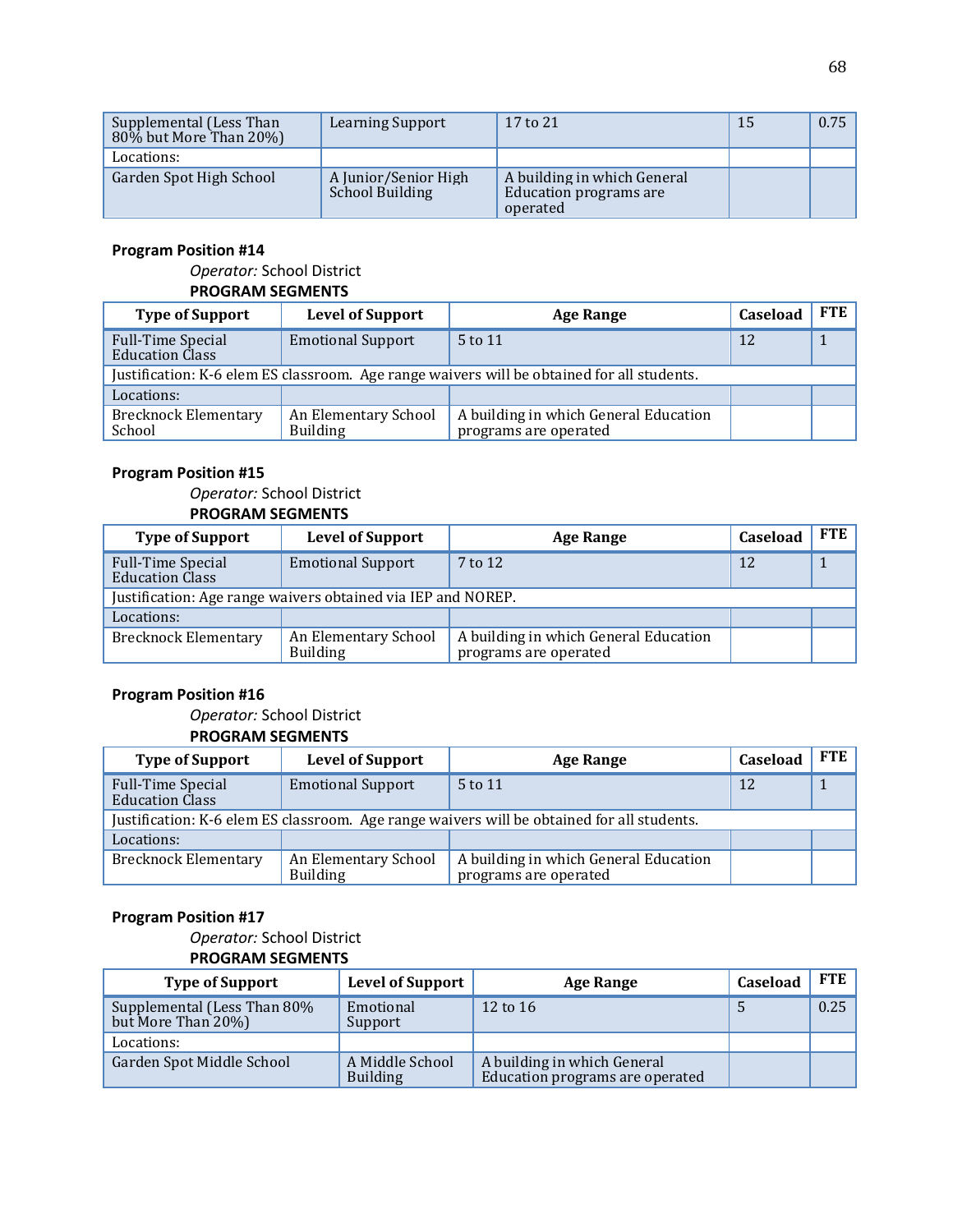#### *Operator:* School District **PROGRAM SEGMENTS**

| <b>Type of Support</b>                                                     | <b>Level of Support</b>                 | Age Range                                                         | Caseload | <b>FTE</b> |
|----------------------------------------------------------------------------|-----------------------------------------|-------------------------------------------------------------------|----------|------------|
| Supplemental (Less Than<br>$80\%$ but More Than $20\%$ )                   | <b>Emotional Support</b>                | 15 to 20                                                          | 10       | 0.5        |
| Justification: Age range waivers obtained for students via IEP and NOREPs. |                                         |                                                                   |          |            |
| Locations:                                                                 |                                         |                                                                   |          |            |
| Garden Spot High School                                                    | A Junior/Senior High<br>School Building | A building in which General<br>Education programs are<br>operated |          |            |

### **Program Position #19**

#### *Operator:* School District **PROGRAM SEGMENTS**

| <b>Type of Support</b>                             | <b>Level of Support</b>                 | <b>Age Range</b>                                               | Caseload | <b>FTE</b> |
|----------------------------------------------------|-----------------------------------------|----------------------------------------------------------------|----------|------------|
| <b>Full-Time Special</b><br><b>Education Class</b> | Life Skills Support                     | $5 \text{ to } 8$                                              | 12       |            |
| Locations:                                         |                                         |                                                                |          |            |
| <b>Brecknock Elementary</b>                        | An Elementary School<br><b>Building</b> | A building in which General Education<br>programs are operated |          |            |

#### **Program Position #20**

*Operator:* School District

#### **PROGRAM SEGMENTS**

| <b>Type of Support</b>                                       | <b>Level of Support</b>                 | Age Range                                                      | Caseload | <b>FTE</b> |
|--------------------------------------------------------------|-----------------------------------------|----------------------------------------------------------------|----------|------------|
| <b>Full-Time Special</b><br><b>Education Class</b>           | Life Skills Support                     | 8 to 12                                                        | q        | 0.75       |
| Justification: Age range waivers obtained via IEP and NOREP. |                                         |                                                                |          |            |
| Locations:                                                   |                                         |                                                                |          |            |
| <b>Brecknock Elementary</b>                                  | An Elementary School<br><b>Building</b> | A building in which General Education<br>programs are operated |          |            |

#### **Program Position #21**

*Operator:* School District

# **PROGRAM SEGMENTS**

| <b>Type of Support</b>                             | <b>Level of Support</b>            | <b>Age Range</b>                                               | Caseload | <b>FTE</b> |
|----------------------------------------------------|------------------------------------|----------------------------------------------------------------|----------|------------|
| <b>Full-Time Special</b><br><b>Education Class</b> | Life Skills Support                | 12 to 16                                                       | 15       |            |
| Locations:                                         |                                    |                                                                |          |            |
| Garden Spot Middle<br>School                       | A Middle School<br><b>Building</b> | A building in which General Education<br>programs are operated |          |            |

# **Program Position #22**

#### *Operator:* School District

# **PROGRAM SEGMENTS**

| <b>Type of Support</b>                             | <b>Level of Support</b> | Age Range | Caseload | <b>FTE</b> |
|----------------------------------------------------|-------------------------|-----------|----------|------------|
| <b>Full-Time Special</b><br><b>Education Class</b> | Life Skills Support     | 16 to 21  | Ш        |            |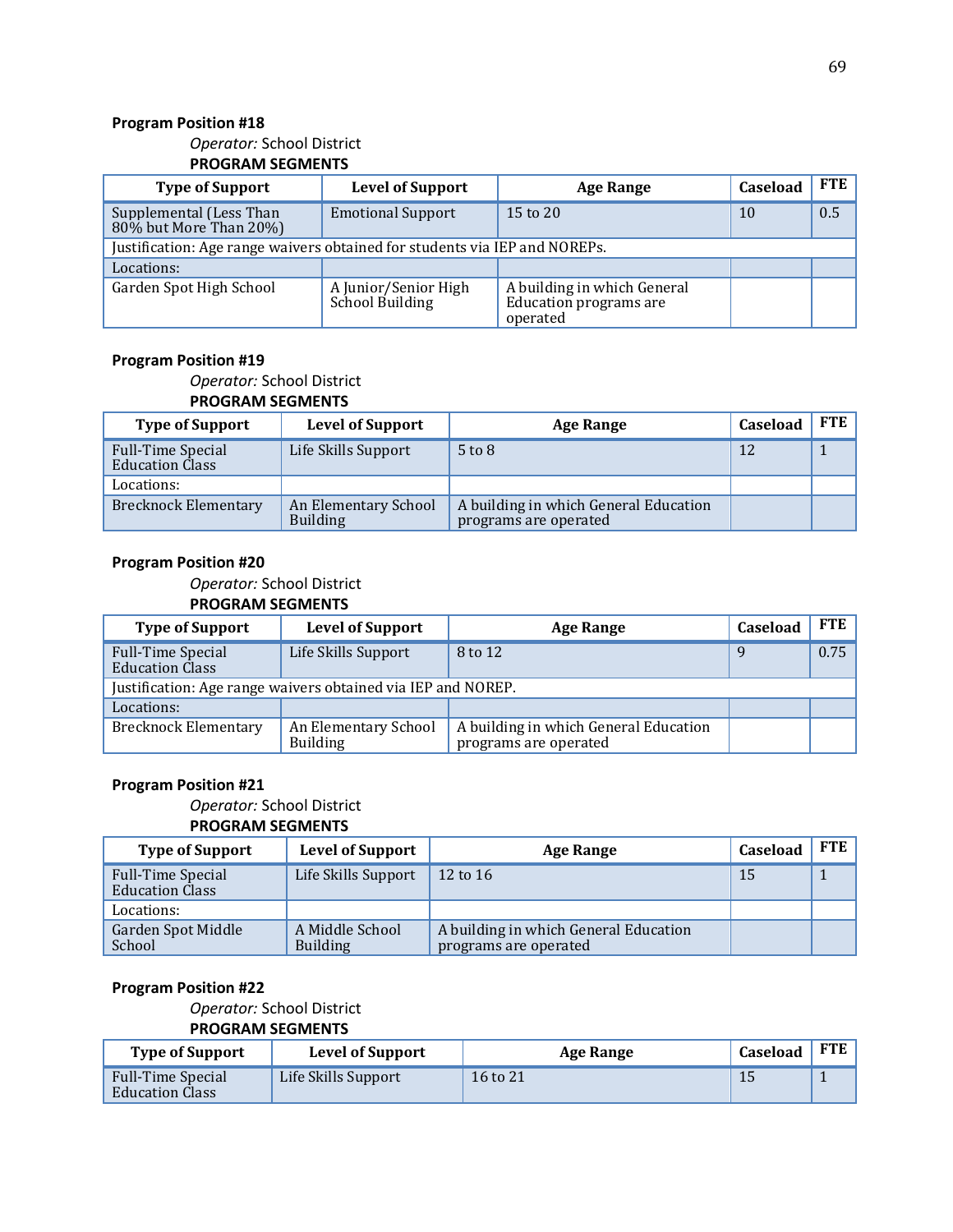| Justification: Age range waiver obtained via IEP and NOREP. |                                         |                                                                |  |  |
|-------------------------------------------------------------|-----------------------------------------|----------------------------------------------------------------|--|--|
| Locations:                                                  |                                         |                                                                |  |  |
| Garden Spot High<br>School                                  | A Junior/Senior High<br>School Building | A building in which General<br>Education programs are operated |  |  |

#### *Operator:* School District **PROGRAM SEGMENTS**

| <b>Type of Support</b>                             | <b>Level of Support</b>                 | <b>Age Range</b>                                               | Caseload | <b>FTE</b> |
|----------------------------------------------------|-----------------------------------------|----------------------------------------------------------------|----------|------------|
| <b>Full-Time Special</b><br><b>Education Class</b> | <b>Multiple Disabilities</b><br>Support | $5$ to $8$                                                     |          |            |
| Locations:                                         |                                         |                                                                |          |            |
| <b>Blue Ball Elementary</b>                        | An Elementary School<br><b>Building</b> | A building in which General Education<br>programs are operated |          |            |

#### **Program Position #24**

# *Operator:* School District

#### **PROGRAM SEGMENTS**

| <b>Type of Support</b>                                          | <b>Level of Support</b>                 | Age Range                                                      | Caseload | <b>FTE</b> |
|-----------------------------------------------------------------|-----------------------------------------|----------------------------------------------------------------|----------|------------|
| <b>Full-Time Special</b><br><b>Education Class</b>              | <b>Multiple Disabilities</b><br>Support | 8 to 12                                                        | 8        |            |
| Justification: Age range waiver obtained for students in class. |                                         |                                                                |          |            |
| Locations:                                                      |                                         |                                                                |          |            |
| <b>Blue Ball Elementary</b>                                     | An Elementary School<br><b>Building</b> | A building in which General Education<br>programs are operated |          |            |

#### **Program Position #25**

# *Operator:* School District

#### **PROGRAM SEGMENTS**

| <b>Type of Support</b>                                                                    | <b>Level of Support</b>                 | Age Range                                                      | Caseload | <b>FTE</b> |
|-------------------------------------------------------------------------------------------|-----------------------------------------|----------------------------------------------------------------|----------|------------|
| Full-Time Special<br><b>Education Class</b>                                               | <b>Multiple Disabilities</b><br>Support | 14 to 21                                                       |          |            |
| Justification: Age waivers are obtained for students in this class via the IEP and NOREP. |                                         |                                                                |          |            |
| Locations:                                                                                |                                         |                                                                |          |            |
| Garden Spot High<br>School                                                                | A Junior/Senior High<br>School Building | A building in which General<br>Education programs are operated |          |            |

#### **Program Position #26**

#### *Operator:* School District **PROGRAM SEGMENTS**

| <b>Type of Support</b>                                                             | <b>Level of Support</b>                 | <b>Age Range</b>                                               | Caseload | <b>FTE</b> |
|------------------------------------------------------------------------------------|-----------------------------------------|----------------------------------------------------------------|----------|------------|
| <b>Full-Time Special</b><br><b>Education Class</b>                                 | <b>Autistic Support</b>                 | 6 to 11                                                        | 8        |            |
| Justification: Age range waivers obtained for students in class via IEP and NOREP. |                                         |                                                                |          |            |
| Locations:                                                                         |                                         |                                                                |          |            |
| New Holland<br>Elementary                                                          | An Elementary School<br><b>Building</b> | A building in which General Education<br>programs are operated |          |            |

# **Program Position #27**

*Operator:* School District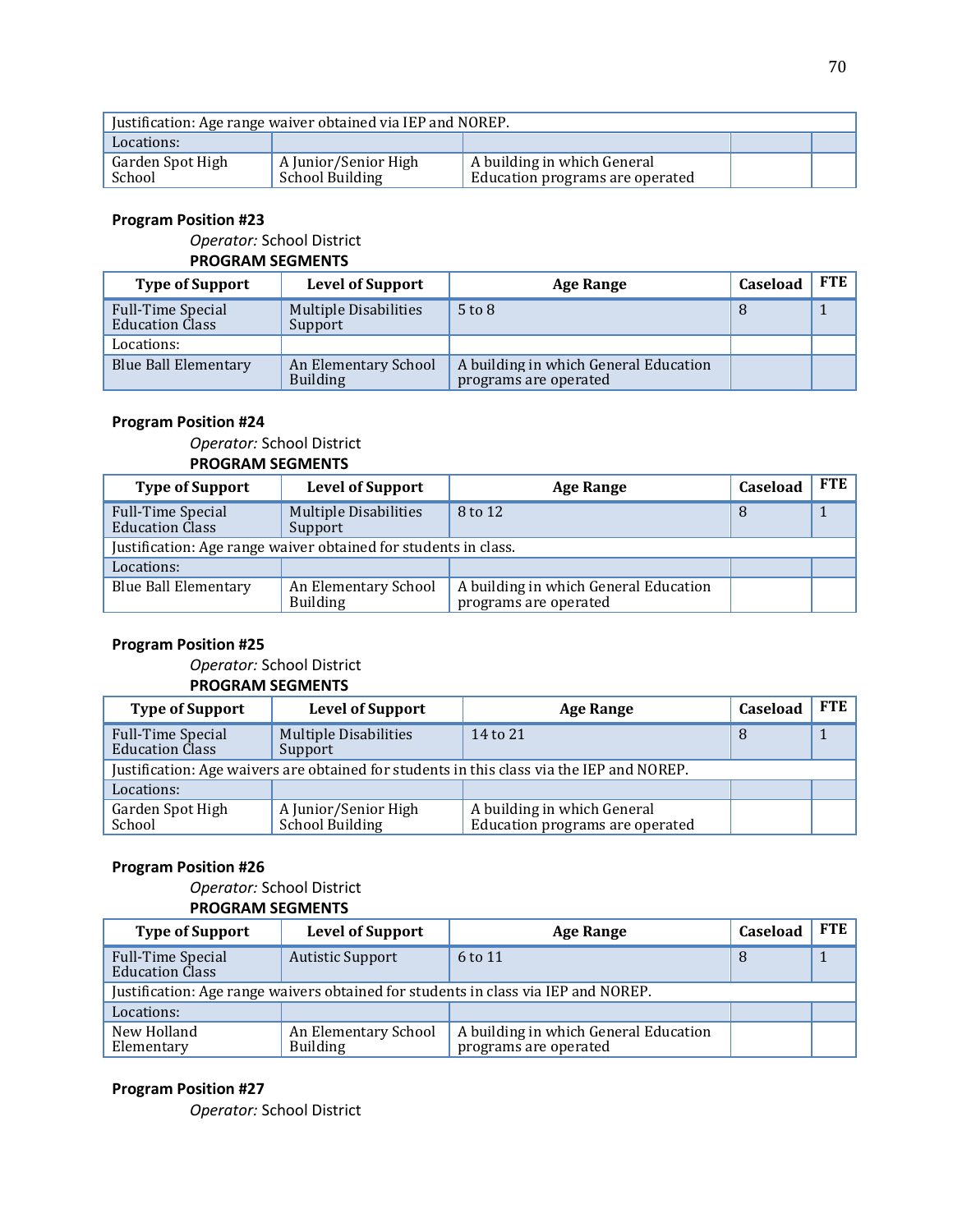#### **PROGRAM SEGMENTS**

| <b>Type of Support</b>                                                             | <b>Level of Support</b>                 | <b>Age Range</b>                                               | Caseload | FTE |
|------------------------------------------------------------------------------------|-----------------------------------------|----------------------------------------------------------------|----------|-----|
| <b>Full-Time Special</b><br><b>Education Class</b>                                 | <b>Autistic Support</b>                 | 6 to 11                                                        | 8        |     |
| Justification: Age range waivers obtained for students in class via IEP and NOREP. |                                         |                                                                |          |     |
| Locations:                                                                         |                                         |                                                                |          |     |
| New Holland<br>Elementary                                                          | An Elementary School<br><b>Building</b> | A building in which General Education<br>programs are operated |          |     |

#### **Program Position #28**

*Operator:* School District **PROGRAM SEGMENTS**

| <b>Type of Support</b>                                                             | <b>Level of Support</b>                 | <b>Age Range</b>                                               | Caseload | <b>FTE</b> |
|------------------------------------------------------------------------------------|-----------------------------------------|----------------------------------------------------------------|----------|------------|
| <b>Full-Time Special</b><br><b>Education Class</b>                                 | <b>Autistic Support</b>                 | 6 to 11                                                        | 8        |            |
| Justification: Age range waivers obtained for students in class via IEP and NOREP. |                                         |                                                                |          |            |
| Locations:                                                                         |                                         |                                                                |          |            |
| New Holland<br>Elementary                                                          | An Elementary School<br><b>Building</b> | A building in which General Education<br>programs are operated |          |            |

# **Program Position #29**

*Operator:* School District **PROGRAM SEGMENTS**

| <b>Type of Support</b>                             | <b>Level of Support</b>                 | <b>Age Range</b>                                               | Caseload | <b>FTE</b> |
|----------------------------------------------------|-----------------------------------------|----------------------------------------------------------------|----------|------------|
| <b>Full-Time Special</b><br><b>Education Class</b> | <b>Autistic Support</b>                 | 8 to 11                                                        | 8        |            |
| Locations:                                         |                                         |                                                                |          |            |
| New Holland<br>Elementary                          | An Elementary School<br><b>Building</b> | A building in which General Education<br>programs are operated |          |            |

### **Program Position #30**

*Operator:* School District

#### **PROGRAM SEGMENTS**

| <b>Type of Support</b>                             | <b>Level of Support</b>                 | <b>Age Range</b>                                               | Caseload | <b>FTE</b> |
|----------------------------------------------------|-----------------------------------------|----------------------------------------------------------------|----------|------------|
| <b>Full-Time Special</b><br><b>Education Class</b> | <b>Autistic Support</b>                 | 9 to 12                                                        | 8        |            |
| Locations:                                         |                                         |                                                                |          |            |
| New Holland<br>Elementary                          | An Elementary School<br><b>Building</b> | A building in which General Education<br>programs are operated |          |            |

#### **Program Position #31**

*Operator:* School District **PROGRAM SEGMENTS**

| <b>Type of Support</b>                             | <b>Level of Support</b>            | <b>Age Range</b>                                               | Caseload | <b>FTE</b> |
|----------------------------------------------------|------------------------------------|----------------------------------------------------------------|----------|------------|
| <b>Full-Time Special</b><br><b>Education Class</b> | <b>Autistic Support</b>            | 11 to 15                                                       |          |            |
| Locations:                                         |                                    |                                                                |          |            |
| <b>Garden Spot Middle</b><br>School                | A Middle School<br><b>Building</b> | A building in which General Education<br>programs are operated |          |            |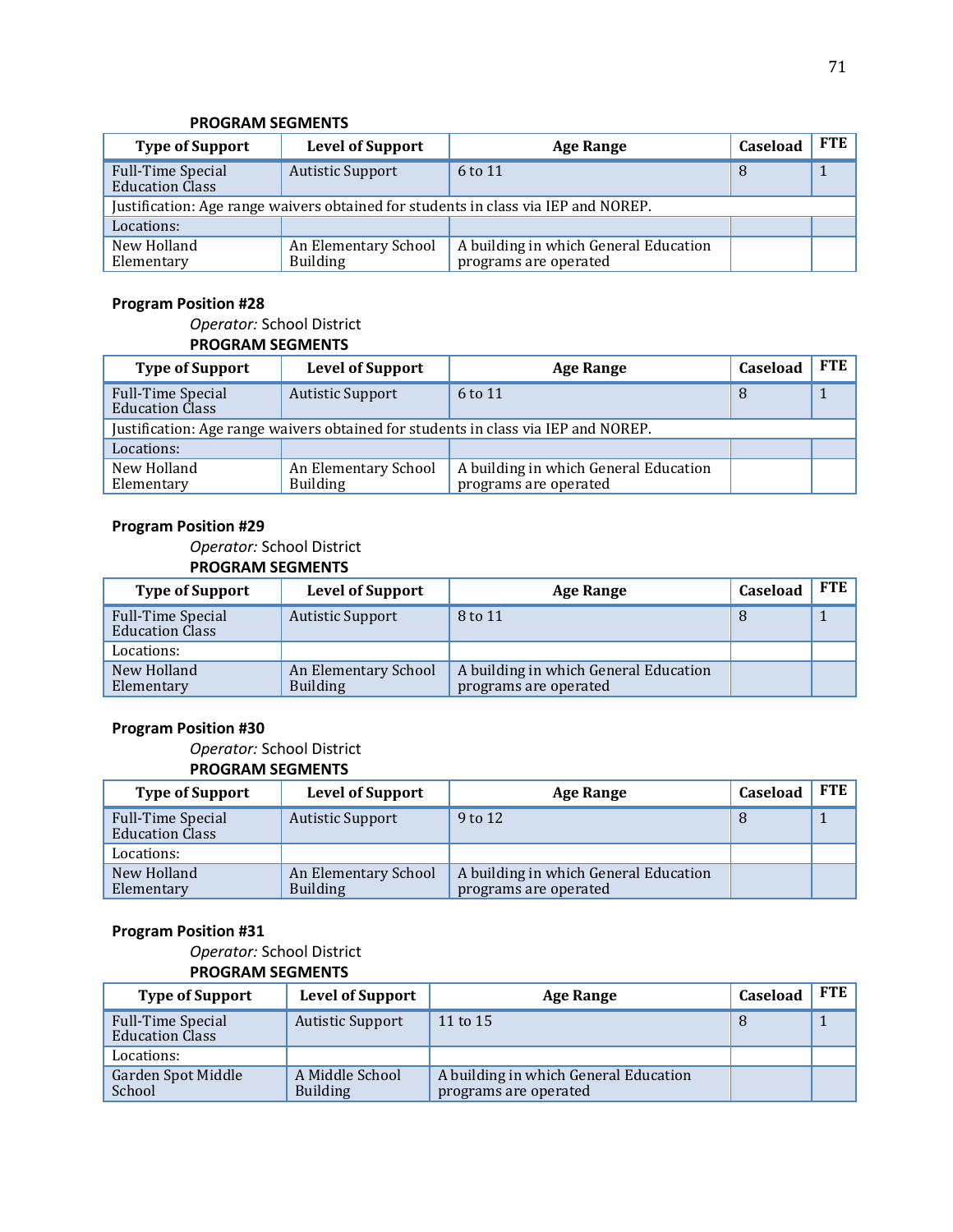*Operator:* School District

# **PROGRAM SEGMENTS**

| <b>Type of Support</b>                                              | <b>Level of Support</b>                 | <b>Age Range</b>                                               | Caseload | <b>FTE</b> |  |
|---------------------------------------------------------------------|-----------------------------------------|----------------------------------------------------------------|----------|------------|--|
| <b>Full-Time Special</b><br><b>Education Class</b>                  | <b>Autistic Support</b>                 | 14 to 19                                                       |          |            |  |
| Justification: Age range waivers will be obtained for all students. |                                         |                                                                |          |            |  |
| Locations:                                                          |                                         |                                                                |          |            |  |
| Garden Spot High<br>School                                          | A Junior/Senior High<br>School Building | A building in which General<br>Education programs are operated |          |            |  |

#### **Program Position #33**

#### *Operator:* School District

#### **PROGRAM SEGMENTS**

| <b>Type of Support</b>                                              | <b>Level of Support</b>                 | <b>Age Range</b>                                               | Caseload | <b>FTE</b> |  |
|---------------------------------------------------------------------|-----------------------------------------|----------------------------------------------------------------|----------|------------|--|
| <b>Full-Time Special</b><br><b>Education Class</b>                  | <b>Autistic Support</b>                 | 15 to 21                                                       |          |            |  |
| Justification: Age range waivers will be obtained for all students. |                                         |                                                                |          |            |  |
| Locations:                                                          |                                         |                                                                |          |            |  |
| Garden Spot High<br>School                                          | A Junior/Senior High<br>School Building | A building in which General<br>Education programs are operated |          |            |  |

#### **Program Position #34**

*Operator:* Outside Contractor for the School District

#### **PROGRAM SEGMENTS**

| <b>Type of Support</b>                                                                                          | <b>Level of Support</b>                 | <b>Age Range</b>                                               | Caseload | <b>FTE</b> |  |  |
|-----------------------------------------------------------------------------------------------------------------|-----------------------------------------|----------------------------------------------------------------|----------|------------|--|--|
| Itinerant                                                                                                       | Speech and Language<br>Support          | 5 to 12                                                        | 65       |            |  |  |
| Justification: SLP provides services individually or in groups where the age range is not greater than 3 years. |                                         |                                                                |          |            |  |  |
| Locations:                                                                                                      |                                         |                                                                |          |            |  |  |
| New Holland<br>Elementary                                                                                       | An Elementary School<br><b>Building</b> | A building in which General Education<br>programs are operated |          |            |  |  |

#### **Program Position #35**

*Operator:* Outside Contractor for the School District

#### **PROGRAM SEGMENTS**

| <b>Type of Support</b>                                                                                          | <b>Level of Support</b>                 | Age Range                                                      | Caseload | <b>FTE</b> |  |  |
|-----------------------------------------------------------------------------------------------------------------|-----------------------------------------|----------------------------------------------------------------|----------|------------|--|--|
| Itinerant                                                                                                       | Speech and Language<br>Support          | 5 to 12                                                        | 65       |            |  |  |
| Justification: SLP provides services individually or in groups where the age range is not greater than 3 years. |                                         |                                                                |          |            |  |  |
| Locations:                                                                                                      |                                         |                                                                |          |            |  |  |
| Blue Ball<br>Elementary                                                                                         | An Elementary School<br><b>Building</b> | A building in which General Education<br>programs are operated |          |            |  |  |

#### **Program Position #36**

*Operator:* Outside Contractor for the School District

#### **PROGRAM SEGMENTS**

| <b>Type of Support</b> | <b>Level of Support</b> | <b>Age Range</b> | $\overline{\phantom{a}}$ Caseload FTE |  |
|------------------------|-------------------------|------------------|---------------------------------------|--|
|                        |                         |                  |                                       |  |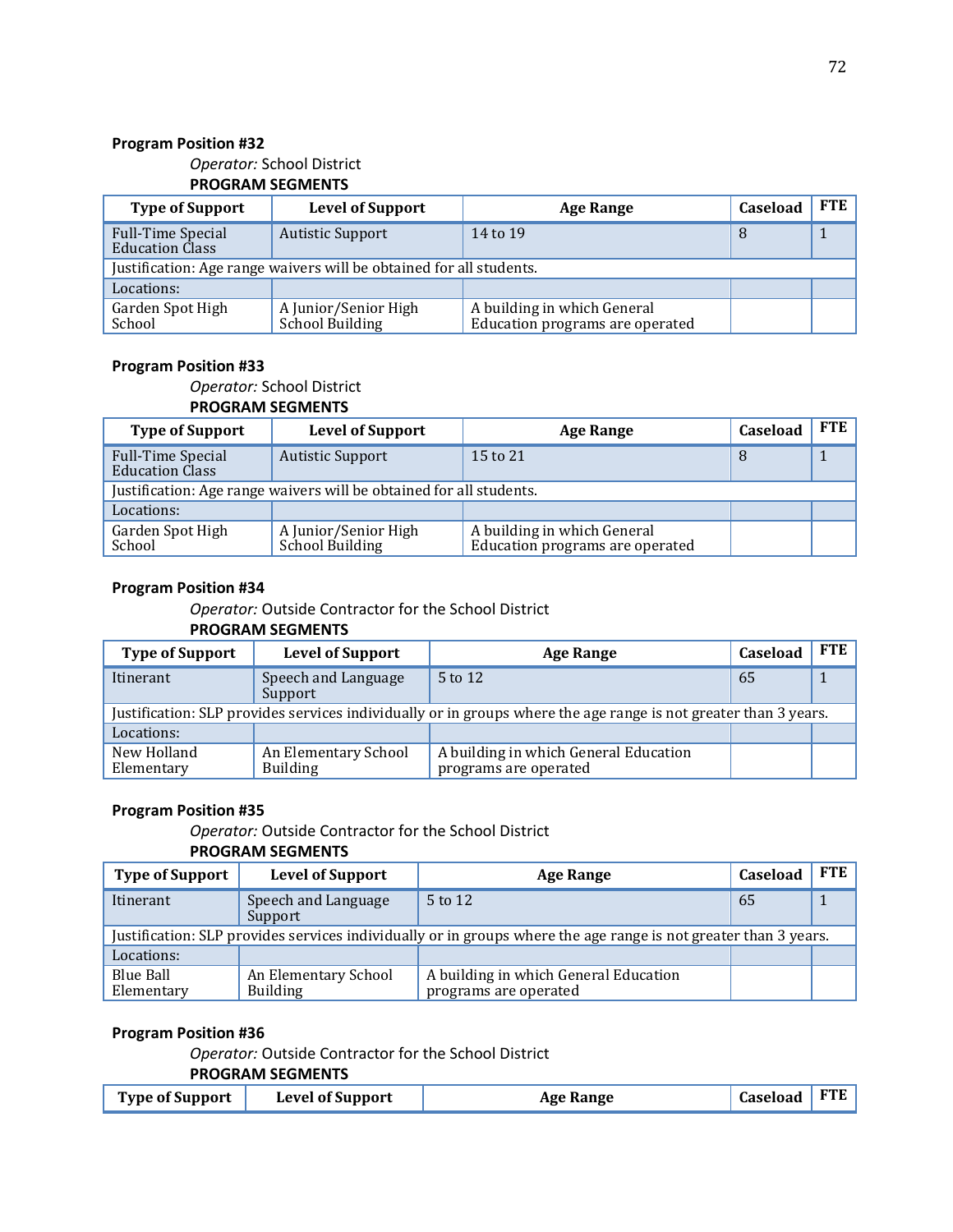| Itinerant               | Speech and Language<br>Support                                                                                  | $5$ to 12                                                      | -65 |  |  |  |  |  |
|-------------------------|-----------------------------------------------------------------------------------------------------------------|----------------------------------------------------------------|-----|--|--|--|--|--|
|                         | Justification: SLP provides services individually or in groups where the age range is not greater than 3 years. |                                                                |     |  |  |  |  |  |
| Locations:              |                                                                                                                 |                                                                |     |  |  |  |  |  |
| Brecknock<br>Elementary | An Elementary School<br><b>Building</b>                                                                         | A building in which General Education<br>programs are operated |     |  |  |  |  |  |

## **Program Position #37**

*Operator:* Outside Contractor for the School District

#### **PROGRAM SEGMENTS**

| <b>Type of Support</b>            | <b>Level of Support</b>                 | <b>Age Range</b>                                                                                                | Caseload | <b>FTE</b> |
|-----------------------------------|-----------------------------------------|-----------------------------------------------------------------------------------------------------------------|----------|------------|
| Itinerant                         | Speech and Language<br>Support          | 13 to 21                                                                                                        | 65       |            |
|                                   |                                         | Justification: SLP provides services individually or in groups where the age range is not greater than 4 years. |          |            |
| Locations:                        |                                         |                                                                                                                 |          |            |
| Garden Spot<br>Middle/High School | A Junior/Senior High<br>School Building | A building in which General<br>Education programs are operated                                                  |          |            |

#### **Program Position #38**

#### *Operator:* Intermediate Unit **PROGRAM SEGMENTS**

| Type of<br><b>Support</b>    | <b>Level of Support</b>                                                                                         | Age Range                                                      | Caseload | <b>FTE</b> |  |  |  |  |  |
|------------------------------|-----------------------------------------------------------------------------------------------------------------|----------------------------------------------------------------|----------|------------|--|--|--|--|--|
| Itinerant                    | Deaf and Hearing<br><b>Impaired Support</b>                                                                     | 6 to 11                                                        |          | 0.25       |  |  |  |  |  |
| years.                       | Justification: DHH teacher provides services individually so students are not grouped in a range greater than 3 |                                                                |          |            |  |  |  |  |  |
| Locations:                   |                                                                                                                 |                                                                |          |            |  |  |  |  |  |
| Elementary<br><b>Schools</b> | An Elementary School<br><b>Building</b>                                                                         | A building in which General Education<br>programs are operated |          |            |  |  |  |  |  |

## **Program Position #39**

*Operator:* School District

## **PROGRAM SEGMENTS**

| <b>Type of Support</b>                             | <b>Level of Support</b>                        | <b>Age Range</b>                                               | Caseload | <b>FTE</b> |
|----------------------------------------------------|------------------------------------------------|----------------------------------------------------------------|----------|------------|
| <b>Full-Time Special</b><br><b>Education Class</b> | <b>Autistic Support</b>                        | 11 to $15$                                                     |          |            |
| Locations:                                         |                                                |                                                                |          |            |
| Garden Spot Middle<br>School                       | A Junior/Senior High<br><b>School Building</b> | A building in which General<br>Education programs are operated |          |            |

## **Special Education Support Services**

| <b>Support Service</b>                               | Location                        | <b>Teacher FTE</b> |
|------------------------------------------------------|---------------------------------|--------------------|
| Director of Special Education<br>and Gifted Services | District Wide                   |                    |
| <b>Special Education Consultant</b>                  | <b>Elementary District Wide</b> |                    |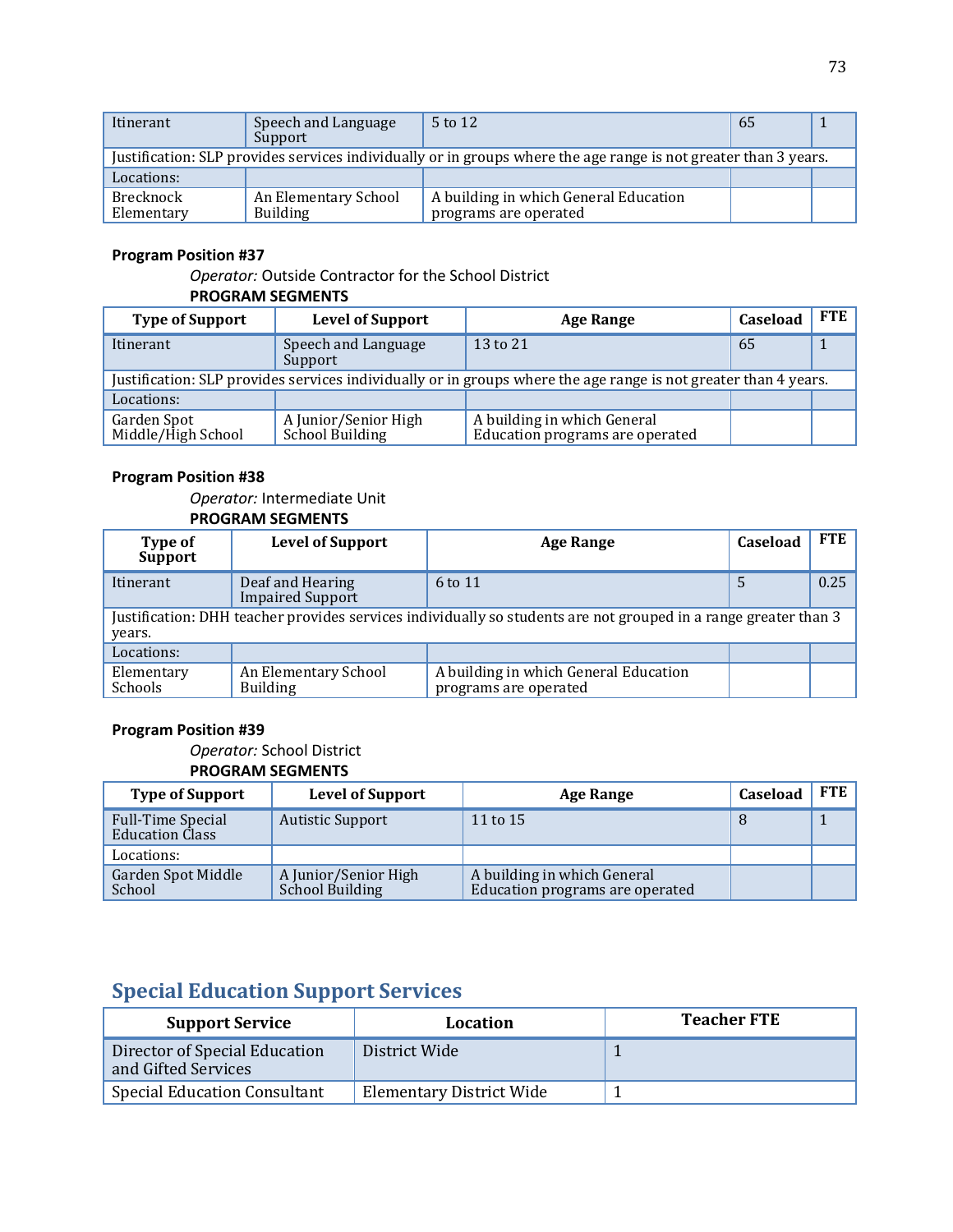| <b>Special Education Consultants</b>                                         | Secondary Level                 | 2   |
|------------------------------------------------------------------------------|---------------------------------|-----|
| <b>Special Education Consultant</b>                                          | District Wide                   |     |
| Social Worker                                                                | District Wide                   |     |
| <b>Behavior Specialist</b>                                                   | District Wide                   | 1   |
| <b>School Psychologists</b>                                                  | District Wide                   | 4.8 |
| <b>Support Specialists</b>                                                   | <b>Elementary District Wide</b> | 3   |
| <b>School Counselors</b>                                                     | District Wide                   | 8   |
| Occupational Therapist                                                       | District Wide                   | 1   |
| <b>Assistant Director of Special</b><br><b>Education and Gifted Services</b> | Secondary Level                 |     |
| <b>Instructional Coach</b>                                                   | Secondary                       | າ   |

## **Special Education Contracted Services**

| <b>Special Education Contracted</b><br><b>Services</b> | <b>Operator</b>           | <b>Amt of Time per Week</b> |
|--------------------------------------------------------|---------------------------|-----------------------------|
| Occupational Therapist                                 | <b>Outside Contractor</b> | 5 Days                      |
| <b>Job Trainer Services</b>                            | Intermediate Unit         | 5 Days                      |
| <b>Job Trainer Services</b>                            | Intermediate Unit         | 5 Days                      |
| <b>Job Trainer Services</b>                            | <b>Outside Contractor</b> | 5 Days                      |
| <b>Job Trainer Services</b>                            | <b>Outside Contractor</b> | 5 Days                      |
| Physical Therapist                                     | <b>Outside Contractor</b> | 5 Days                      |
| 35 Paraprofessionals                                   | <b>Outside Contractor</b> | 1079 Hours                  |
| 70 Personal Care Assistants                            | Outside Contractor        | 2125 Hours                  |
| Occupational Therapist<br>Assistant                    | <b>Outside Contractor</b> | 4 Days                      |
| <b>Physical Therapist Assistant</b>                    | <b>Outside Contractor</b> | 3 Days                      |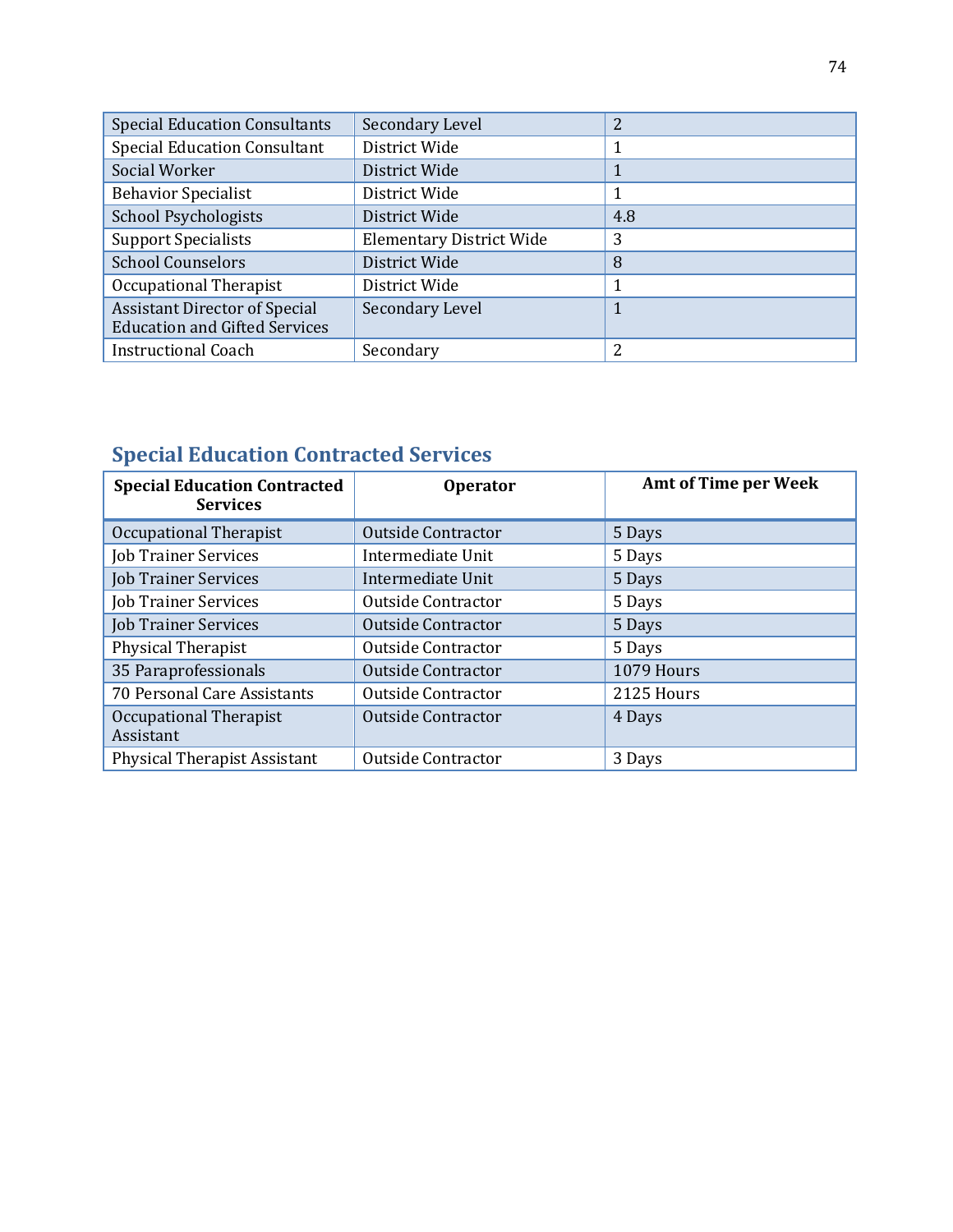# Needs Assessment

## **Record School Patterns**

## **Question:**

After reviewing school level accomplishments and systemic challenges, what patterns can you identify among your schools?

What other information do you still need to assess?

## **Answer:**

After reviewing school level accomplishments, the following accomplishment patterns were identified:

- Schools are perceived as safe and inviting by students, families, and staff.
- Students achieving at Below Basic or Basic are consistently growing a year or more than a year based on PVAAS information.
- Strong attendance 95% or higher in all buildings.
- Well resourced with materials, instructional programs, and technology.
- Strong RtII process K-8 supports identification of student need and intervention.

After reviewing school level systemic challenges, the following need patterns were identified:

- Increase in ELA and Mathematics achievement scores K-12 and Science at the middle school and high school levels (PSSA & Keystone).
- Increase in achievement and growth of students scoring advanced on PSSA.
- Standards aligned curricula needs to be revised or written for all courses and grade level subject areas. In addition to curriculum maps or unit development, pacing guides need to be established for all academic and humanities curricula.
- Planned professional development that:
- o Provides practice and collaboration time for teachers to discuss and implement learning.
- o Focused on priorities
- o Is spread over 3-5 years
- All classroom teachers design standards, aligned, differentiated instruction that reflects challenging learning expectations for all students.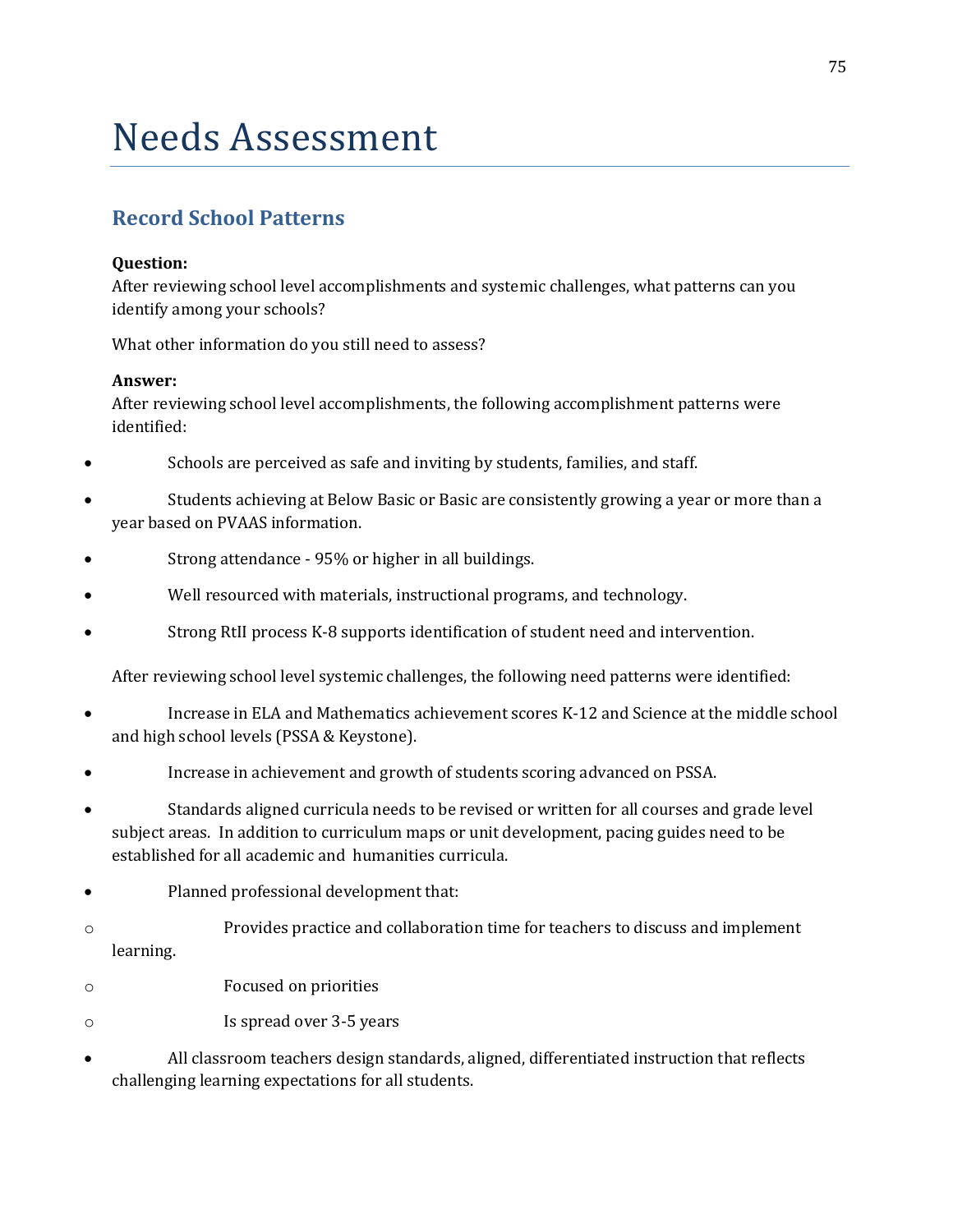- Teachers and school administrators implement specific classroom and school-wide practices to reengage students who are not actively participating in the learning process.
- Teachers and school administrators implement specific classroom and school-wide practices that promote a positive classroom and school-wide climate for all students and staff, focused on language and acceptance.

## **District Accomplishments**

## **Accomplishment #1:**

Eastern Lancaster County School District has designed elementary curriculum which integrates English/Language Arts with Science, Social Studies, Career Education and Work, Health, Family/Consumer Science, and Technology standards, providing learning facilitators with a flexible and supportive resource menu to design unique, meaningful, and relevant instruction. The purpose of the revision is to provide learning opportunities which seamlessly integrate subject areas, provide choice, connect to real-world issues and careers, and allow learners to demonstrate their thinking and understanding through authentic products and varied evidence of learning. The curriculum offers opportunities for learners to curate their learning over time through a digital portfolio.

## **Accomplishment #2:**

Eastern Lancaster County School District has a comprehensive system in place to monitor attendance, support families in having their child attend school regularly, outlines consequences for non-attendance and defines expectations for record keeping and monitoring learner attendance by professional staff. The District attendance levels stands at over 95% attendance.

## **Accomplishment #3:**

Eastern Lancaster County School District has designed a customized professional development model that empowers professionals to create their own learning paths based on their individual needs and interests.

## **Accomplishment #4:**

Eastern Lancaster County School District has designated an administrator to ensure the universal screening process is implemented across all schools. Within our RtII framework, learners are identified as at-risk using cut points for each assessment. An assessment calendar has been established across all schools. After each universal screening, facilitator teams and administrators meet to review the data and identify learners who need instructional changes. The District uses diagnostic assessments, such as PSI and CDTs to help focus interventions. Eastern Lancaster County has a written RtII framework outlining procedures and decision rules that has been approved by the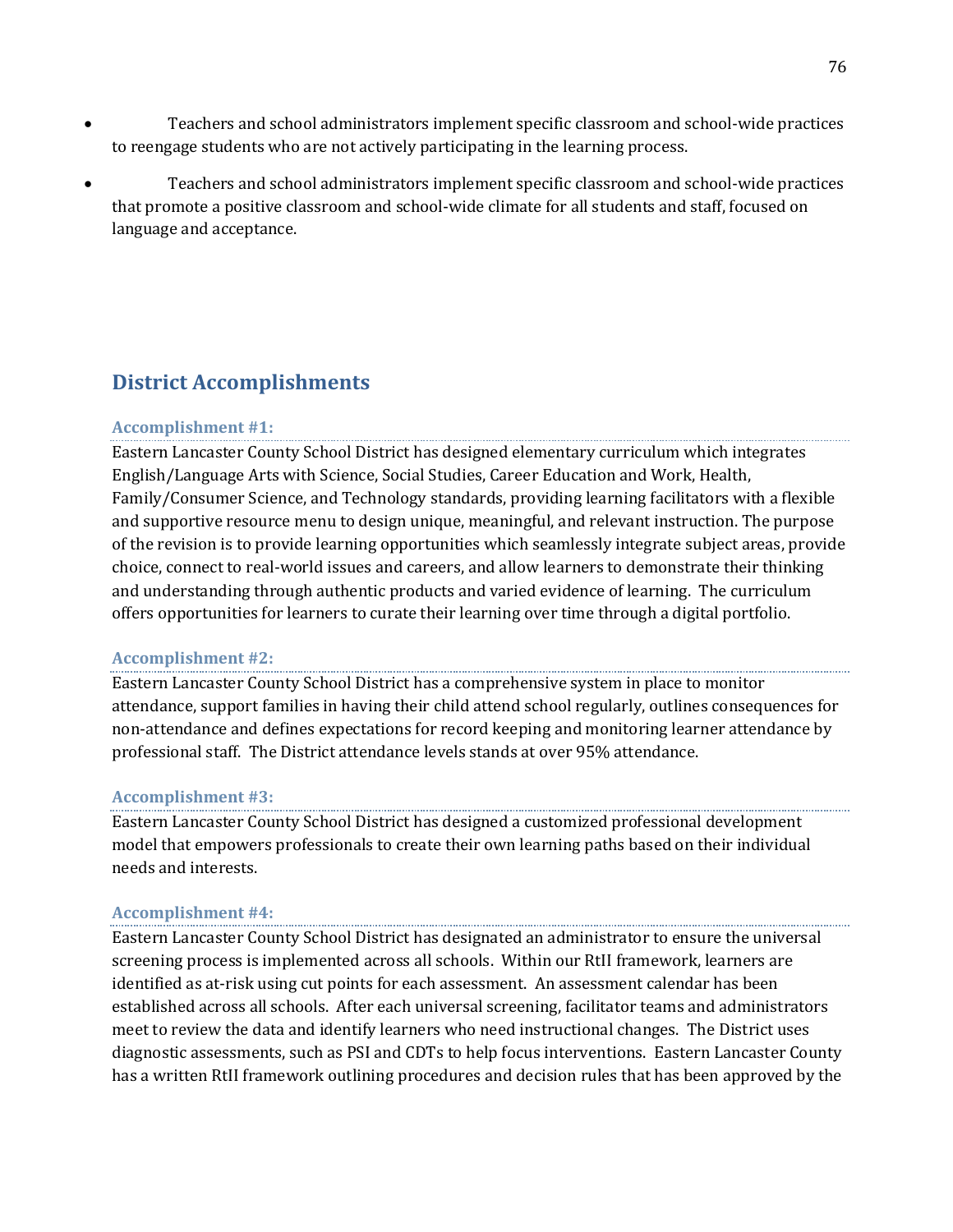State of Pennsylvania in compliance with using RtII as a method of identifying learners with a learning disability in reading or mathematics.

#### **Accomplishment #5:**

Eastern Lancaster County School District has developed a STEM program focused on creating and solving problems while addressing the Inquiry and Design and Technology standards. This course is offered to all elementary learners.

#### **Accomplishment #6:**

Eastern Lancaster County School District has developed and implemented a Makerspace Lab for all elementary aged learners which is a learner directed, facilitator led survey course where learners develop their skills in [collaboration,](http://www.p21.org/component/content/article/2224) [critical thinking,](http://www.p21.org/about-us/p21-framework/260) [communication,](http://www.p21.org/about-us/p21-framework/261) and [creativity](http://www.p21.org/about-us/p21-framework/262) while experiencing and exploring innovative, high-impact, authentic, challenges and/or global learning opportunities which foster curiosity, innovation, global connnections, and career awareness.

#### **Accomplishment #7:**

Eastern Lancaster County School District has developed a special education program that is one of the strongest programs in the state. The District accepts learners from six other districts into it's Autistic Support, Multiple Disabilities Support, and Life Skills Support Programs. Exemplary videos of the Autistic Support Program can be found on the SAS website. Last year, we had visitations to our special education program from 14 different school districts and/or Intermediate Units, including an international visitor.

#### **Accomplishment #8:**

Eastern Lancaster County School District ensures the District's resources effectively address instructional priorities aligned with the District's vision and mission and fully ensures that the expenditures and accounting of funds meets legal and ethical requirements within the parameters of generally accepted accounting procedures. The District's Chief of Finance and Operations is regularly praised for his work by outside auditors in managing the budget appropriately with no findings in the audit report.

## **District Concerns**

#### **Concern #1:**

Coordinate with community-operated infant and toddler centers, preschool early intervention programs, preschool agencies, after-school programs and services, and stay-at-home parents to provide training and support in helping children gain appropriate skills in ELA, mathematics, social skills, and other developmentally appropriate areas prior to beginning kindergarten.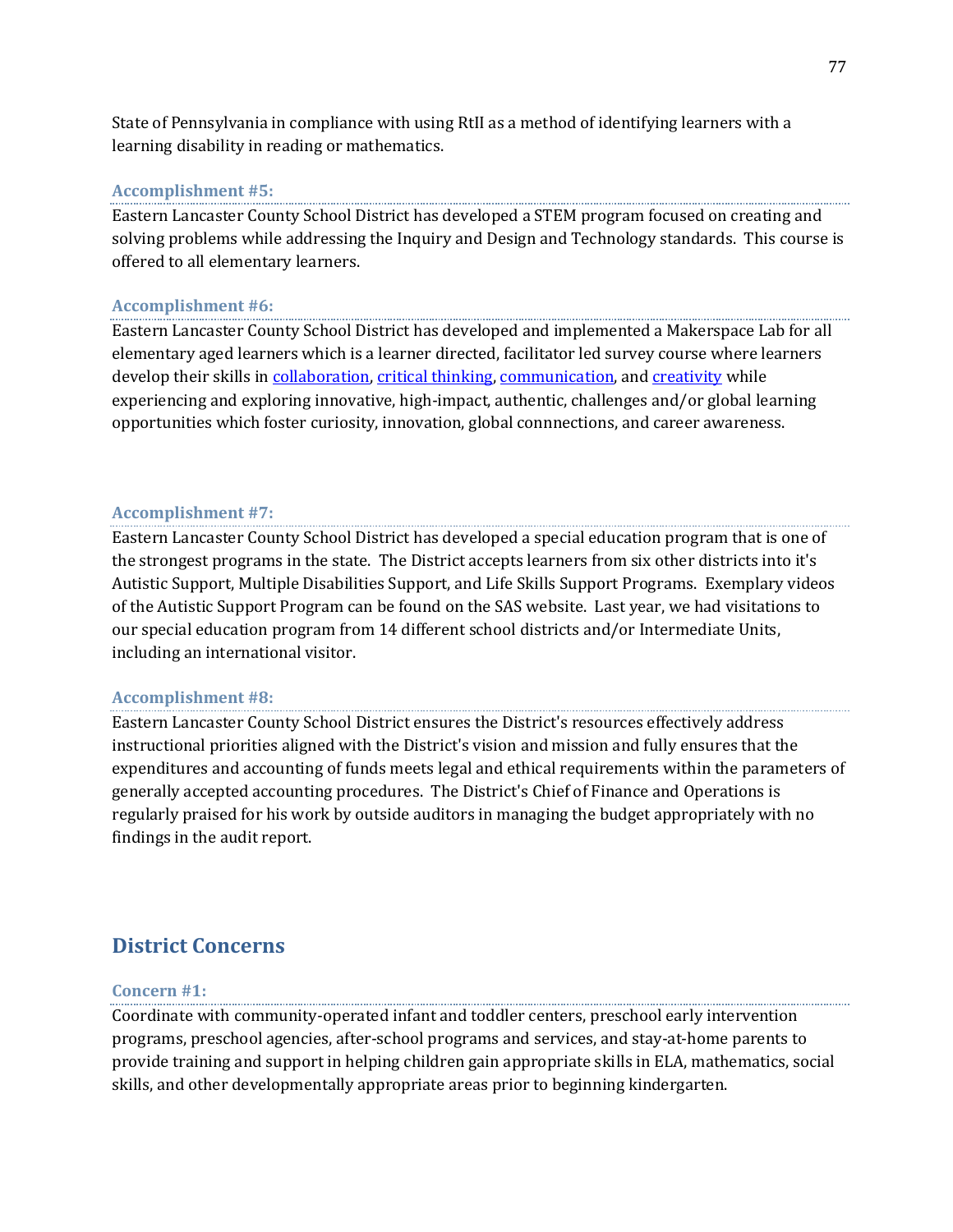## **Concern #2:**

The development of a customized learning framework that ensures consistent implementation of standards aligned curricula across all schools for all learners and ensures the consistent implementation of effective, customized instructional practices across all classrooms in each school. This framework should include the use of varied evidence of learning to monitor learner growth, achievement, and accomplishments.

## **Concern #3:**

Close the achievement gap between the learners with special needs and economically disadvantaged subgroups and all District learners.

## **Concern #4:**

Refine professional development practices to focus on the competencies of Learner, Leader, Citizenship, Collaboration, Design, Facilitator, and Analyst. Increase the amount of authentic and problem-based learning in all classrooms. Increase collaboration and feedback from peers or outside experts. We are using technology to consume and not create.

## **Concern #5:**

Consistent implementation of a school-wide positive behavior support program with a focus on language and acceptance. Overall purpose to promote a positive school climate where all learners are treated with respect and are willing to take academic risks. There is limited screening for academic and behavioral concerns and supports for at-risk learners at the secondary level.

## **Prioritized Systemic Challenges**

**Systemic Challenge #1** *(Guiding Question #5)* Establish a district system that fully ensures barriers to student learning are addressed in order to increase student achievement and graduation rates.

## **Aligned Concerns:**

Coordinate with community-operated infant and toddler centers, preschool early intervention programs, preschool agencies, after-school programs and services, and stayat-home parents to provide training and support in helping children gain appropriate skills in ELA, mathematics, social skills, and other developmentally appropriate areas prior to beginning kindergarten.

The development of a customized learning framework that ensures consistent implementation of standards aligned curricula across all schools for all learners and ensures the consistent implementation of effective, customized instructional practices across all classrooms in each school. This framework should include the use of varied evidence of learning to monitor learner growth, achievement, and accomplishments.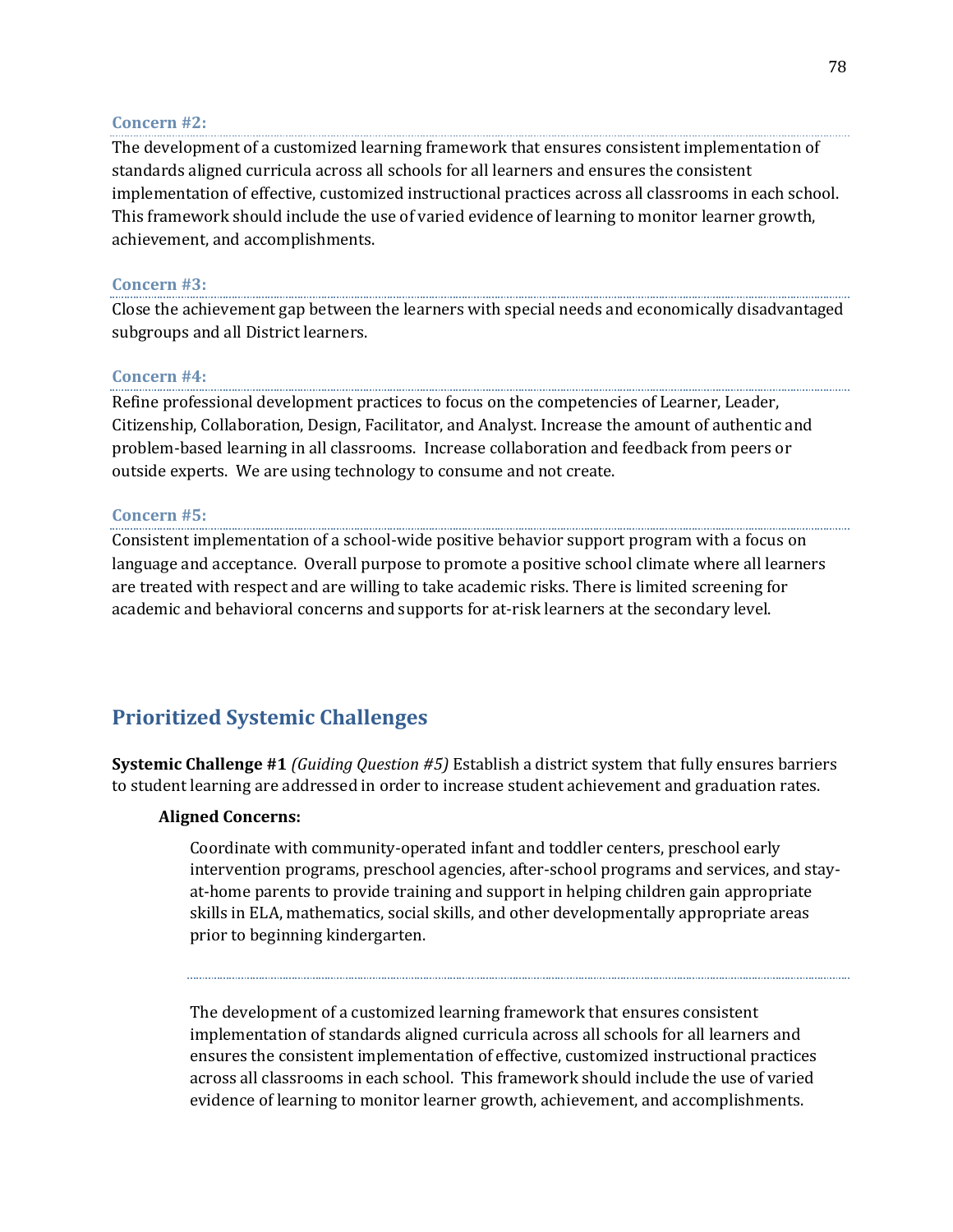Close the achievement gap between the learners with special needs and economically disadvantaged subgroups and all District learners.

Consistent implementation of a school-wide positive behavior support program with a focus on language and acceptance. Overall purpose to promote a positive school climate where all learners are treated with respect and are willing to take academic risks. There is limited screening for academic and behavioral concerns and supports for at-risk learners at the secondary level.

**Systemic Challenge #2** *(Guiding Question #2)* Establish a district system that fully ensures the consistent implementation of effective instructional practices across all classrooms in each school.

#### **Aligned Concerns:**

The development of a customized learning framework that ensures consistent implementation of standards aligned curricula across all schools for all learners and ensures the consistent implementation of effective, customized instructional practices across all classrooms in each school. This framework should include the use of varied evidence of learning to monitor learner growth, achievement, and accomplishments.

Close the achievement gap between the learners with special needs and economically disadvantaged subgroups and all District learners.

Refine professional development practices to focus on the competencies of Learner, Leader, Citizenship, Collaboration, Design, Facilitator, and Analyst. Increase the amount of authentic and problem-based learning in all classrooms. Increase collaboration and feedback from peers or outside experts. We are using technology to consume and not create.

**Systemic Challenge #3** *(Guiding Question #1)* Establish a district system that fully ensures consistent implementation of standards aligned curricula across all schools for all students.

#### **Aligned Concerns:**

The development of a customized learning framework that ensures consistent implementation of standards aligned curricula across all schools for all learners and ensures the consistent implementation of effective, customized instructional practices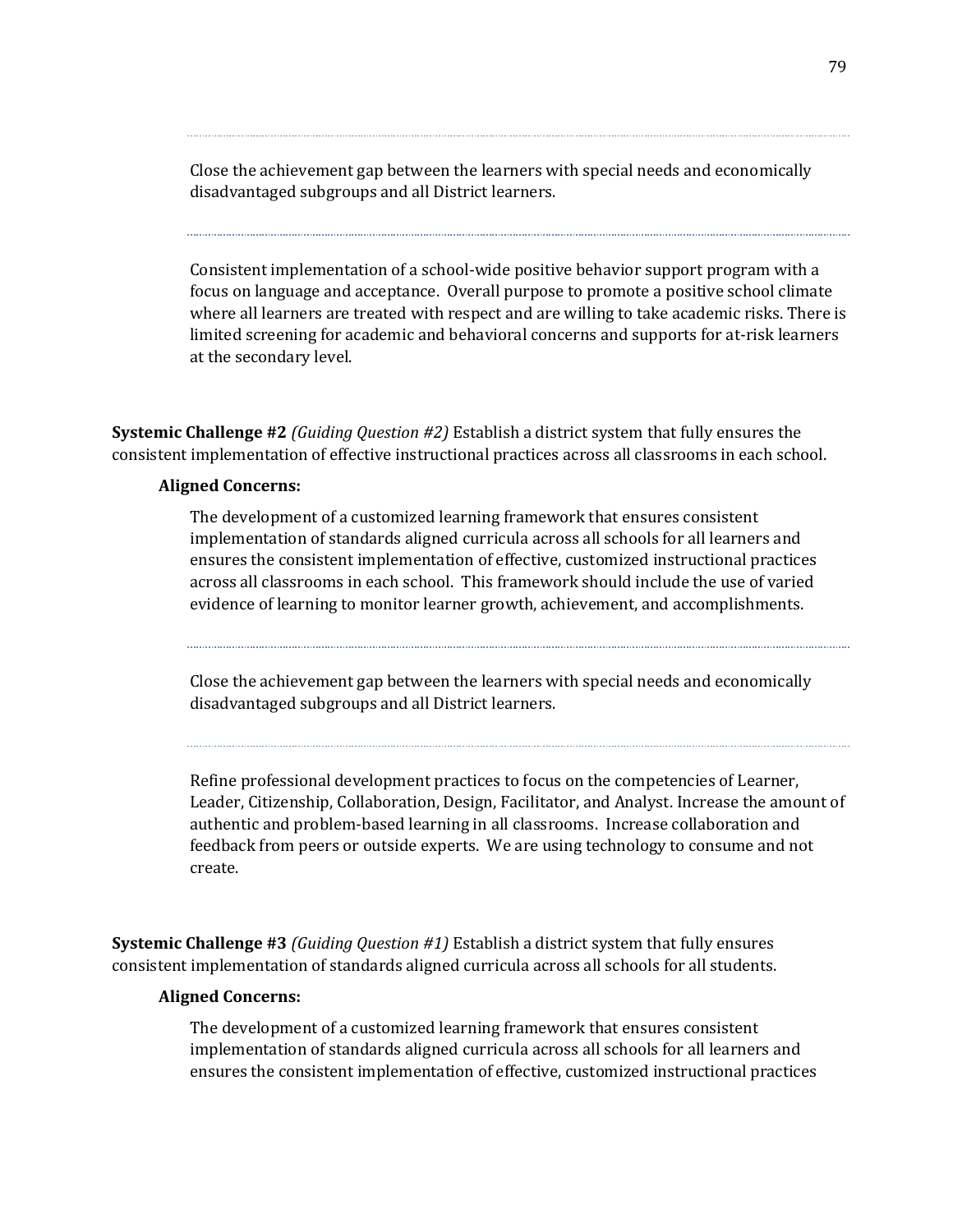across all classrooms in each school. This framework should include the use of varied evidence of learning to monitor learner growth, achievement, and accomplishments.

Close the achievement gap between the learners with special needs and economically disadvantaged subgroups and all District learners.

Refine professional development practices to focus on the competencies of Learner, Leader, Citizenship, Collaboration, Design, Facilitator, and Analyst. Increase the amount of authentic and problem-based learning in all classrooms. Increase collaboration and feedback from peers or outside experts. We are using technology to consume and not create.

**Systemic Challenge #4** *(Guiding Question #3)* Establish a district system that fully ensures staff members in every school use standards aligned assessments to monitor student achievement and adjust instructional practices.

#### **Aligned Concerns:**

The development of a customized learning framework that ensures consistent implementation of standards aligned curricula across all schools for all learners and ensures the consistent implementation of effective, customized instructional practices across all classrooms in each school. This framework should include the use of varied evidence of learning to monitor learner growth, achievement, and accomplishments.

Close the achievement gap between the learners with special needs and economically disadvantaged subgroups and all District learners.

Refine professional development practices to focus on the competencies of Learner, Leader, Citizenship, Collaboration, Design, Facilitator, and Analyst. Increase the amount of authentic and problem-based learning in all classrooms. Increase collaboration and feedback from peers or outside experts. We are using technology to consume and not create.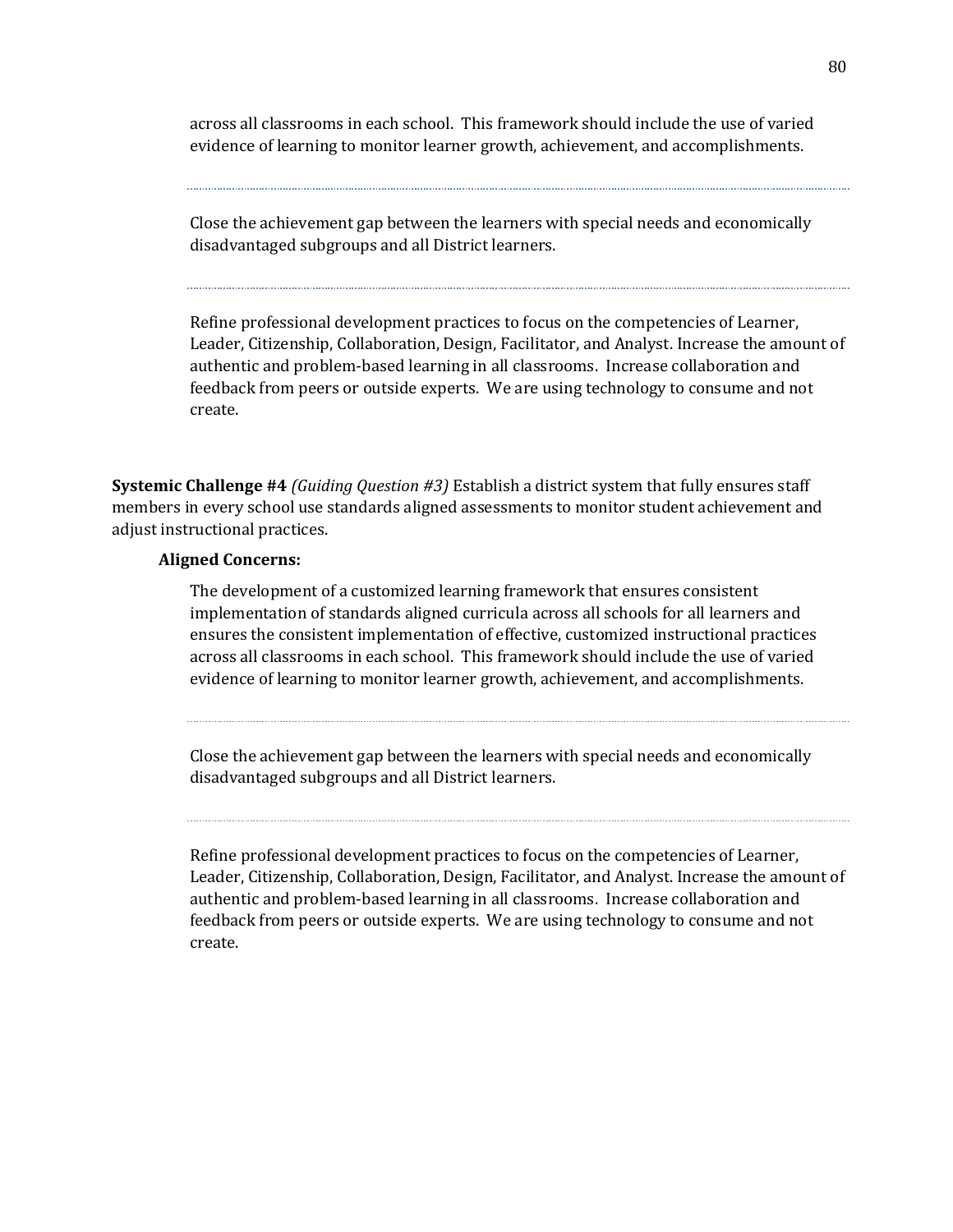# District Level Plan

## **Action Plans**

**Goal #1**: Establish a district system that fully ensures staff members in every school use standards aligned assessments to monitor student achievement and adjust instructional practices.

## **Indicators of Effectiveness:**

Type: Annual

Data Source: Future Ready Index

Specific Targets: All learners, including learners in all historically underperforming subgroups, demonstrating proficiency on track performance in all categories in the Future Ready Index.

## Type: Interim

Data Source: STAR Reading and Math assessments, Writing Samples, Common Unit Assessments

Specific Targets: Minimum of three (3) STAR Reading and Math assessments (K-10); minimum of one (1) common summative assessment per curricular unit of study; minimum of one (1) common writing assessment per genre.

## *Strategies:*

## *Common Assessment within Grade/Subject*

**Description:** WWC reports the effective use of data can have a positive impact upon student achievement; using common assessments to inform teacher practice is one such use of data. (Source: [http://ies.ed.gov/ncee/wwc/pdf/practice\\_guides/dddm\\_pg\\_092909.pdf?](http://ies.ed.gov/ncee/wwc/pdf/practice_guides/dddm_pg_092909.pdf)) Teacher Moderation: Collaborative Assessment of Student Work and Common Assessments provide detailed looks at the development and use of common assessments. (Sources: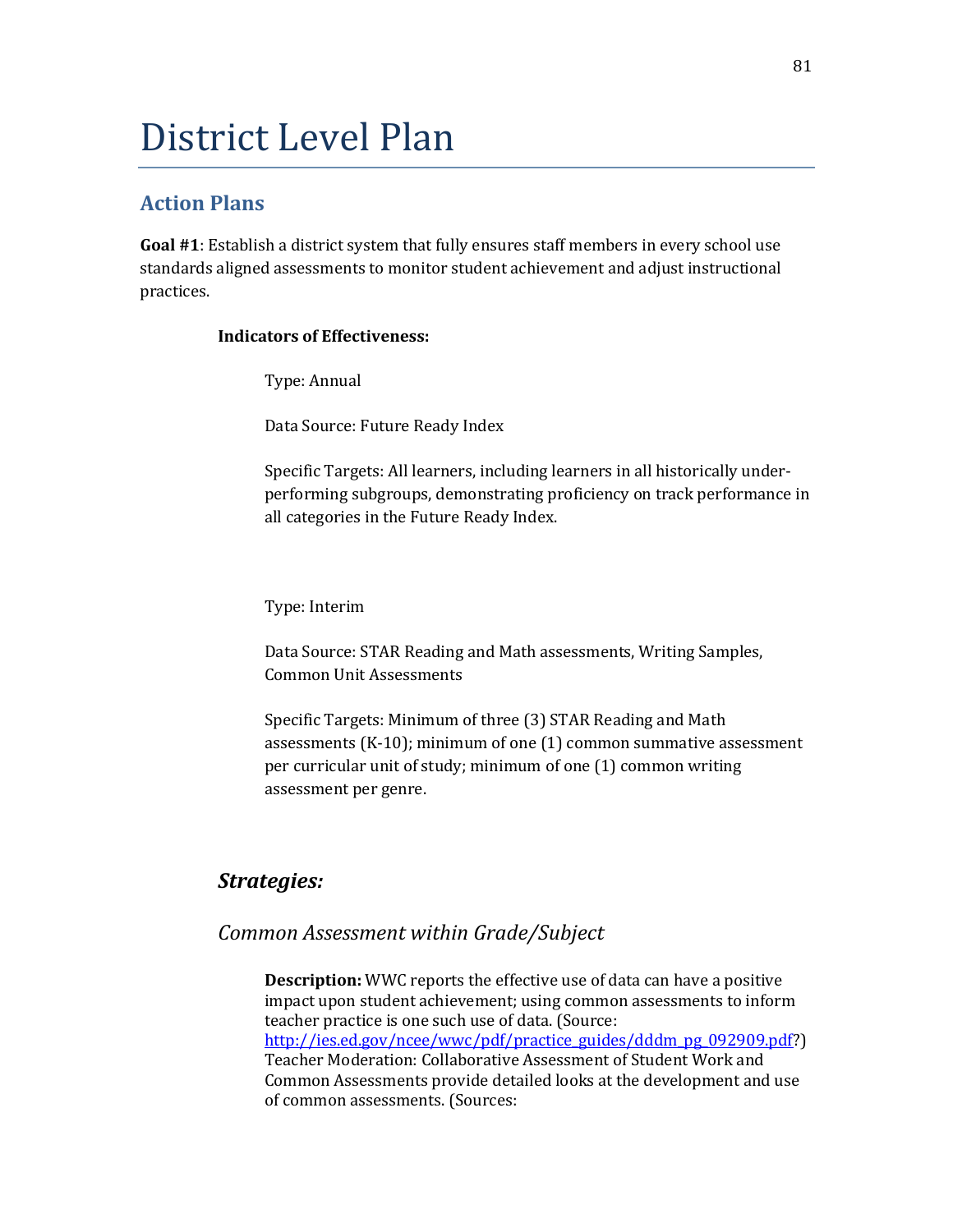[http://www.edu.gov.on.ca/eng/literacynumeracy/inspire/research/Teac](http://www.edu.gov.on.ca/eng/literacynumeracy/inspire/research/Teacher_Moderation.pdf) [her\\_Moderation.pdf](http://www.edu.gov.on.ca/eng/literacynumeracy/inspire/research/Teacher_Moderation.pdf) and Common Assessments: Mike Schmoker. (2006) Results Now: How We Can Achieve Unprecedented Improvements in Teaching and Learning. Alexandria, Va.: ASCD.) Resource: <http://effectivestrategies.wiki.caiu.org/Assessment>

## **SAS Alignment:** Assessment, Instruction

## *Data Analysis Procedures, Data-Informed Instruction, Data Teams & Data Warehousing*

**Description:** Using Student Achievement Data to Support Instructional Decision Making provides a WWC reporting of various strategies related to the acquisition, analysis, and application of student data. (Source: [http://ies.ed.gov/ncee/wwc/pdf/practice\\_guides/dddm\\_pg\\_092909.pdf](http://ies.ed.gov/ncee/wwc/pdf/practice_guides/dddm_pg_092909.pdf) )

**SAS Alignment:** Assessment, Instruction

## *Formative Assessment*

#### **Description:**

Formative assessment is any assessment task designed to promote students' learning. These tasks give both teachers and students feedback, so that teaching and learning activities can be altered according to the results. Formative assessment is different from summative assessment, the goal of which is to measure mastery. (Sources: [Formative Assessment](https://www.teachingchannel.org/videos/ups-strategy-as-assessment-tool)  [Using the U-P-S Strategy](https://www.teachingchannel.org/videos/ups-strategy-as-assessment-tool) , [Guiding Instruction through CFAs](https://www.teachingchannel.org/videos/guide-instruction-with-cfas) , [Strategies](http://www.nctm.org/Research-and-Advocacy/research-brief-and-clips/Strategies-for-Formative-Assessment/)  [for Formative Assessment](http://www.nctm.org/Research-and-Advocacy/research-brief-and-clips/Strategies-for-Formative-Assessment/), [Tools for Formative Assessment](http://appservice.caiu.org/GetDocument?folderPath=CP%5CResouceBank%5C&filename=Formative%20Assessment%201.pdf), Five "Key [Strategies" for Effective Formative Assessment\)](http://appservice.caiu.org/GetDocument?folderPath=CP%5CResouceBank%5C&filename=Formative%20Assessment%202.pdf)

**SAS Alignment:** Assessment

## *Implementation Steps:*

## *Data-Informed Instructional Practice*

#### **Description:**

Achievement data collected from the following sources will be used to inform instructional practices:

- 1.Varied evidence of learning in all curricular areas (minimum of one (1) common summative assessment per curricular unit of study.
- 2.During grade level, department, and data team meetings, use summative, benchmark, and formative assessments to inform instructional practice.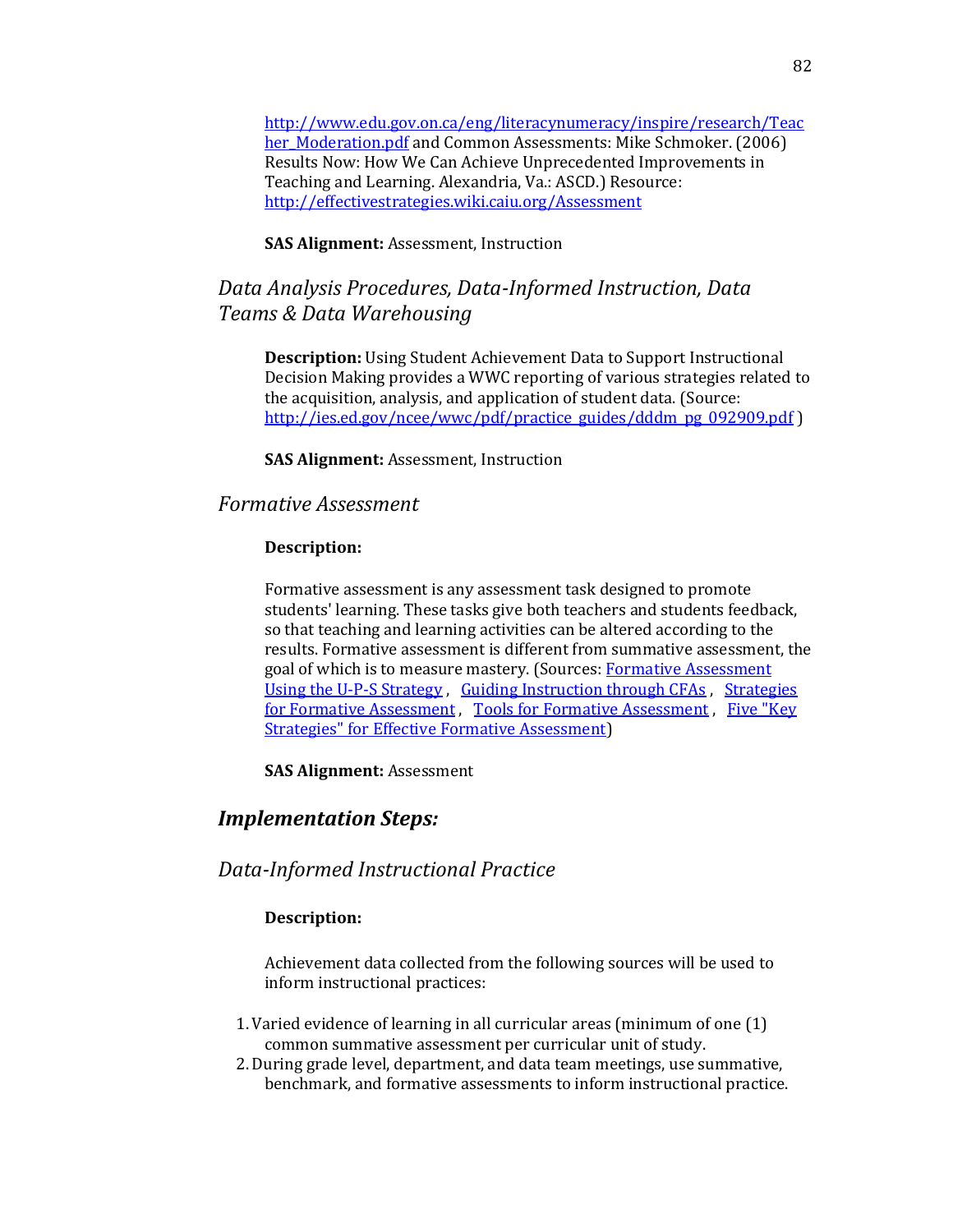3.Evidence of implementation through administrative walk throughs, observations, data team meetings, and students achievement and growth in state and local assessments.

Evidence of implementation through administrative walk throughs, observations, data team meetings, and learner achievement and growth in state and local assessments.

**Start Date:** 7/1/2019 **End Date:** 6/30/2022

**Program Area(s):** Professional Education, Teacher Induction, Special Education, Student Services, Gifted Education, Educational Technology

## **Supported Strategies:**

- Common Assessment within Grade/Subject
- Data Analysis Procedures, Data-Informed Instruction, Data Teams & Data Warehousing

## *Evidence of Learning*

#### **Description:**

Create and implement varied evidence of learning, as well as, standard based reports that provide information on mastery of standards to parents and families.

**Start Date:** 7/1/2019 **End Date:** 6/30/2022

**Program Area(s):** Professional Education, Special Education, Student Services, Gifted Education

#### **Supported Strategies:**

• Common Assessment within Grade/Subject

**Goal #2**: Establish a district system that fully ensures the consistent implementation of effective instructional practices across all classrooms in each school.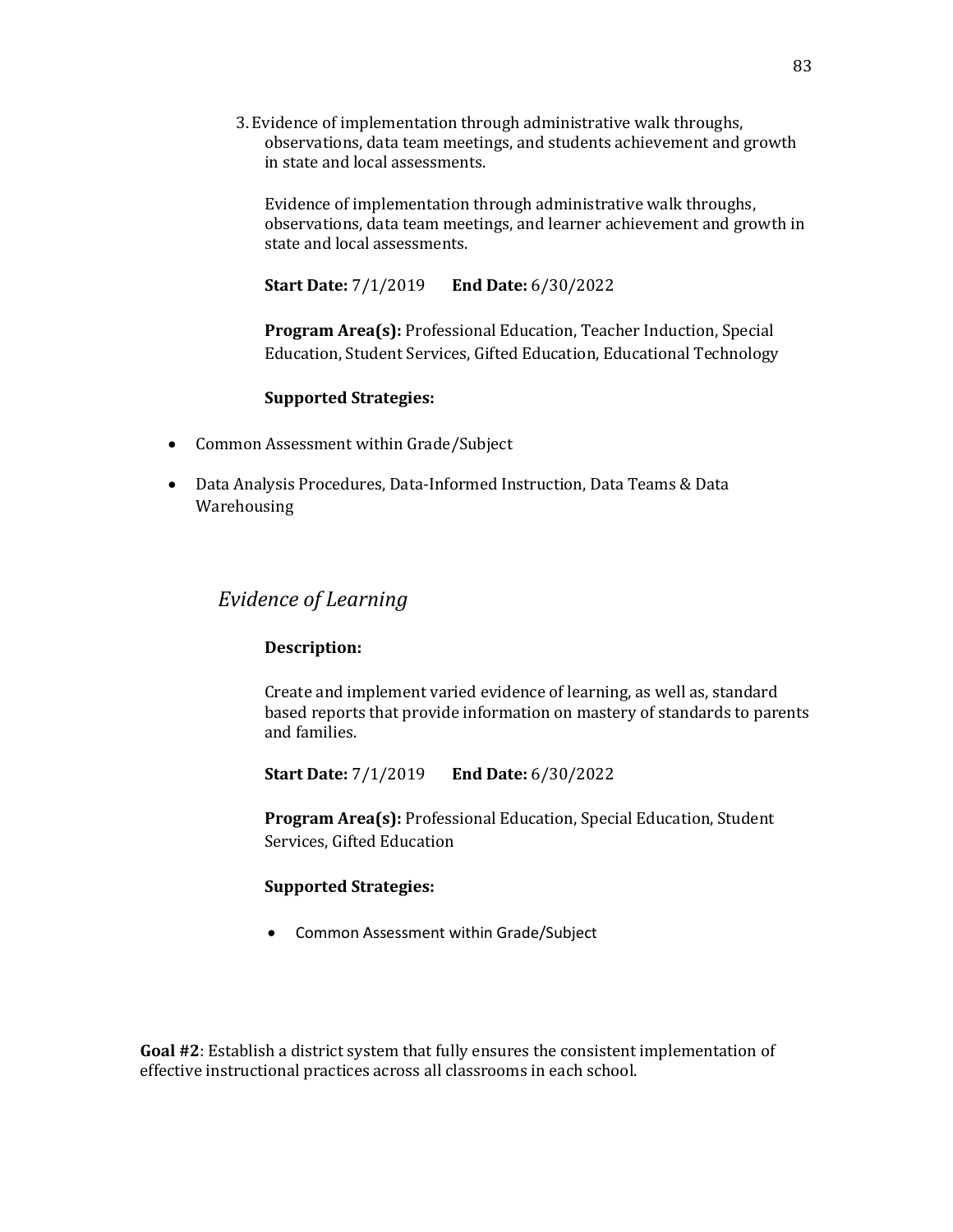#### **Indicators of Effectiveness:**

Type: Interim

Data Source: Bright Bytes Survey given approx every 18 months

Specific Targets: Success indicators will increase in the area of Teacher use of the 4Cs, specifically, an increase in the amount of time learners are asked to create and/or deliver multi-media presentations (current 65% never), an increase in the amount of time teachers ask learners to get feedback from other learners (currently 54% never), and an increase in the amount of time learners are asked to collect data and perform experiments with real measurement (currently 70% never).

Type: Interim

Data Source: STAR Reading and Math assessments, Writing Samples, Common Unit assessments, Performance tasks or Authentic assessment.

Specific Targets: Minimum of three (3) STAR Reading and Math assessments (K-10) per year; minimum of one (1) common summative assessment per curricular unit of study; minimum of one (1) common writing assessment per marking period.

Type: Interim

Data Source: Administrative Walk-Through Data

Specific Targets: Consistent implementation of best instructional practices to support high achievement and growth of all learners and increase in customized learning opportunities.

Type: Interim

Data Source: LEAP Survey given approx. every 18 months

Specific Targets: Increase in learner focused and learner led tasks.

*Strategies:*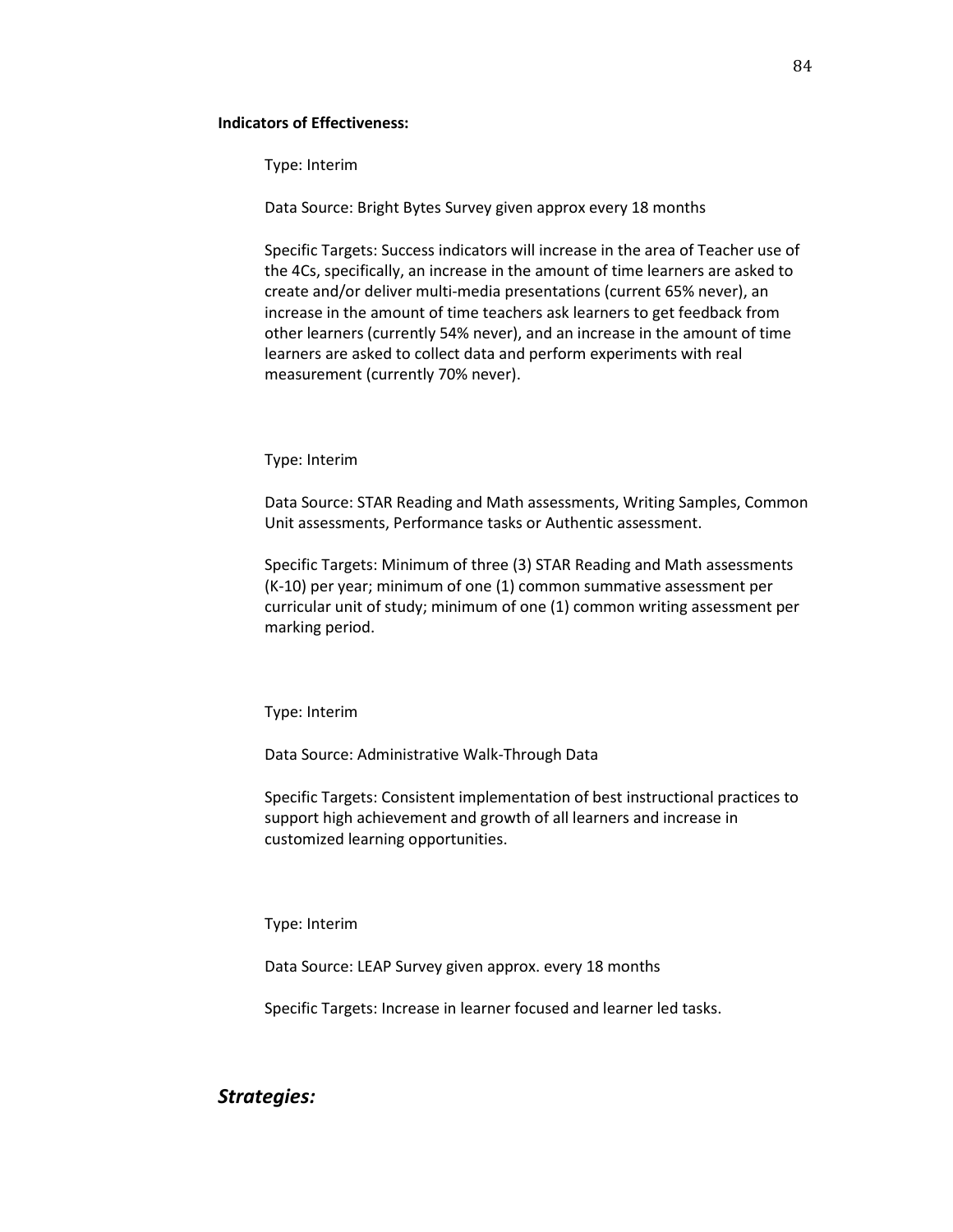## *Common Assessment within Grade/Subject*

**Description:** WWC reports the effective use of data can have a positive impact upon student achievement; using common assessments to inform teacher practice is one such use of data. (Source: [http://ies.ed.gov/ncee/wwc/pdf/practice\\_guides/dddm\\_pg\\_092909.pdf?](http://ies.ed.gov/ncee/wwc/pdf/practice_guides/dddm_pg_092909.pdf)) Teacher Moderation: Collaborative Assessment of Student Work and Common Assessments provide detailed looks at the development and use of common assessments. (Sources: [http://www.edu.gov.on.ca/eng/literacynumeracy/inspire/research/Teac](http://www.edu.gov.on.ca/eng/literacynumeracy/inspire/research/Teacher_Moderation.pdf) [her\\_Moderation.pdf](http://www.edu.gov.on.ca/eng/literacynumeracy/inspire/research/Teacher_Moderation.pdf) and Common Assessments: Mike Schmoker. (2006) Results Now: How We Can Achieve Unprecedented Improvements in Teaching and Learning. Alexandria, Va.: ASCD.) Resource: <http://effectivestrategies.wiki.caiu.org/Assessment>

**SAS Alignment:** Assessment, Instruction

## *Instructional Coaching: The Principles of Partnership*

**Description:** Kansas Coaching Project: Instructional coaches are on-site professional developers who teach educators how to use proven instructional methods. To be successful in this role, coaches must be skilled in a variety of roles, including public relations guru, communicator extraordinaire, master organizer and, of course, expert educator. (Source: <http://instructionalcoach.org/about/about-coaching> Resource: [http://effectivestrategies.wiki.caiu.org/Professional+Development\)](http://effectivestrategies.wiki.caiu.org/Professional+Development)

**SAS Alignment:** Instruction

## *Substantial Professional Development*

**Description:** The Southwest Regional Educational Laboratory found that substantial professional development showed a positive impact upon student achievement (substantial = greater than 14 hours of focused professional development delivered via workshops or summer institutes, supported by follow-up sessions and all delivered by professional developers rather than train-the-trainer approaches). (Source: [http://ies.ed.gov/ncee/edlabs/regions/southwest/pdf/rel\\_2007033.pdf](http://ies.ed.gov/ncee/edlabs/regions/southwest/pdf/rel_2007033.pdf) ) Resource: <http://effectivestrategies.wiki.caiu.org/Professional+Development>

**SAS Alignment:** Instruction

## *Technology Infrastructure Enhancement/Technology Access and Training Increase*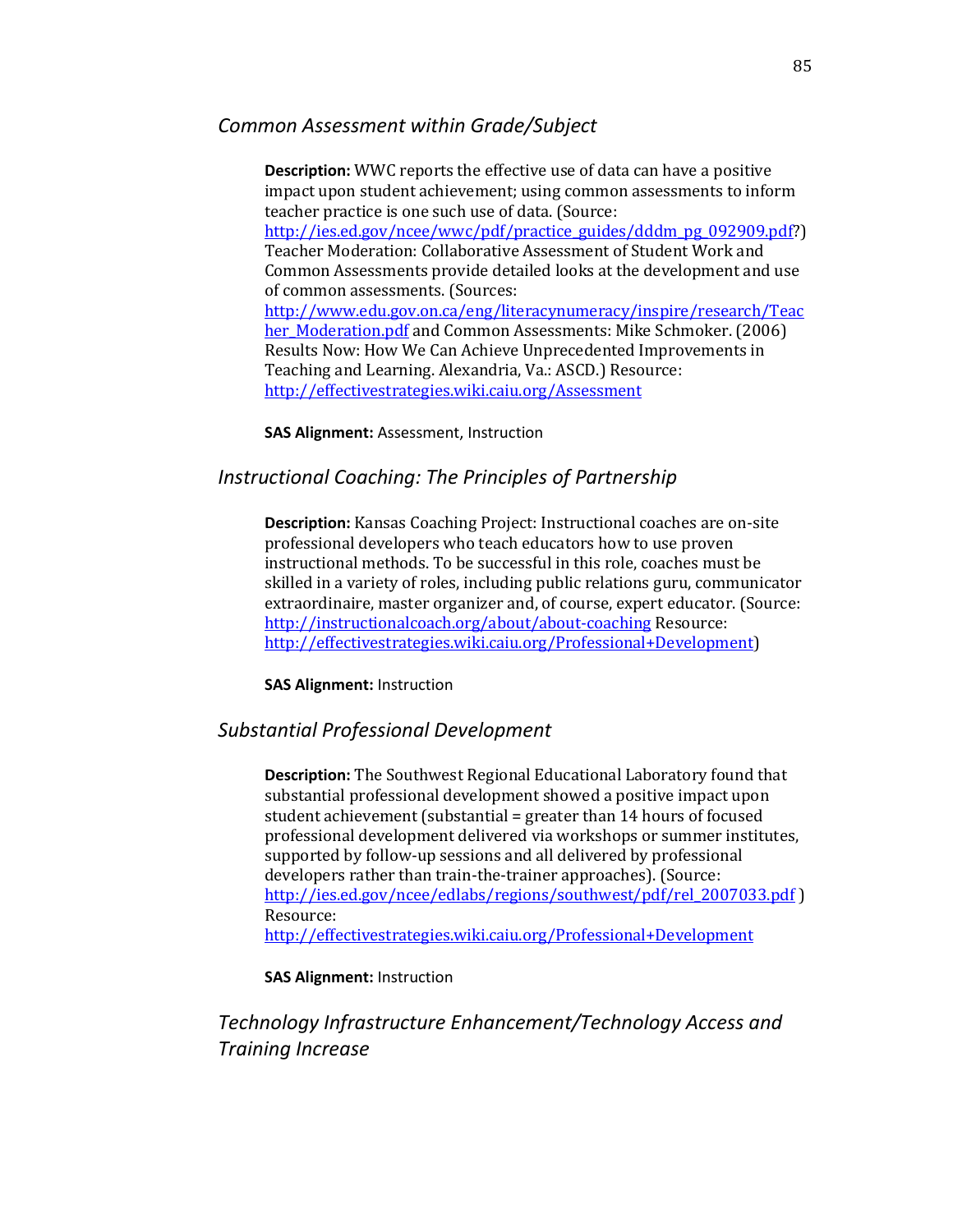**Description:** The International Society for Technology in Education cites research that indicates an increase in access to technology has a positive effect on student achievement. (Source: [http://www.k12hsn.org/files/research/Technology/ISTE\\_policy\\_brief\\_stu](http://www.k12hsn.org/files/research/Technology/ISTE_policy_brief_student_achievement.pdf) dent achievement.pdf )

**SAS Alignment:** Instruction, Materials & Resources

## *Differentiating Instruction*

**Description:** Empirical validation of differentiated instruction as a package was not found; however, a large number of testimonials and classroom examples of positive effects have been reported. (Sources: Learning Styles: Concepts and Evidence,

[http://www.psychologicalscience.org/journals/pspi/PSPI\\_9\\_3.pdf](http://www.psychologicalscience.org/journals/pspi/PSPI_9_3.pdf) ; Learning Styles, http://en.wikipedia.org/wiki/Learning styles#cite\_note-[33](http://en.wikipedia.org/wiki/Learning_styles#cite_note-33) ; WWC: Assisting Students Struggling with Reading: Response to Intervention and Multi-Tier Intervention in the Primary Grades, [http://ies.ed.gov/ncee/wwc/pdf/practice\\_guides/rti\\_reading\\_pg\\_021809.](http://ies.ed.gov/ncee/wwc/pdf/practice_guides/rti_reading_pg_021809.pdf) [pdf](http://ies.ed.gov/ncee/wwc/pdf/practice_guides/rti_reading_pg_021809.pdf) Differentiated Instruction Reexamined, [http://www.hepg.org/hel/article/499;](http://www.hepg.org/hel/article/499) Investigating the Impact of Differentiated Instruction in Mixed Ability Classrooms, <http://www.icsei.net/icsei2011/Full%20Papers/0155.pdf> )

**SAS Alignment:** Instruction

## *25 Quick Formative Assessments for a Differentiated Classroom*

## **Description:**

Scholastic: Judith Doge - Formative assessments are ongoing assessments, observations, summaries, and reviews that inform teacher instruction and provide students feedback on a daily basis (Fisher & Frey, 2007). While assessments are always crucial to the teaching and learning process, nowhere are they more important than in a differentiated classroom, where students of all levels of readiness sit side by side. Without the regular use of formative assessment, or checks for understanding, how are we to know what each student needs to be successful in our classroom? How else can we ensure we are addressing students' needs instead of simply teaching them what we think they need? (Source: 25 Quick [Formative Assessments\)](http://appservice.caiu.org/GetDocument?folderPath=CP/ResouceBank/&filename=25%20Quick%20Formative%20Assessments.pdf)

**SAS Alignment:** Assessment

*Effective Teaching Principles*

#### **Description:**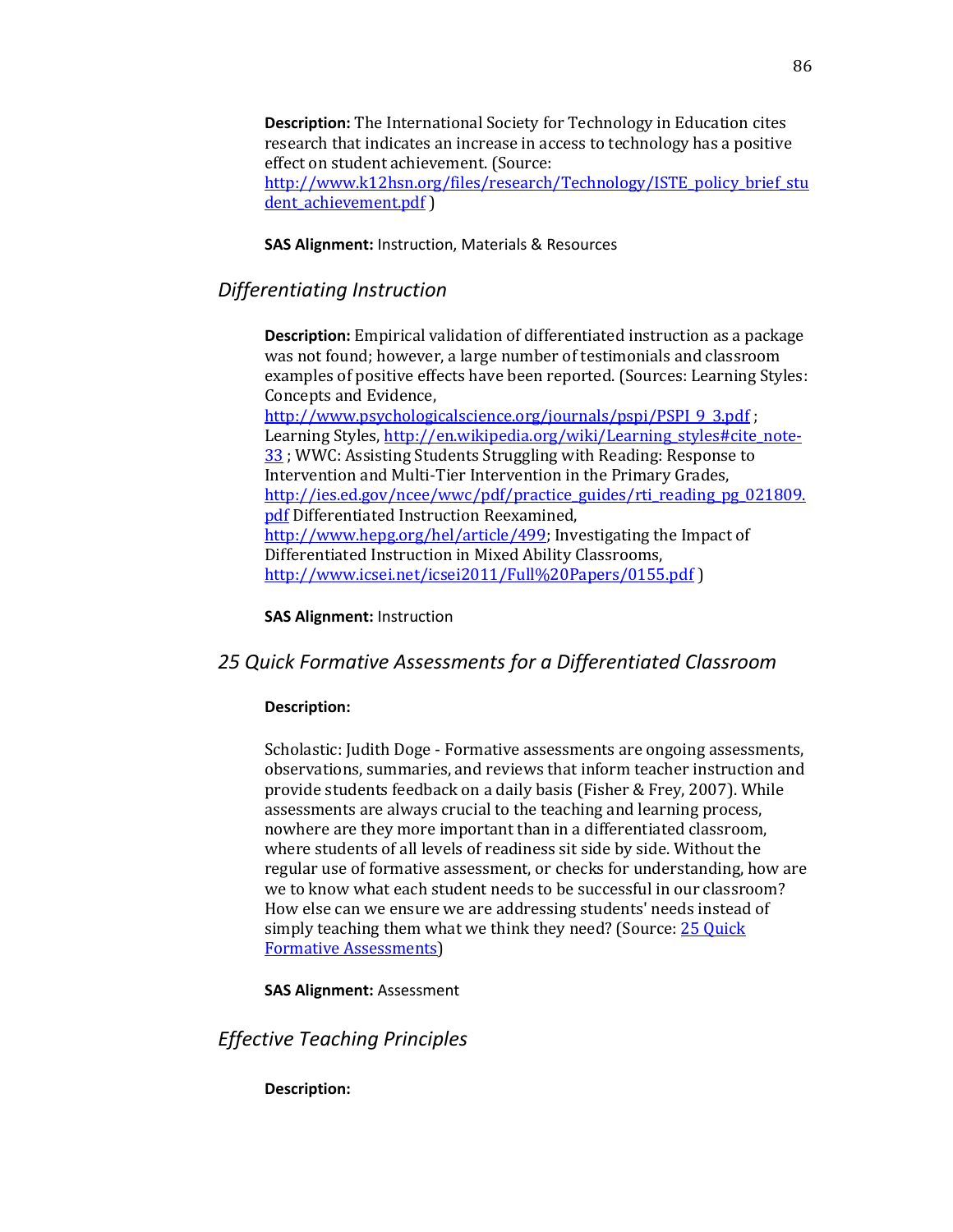Effective instruction encompasses more than your lesson plans ‐ it defines the arrangement of your classroom, how you allocate instructional time, the supplemental resources you select, how you determine whether your students are learning, and the way you communicate with your students' families. (Sources: [Getting Acquainted with the Essential Nine](http://www.ascd.org/publications/curriculum-update/winter2002/Getting-Acquainted-with-the-Essential-Nine.aspx) , [Research-](http://appservice.caiu.org/GetDocument?folderPath=CP%5CResouceBank%5C&filename=Effective%20Teaching%20Principles%201.pdf)[Based Effective Teaching Principles](http://appservice.caiu.org/GetDocument?folderPath=CP%5CResouceBank%5C&filename=Effective%20Teaching%20Principles%201.pdf) , [Principles of Instruction](http://appservice.caiu.org/GetDocument?folderPath=CP%5CResouceBank%5C&filename=Effective%20Teaching%20Principles%202.pdf) , [Instructional Practices for an Effective Classroom\)](http://appservice.caiu.org/GetDocument?folderPath=CP%5CResouceBank%5C&filename=Effective%20Teaching%20Principles%203.pdf)

**SAS Alignment:** Instruction

## *Technology and Student Achievement*

## **Description:**

The International Society for Technology in Education (ISTE) cites research that indicates an increase in access to technology has a positive effect on student achievement. (Sources: [Edtech research: Explore the](http://www.iste.org/learn/edtech-research)  [horizons of education technology\)](http://www.iste.org/learn/edtech-research)

**SAS Alignment:** Instruction

## *Implementation Steps:*

*Professional Development - Customized Learning Practices*

## **Description:**

Provide all staff with professional development to:

- 1. Plan for implementation and implement customized learning communities in all schools.
- 2. Leverage technology to foster creation of content and entrepreneurial quest.
- 3.Define, discuss, and model differentiated instruction (purpose and rational).
- 4.Identify strategies to facilitate differentiating instruction in all classrooms.
- 5. Plan for implementation and implement differentiated practices in all classrooms.

Evidence of implementation through administrative walk through, and learner achievement and growth on state and local assessments and surveys.

**Start Date:** 7/1/2019 **End Date:** 6/30/2022

**Program Area(s):** Professional Education, Teacher Induction, Special Education, Student Services, Gifted Education, Educational Technology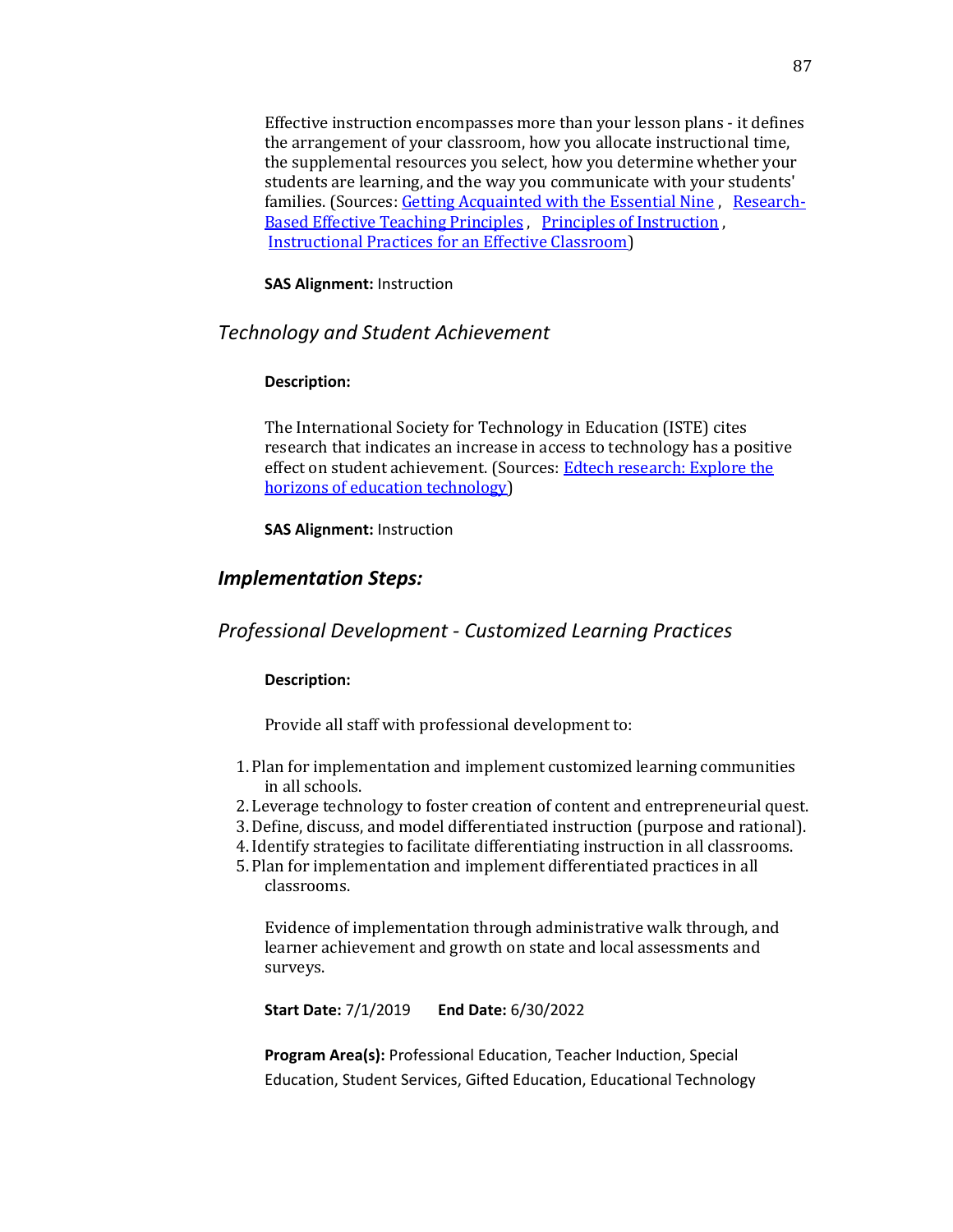## **Supported Strategies:**

- Substantial Professional Development
- Differentiating Instruction

## *Professional Development - Technology Integration*

## **Description:**

Provide staff development opportunities related to:

- 1.The seamless integration of technology as a synchronous and asynchronous instructional delivery method.
- 2.The use of technology to connect and collaborate with global partners.
- 3.Integration of technology for learner use to enhance mastery of grade level standards and 21st Century Skills.
- 4.The use of technology to access and disaggregate learner assessment data to inform instructional practices.

Evidence of successful implementation of this step will be determined through administrative walk throughs, and learner achievement and growth on state and local assessments, and surveys of learners and facilitators.

**Start Date:** 7/1/2019 **End Date:** 6/30/2022

**Program Area(s):** Professional Education, Teacher Induction, Special Education, Student Services, Gifted Education, Educational Technology

## **Supported Strategies:**

- Instructional Coaching: The Principles of Partnership
- Substantial Professional Development
- Technology Infrastructure Enhancement/Technology Access and Training Increase

**Goal #3**: Establish a district system that fully ensures barriers to student learning are addressed in order to increase student achievement and graduation rates.

## **Indicators of Effectiveness:**

Type: Annual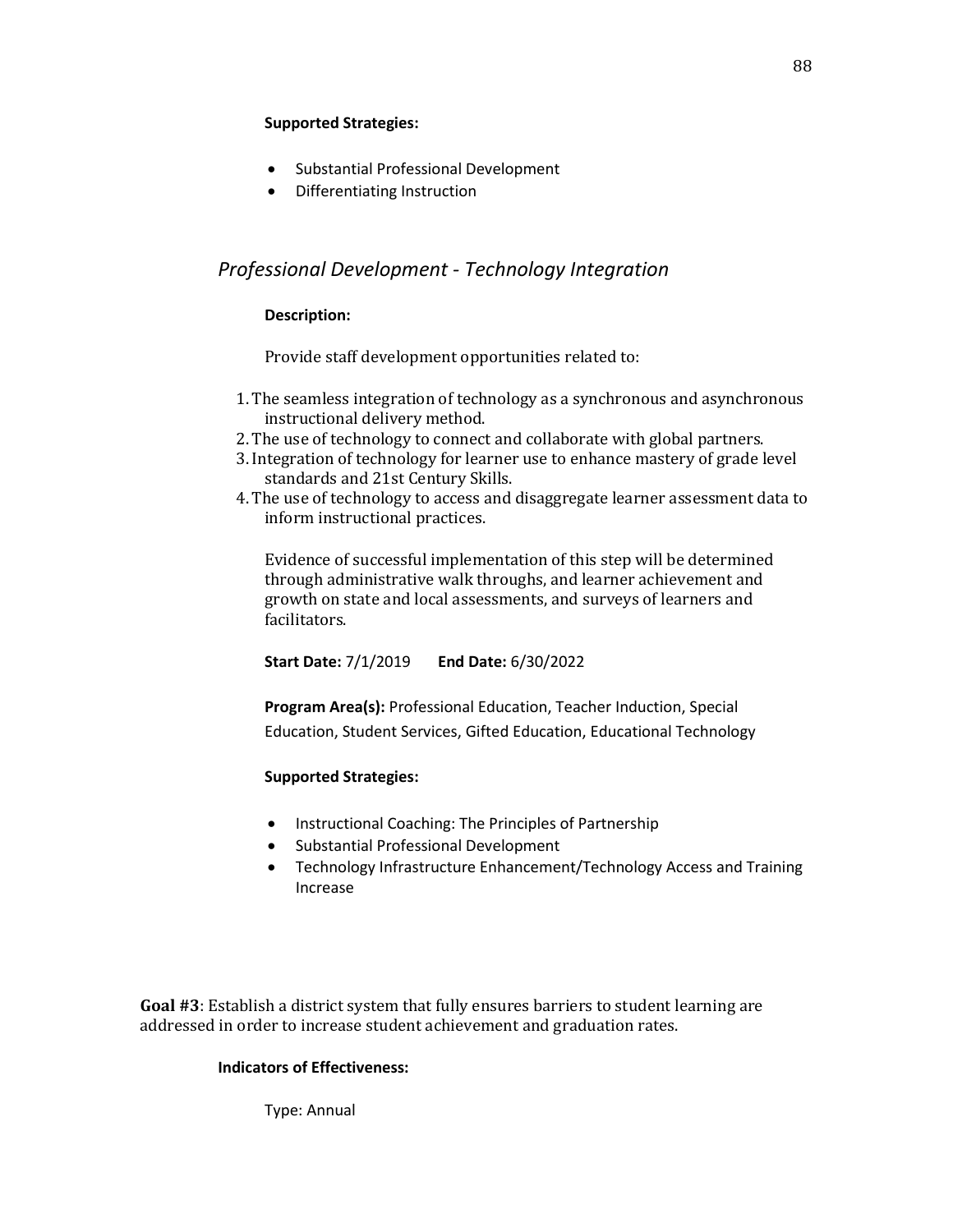Data Source: Pre-Kindergarten Screening

Specific Targets: Increase in the readiness of entering learners in the areas of early literacy and numeracy skills.

Type: Annual

Data Source: Attendance at Pre-Kindergarten Events

Specific Targets: Increase in parent and learner attendance at prekindergarten events.

Type: Interim

Data Source: Monitoring of Learner Progress through CBM including rate of improvement and goal attainment.

Specific Targets: Decrease in the number of learners who require Tier 2 and 3 intervention both academically and behaviorally.

## *Strategies:*

#### *Family Engagement*

#### **Description:**

To ensure that every child reaches academic proficiency in core academic disciplines regardless of zip code, economic status, race, ethnicity or disability, schools and districts need to consider the importance of parent engagement. Research clearly points to a strong correlation between parent involvement and student achievement (Epstein, 2005; Furger, 2006; Henderson & Berla, 1994; Henderson & Mapp, 2002). When schools implement intentional and intensive parent engagement strategies, there is a significant rise in student achievement scores (Redding, et al., 2004). PaTTAN, in partnership with the Bureau of Special Education, provides training and technical assistance to local education agencies (LEAs) in planning for continuous improvement and effective family engagement. (Sources[: Family Engagement](http://www.pattan.net/category/Educational%20Initiatives/Family%20Engagement) , [Top Five Reasons Schools Need to Engage](http://appservice.caiu.org/GetDocument?folderPath=CP%5CResouceBank%5C&filename=Family%20Engagement.pdf)  [Parents\)](http://appservice.caiu.org/GetDocument?folderPath=CP%5CResouceBank%5C&filename=Family%20Engagement.pdf)

**SAS Alignment:** Instruction, Materials & Resources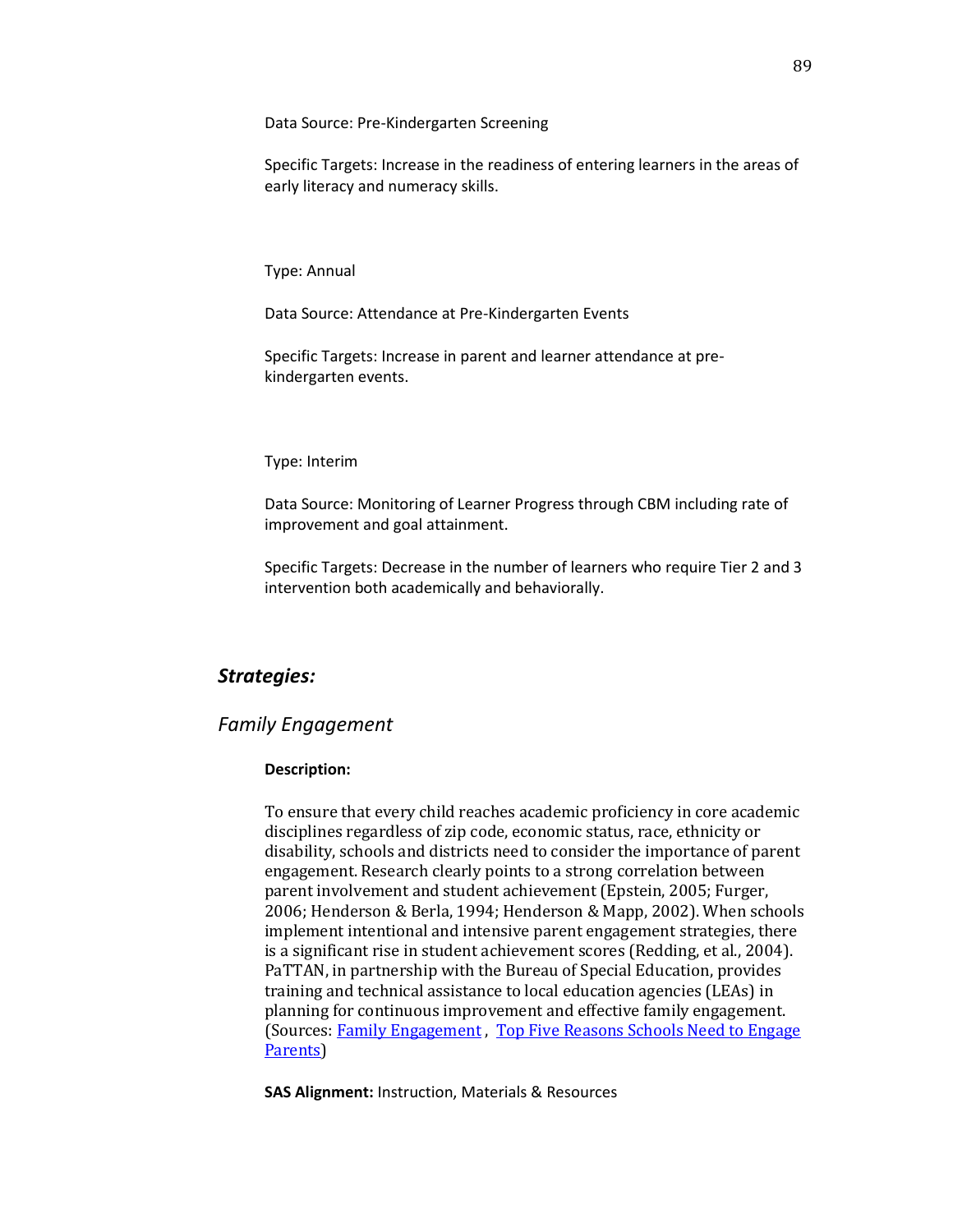#### **Description:**

Family literacy is defined as home literacy activities that provide literacy skill-building opportunities for young children while enhancing literacy skill development in all members of the family. (Sources: [Promoting](http://www.getreadytoread.org/early-learning-childhood-basics/early-literacy/promoting-family-literacy-raising-ready-readers)  [Family Literacy: Raising Ready Readers](http://www.getreadytoread.org/early-learning-childhood-basics/early-literacy/promoting-family-literacy-raising-ready-readers) , [The Effect of Family Literacy](http://appservice.caiu.org/GetDocument?folderPath=CP%5CResouceBank%5C&filename=Family%20Literacy%201.pdf)  [Interventions On Children's Acquisition of Reading From Kindergarten to](http://appservice.caiu.org/GetDocument?folderPath=CP%5CResouceBank%5C&filename=Family%20Literacy%201.pdf)  [Grade 3](http://appservice.caiu.org/GetDocument?folderPath=CP%5CResouceBank%5C&filename=Family%20Literacy%201.pdf) , [Promoting Family Literacy: Raising Ready Readers](http://appservice.caiu.org/GetDocument?folderPath=CP%5CResouceBank%5C&filename=Family%20Literacy%202.pdf) , [Celebrate](http://appservice.caiu.org/GetDocument?folderPath=CP%5CResouceBank%5C&filename=Family%20Literacy%203.pdf)  [National Family Literacy Day!](http://appservice.caiu.org/GetDocument?folderPath=CP%5CResouceBank%5C&filename=Family%20Literacy%203.pdf) , [Shared Book Reading](http://appservice.caiu.org/GetDocument?folderPath=CP%5CResouceBank%5C&filename=Family%20Literacy%204.pdf) , [Shared Book](https://ies.ed.gov/ncee/wwc/EvidenceSnapshot/458)  [Reading\)](https://ies.ed.gov/ncee/wwc/EvidenceSnapshot/458)

**SAS Alignment:** Instruction, Materials & Resources

## *Early Childhood Transition*

#### **Description:**

Significant changes occur for all of us at different times in our lives. When children in preschool early intervention reach the age of 5 or 6, they will move on to a school‐age program. Examples of school‐age programs are public schools, charter schools, and home education programs. During this transition to a school-age program, it is important for families to have as much information as possible about the process. The Bureau of Special Education (BSE) and the Bureau of Early Intervention Services (BEIS) have developed this guide to help families learn more about transition from preschool early intervention to a school‐age program. (Sources: [Understanding Early Childhood Outcomes Family Tip Sheet](http://www.pattan.net/category/Resources/PaTTAN%20Publications/Browse/Single/?id=570f9467140ba0ab338b4574) , [The](http://appservice.caiu.org/GetDocument?folderPath=CP%5CResouceBank%5C&filename=Early%20Childhood%20Transition.pdf)  [Transition Process From Early Intervention to School-Age Programs:](http://appservice.caiu.org/GetDocument?folderPath=CP%5CResouceBank%5C&filename=Early%20Childhood%20Transition.pdf)  [Guidelines to Support Parents\)](http://appservice.caiu.org/GetDocument?folderPath=CP%5CResouceBank%5C&filename=Early%20Childhood%20Transition.pdf)

**SAS Alignment:** Materials & Resources

## *Pre-K Programming*

#### **Description:**

Pre‐K Mathematics Programs, Preschool Ladders to Literacy Program, Preschool Behavior Programs, HighScope Perry Preschool Study. WWC has identified commercial pre‐K mathematics programs that have a positive effect on student achievement. (Sources: Find What Works based on the [evidence\)](https://ies.ed.gov/ncee/wwc/FWW/Results?filters=,Pre-K)

#### **SAS Alignment:** Instruction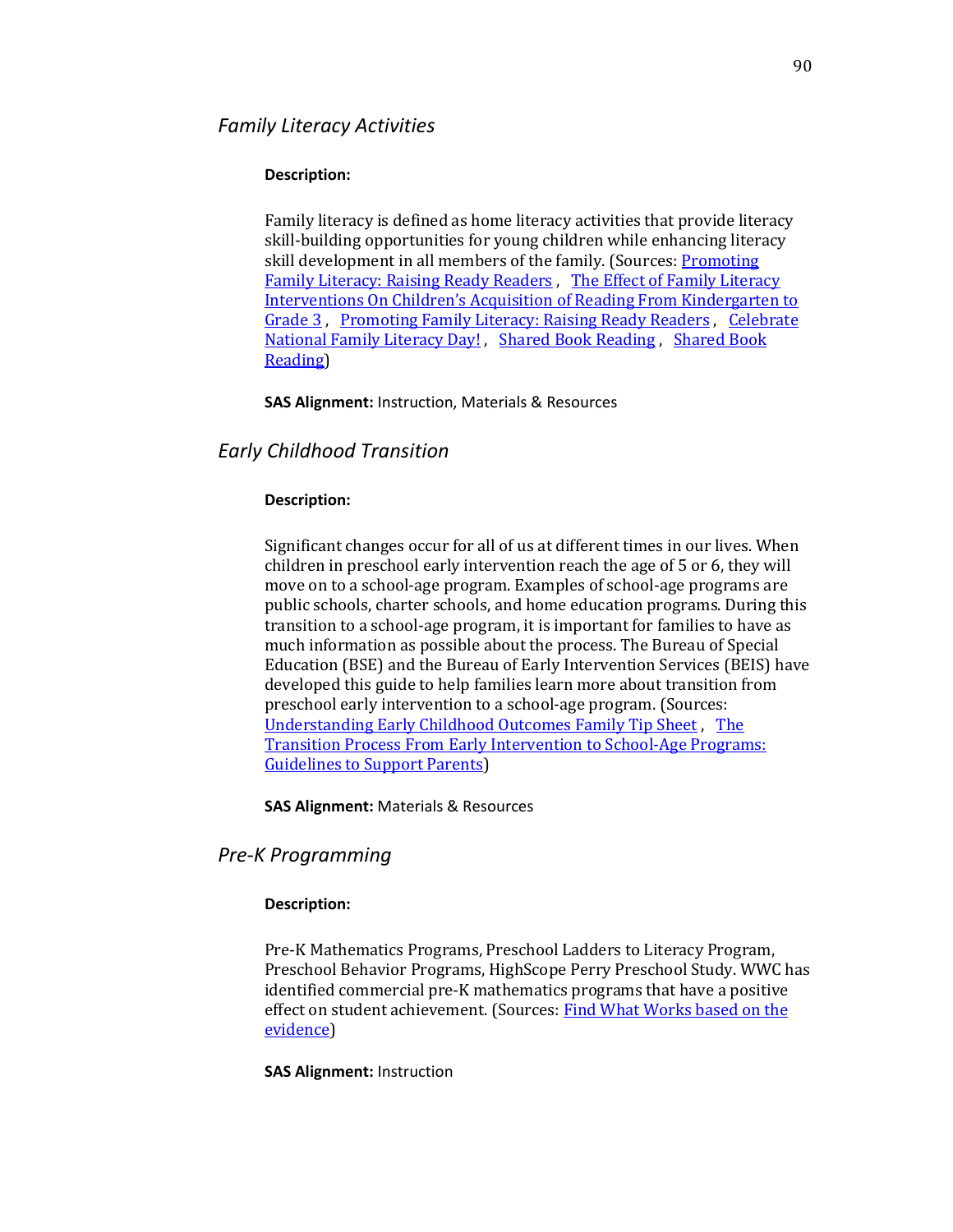#### **Description:**

Pennsylvania's Multi-Tiered System of Supports (MTSS) is defined as a comprehensive system of supports that in the commonwealth includes standards‐aligned, culturally responsive and high quality core instruction, universal screening, data‐based decision‐making, tiered services and supports, family engagement, central/building level leadership, RtII/SLD determination and professional learning. Simply put, PA‐MTSS represents a broad set of evidence‐based practices that may be implemented across a system to include Academics AND Behavior within a recursive and systematic problem‐solving process. PA‐MTSS is relatively synonymous with RtII and is intended to help ALL students meet with continuous academic and behavioral success. (Sources: Multi-Tiered Systems of [Support \(MTSS\)\)](http://www.pattan.net/category/Educational%20Initiatives/Multi-Tiered%20Systems%20of%20Support%20(MTSS))

**SAS Alignment:** Instruction

## *Implementation Steps:*

## *Pre-K Programming*

#### **Description:**

Pre- Kindergarten Nights

This program is offered to all children who will be entering Kindergarten the following school year and their parents. Information on the program is sent out to all households who have children who would be of age to enter Kindergarten according to District census data. Informational flyers are also posted in local businesses surrounding each elementary school.

The goal of the program is to inform parents of critical early reading and math skills, as well as to provide parents with modeled example activities and games which they can use at home to enhance these critical skills. The focus skills presented include letter identification, letter-sound correspondence, first sound identification, name writing, letter formation, concepts of print, rhyming, colors, shapes, number identification, one-toone correspondence, identifying and creating patterns, and counting in sequence. The program is organized and run by district instructional coaches, support specialists, and teachers.

Daytime Pre-Kindergarten Sessions

This program introduces Art, Music, PE, STEM, and Literacy skills to children who will be entering kindergarten the following year and their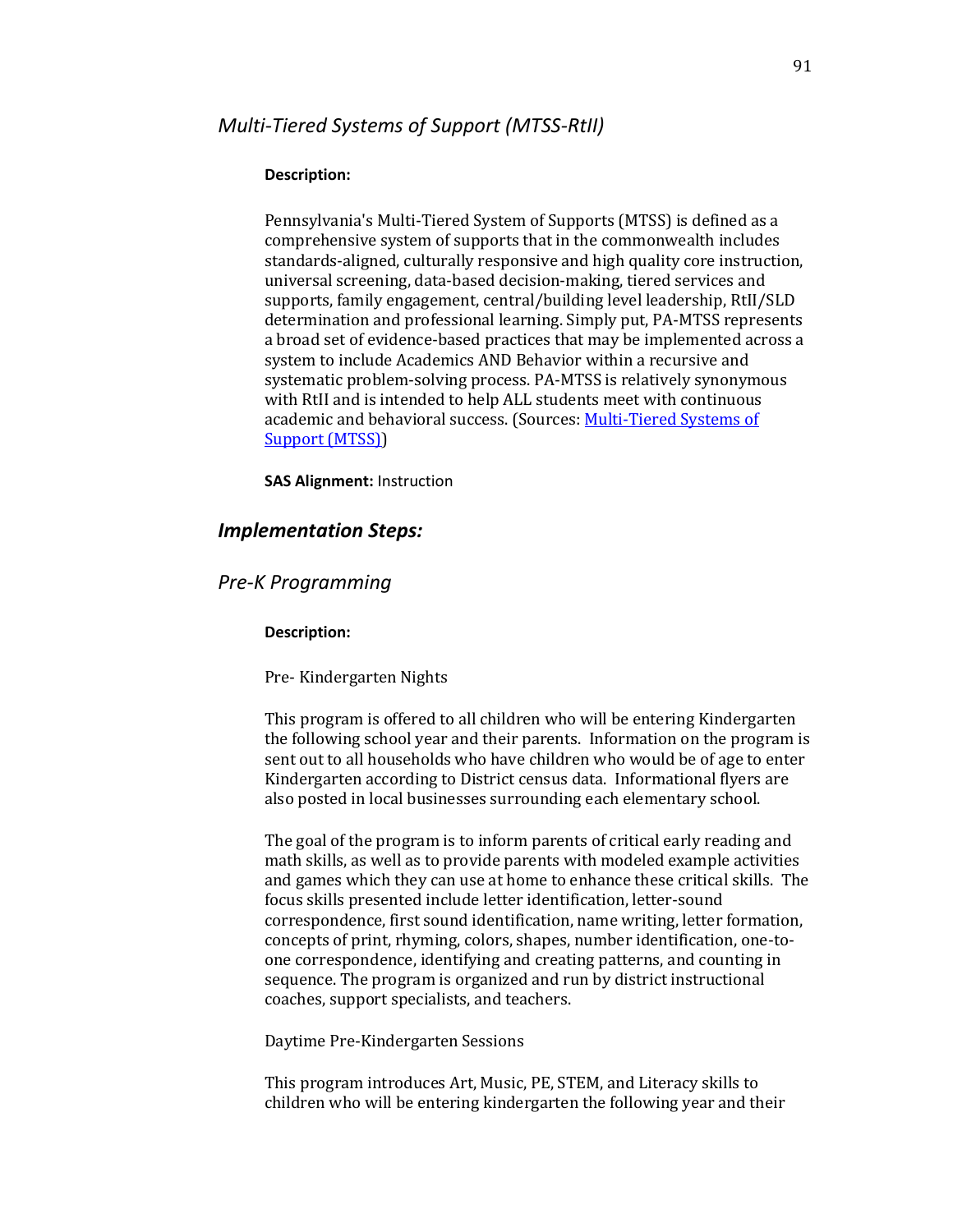parents. At each elementary building, children and their parents participate in 6 sessions in each area for a total of 30, 45-minute sessions over the course of the school year. Each session includes activities in the specific content area along with a book or literacy connection. The sessions are co-taught by district specialists.

**Start Date:** 7/1/2019 **End Date:** 6/30/2022

#### **Program Area(s):**

#### **Supported Strategies:**

- Family Engagement
- Family Literacy Activities
- Early Childhood Transition
- Pre-K Programming

## *Multi-Tiered Support System*

#### **Description:**

Monitor at grades K-8 and implement at 9-12 the MTSS District Framework that will ensure:

- 1.All learners have appropriate access to core curriculum and instruction.
- 2.Appropriate intervention and enrichment is provided based on data to identify specific learner needs.
- 3.A systemic K-12 approach to serving historically underperforming subgroups.
- 4. Continued development, monitoring, and revision of a continuum of services to support struggling learners at all levels and maximizing growth of the District's highest achieving learners.
- 5.Use of varied evidence of learning to measure growth and determine needs.
- 6. Continued development, monitoring, and revision of school-wide positive behavioral support systems.

**Start Date:** 7/1/2019 **End Date:** 6/30/2022

**Program Area(s):** Professional Education, Teacher Induction, Special Education, Student Services, Gifted Education

#### **Supported Strategies:**

• Multi-Tiered Systems of Support (MTSS-RtII)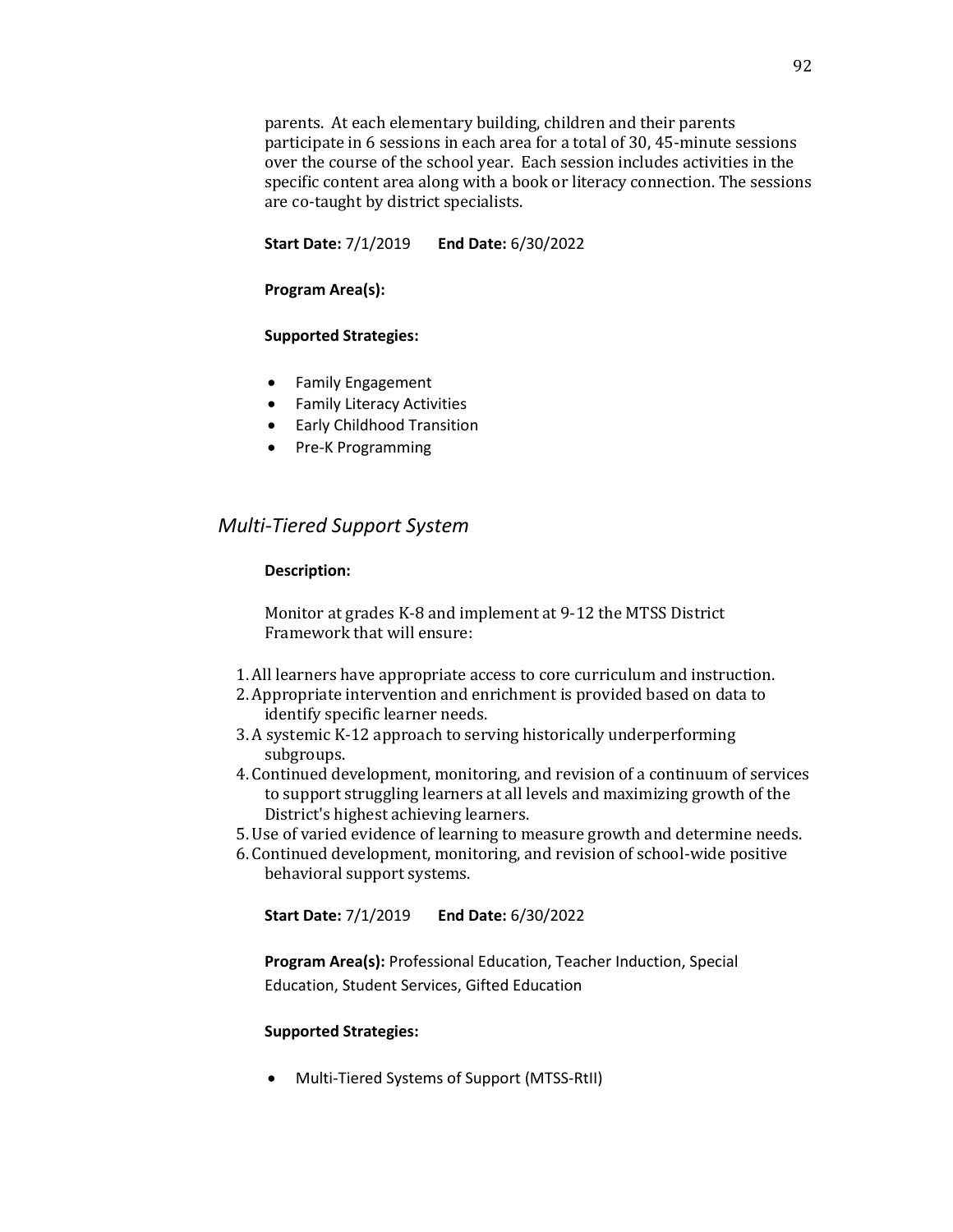**Goal #4**: Establish a district system that fully ensures consistent implementation of standards aligned curricula across all schools for all students.

#### **Indicators of Effectiveness:**

Type: Annual

Data Source: Future Ready Index

Specific Targets: All learners, including learners in all historically underperforming subgroups, demonstrating proficiency on track performance in all categories in the Future Ready Index.

Type: Interim

Data Source: STAR Reading and Math assessments, Writing Samples, Common Unit Assessments

Specific Targets: Minimum of three (3) STAR Reading and Math assessments (K-10); minimum of one (1) common summative assessment per curricular unit of study; minimum of one (1) common writing assessment per genre.

Type: Interim

Data Source: Administrative Walk-Through Data

Specific Targets: Consistent instruction of the standards aligned curriculum in every classroom to support high achievement and growth of all learners.

## *Strategies:*

## *Curriculum Mapping*

**Description:** A curriculum map is a working document that illustrates exactly what is taking place in classrooms. Maps reveal what is being taught over the course of a year, within a unit of study, and even down to a specific lesson. Often, a map for a lesson will include essential questions,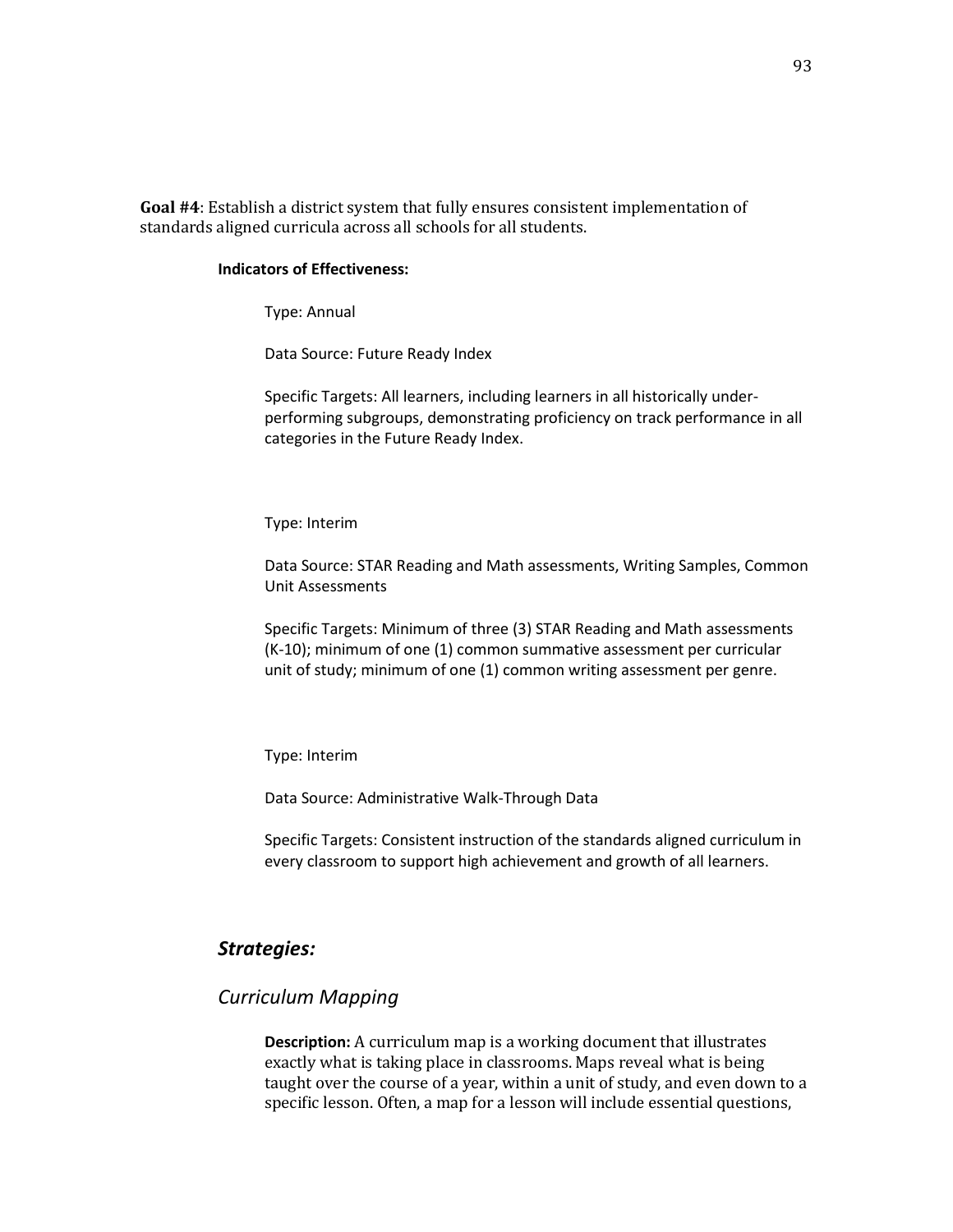the content that will be covered, skills students will demonstrate if they understand the content, assessments, and activities. (Sources: Getting [Results with Curriculum Mapping\)](http://appservice.caiu.org/GetDocument?folderPath=CP%5CResouceBank%5C&filename=Curriculum%20Mapping.pdf)

## **SAS Alignment:** Curriculum Framework

## *SAS: Curriculum*

#### **Description:**

The term curriculum refers to the lessons and academic content taught in a school or in a specific course or program ‐ The Glossary of Education Reform. SAS: Curriculum offers various resources for educators to use when building and mapping curriculum. (Sources: **SAS: Curriculum**)

**SAS Alignment:** Curriculum Framework

## *Implementation Steps:*

## *Learning Progressions*

#### **Description:**

Develop learning progressions for learning outcomes for all courses which allow for variable time for learner acquisition, varied ways for learners to show evidence of learning, and increased choice for learners as they progress toward college and career readiness, and develop interests and passions.

**Start Date:** 7/1/2019 **End Date:** 6/30/2022

**Program Area(s):** Professional Education

#### **Supported Strategies:**

• Curriculum Mapping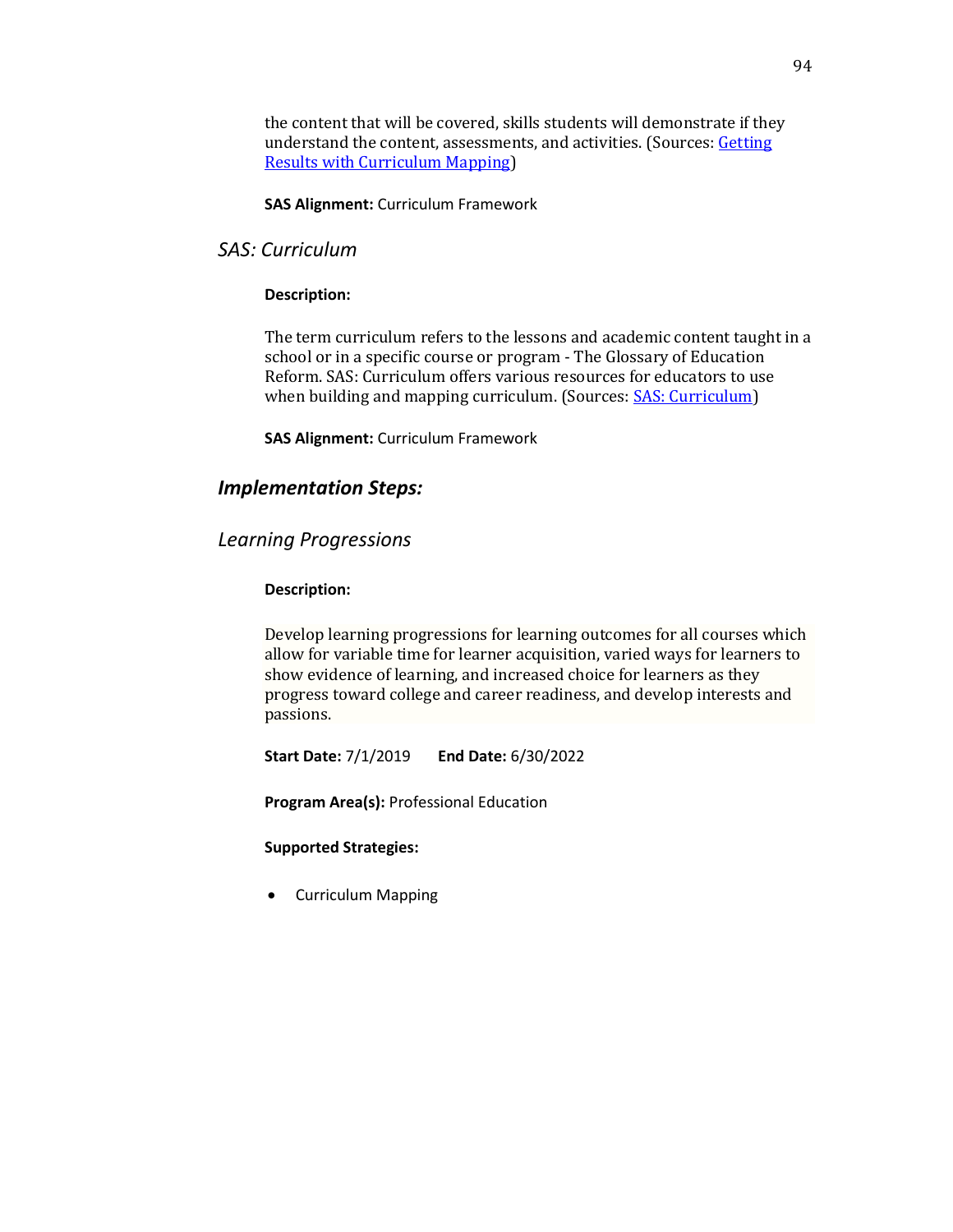# Appendix: Professional Development Implementation Step Details

|              | <b>LEA Goals Addressed:</b>                                              |                            | in each school.                                |        |           |                 | Establish a district system that fully ensures<br>the consistent implementation of effective<br>instructional practices across all classrooms | <b>Strategy #1: Substantial Professional</b><br><b>Development</b><br><b>Strategy #2: Differentiating Instruction</b>                             |                                           |                   |
|--------------|--------------------------------------------------------------------------|----------------------------|------------------------------------------------|--------|-----------|-----------------|-----------------------------------------------------------------------------------------------------------------------------------------------|---------------------------------------------------------------------------------------------------------------------------------------------------|-------------------------------------------|-------------------|
| <b>Start</b> | <b>End</b>                                                               |                            | <b>Title</b>                                   |        |           |                 | <b>Description</b>                                                                                                                            | Provide all staff with professional development to:                                                                                               |                                           |                   |
|              |                                                                          |                            |                                                |        |           |                 | in all schools.                                                                                                                               | 1. Plan for implementation and implement customized learning communities                                                                          |                                           |                   |
|              |                                                                          | Professional Development - |                                                |        |           |                 | quest.                                                                                                                                        | 2. Leverage technology to foster creation of content and entrepreneurial                                                                          |                                           |                   |
| 7/1/2019     | 6/30/2022                                                                |                            | <b>Customized Learning</b><br><b>Practices</b> |        |           | 3.              |                                                                                                                                               | Define, discuss, and model differentiated instruction (purpose and rational).                                                                     |                                           |                   |
|              |                                                                          |                            |                                                |        |           | 4.              |                                                                                                                                               | Identify strategies to facilitate differentiating instruction in all classrooms.                                                                  |                                           |                   |
|              |                                                                          |                            |                                                |        |           | 5.              | classrooms.                                                                                                                                   | Plan for implementation and implement differentiated practices in all                                                                             |                                           |                   |
|              |                                                                          |                            |                                                |        |           |                 |                                                                                                                                               | Evidence of implementation through administrative walk through, and learner<br>achievement and growth on state and local assessments and surveys. |                                           |                   |
|              | <b>Person Responsible</b><br>Assistant<br>Superintendent,<br>Director of |                            | <b>SH</b><br>2.0                               | S<br>9 | EP<br>200 | <b>Provider</b> | Eastern Lancaster County School District                                                                                                      |                                                                                                                                                   | <b>Type</b><br>School<br>Entity<br>and IU | App.<br><b>No</b> |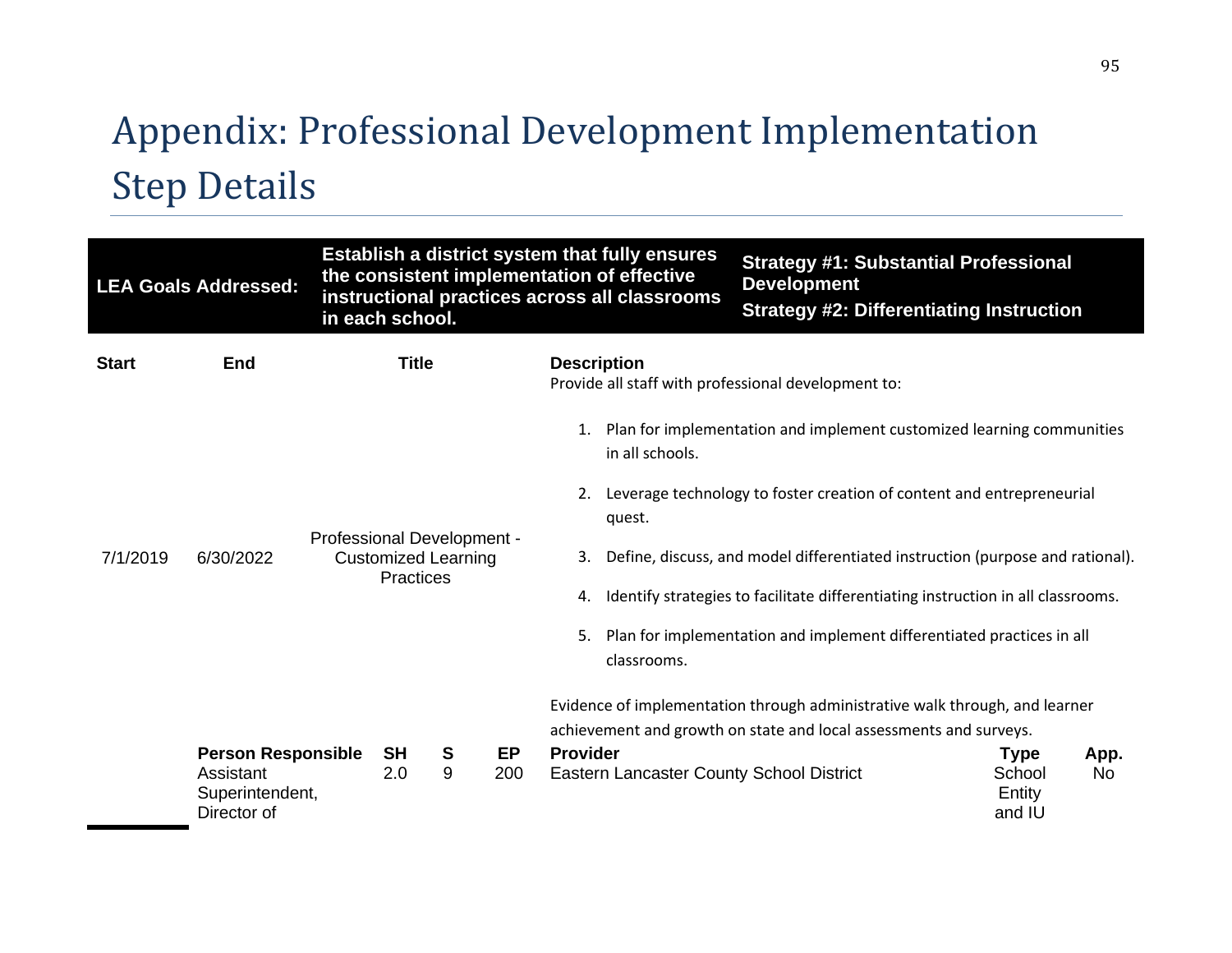**Elementary** Instruction, Director of Special Education & Gifted Services, and the building administrative teams. **Knowledge** Educators will learn to differentiate instruction and customize learning within their classrooms to meet the needs of learners. **Supportive Research**  Differentiated instruction and customized learning is a thoroughly reviewed and researched strategy that is shown to effectively increase learner achievement and growth. **Designed to Accomplish** For classroom teachers, school counselors and education specialists: • Enhances the educator's content knowledge in the area of the educator's certification or assignment. • Increases the educator's teaching skills based on research on effective practice, with attention given to interventions for struggling students. • Provides educators with a variety of classroom-based assessment skills and the skills needed to analyze and use data in instructional decision-making. For school and district administrators, and other educators seeking leadership roles: • Provides the knowledge and skills to think and plan strategically, ensuring that assessments, curriculum, instruction, staff professional education, teaching materials and interventions for struggling students are aligned to each other as well as to Pennsylvania's academic standards. • Empowers leaders to create a culture of teaching and learning, with an emphasis on learning. **Training Format** LEA Whole Group Presentation • Series of Workshops School Whole Group Presentation Live Webinar • Department Focused Presentation • Podcast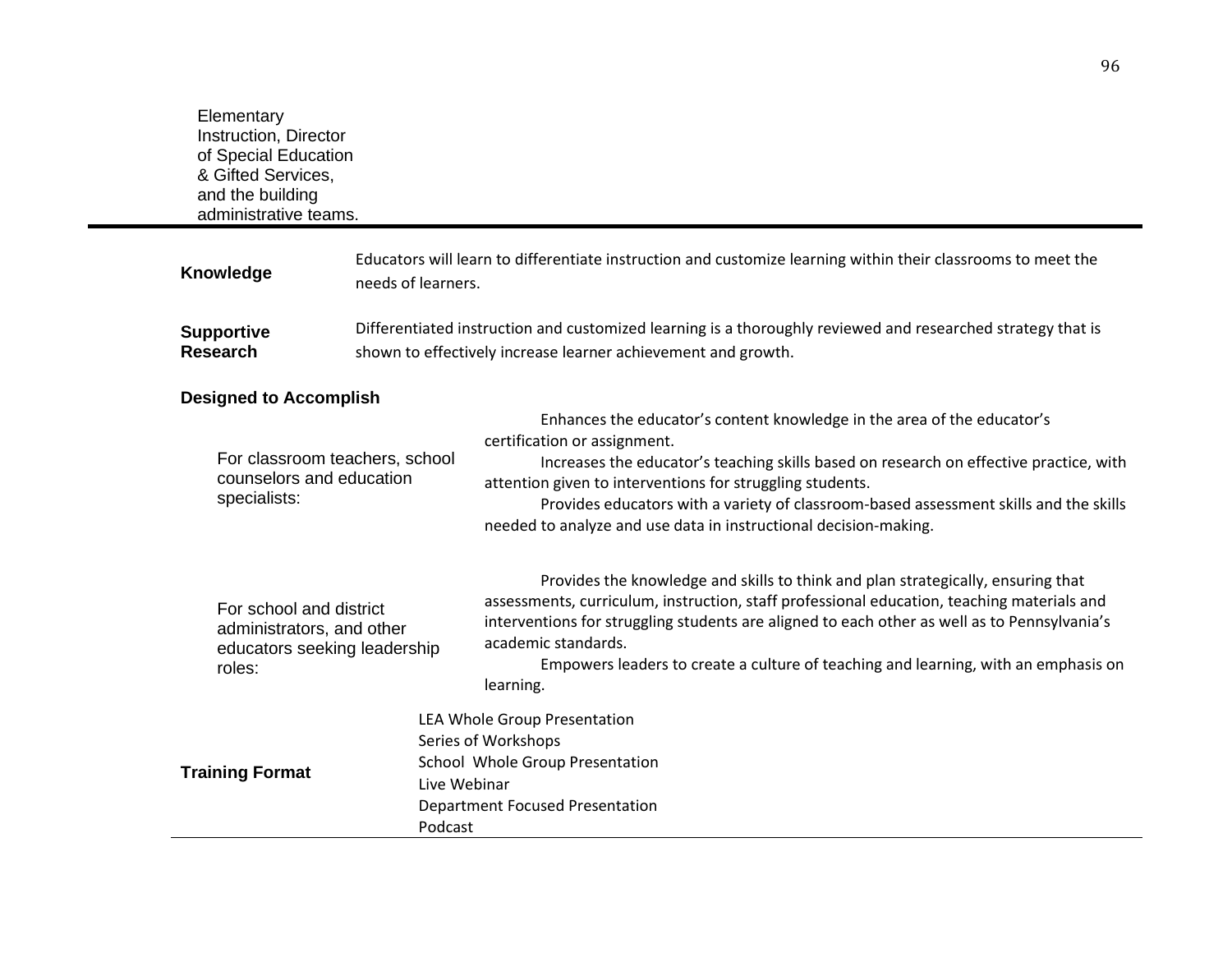|                             | Online-Synchronous<br>Online-Asynchronous<br><b>Professional Learning Communities</b><br><b>Offsite Conferences</b><br>Classroom teachers<br>Principals / Asst. Principals<br>Supt / Ast Supts / CEO / Ex                                                                                                                                                                                                           |                           |                                                                                                                                                                                                                                                                                                                                                                                                                                                                               |
|-----------------------------|---------------------------------------------------------------------------------------------------------------------------------------------------------------------------------------------------------------------------------------------------------------------------------------------------------------------------------------------------------------------------------------------------------------------|---------------------------|-------------------------------------------------------------------------------------------------------------------------------------------------------------------------------------------------------------------------------------------------------------------------------------------------------------------------------------------------------------------------------------------------------------------------------------------------------------------------------|
| <b>Participant Roles</b>    | Dir<br>School counselors<br>Paraprofessional<br>New Staff<br>Other educational<br>specialists<br><b>Related Service Personnel</b><br>Parents                                                                                                                                                                                                                                                                        | <b>Grade Levels</b>       | Elementary - Primary (preK - grade 1)<br>Elementary - Intermediate (grades 2-5)<br>Middle (grades 6-8)<br>High (grades 9-12)                                                                                                                                                                                                                                                                                                                                                  |
| <b>Follow-up Activities</b> | Team development and<br>sharing of content-area lesson<br>implementation outcomes, with<br>involvement of administrator and/or<br>peers<br>Analysis of student work,<br>with administrator and/or peers<br>Creating lessons to meet<br>varied student learning styles<br>Peer-to-peer lesson<br>discussion<br>Lesson modeling with<br>mentoring<br>Joint planning period<br>activities<br>Journaling and reflecting | <b>Evaluation Methods</b> | Classroom observation focusing on<br>factors such as planning and preparation,<br>knowledge of content, pedagogy and<br>standards, classroom environment,<br>instructional delivery and professionalism.<br>Student PSSA data<br>Standardized student assessment<br>data other than the PSSA<br>Classroom student assessment data<br>Participant survey<br>Review of participant lesson plans<br>Review of written reports<br>summarizing instructional activity<br>Portfolio |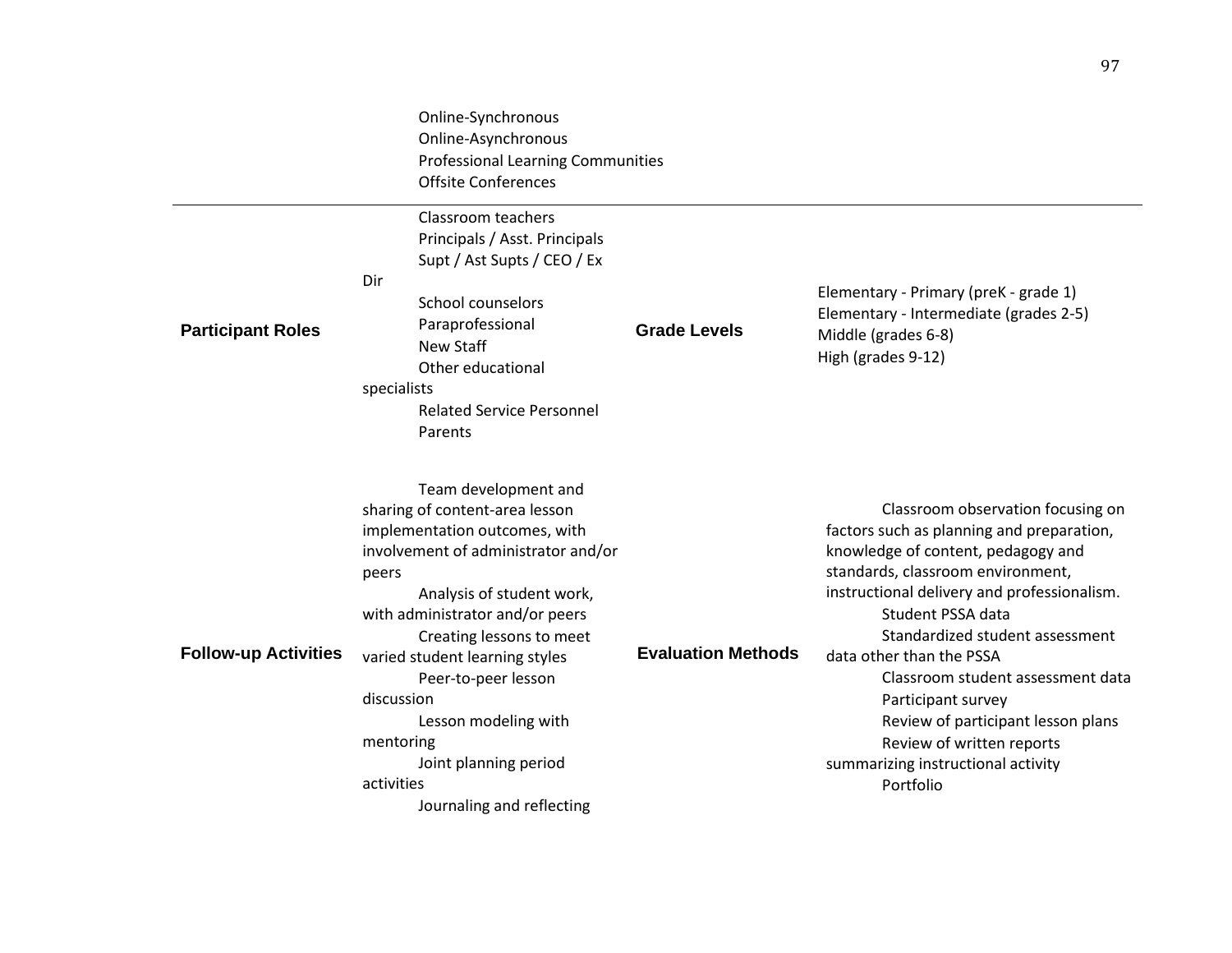|              | <b>LEA Goals Addressed:</b>                                                        |                            | Establish a district system that fully ensures<br>the consistent implementation of effective<br>instructional practices across all classrooms<br>in each school. |                                    |           |                                                                                                                               | <b>Strategy #1: Instructional Coaching: The</b><br><b>Principles of Partnership</b><br><b>Strategy #2: Substantial Professional</b><br><b>Development</b><br><b>Strategy #3: Technology Infrastructure</b><br><b>Enhancement/Technology Access and</b><br><b>Training Increase</b>                                                                                                                                                                                                                                                                          |                  |      |
|--------------|------------------------------------------------------------------------------------|----------------------------|------------------------------------------------------------------------------------------------------------------------------------------------------------------|------------------------------------|-----------|-------------------------------------------------------------------------------------------------------------------------------|-------------------------------------------------------------------------------------------------------------------------------------------------------------------------------------------------------------------------------------------------------------------------------------------------------------------------------------------------------------------------------------------------------------------------------------------------------------------------------------------------------------------------------------------------------------|------------------|------|
| <b>Start</b> | End                                                                                |                            | <b>Title</b>                                                                                                                                                     |                                    |           | <b>Description</b><br>Provide staff development opportunities related to:                                                     |                                                                                                                                                                                                                                                                                                                                                                                                                                                                                                                                                             |                  |      |
| 7/1/2019     | 6/30/2022<br><b>Person Responsible</b>                                             | Professional Development - | <b>SH</b>                                                                                                                                                        | <b>Technology Integration</b><br>S | <b>EP</b> | instructional delivery method.<br>standards and 21st Century Skills.<br>to inform instructional practices.<br><b>Provider</b> | 1. The seamless integration of technology as a synchronous and asynchronous<br>2. The use of technology to connect and collaborate with global partners.<br>3. Integration of technology for learner use to enhance mastery of grade level<br>4. The use of technology to access and disaggregate learner assessment data<br>Evidence of successful implementation of this step will be determined through<br>administrative walk throughs, and learner achievement and growth on state and<br>local assessments, and surveys of learners and facilitators. | <b>Type</b>      | App. |
|              | Assistant<br>Superintendent,<br>Director of<br>Elementary<br>Instruction, Director |                            | 2.0                                                                                                                                                              | 9                                  | 200       | Eastern Lancaster County School District                                                                                      |                                                                                                                                                                                                                                                                                                                                                                                                                                                                                                                                                             | School<br>Entity | Yes  |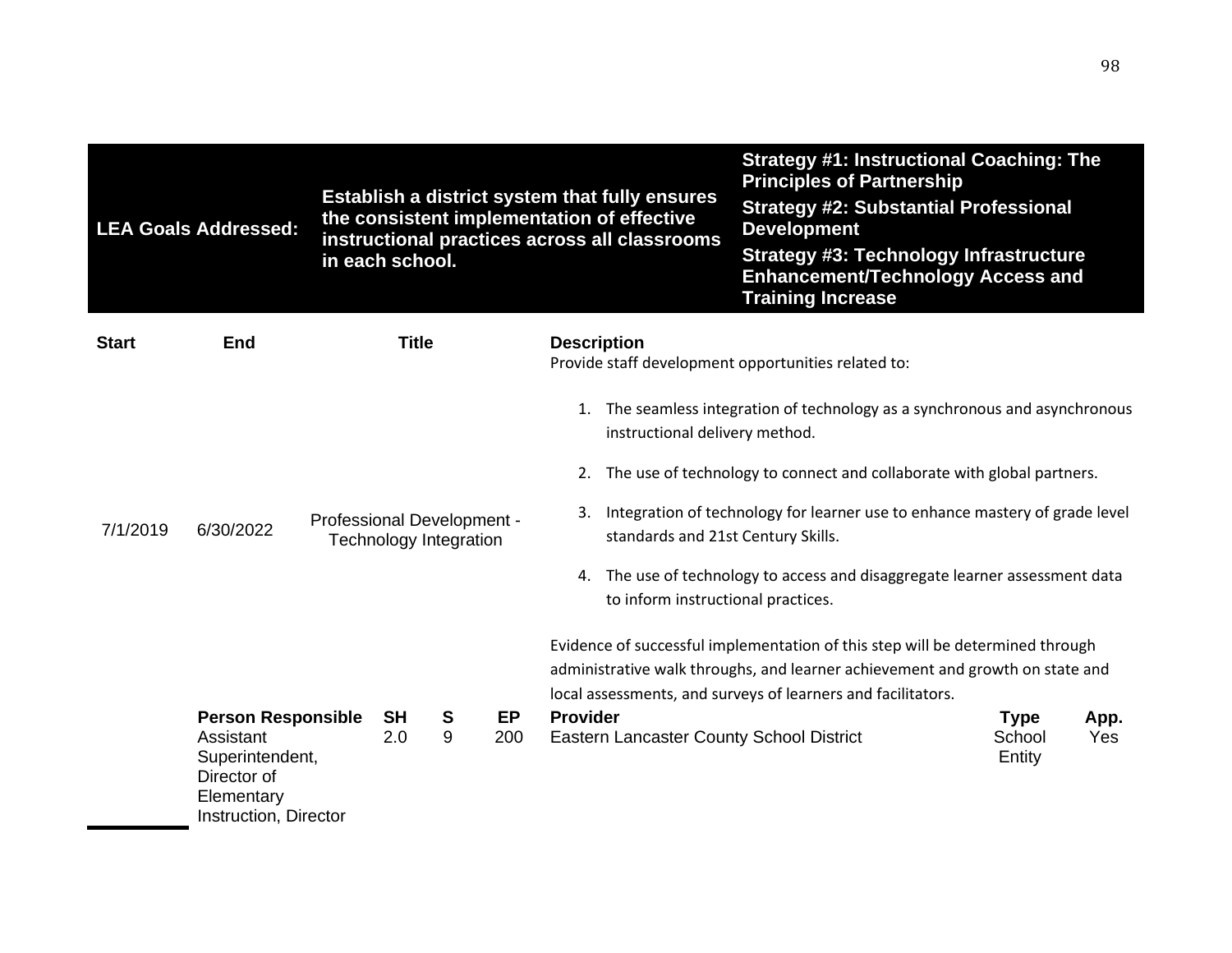|                        | <b>Knowledge</b>                                                                               | Facilitators will learn how to integrate technology for the purpose of fostering the use of the 4Cs, connecting<br>with others globally, and creation of original content. In addition, facilitators will receive in-classroom support<br>through technology integration coaches. |                                                                                                                                                                                                                                                                                                                                                                                                                                                                                                                |  |  |  |  |  |
|------------------------|------------------------------------------------------------------------------------------------|-----------------------------------------------------------------------------------------------------------------------------------------------------------------------------------------------------------------------------------------------------------------------------------|----------------------------------------------------------------------------------------------------------------------------------------------------------------------------------------------------------------------------------------------------------------------------------------------------------------------------------------------------------------------------------------------------------------------------------------------------------------------------------------------------------------|--|--|--|--|--|
|                        | <b>Supportive</b><br><b>Research</b>                                                           | Research, reported through ISTE and others show when implemented and used appropriately, technology<br>increased learner achievement and attainment of mastery goals.                                                                                                             |                                                                                                                                                                                                                                                                                                                                                                                                                                                                                                                |  |  |  |  |  |
|                        | <b>Designed to Accomplish</b>                                                                  |                                                                                                                                                                                                                                                                                   |                                                                                                                                                                                                                                                                                                                                                                                                                                                                                                                |  |  |  |  |  |
|                        | For classroom teachers, school<br>counselors and education<br>specialists:                     |                                                                                                                                                                                                                                                                                   | Enhances the educator's content knowledge in the area of the educator's<br>certification or assignment.<br>Increases the educator's teaching skills based on research on effective practice, with<br>attention given to interventions for struggling students.<br>Provides educators with a variety of classroom-based assessment skills and the skills<br>needed to analyze and use data in instructional decision-making.                                                                                    |  |  |  |  |  |
|                        | For school and district<br>administrators, and other<br>educators seeking leadership<br>roles: |                                                                                                                                                                                                                                                                                   | Provides the knowledge and skills to think and plan strategically, ensuring that<br>assessments, curriculum, instruction, staff professional education, teaching materials and<br>interventions for struggling students are aligned to each other as well as to Pennsylvania's<br>academic standards.<br>Provides leaders with the ability to access and use appropriate data to inform<br>decision-making.<br>Empowers leaders to create a culture of teaching and learning, with an emphasis on<br>learning. |  |  |  |  |  |
| <b>Training Format</b> |                                                                                                | Live Webinar                                                                                                                                                                                                                                                                      | LEA Whole Group Presentation<br>Series of Workshops<br>School Whole Group Presentation                                                                                                                                                                                                                                                                                                                                                                                                                         |  |  |  |  |  |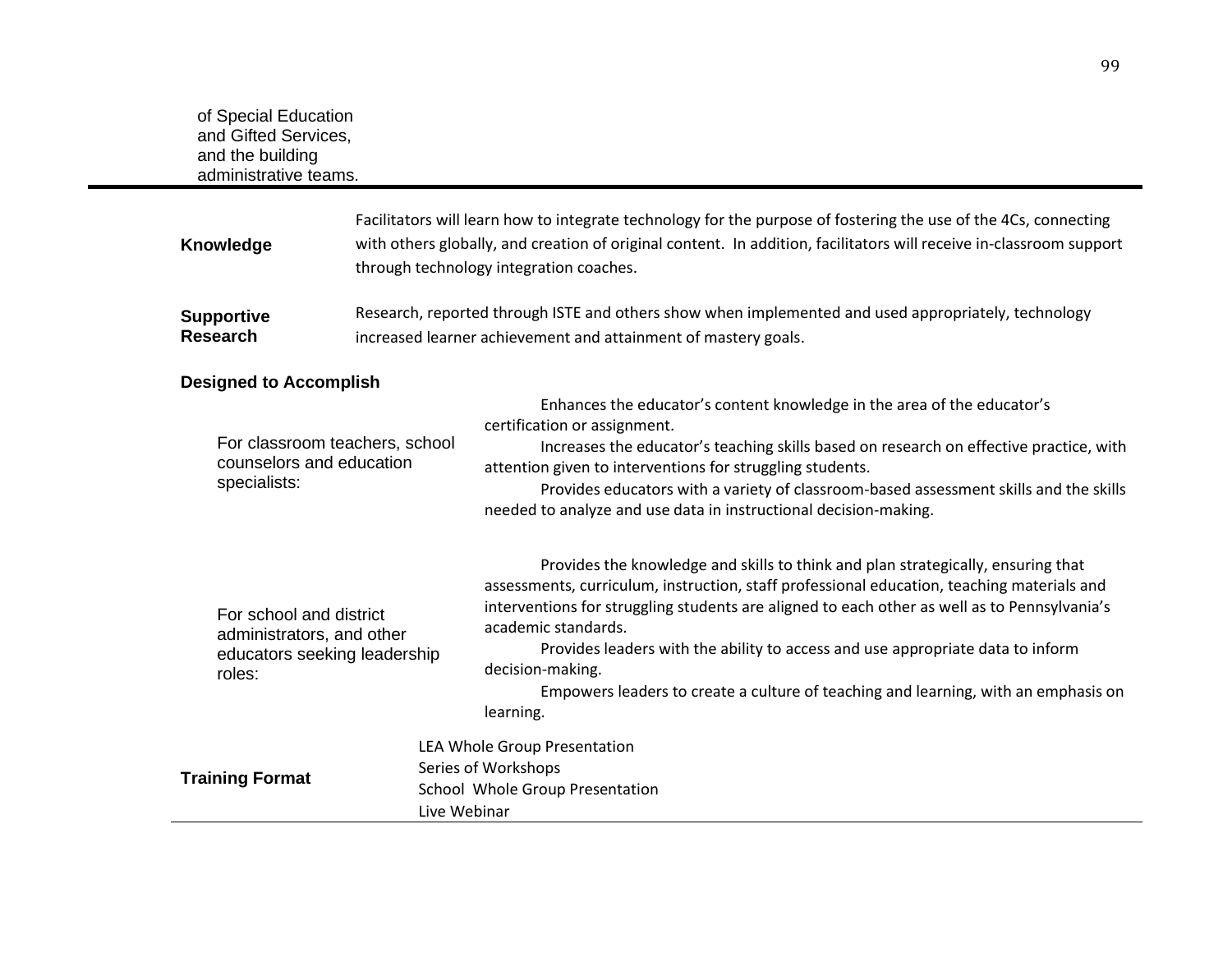|                             | <b>Department Focused Presentation</b><br>Podcast<br>Online-Synchronous<br>Online-Asynchronous<br><b>Professional Learning Communities</b><br><b>Offsite Conferences</b>                                                                                                                                                                                                               |                           |                                                                                                                                                                                                                                                                                                                                                                                                            |
|-----------------------------|----------------------------------------------------------------------------------------------------------------------------------------------------------------------------------------------------------------------------------------------------------------------------------------------------------------------------------------------------------------------------------------|---------------------------|------------------------------------------------------------------------------------------------------------------------------------------------------------------------------------------------------------------------------------------------------------------------------------------------------------------------------------------------------------------------------------------------------------|
| <b>Participant Roles</b>    | Classroom teachers<br>Principals / Asst. Principals<br>Supt / Ast Supts / CEO / Ex<br>Dir<br><b>School counselors</b><br>Paraprofessional<br>New Staff<br>Other educational<br>specialists<br><b>Related Service Personnel</b>                                                                                                                                                         | <b>Grade Levels</b>       | Elementary - Primary (preK - grade 1)<br>Elementary - Intermediate (grades 2-5)<br>Middle (grades 6-8)<br>High (grades 9-12)                                                                                                                                                                                                                                                                               |
| <b>Follow-up Activities</b> | Team development and<br>sharing of content-area lesson<br>implementation outcomes, with<br>involvement of administrator and/or<br>peers<br>Analysis of student work,<br>with administrator and/or peers<br>Creating lessons to meet<br>varied student learning styles<br>Peer-to-peer lesson<br>discussion<br>Lesson modeling with<br>mentoring<br>Joint planning period<br>activities | <b>Evaluation Methods</b> | Classroom observation focusing on<br>factors such as planning and preparation,<br>knowledge of content, pedagogy and<br>standards, classroom environment,<br>instructional delivery and professionalism.<br>Student PSSA data<br>Standardized student assessment<br>data other than the PSSA<br>Classroom student assessment data<br>Participant survey<br>Review of participant lesson plans<br>Portfolio |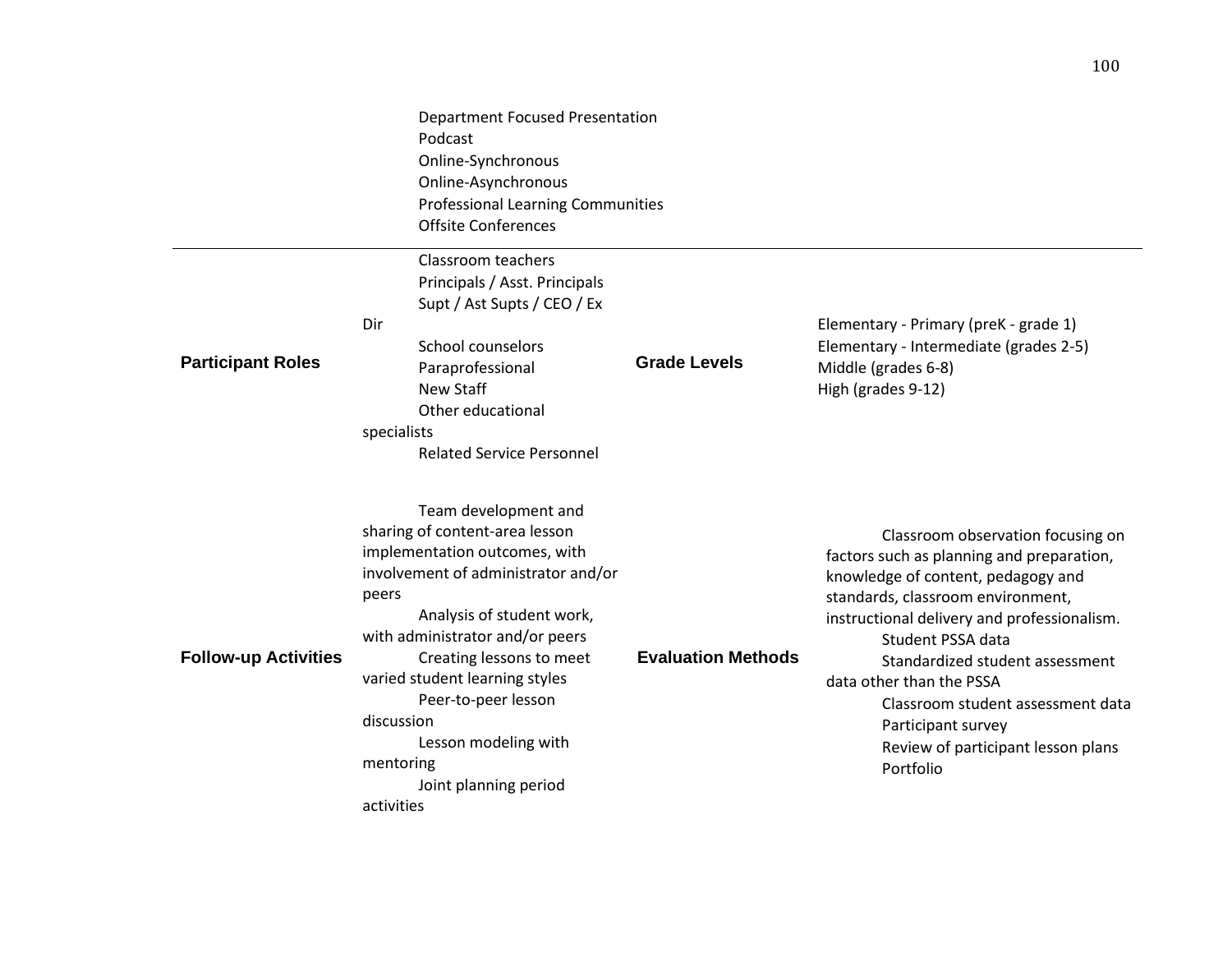• Journaling and reflecting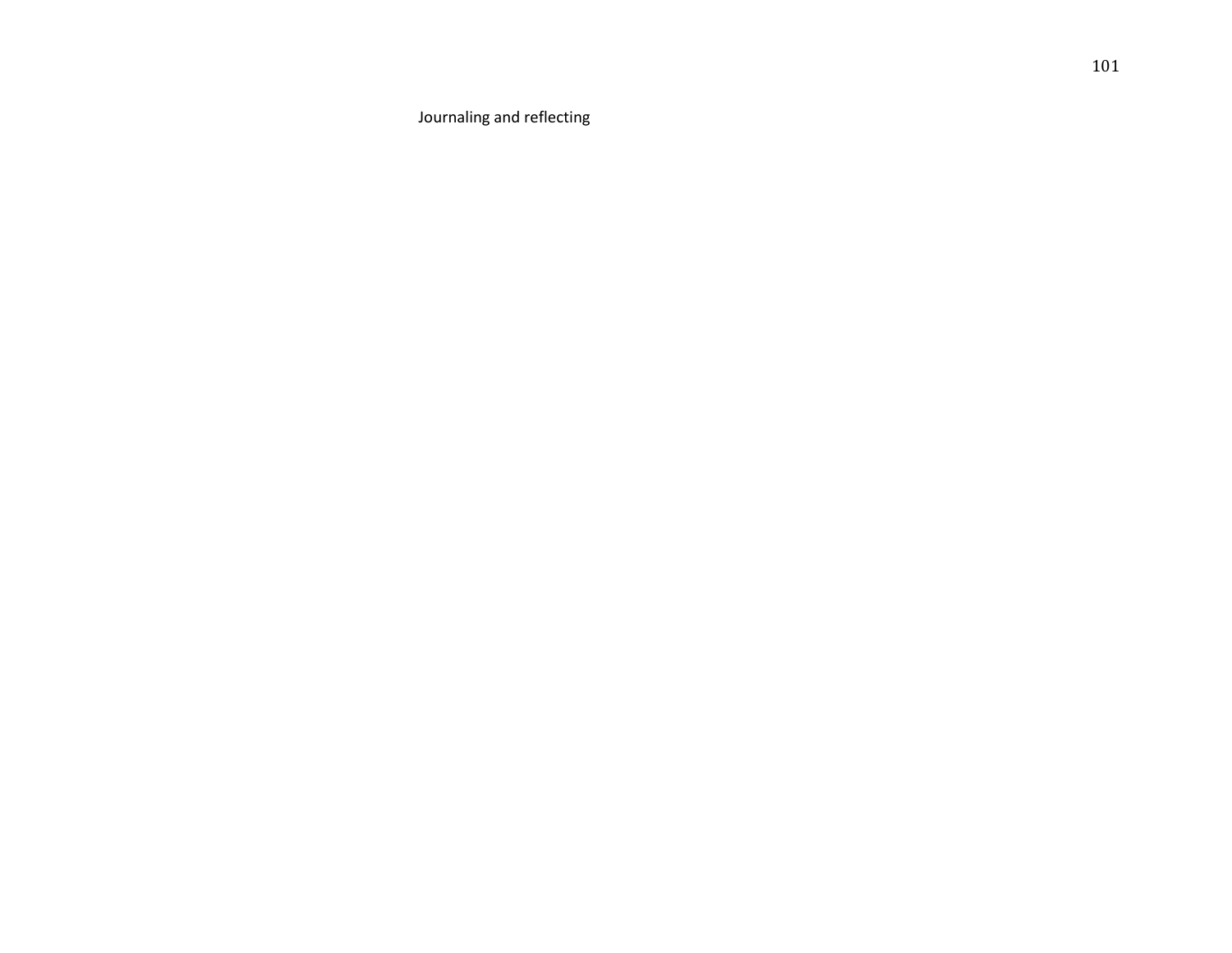# District Level Affirmations

We affirm that this District Level Plan was developed in accordance, and will comply with the applicable provisions of 22 Pa. Code, Chapters 4, 12, 16, and 49. We also affirm that the contents are true and correct and that the plan was placed for public inspection in the school district/AVTS offices and in the nearest public library until the next regularly scheduled meeting of the board or for a minimum or 28 days whichever comes first.

We affirm that the responses in the Professional Education Core Foundations and the Professional Development Implementation Steps focus on the learning needs of each staff member to enable all staff members meet or exceed the Pennsylvania academic standards in each of the core subject areas.

## **Affirmed by Glenn Yoder on 11/27/2018**

*Board President*

## **Affirmed by Robert Hollister on 11/27/2018**

*Superintendent/Chief Executive Officer*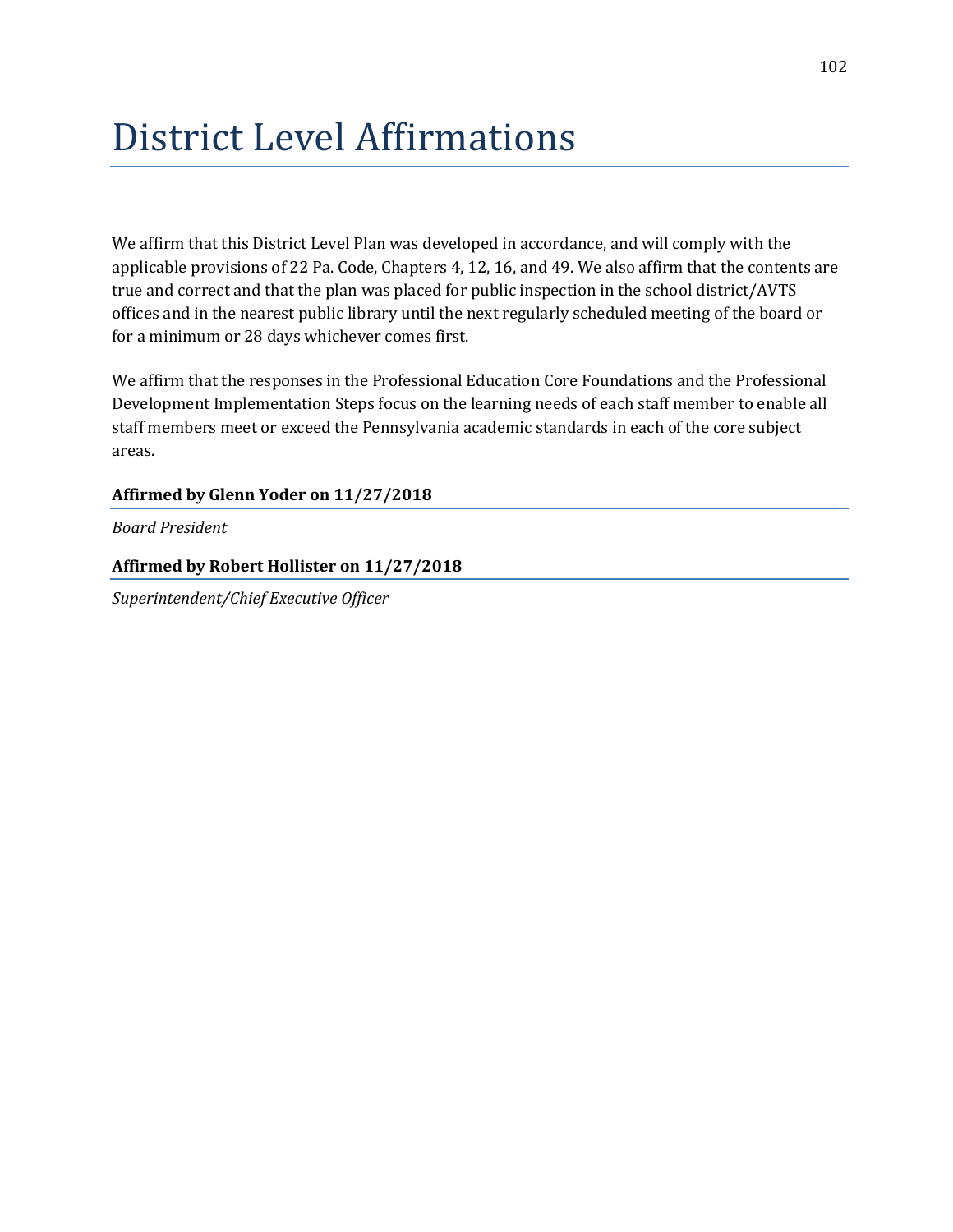# Special Education Affirmations

We also affirm our understanding that any requests for any deviations from the Chapter 14 regulations, standards, policies, and procedures must be made in writing to the Pennsylvania Department of Education. The school district understands that the Special Education Component of the District Level Plan will be approved by PDE in accordance with the following criteria as set forth in 22 Pa. School Code § 14.104 and as part of the District Level Plan:

- 1. There are a full range of services, programs and alternative placements available to the school district for placement and implementation of the special education programs in the school district.
- 2. The school district has adopted a child find system to locate, identify and evaluate young children and children who are thought to be a child with a disability eligible for special education residing within the school district's jurisdiction. Child find data is collected, maintained, and used in decision-making. Child find process and procedures are evaluated for its effectiveness. The school district implements mechanisms to disseminate child find information to the public, organizations, agencies, and individuals on at least an annual basis.
- 3. The school district has adopted policies and procedures that assure that students with disabilities are included in general education programs and extracurricular and nonacademic programs and activities to the maximum extent appropriate in accordance with an Individualized Education Program.
- 4. The school district will comply with the PA Department of Education, Bureau of Special Education's revision notice process.
- 5. The school district follows the state and federal guidelines for participation of students with disabilities in state and district-wide assessments including the determination of participation, the need for accommodations, and the methods of assessing students for whom regular assessment is not appropriate.
- 6. The school district affirms the Pennsylvania Department of Education that funds received through participation in the medical assistance reimbursement program, ACCESS, will be used to enhance or expand the current level of services and programs provided to students with disabilities in this local education agency.

We affirm that the school district has completed a 28 day public inspection and comment period as required under 22 PA Code § 4.13 (d) prior to the school entity's governing board approval and submission to the Department of Education (Bureau of Special Education).

## **Affirmed by Glenn Yoder on 4/17/2018**